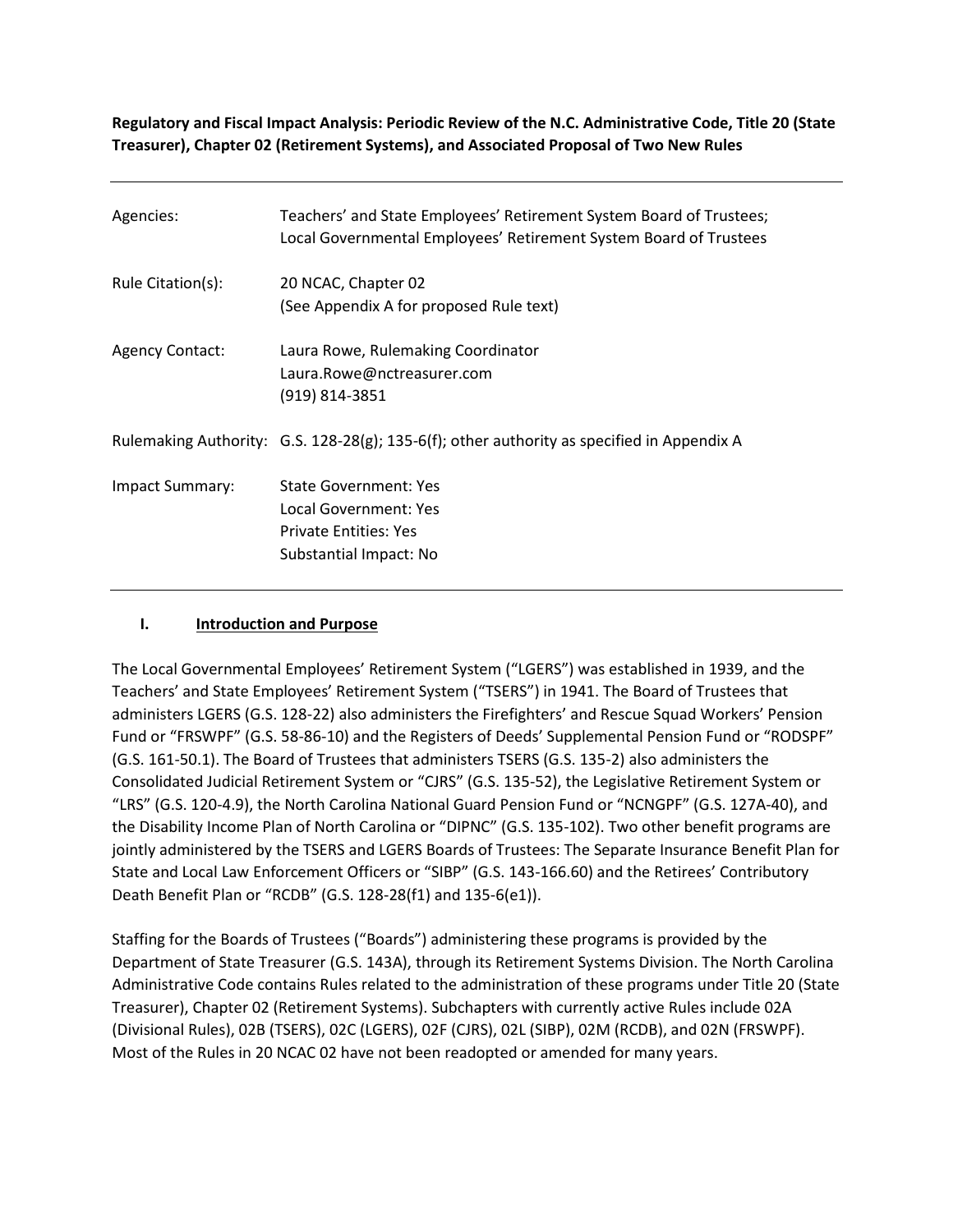In 2013, the General Assembly enacted G.S. 150B-21.3A, which established a process and schedule for agencies to decennially review their active Rules with oversight by the Rules Review Commission ("RRC"). The process requires a "report and review" phase, followed by a "readoption" phase.

In the "report and review" phase, the agency is required to make an initial determination about whether each Rule is necessary or unnecessary. The agency must accept public comments on these determinations for at least 60 days. Following the public comment period, the agency submits a report to the RRC on its initial determination, any public comments received, the agency's response to those comments, and the agency's final determination as to the necessity of each Rule. There is also a process for the RRC to consult with the Joint Legislative Administrative Procedure Oversight Committee for finalization. The RRC sets the schedule of when the "report and review" phase for each group of Rules must be completed to avoid expiration of the Rules. The RRC scheduled August 2018 as the review date for the Rules in 20 NCAC 02. At that time, Rules that the agency deemed "necessary" had to be further categorized as with or without "substantive public interest." (This is no longer a requirement; see S.L. 2019-140.) The Boards made their initial determinations in October 2017, accepted public comments from November 3, 2017 through January 2, 2018, and made final determinations in January 2018. The RRC approved the Boards' report on August 16, 2018. Following the "report and review" phase, Rules that the Boards had deemed unnecessary automatically expired.

Agencies address the remaining Rules in the "readoption" phase. Rules may be amended as part of the readoption process. The RRC sets the readoption deadline. For the Rules in 20 NCAC 02, the deadline is December 31, 2022. If the Rules are not readopted by December 31, 2022, they will expire, except for Rules that the Boards have deemed to protect inchoate or accrued rights of members of the Retirement Systems. G.S. 150B-21.3A(e)(2). Accordingly, this proposal includes recommendations for maintaining, amending, or repealing each of the remaining Rules under 20 NCAC 02.

#### **II. Description and Impact Analysis: Proposals with Impact vs. Baseline**

| A. Rule: | New 20 NCAC 02A .0505 Administrative Fees for Service Purchases;  |
|----------|-------------------------------------------------------------------|
|          | <b>Associated Repeal of Overlapping Provisions in Other Rules</b> |

| <b>Intent</b>       | Simplify Rules related to statutory provisions requiring that service purchases include<br>an administrative fee to be set by the Board of Trustees, by adopting a new single<br>Rule covering all such situations and repealing multiple current provisions covering<br>certain situations ("Overlapping Provisions").                                                                                                                                                                                                                                                                                                                                                                      |
|---------------------|----------------------------------------------------------------------------------------------------------------------------------------------------------------------------------------------------------------------------------------------------------------------------------------------------------------------------------------------------------------------------------------------------------------------------------------------------------------------------------------------------------------------------------------------------------------------------------------------------------------------------------------------------------------------------------------------|
| <b>Rule Section</b> | Addition of proposed Rule 20 NCAC 02A .0505; repeal of the following.<br>20 NCAC 02B .0706 Workers' Compensation Leaves of Absence: Part of<br>$\bullet$<br>section (b)<br>20 NCAC 02B .0801 Fee<br>$\bullet$<br>20 NCAC 02B .0901 Fee<br>$\bullet$<br>20 NCAC 02B .1003 Prior Service with General Assembly: Section (g)<br>$\bullet$<br>20 NCAC 02B .1005 Temporary Service Purchase: Full Actuarial Liability:<br>$\bullet$<br>Section (f)<br>20 NCAC 02B .1006 Part-Time Service Purchase: Full Actuarial Liability:<br>$\bullet$<br>Section (f)<br>20 NCAC 02B .1101 Fee<br>$\bullet$<br>20 NCAC 02C .0704 Workers' Compensation Leaves of Absence: Part of<br>$\bullet$<br>section (b) |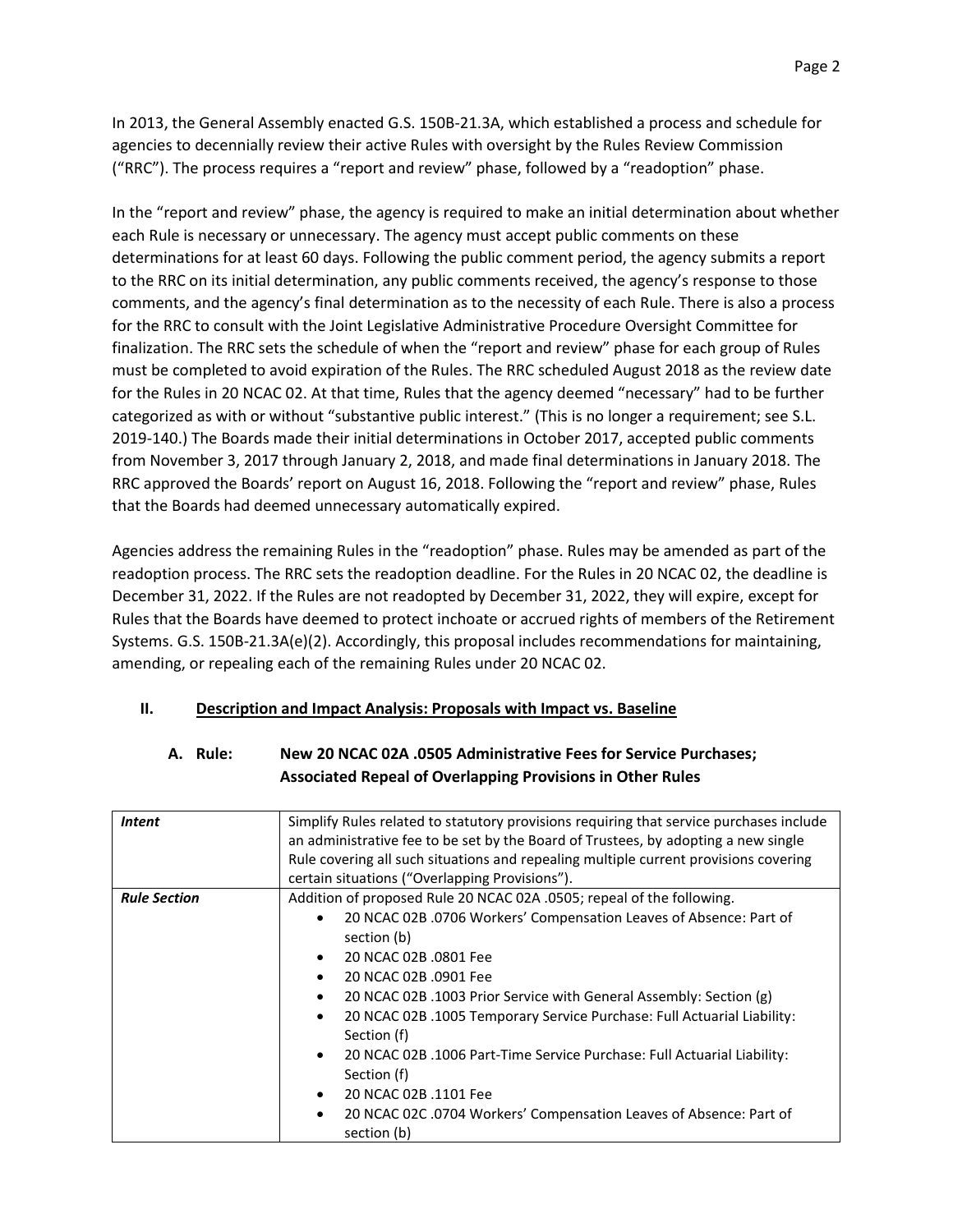|                              | 20 NCAC 02C .0902 Fee                                                                                                                                                                                                                                                                                                                                                                                                                                                                                                                                                                                                                                                                                                                                                                                                                                                                                       |  |  |
|------------------------------|-------------------------------------------------------------------------------------------------------------------------------------------------------------------------------------------------------------------------------------------------------------------------------------------------------------------------------------------------------------------------------------------------------------------------------------------------------------------------------------------------------------------------------------------------------------------------------------------------------------------------------------------------------------------------------------------------------------------------------------------------------------------------------------------------------------------------------------------------------------------------------------------------------------|--|--|
|                              | 20 NCAC 02C .1001 Fee                                                                                                                                                                                                                                                                                                                                                                                                                                                                                                                                                                                                                                                                                                                                                                                                                                                                                       |  |  |
|                              | 20 NCAC 02C .1301 Fee                                                                                                                                                                                                                                                                                                                                                                                                                                                                                                                                                                                                                                                                                                                                                                                                                                                                                       |  |  |
| <b>Addition/Modification</b> | Addition of 20 NCAC 02A .0505; removal of Overlapping Provisions.                                                                                                                                                                                                                                                                                                                                                                                                                                                                                                                                                                                                                                                                                                                                                                                                                                           |  |  |
| <b>Background/Baseline</b>   | There are numerous statutory provisions allowing a member of one of the<br>Retirement Systems, or the member's employer on the member's behalf, to purchase<br>creditable service under the Retirement System related to a period for which the                                                                                                                                                                                                                                                                                                                                                                                                                                                                                                                                                                                                                                                             |  |  |
|                              | member does not currently have creditable service in the Retirement System, and<br>during which the member was engaged in a qualifying type of public service. These<br>provisions require that the member (or employer) pay a statutorily defined amount<br>to the Retirement System to purchase the creditable service. Many such provisions<br>state that the amount to be paid shall include "an administrative fee to be set by the<br>Board" or substantively similar phrasing.                                                                                                                                                                                                                                                                                                                                                                                                                       |  |  |
|                              | Baseline condition: The Retirement Systems' longstanding practice has been to<br>include an administrative fee of \$25.00 for each service purchase where statute<br>requires "an administrative fee to be set by the Board." The fee is due only if a service<br>purchase transaction is completed. There is no administrative fee associated with<br>applying for, and obtaining, a cost statement for the service purchase.                                                                                                                                                                                                                                                                                                                                                                                                                                                                              |  |  |
|                              | For some of these service purchases ("Overlapping Provisions"), there are current<br>Rules stating the \$25.00 administrative fee. These include purchases of withdrawn<br>service (TSERS and LGERS), military service (TSERS and LGERS), out-of-state service<br>(TSERS and LGERS), part-time service (TSERS), and temporary employment (TSERS).<br>These Rules were most recently amended or readopted between 1977 and 1988.                                                                                                                                                                                                                                                                                                                                                                                                                                                                             |  |  |
|                              | For other types of purchases ("Proposed-Fee Provisions") where statute requires an<br>administrative fee to be set by the Board, there is no such current Rule provision.<br>These include purchases of omitted membership service more than three years after<br>the omission (TSERS and LGERS), part-time service (LGERS), local government<br>probationary employment (TSERS and LGERS), temporary employment (LGERS),<br>employment not otherwise creditable (LGERS), retroactive membership service<br>(TSERS and LGERS), extended illness (TSERS), parental leave (TSERS), involuntary<br>furlough (TSERS), service withdrawn from the UNC Optional Retirement Program<br>(TSERS), withdrawn service (CJRS and LRS), eligible service in certain judicial positions<br>(CJRS), certain other repayments (LRS), and service not otherwise creditable that is<br>purchased at age 35 or older (FRSWPF). |  |  |
|                              | Following is approximate information on the number of service purchase applications<br>received by the Retirement Systems office during a recent 12-month period; the<br>number of those applications that resulted in completed service purchases; and the<br>resulting administrative fees collected. Volumes of applications and purchases are<br>rounded to the nearest 50 based on estimates from Retirement Systems data. The<br>12-month period summarized is July 1, 2020 through June 30, 2021 for all systems<br>other than FRSWPF, and (due to the timing and availability of relevant data) July 1,<br>2019 through June 30, 2020 for FRSWPF. Certain aspects of the approach to the<br>analysis may cause the volumes of both applications and completed purchases to be<br>overstated, leading to a conservative (high-end) estimate of the impact of this<br>proposal.                       |  |  |
|                              | In total, during the 12-month period examined for each system, there were<br>approximately 3,350 applications received by the Retirement Systems related to<br>either the Overlapping Provisions or the Proposed-Fee Provisions, approximately<br>1,150 of which resulted in a service purchase. As a result of these 1,150 purchases,                                                                                                                                                                                                                                                                                                                                                                                                                                                                                                                                                                      |  |  |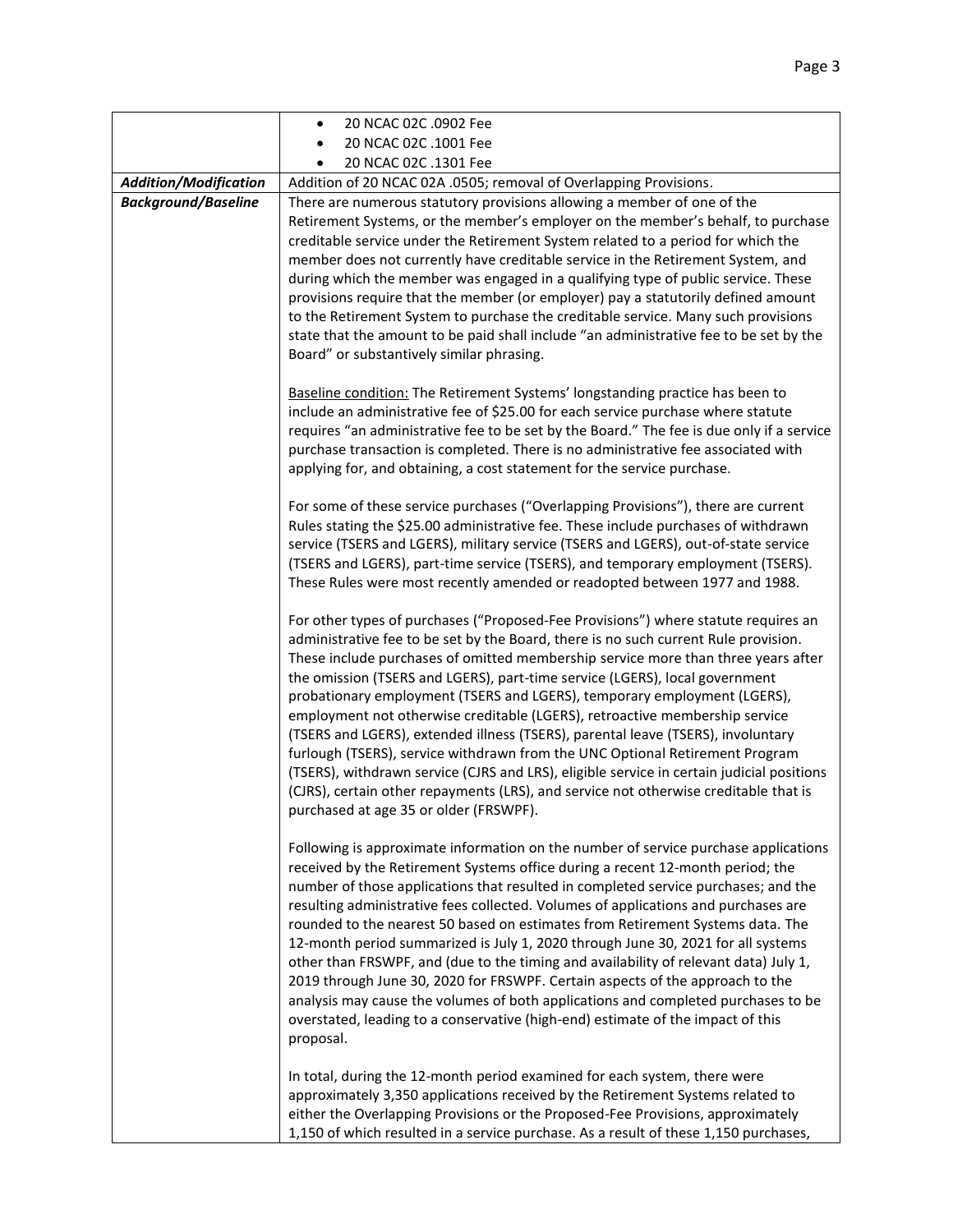|                        | the Retirement Systems collected about \$28,750 in administrative fees, consisting of<br>\$18,750 where Rule provisions already existed (Overlapping Provisions) and \$10,000<br>related to the Proposed-Fee Provisions.                                                                                                    |                       |                         |          |
|------------------------|-----------------------------------------------------------------------------------------------------------------------------------------------------------------------------------------------------------------------------------------------------------------------------------------------------------------------------|-----------------------|-------------------------|----------|
|                        | <b>TSERS</b>                                                                                                                                                                                                                                                                                                                |                       |                         |          |
|                        |                                                                                                                                                                                                                                                                                                                             | Overlapping<br>Provs. | Proposed-<br>Fee Provs. | Total    |
|                        | # Apps. Received in 12 Months                                                                                                                                                                                                                                                                                               | 1,150                 | 400                     | 1,550    |
|                        | # Resulting in Purchase                                                                                                                                                                                                                                                                                                     | 450                   | 100                     | 550      |
|                        | Admin. Fee Collected                                                                                                                                                                                                                                                                                                        | \$11,250              | \$2,500                 | \$13,750 |
|                        |                                                                                                                                                                                                                                                                                                                             |                       |                         |          |
|                        | <b>LGERS</b>                                                                                                                                                                                                                                                                                                                |                       |                         |          |
|                        |                                                                                                                                                                                                                                                                                                                             | Overlapping           | Proposed-               | Total    |
|                        |                                                                                                                                                                                                                                                                                                                             | Provs.                | Fee Provs.              |          |
|                        | # Apps. Received in 12 Months                                                                                                                                                                                                                                                                                               | 650                   | 750                     | 1,400    |
|                        | # Resulting in Purchase                                                                                                                                                                                                                                                                                                     | 300                   | 250                     | 550      |
|                        | Admin. Fee Collected                                                                                                                                                                                                                                                                                                        | \$7,500               | \$6,250                 | \$13,750 |
|                        | <b>FRSWPF</b>                                                                                                                                                                                                                                                                                                               |                       |                         |          |
|                        |                                                                                                                                                                                                                                                                                                                             | Overlapping           | Proposed-               | Total    |
|                        |                                                                                                                                                                                                                                                                                                                             | Provs.                | Fee Provs.              |          |
|                        | # Apps. Received in 12 Months                                                                                                                                                                                                                                                                                               | 0                     | 400                     | 400      |
|                        | # Resulting in Purchase                                                                                                                                                                                                                                                                                                     | 0                     | 50                      | 50       |
|                        | Admin. Fee Collected                                                                                                                                                                                                                                                                                                        | \$0                   | \$1,250                 | \$1,250  |
|                        | None/Negligible.<br><b>Total</b>                                                                                                                                                                                                                                                                                            |                       |                         |          |
|                        |                                                                                                                                                                                                                                                                                                                             | Overlapping<br>Provs. | Proposed-<br>Fee Provs. | Total    |
|                        | # Apps. Received in 12 Months                                                                                                                                                                                                                                                                                               | 1,800                 | 1,550                   | 3,350    |
|                        | # Resulting in Purchase                                                                                                                                                                                                                                                                                                     | 750                   | 400                     | 1,150    |
|                        | Admin. Fee Collected                                                                                                                                                                                                                                                                                                        | \$18,750              | \$10,000                | \$28,750 |
|                        |                                                                                                                                                                                                                                                                                                                             |                       |                         |          |
| <b>Proposed Change</b> | The proposal would remove the Overlapping Provisions. It would replace them with a<br>new Rule, stating that when statute provides for the cost of a service purchase to<br>include an administrative fee to be set by the Board, the fee is \$25.00.                                                                       |                       |                         |          |
|                        | This proposal would match longstanding administrative practice. Compared to the<br>Baseline condition in the current Rules, the new Rule would establish the amount of<br>the administrative fee associated with the Proposed-Fee Provisions to be \$25.00. It<br>would represent no change for the Overlapping Provisions. |                       |                         |          |
|                        | The rationale for proposing the fee to be \$25.00 is: (1) The administrative fee should<br>not be less than \$25.00; and (2) the fee of \$25.00 is a reasonable fraction of the<br>administrative cost associated with processing such service purchases. Each of these<br>points is further explained below.               |                       |                         |          |
|                        | (1) The administrative fee should not be less than \$25.00. For the Overlapping<br>Provisions, the longstanding practice since 1988, and earlier in some cases,<br>has established the fee as \$25.00. Over the past 34 years, staff and vendor                                                                             |                       |                         |          |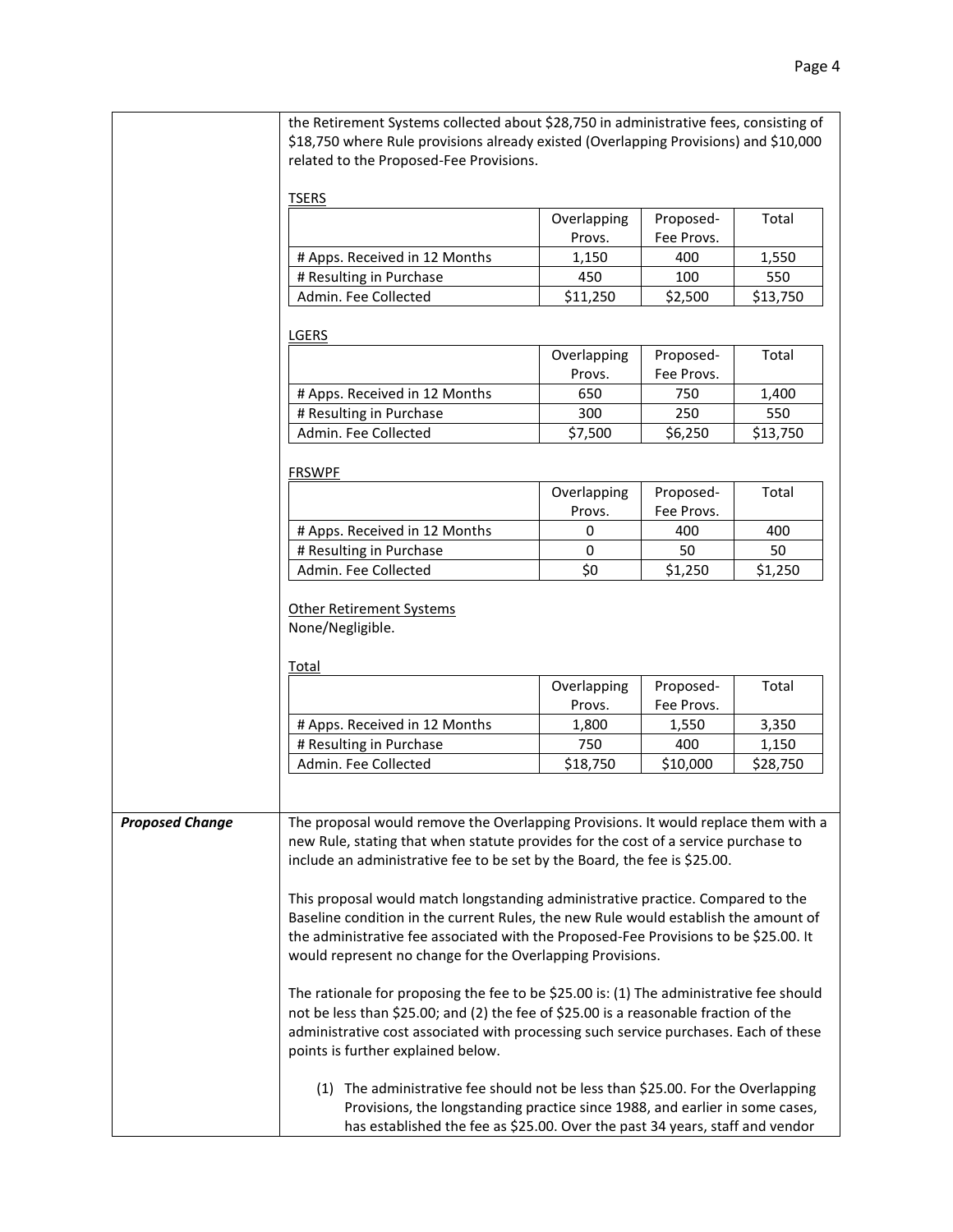|                     | costs in nominal dollars have increased substantially, rather than decreased.<br>Therefore, it would not be rational to reduce the administrative fee per<br>service purchase.                                                                                                                                                                                                                                                                                                                                                                                                                                          |
|---------------------|-------------------------------------------------------------------------------------------------------------------------------------------------------------------------------------------------------------------------------------------------------------------------------------------------------------------------------------------------------------------------------------------------------------------------------------------------------------------------------------------------------------------------------------------------------------------------------------------------------------------------|
|                     | (2) The administrative fee of \$25.00 is a reasonable fraction of the<br>administrative cost associated with processing such service purchases.                                                                                                                                                                                                                                                                                                                                                                                                                                                                         |
|                     | The Retirement Systems staffing cost to process a service purchase<br>a.<br>request that does not ultimately result in a purchase is<br>approximately \$39.86 per request. (This is estimated assuming 15<br>minutes of staff time at GN05, 30 minutes at GN07, and 30 minutes<br>at GN08, based on midpoint salaries at each grade including the<br>cost of benefits and office supplies.)                                                                                                                                                                                                                             |
|                     | The additional cost for a request that proceeds to an actual<br>purchase is approximately \$20.86 per purchase. (This is estimated<br>similarly, assuming 30 minutes at GN11.) Since approximately one-<br>third of such requests over a recent 12-month period have<br>proceeded to a purchase as shown in the "Background/Baseline"<br>section, the average staff cost is approximately \$39.86 + \$20.86 / 3<br>$=$ \$46.81.                                                                                                                                                                                         |
|                     | In calculating full actuarial cost service purchases such as those<br>described in both the Overlapping Provisions and the Proposed-Fee<br>Provisions, management oversight, periodic engagement of the<br>consulting actuary, computing, physical facilities, and other costs<br>are incurred. However, these costs are negligible when isolated to<br>the specific task of calculating service purchases and divided across<br>roughly 3,350 relevant applications per year. Therefore, the \$46.81<br>stated in the previous paragraph is a reasonable estimate of the<br>cost of processing a purchase application. |
|                     | As shown in the "Background/Baseline" section, the currently<br>b.<br>administered fee of \$25.00 resulted in total related administrative<br>fees of approximately \$28,750 in a 12-month period. When divided<br>by the 3,350 applications over that period, the administrative fees<br>collected were about \$8.58 per application.                                                                                                                                                                                                                                                                                  |
|                     | The currently administered fee therefore represents approximately<br>c.<br>18% of the administrative cost of processing service purchases,<br>equal to \$8.58 divided by \$46.81. It is reasonable for the purchaser<br>to pay at least 18% of the cost to the Retirement System of<br>administering a service purchase provision that is optional to the<br>member. It might also be reasonable for the fee to be increased in<br>future reviews, so that the purchaser pays a greater share.                                                                                                                          |
| <b>Alternatives</b> | Alternative #1 would be to maintain the affected Rules as-is. However, this                                                                                                                                                                                                                                                                                                                                                                                                                                                                                                                                             |
|                     | alternative would result in there being no Rule for the Proposed-Fee Provisions<br>where statute requires that the purchase cost "shall include an administrative fee to                                                                                                                                                                                                                                                                                                                                                                                                                                                |
|                     | be set by the Board." The proposal is preferable to this alternative because it is a                                                                                                                                                                                                                                                                                                                                                                                                                                                                                                                                    |
|                     | mechanism for clearly establishing the administrative fee for the Proposed-Fee                                                                                                                                                                                                                                                                                                                                                                                                                                                                                                                                          |
|                     | Provisions, in a manner matching longstanding practice.                                                                                                                                                                                                                                                                                                                                                                                                                                                                                                                                                                 |
|                     | Alternative #2 would be to retain the 11 Overlapping Provisions while adding 18                                                                                                                                                                                                                                                                                                                                                                                                                                                                                                                                         |
|                     | individual Rules or Rule provisions for each of the Proposed-Fee Provisions. This                                                                                                                                                                                                                                                                                                                                                                                                                                                                                                                                       |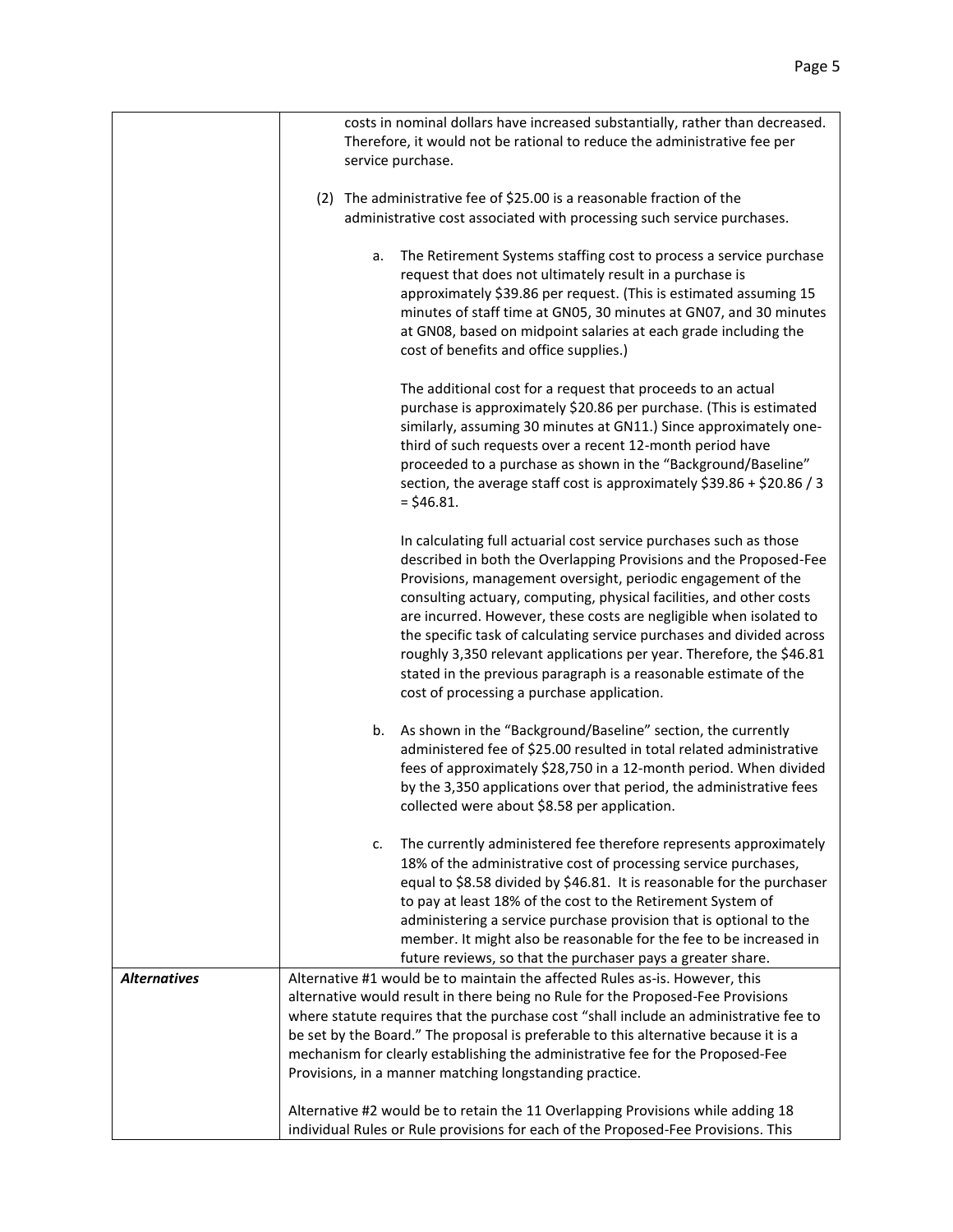| <b>Benefit</b> | would require maintaining or adding a total of 29 Rule provisions, rather than a single<br>new Rule that would address scenarios consistently. The proposal is preferable to this<br>alternative because it is simpler, and because it reduces the risk of Rules being<br>inconsistent with one another or with statutory requirements in the future.<br>Alternative #3 would be to remove the Overlapping Provisions and to establish a new<br>Rule as indicated by this proposal, but to set the administrative fee at an amount<br>other than \$25.00. The proposal establishing the fee to be \$25.00 is reasonable,<br>based on the rationale set forth in the "Proposed Change" section above.<br>The proposal clearly establishes the administrative fee for the Proposed-Fee<br>Provisions, where there is not currently a Rule provision stating the fee. The proposal<br>eliminates the need to maintain as many as 29 separate Rule provisions in favor of a<br>single new Rule, reducing the risk of future inconsistency. Finally, the proposal<br>establishes the amount of the fee by Rule at a reasonable level matching                                                                                                                                                                                                                                             |
|----------------|--------------------------------------------------------------------------------------------------------------------------------------------------------------------------------------------------------------------------------------------------------------------------------------------------------------------------------------------------------------------------------------------------------------------------------------------------------------------------------------------------------------------------------------------------------------------------------------------------------------------------------------------------------------------------------------------------------------------------------------------------------------------------------------------------------------------------------------------------------------------------------------------------------------------------------------------------------------------------------------------------------------------------------------------------------------------------------------------------------------------------------------------------------------------------------------------------------------------------------------------------------------------------------------------------------------------------------------------------------------------------------------|
|                | longstanding practice.                                                                                                                                                                                                                                                                                                                                                                                                                                                                                                                                                                                                                                                                                                                                                                                                                                                                                                                                                                                                                                                                                                                                                                                                                                                                                                                                                               |
| <b>Impact</b>  | This proposal would be the same as the longstanding practice, and therefore<br>represents no change compared to longstanding practice. However, when compared<br>to the Baseline condition as stated in current Rules, it has a fiscal impact because it<br>contains an administrative fee of \$25.00 for each purchase under the Proposed-Fee<br>Provisions.                                                                                                                                                                                                                                                                                                                                                                                                                                                                                                                                                                                                                                                                                                                                                                                                                                                                                                                                                                                                                        |
|                | Impact to Private Entities: As shown in the "Background/Baseline" section above, the<br>total administrative fees collected under the Proposed-Fee Provisions are<br>approximately \$10,000 per year. This is based on a 12-month period of actual service<br>purchase volumes. It is assumed that this cost would be paid by individual citizens<br>(i.e. members of the Retirement Systems) electing to purchase service, although<br>many statutory provisions permit an employer to purchase service on the member's<br>behalf. The \$10,000 consists of \$2,500 collected by TSERS, \$6,250 collected by LGERS,<br>and \$1,250 collected by FRSWPF.                                                                                                                                                                                                                                                                                                                                                                                                                                                                                                                                                                                                                                                                                                                             |
|                | <b>Impact to Local Governments:</b><br>Under actuarial theory, the collection of \$6,250 per year by LGERS in<br>٠<br>administrative fees will improve the funded position of LGERS (relative to<br>collecting no fees) and reduce other contributions required by the entities<br>who fund LGERS. LGERS is funded primarily by member contributions fixed<br>at 6% of compensation, and an additional actuarially determined<br>contribution by employers. Therefore, any increase or decrease resulting<br>from a change in the actuarially determined contribution is experienced by<br>employers and not members. The collection of \$6,250 in administrative fees<br>would ultimately result in savings to local governments of \$6,250 in the form<br>of reduced contributions to LGERS. As local governments make contributions<br>rounded to the nearest 0.01% of pay (currently rounded to approximately<br>the nearest \$700,000), and the improvement in funded position is generally<br>recognized over a 12-year period, the savings of \$6,250 may not materialize<br>in any particular year.<br>Local governments may agree to pay the fee on the member's behalf, as part<br>of paying the cost of the service purchase. This is not quantified because it is<br>already included in "Impact to Private Entities" and would be optional for<br>the local government. |
|                | Impact to State Government:                                                                                                                                                                                                                                                                                                                                                                                                                                                                                                                                                                                                                                                                                                                                                                                                                                                                                                                                                                                                                                                                                                                                                                                                                                                                                                                                                          |
|                | For the same reasons described in "Impact to Local Government," the State<br>$\bullet$<br>government, which funds both TSERS and FRSWPF, would theoretically<br>experience savings of \$3,750 associated with the collection of administrative                                                                                                                                                                                                                                                                                                                                                                                                                                                                                                                                                                                                                                                                                                                                                                                                                                                                                                                                                                                                                                                                                                                                       |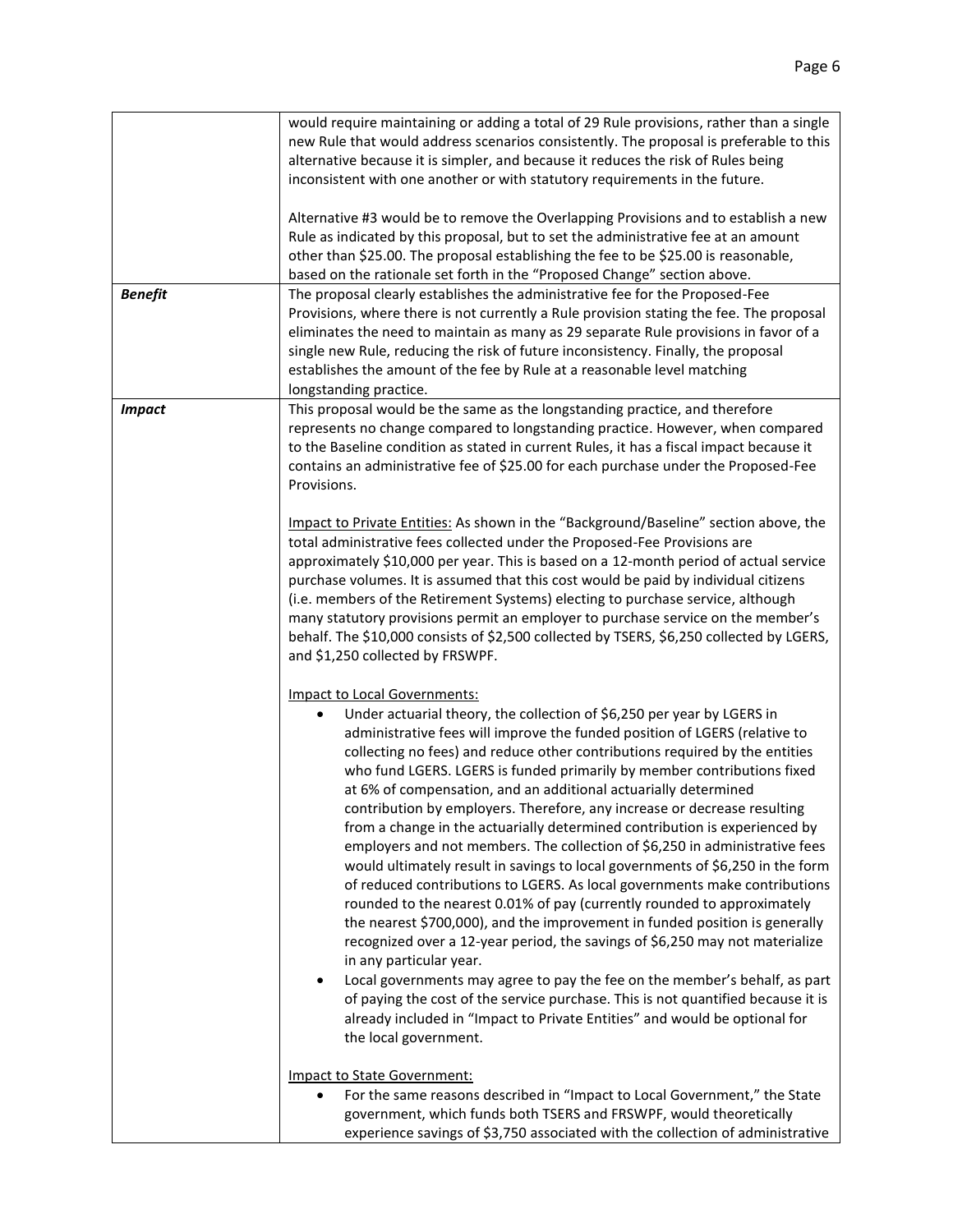| fees totaling \$2,500 for TSERS and \$1,250 for FRSWPF. The savings may not<br>materialize in any particular year.<br>State employers may agree to pay the fee on the member's behalf, as part of<br>$\bullet$<br>paying the cost of the service purchase. This is not quantified because it is<br>already included in "Impact to Private Entities" and would be optional for<br>the State employer.                                                                                       |
|--------------------------------------------------------------------------------------------------------------------------------------------------------------------------------------------------------------------------------------------------------------------------------------------------------------------------------------------------------------------------------------------------------------------------------------------------------------------------------------------|
| The State, through the Retirement Systems Division of the Department of<br>$\bullet$<br>State Treasurer, administers all of the Retirement Systems. This proposal is<br>not assumed to increase or decrease the administrative costs, because:<br>Staff, systems, vendors, and processes all exist, and would be<br>$\circ$<br>required to exist, for calculating purchases under the Overlapping<br>Provisions, even if there were no calculations under the Proposed-<br>Fee Provisions. |
| The processing of service purchases under Proposed-Fee Provisions<br>$\circ$<br>is required by statutory provisions, independent of the existence or<br>amount of an administrative fee.                                                                                                                                                                                                                                                                                                   |
| The total of the above impacts is approximately \$20,000 per year.                                                                                                                                                                                                                                                                                                                                                                                                                         |

## **B. Amending Rules: 20 NCAC 02B .0401 Refunds (TSERS); 20 NCAC 02C .0403 Refunds (LGERS)**

| <b>Intent</b>                | Clarify how employers may be credited for amounts contributed to TSERS and LGERS        |  |  |
|------------------------------|-----------------------------------------------------------------------------------------|--|--|
|                              | that are later determined not to have been required. Clarify that in the case of        |  |  |
|                              | adjustments to amounts required to be contributed under contribution-based benefit      |  |  |
|                              | cap ("CBBC") provisions, an adjustment need not occur within the same calendar year     |  |  |
|                              | as the employer contribution (or by January 31, if the employer contribution was        |  |  |
|                              | made in December) for the employer to be credited.                                      |  |  |
| <b>Rule Section</b>          | All of each Rule.                                                                       |  |  |
| <b>Addition/Modification</b> | For each rule, modification to (a) and (b), and addition of (c).                        |  |  |
| <b>Background/Baseline</b>   | Employers make "Payroll-Based Contributions" to TSERS and LGERS, which are a            |  |  |
|                              | specific percentage of their qualifying employees' compensation for each payroll        |  |  |
|                              | period. G.S. 128-30(d) and 128-30(g)(2)(a.) for LGERS; G.S. 135-8(d) and 135-           |  |  |
|                              | 8(f)(2)(a.-e.) for TSERS. The payroll information supporting these contributions must   |  |  |
|                              | be submitted monthly by the employer. Submission of the information constitutes a       |  |  |
|                              | certification of its accuracy. G.S. 128-30(g)(4) for LGERS; G.S. 135-8(f)(4) for TSERS. |  |  |
|                              |                                                                                         |  |  |
|                              | Employers also make "CBBC Contributions" to TSERS and LGERS, which are required         |  |  |
|                              | amounts associated with the retirement of certain employees on or after January 1,      |  |  |
|                              | 2015. G.S. 128-30(g)(2)(b.) for LGERS; G.S. 135-8(f)(2)(f.) for TSERS. The amount of a  |  |  |
|                              | CBBC Contribution is defined by statutory provisions including G.S. 128-26(y) and       |  |  |
|                              | 128-27(a3) for LGERS, and G.S. 135-4(jj) and 135-5(a3) for TSERS.                       |  |  |
|                              |                                                                                         |  |  |
|                              | LGERS and TSERS are funds held in trust, under a requirement ("Trust Requirement")      |  |  |
|                              | that "neither the trust corpus nor income from this trust can be used for purposes      |  |  |
|                              | other than the exclusive benefit of members or their beneficiaries, except that         |  |  |
|                              | employer contributions made to the trust under a good faith mistake of fact may be      |  |  |
|                              | returned to an employer, where the refund can occur within less than one year after     |  |  |
|                              | the mistaken contribution was made, consistent with the Rule adopted by the Board       |  |  |
|                              | of Trustees." G.S. 128-22 for LGERS; G.S. 135-2 for TSERS.                              |  |  |
|                              |                                                                                         |  |  |
|                              | Baseline condition: The two Rules currently provide for refunds of employer             |  |  |
|                              | contributions when the underlying information is corrected within a calendar year, or   |  |  |
|                              | by January 31 of the following year if the erroneous report occurs in December.         |  |  |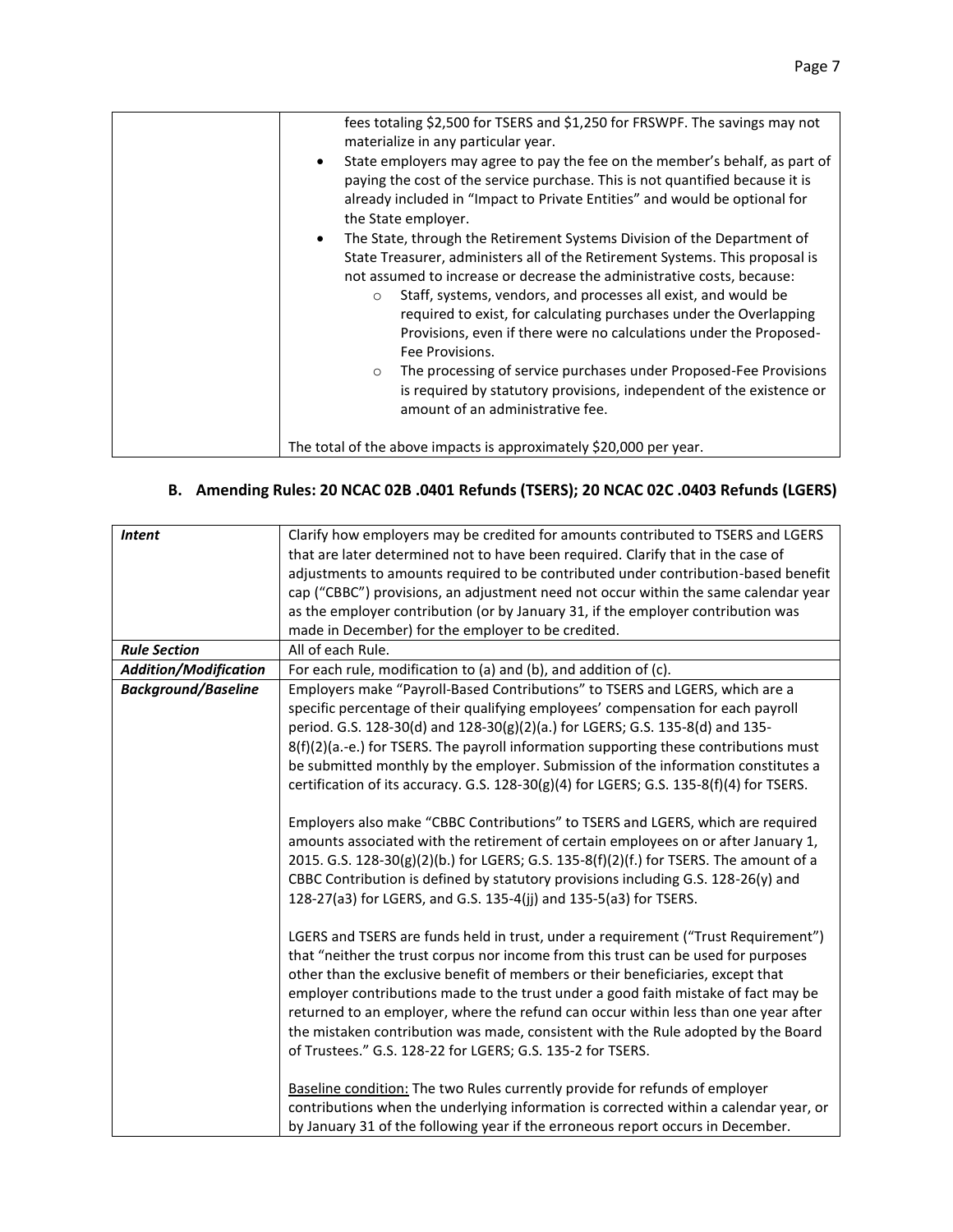|                        | With respect to Payroll-Based Contributions, refunds under the current Rules are<br>administered in the form of credits that employers may apply to their future required<br>contributions. This ensures that the Trust Requirement is followed by retaining<br>contributed funds within the Retirement System but allowing credits to be applied<br>against future contributions.<br>With respect to CBBC Contributions, when a correction would reduce an already-<br>contributed amount, the Retirement Systems' current practice is to provide similar<br>refunds in the form of credits to be applied to the employer's future contributions.<br>These credits are provided regardless of whether the correction occurs within the<br>same calendar year, or by the following January 31 if the contribution was made in<br>December. This is because the CBBC Contribution is defined by a statutory formula<br>directing the Retirement System to collect a certain dollar amount. |
|------------------------|-------------------------------------------------------------------------------------------------------------------------------------------------------------------------------------------------------------------------------------------------------------------------------------------------------------------------------------------------------------------------------------------------------------------------------------------------------------------------------------------------------------------------------------------------------------------------------------------------------------------------------------------------------------------------------------------------------------------------------------------------------------------------------------------------------------------------------------------------------------------------------------------------------------------------------------------------------------------------------------------|
|                        | When these two Rules were most recently readopted (1977), employers were<br>required to make Payroll-Based Contributions but not CBBC Contributions. Therefore,<br>when the current Rules were drafted to describe "employer contributions," they<br>were describing Payroll-Based Contributions. The current Rules could be read to<br>include CBBC Contributions as part of "employer contributions." Thus, absent any<br>change, credits associated with CBBC contributions would occur by Rule only if the<br>correction occurred within the same calendar year as the initial contribution, or by<br>the following January 31 if the contribution had been made in December. This would<br>conflict both with the statutory requirement to collect a particular dollar amount of<br>CBBC contributions, and with current practice.                                                                                                                                                   |
| <b>Proposed Change</b> | The proposal would modify parts (a) and (b) of each proposed Rule to provide that:<br>These portions of the Rule relate to Payroll-Based Contributions rather than<br>$\bullet$<br>"employer contributions" generally.<br>The refund is in the form of credits to be applied against future<br>$\bullet$<br>contributions. This is consistent with the current Rule but clarifies it.<br>A provision currently within (a) is moved to (b).<br>$\bullet$                                                                                                                                                                                                                                                                                                                                                                                                                                                                                                                                   |
|                        | The proposal would add part (c) to each proposed Rule to provide that:<br>This portion of the Rule relates to CBBC Contributions.<br>$\bullet$<br>Non-required contributions in light of corrected information will be<br>$\bullet$<br>refunded in the form of credits to be applied against future contributions.<br>This provision does not have a requirement that the correction must occur<br>within the same calendar year, or by the following January 31 if the<br>contribution was made in December.                                                                                                                                                                                                                                                                                                                                                                                                                                                                             |
| <b>Alternatives</b>    | Alternative #1 would be to leave the Rules as-is. This would result in there being no<br>Rule provision covering the situation where a CBBC Contribution amount is corrected<br>to the amount required by statute, but not within the same calendar year the CBBC<br>contribution was made, or by the following January 31 if the contribution was made<br>in December. The proposal is preferable to this alternative because it creates a clear<br>mechanism for the employer to receive a credit aligned with the statutory<br>requirement for the amount due to the Retirement System.                                                                                                                                                                                                                                                                                                                                                                                                |
|                        | Alternative #2 would be to amend the Rules but allow credits to be applied related to<br>all employer contributions, including Payroll-Based Contributions, after the calendar-<br>year (or January 31) timeframe has expired. The proposal retains the calendar-year<br>(or January 31) timeframe for Payroll-Based Contributions. This aligns with the<br>statutory requirements that Payroll-Based Contributions are reported monthly and<br>that employers certify to the accuracy of the information on each report.                                                                                                                                                                                                                                                                                                                                                                                                                                                                 |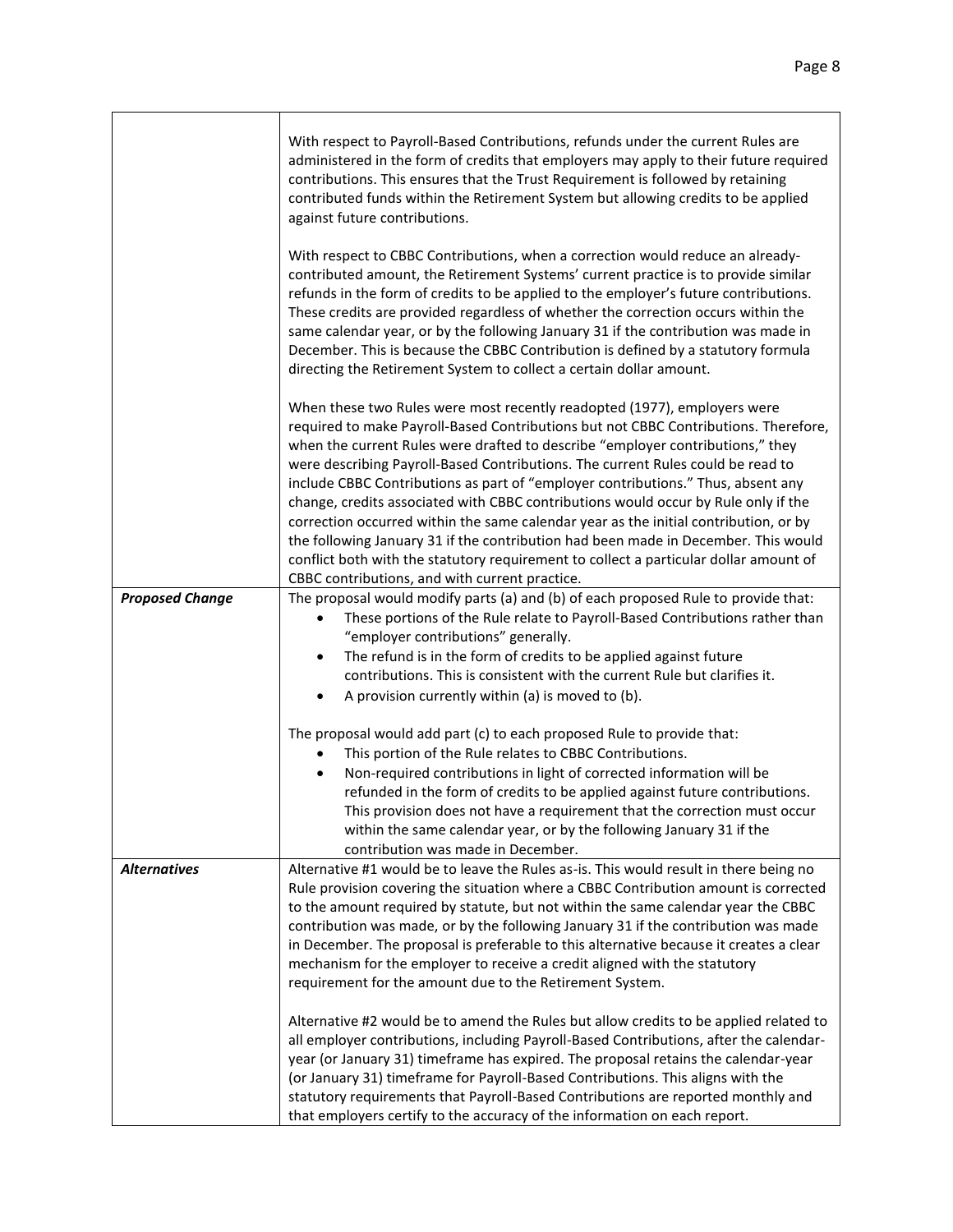| <b>Benefit</b> | The proposal updates the Rules to cover CBBC Contributions, which were not a type                                                                                                                                  |              |             |              |
|----------------|--------------------------------------------------------------------------------------------------------------------------------------------------------------------------------------------------------------------|--------------|-------------|--------------|
|                | of employer contribution at the time the Rules were most recently readopted. The                                                                                                                                   |              |             |              |
|                | proposal allows for refunds to be issued to employers in the form of credits against                                                                                                                               |              |             |              |
|                | their future contributions in a manner that recognizes the multiple related statutory                                                                                                                              |              |             |              |
|                | requirements. These include the Trust Requirement, the statutory definition of CBBC                                                                                                                                |              |             |              |
|                | Contribution amounts, and the requirement that Payroll-Based Contributions be                                                                                                                                      |              |             |              |
|                | reported monthly with employers certifying to their accuracy.                                                                                                                                                      |              |             |              |
| <b>Impact</b>  | This proposal would be the same as the longstanding practice, and therefore                                                                                                                                        |              |             |              |
|                | represents no change compared to longstanding practice. However, when compared                                                                                                                                     |              |             |              |
|                | to the Baseline condition as stated in current Rules, it has a fiscal impact because it                                                                                                                            |              |             |              |
|                | allows employers to be credited for CBBC Contributions that are later determined not                                                                                                                               |              |             |              |
|                | to have been required, even if the credit is issued after the calendar year of the                                                                                                                                 |              |             |              |
|                | contribution, or after January 31 if the contribution was made in December.                                                                                                                                        |              |             |              |
|                | <b>Historical Data Analysis</b>                                                                                                                                                                                    |              |             |              |
|                | Step 1. Following are approximate data on the amounts of all credits related<br>$\bullet$                                                                                                                          |              |             |              |
|                | to CBBC Contributions issued in calendar years 2019 through 2021:                                                                                                                                                  |              |             |              |
|                | Year Credit Issued                                                                                                                                                                                                 | <b>TSERS</b> | LGERS       | Total        |
|                | 2019                                                                                                                                                                                                               | \$115,969.61 | \$7,302.52  | \$123,272.13 |
|                | 2020                                                                                                                                                                                                               | \$10,753.48  | \$14,618.57 | \$25,372.05  |
|                | 2021                                                                                                                                                                                                               | \$11,545.81  | \$15,553.17 | \$27,098.98  |
|                |                                                                                                                                                                                                                    |              |             |              |
|                | Annual Average (2019-2021)                                                                                                                                                                                         | \$46,089.63  | \$12,491.42 | \$58,581.05  |
|                | Step 2. Some credits from Step 1 were issued in the same calendar year that<br>$\bullet$<br>the original contribution was due, or by the following January 31 if the<br>original contribution was due in December: |              |             |              |
|                | Year Credit Issued                                                                                                                                                                                                 | <b>TSERS</b> | LGERS       | Total        |
|                | 2019                                                                                                                                                                                                               | \$112,179.71 | \$0.00      | \$112,179.71 |
|                | 2020                                                                                                                                                                                                               | \$7,805.43   | \$459.44    | \$8,264.87   |
|                | 2021                                                                                                                                                                                                               | \$8,550.11   | \$0.00      | \$8,550.11   |
|                | Annual Average (2019-2021)                                                                                                                                                                                         | \$42,845.08  | \$153.15    | \$42,998.23  |
|                | Step 3. An estimate of credits representing an impact vs. Baseline conditions<br>can be derived by subtracting Step 2 from Step 1:                                                                                 |              |             |              |
|                | Year Credit Issued                                                                                                                                                                                                 | <b>TSERS</b> | LGERS       | Total        |
|                | 2019                                                                                                                                                                                                               | \$3,789.90   | \$7,302.52  | \$11,092.42  |
|                | 2020                                                                                                                                                                                                               | \$2,948.05   | \$14,159.13 | \$17,107.18  |
|                | 2021                                                                                                                                                                                                               | \$2,995.70   | \$15,553.17 | \$18,548.87  |
|                | Annual Average (2019-2021)                                                                                                                                                                                         | \$3,244.55   | \$12,338.27 | \$15,582.82  |
|                | Impact to Private Entities: None.                                                                                                                                                                                  |              |             |              |
|                | <b>Impact to Local Governments:</b>                                                                                                                                                                                |              |             |              |
|                | "Refunded Employers": Based on the historical data analysis, the amounts                                                                                                                                           |              |             |              |
|                | representing an impact vs. Baseline conditions would represent                                                                                                                                                     |              |             |              |
|                | approximately \$12,338 per year in credits that refunded local government                                                                                                                                          |              |             |              |
|                | employers could apply to future contribution requirements.                                                                                                                                                         |              |             |              |
|                | "Non-Refunded Employers": Under actuarial theory, the credits of \$12,338<br>$\bullet$                                                                                                                             |              |             |              |
|                | per year issued by LGERS would reduce the funded position of LGERS                                                                                                                                                 |              |             |              |
|                | (relative to issuing no credits) and increase contributions required by the                                                                                                                                        |              |             |              |
|                | entities who fund LGERS. LGERS is funded primarily by member                                                                                                                                                       |              |             |              |
|                | contributions fixed at 6% of compensation, and an additional actuarially                                                                                                                                           |              |             |              |
|                |                                                                                                                                                                                                                    |              |             |              |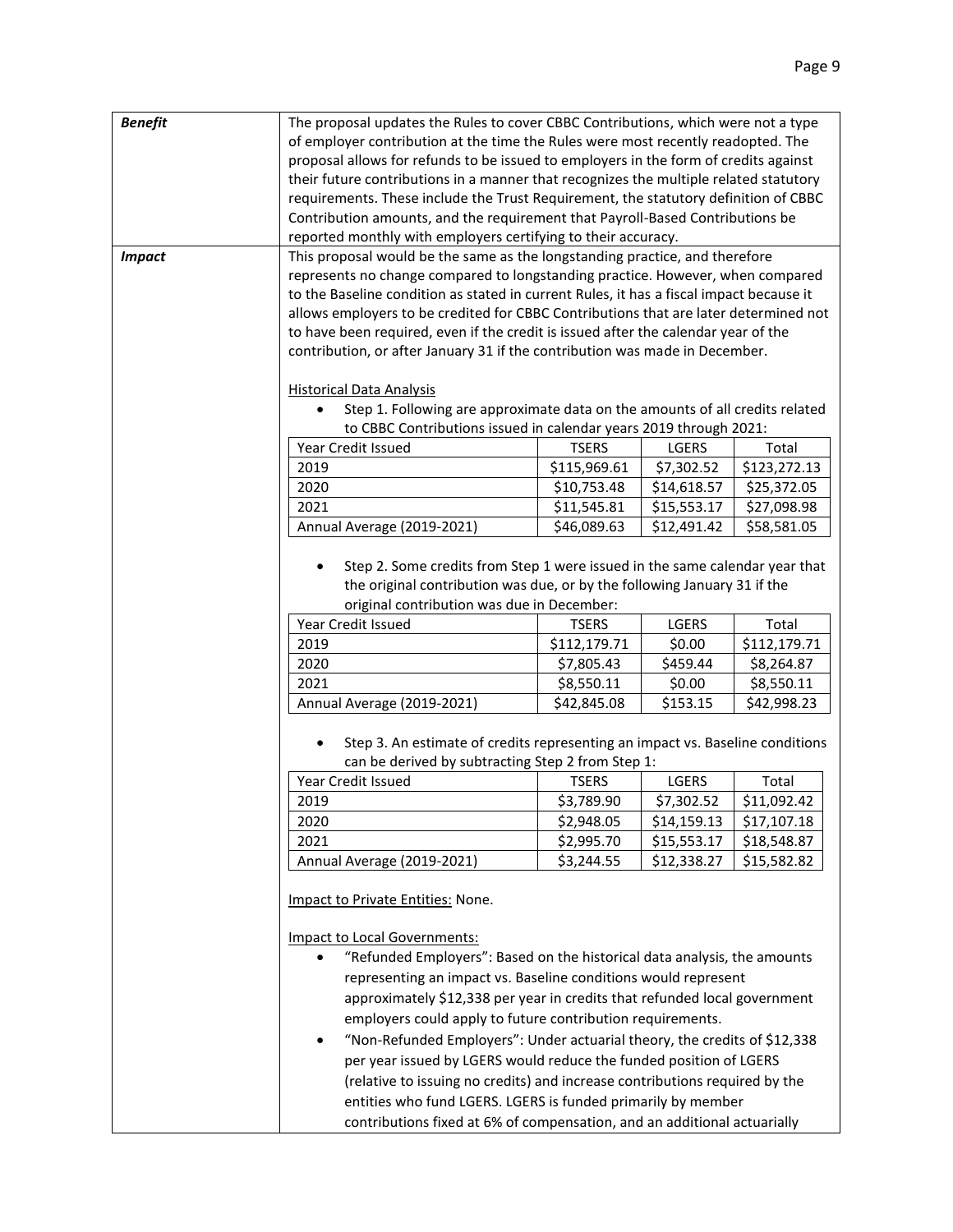| determined contribution by employers. Therefore, any increase or decrease            |
|--------------------------------------------------------------------------------------|
| resulting from a change in the actuarially determined contribution is                |
| experienced by employers and not members. The issuance of \$12,338 in                |
| credits to refunded employers would ultimately result in costs to all other          |
| participating employers of \$12,338 in the form of increased contributions to        |
| LGERS. As local governments make contributions rounded to the nearest                |
| 0.01% of pay (currently rounded to approximately the nearest \$700,000),             |
| and the improvement in funded position is generally recognized over a 12-            |
| year period, the cost of \$12,338 may not materialize in any particular year.        |
| Impact to State Government:                                                          |
| "Refunded Employers": For the reasons described in "Impact to Local                  |
| Government," individual State entities participating in TSERS would                  |
| experience refunds of approximately \$3,245 per year.                                |
| "Non-Refunded Employers": For the reasons described in "Impact to Local<br>$\bullet$ |
| Government," the State government, which funds TSERS, would experience               |
| increased costs of \$3,245 associated with the issuances of credits in the           |
| amount of \$3,245. The costs may not materialize in any particular year.             |
| The State, through the Retirement Systems Division of the Department of<br>$\bullet$ |
| State Treasurer, administers the Retirement Systems. This proposal is not            |
| assumed to increase or decrease the administrative costs, because the                |
| Retirement Systems are administered in accordance with statutory                     |
| requirements that establish the amount of CBBC Contributions.                        |
|                                                                                      |
| The total of the above impacts is approximately \$31,166 per year.                   |
|                                                                                      |

# **C. New Rule: 20 NCAC 02C .0307 Contingent Beneficiary (LGERS)**

| <b>Intent</b>                                                                            | Add a Rule for LGERS with similar provisions to TSERS Rule 20 NCAC 02B .0303,             |  |
|------------------------------------------------------------------------------------------|-------------------------------------------------------------------------------------------|--|
|                                                                                          | reflecting longstanding practice for both TSERS and LGERS.                                |  |
| <b>Rule Section</b>                                                                      | All of proposed Rule.                                                                     |  |
| <b>Addition/Modification</b>                                                             | Addition.                                                                                 |  |
| <b>Background/Baseline</b>                                                               | Both TSERS and LGERS allow members to designate beneficiaries for various                 |  |
|                                                                                          | purposes. Beneficiaries are nominated "by electronic submission in a form approved        |  |
|                                                                                          | by the Board of Trustees or by written designation duly acknowledged and filed with       |  |
|                                                                                          | the Board of Trustees." The statutory provisions for the Return of Contributions (G.S.    |  |
|                                                                                          | 128-27(f) for LGERS; G.S. 135-5(f) for TSERS), Guaranteed Refund (G.S. 128-27(g1) for     |  |
|                                                                                          | LGERS; G.S. 135-5(g1) for TSERS), and Active Death Benefit (G.S. 128-27(I) for LGERS;     |  |
|                                                                                          | G.S. 135-5(I) for TSERS) provide for payment to the nominated beneficiary(ies) "if        |  |
|                                                                                          | such person or persons are living at the time of the member's death, otherwise to the     |  |
|                                                                                          | member's legal representatives," or substantially similar wording.                        |  |
|                                                                                          |                                                                                           |  |
|                                                                                          | Baseline condition: For the benefits in question, longstanding administrative practice    |  |
|                                                                                          | has been that members may nominate one or more principal beneficiary(ies), and            |  |
| one or more contingent beneficiary(ies). Any surviving principal beneficiary(ies) at the |                                                                                           |  |
|                                                                                          | time of the member's death share payment equally. If there are no surviving principal     |  |
|                                                                                          | beneficiaries, the surviving contingent beneficiary (ies) share payment equally. If there |  |
|                                                                                          | are no surviving principal or contingent beneficiary(ies), payment is made to the         |  |
|                                                                                          | member's legal representative.                                                            |  |
|                                                                                          |                                                                                           |  |
|                                                                                          | The practice of nominating contingent beneficiaries is reflected on the "form             |  |
|                                                                                          | approved by the Board of Trustees" for both LGERS and TSERS. Rule 20 NCAC 02B             |  |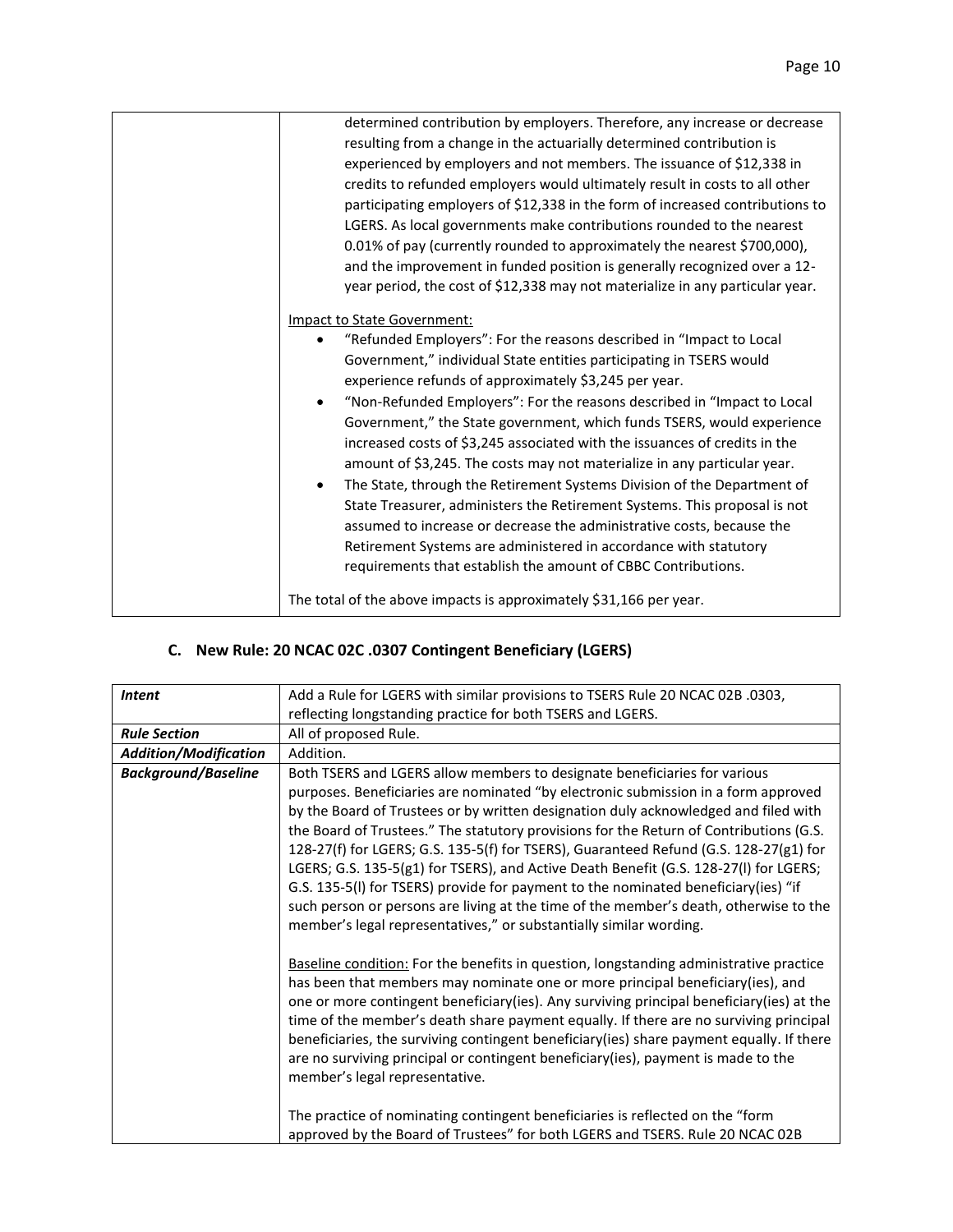|                        | .0303, most recently readopted in 1977, has described this practice for TSERS, but no                                                                                                                                                                                                                                                                                                                                                                                                                                                                                                                                                                                                                                                                                                                                                                                                   |
|------------------------|-----------------------------------------------------------------------------------------------------------------------------------------------------------------------------------------------------------------------------------------------------------------------------------------------------------------------------------------------------------------------------------------------------------------------------------------------------------------------------------------------------------------------------------------------------------------------------------------------------------------------------------------------------------------------------------------------------------------------------------------------------------------------------------------------------------------------------------------------------------------------------------------|
|                        | analogous Rule exists for LGERS despite the longstanding administrative practice.                                                                                                                                                                                                                                                                                                                                                                                                                                                                                                                                                                                                                                                                                                                                                                                                       |
| <b>Proposed Change</b> | The proposal adds a new Rule for LGERS, with substantially the same provisions as<br>the TSERS Rule (20 NCAC 02B .0303) including the proposed modifications to that<br>Rule.                                                                                                                                                                                                                                                                                                                                                                                                                                                                                                                                                                                                                                                                                                           |
| <b>Alternatives</b>    | Alternative #1 would be not to add a Rule for LGERS describing the practice of<br>nominating contingent beneficiaries. The proposal is preferable to this alternative<br>because it provides detail, matching longstanding administrative practice, and<br>mirroring the analogous Rule for TSERS.                                                                                                                                                                                                                                                                                                                                                                                                                                                                                                                                                                                      |
|                        | Alternative #2 would be to add a Rule for LGERS that does not allow the nomination<br>of contingent beneficiaries. The proposal is preferable to this alternative because the<br>nomination of contingent beneficiaries allows for the member's wishes to be<br>reflected, within the authority provided to the Board of Trustees by statute.                                                                                                                                                                                                                                                                                                                                                                                                                                                                                                                                           |
|                        | Alternative #3 would be to add a Rule for LGERS that allows the nomination of<br>contingent beneficiaries, but stipulates different requirements - for example, limiting<br>the number of contingent beneficiaries who can be nominated, or stating that<br>benefits are shared between beneficiaries differently than in current practice. The<br>proposal is preferable to this alternative because the current practice provides an<br>opportunity for members to indicate their wishes clearly, and because it simplifies<br>administration by following both longstanding practice and the requirements already<br>established in the Rule for TSERS.                                                                                                                                                                                                                              |
| <b>Benefit</b>         | The proposal matches longstanding practice that allows LGERS members to indicate<br>their wishes clearly regarding beneficiary designation. The proposal provides the<br>Retirement Systems staff with clear direction for efficient administration of<br>beneficiary designations in a manner mirroring TSERS.                                                                                                                                                                                                                                                                                                                                                                                                                                                                                                                                                                         |
| <b>Impact</b>          | This proposal would be the same as longstanding practice, and therefore represents<br>no change compared to longstanding practice. However, when compared to the<br>Baseline condition as stated in current Rules, it has a fiscal impact because there is<br>not a Rule for LGERS providing for designation of contingent beneficiaries. As<br>explained below, this impact would relate to local governments, rather than to<br>private entities or State government.<br>In estimating this impact, it is important to recognize that contingent beneficiary<br>processes already exist for TSERS, where a Rule already exists with substantially the<br>same provisions as the proposal for LGERS. The impact is one of moving from<br>Condition A, allowing contingent beneficiaries ("CBs") for TSERS but not LGERS, to<br>Condition B, allowing them for both.<br>[See Next Page] |
|                        |                                                                                                                                                                                                                                                                                                                                                                                                                                                                                                                                                                                                                                                                                                                                                                                                                                                                                         |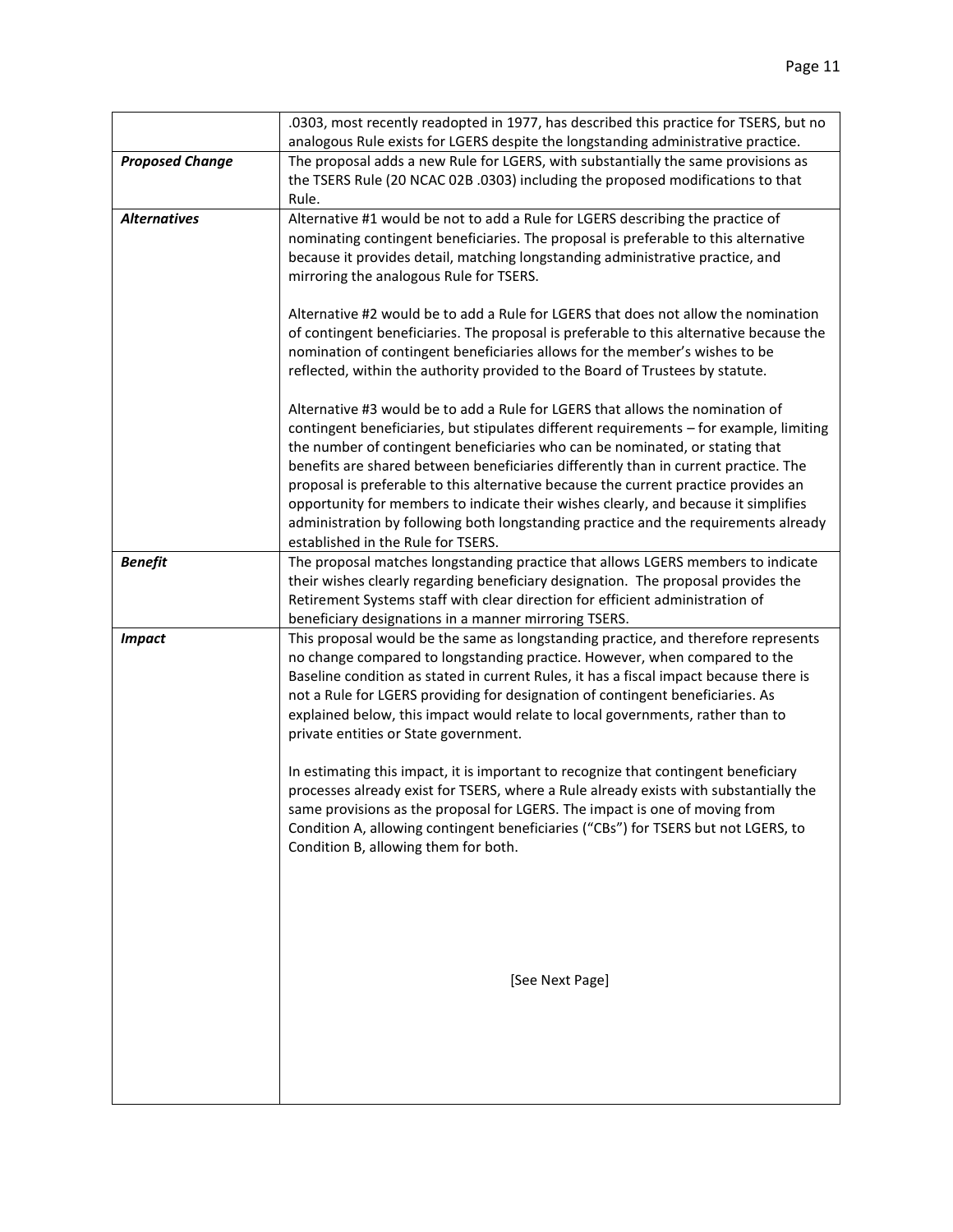|    | <b>Administrative Description</b> | <b>Condition A: CBs</b>                    | <b>Condition B: CBs</b> |
|----|-----------------------------------|--------------------------------------------|-------------------------|
|    |                                   | allowed for TSERS                          | allowed for both        |
|    |                                   | but not LGERS                              | <b>TSERS and LGERS</b>  |
| 1. | Staff training                    | Two processes                              | Single process to       |
|    |                                   | (TSERS/LGERS)                              | learn                   |
| 2. | Designation forms - design        | Two forms                                  | Single form to          |
|    |                                   | (TSERS/LGERS)                              | maintain                |
| 3. | Designation forms - intake        | Two forms                                  | Single form for         |
|    |                                   | (TSERS/LGERS)                              | intake                  |
| 4. | Online designation – design       | Two logic paths                            | Single path             |
| 5. | Online designation - intake       | Negligible                                 |                         |
| 6. | Payment of benefits               | Statute requires payment to                |                         |
|    |                                   | beneficiary(ies) or legal representatives; |                         |
|    |                                   | complexity is similar                      |                         |
| 7. | Communication / disputes          | Challenges / LGERS                         | Possible reduction      |
|    |                                   | members unable to                          | in challenges           |
|    |                                   | express wishes fully                       |                         |

For item 1., the estimated savings from simplified training requirements is \$708 per year. (This is estimated assuming a reduction of 10 total hours of staff time per year at GN07, and 10 total hours at GN10, based on midpoint salaries at each grade including the cost of benefits and office supplies.)

For item 2., the estimated savings from the ongoing maintenance of a single beneficiary designation form, rather than the hypothetical two forms, would be \$1,110 per year. (This is estimated assuming a reduction of 2 hours at GN15, based on midpoint salary including the cost of benefits and office supplies, plus \$1,000 in assumed information technology and management time savings.)

For item 3., the estimated savings from intake of a single type of beneficiary designation form, rather than the hypothetical two forms, would be \$1,155 per year. (This is estimated assuming approximately 10,000 employees enrolling in LGERS each year, of whom it is assumed that 25%, or 2,500, would submit their designation forms on paper instead of online. It is assumed that each form would require one minute less of processing time under Condition B than under Condition A. The estimate therefore uses a reduction of 2,500 minutes, or 41 hours and 40 minutes, in staff time at GN05, based on midpoint salary including the cost of benefits and office supplies.)

For item 4., the estimated savings from maintaining a single logical path in the online beneficiary designation module, as opposed to the hypothetical two paths, is \$1,000 in information technology savings per year.

Items 5. and 6. do not have an estimated fiscal impact for reasons shown above.

For item 7., it is difficult to estimate the savings from reducing questions and challenges from members who would require the availability of a contingent beneficiary designation to express their wishes. This is primarily because the Retirement Systems' longstanding actual practice has been to allow contingent beneficiary designations. Having said that, according to the following rationale, the savings is estimated to be \$5,260 per year. (It is assumed that under Condition A as compared to Condition B, there would be 10 such questions or disputes from LGERS members per year. Each on average is estimated to require an additional 1 hour of staff time at each of GN09, GN10, GN15, GN16, and GN22, based on midpoint salaries at each grade including the cost of benefits and office supplies, plus \$250 in other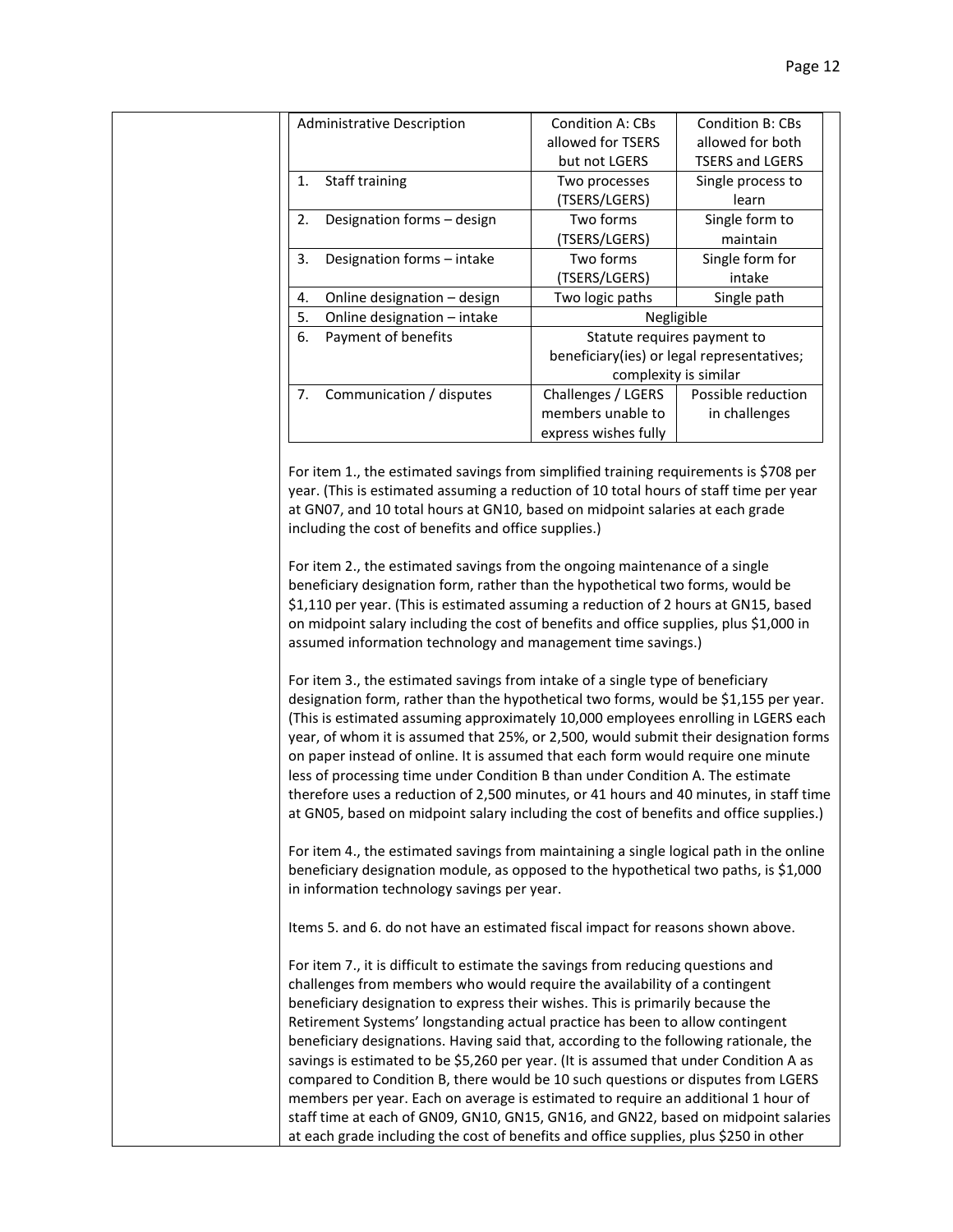| assumed departmental or service provider costs. This totals \$276 in staff time plus<br>\$250 in other costs, or \$526 per incident. When multiplied by 10 incidents per year,<br>the estimated savings is \$5,260.)                                                                                                                                                                                                                                                                                                                                                                                                                                                                                                                                                                           |
|------------------------------------------------------------------------------------------------------------------------------------------------------------------------------------------------------------------------------------------------------------------------------------------------------------------------------------------------------------------------------------------------------------------------------------------------------------------------------------------------------------------------------------------------------------------------------------------------------------------------------------------------------------------------------------------------------------------------------------------------------------------------------------------------|
| The total of the above items is approximately \$9,233 per year. Although the savings<br>are hypothetical because longstanding practice already allows the designation of<br>contingent beneficiaries in LGERS, it is reasonable to assume in the hypothetical<br>scenario that the savings would be experienced by local governments. This is because<br>the Retirement Systems Division's administrative activities are funded by receipts of<br>each Retirement System. If the hypothetical activities under "Condition A" had to be<br>carried out, they would be funded from the receipts of LGERS. A reduction in the<br>required receipts of LGERS in moving from "Condition A" to "Condition B" would<br>mean a reduction in contributions made by local government employers to LGERS. |

### **III. Description of Proposals with No Impact vs. Baseline**

| <b>Intent</b>                | Update the wording of existing Rules that have not been updated for many years.<br>These updates would provide additional detail clarifying the administrative<br>implications of the Rules, and better define the scope of the Rules to avoid perceived                                                                                                                                                                                                                                                                                                                                                                                                                                                                                                                                                                                  |  |
|------------------------------|-------------------------------------------------------------------------------------------------------------------------------------------------------------------------------------------------------------------------------------------------------------------------------------------------------------------------------------------------------------------------------------------------------------------------------------------------------------------------------------------------------------------------------------------------------------------------------------------------------------------------------------------------------------------------------------------------------------------------------------------------------------------------------------------------------------------------------------------|--|
|                              | conflicts with unrelated statutory provisions.                                                                                                                                                                                                                                                                                                                                                                                                                                                                                                                                                                                                                                                                                                                                                                                            |  |
| <b>Rule Section</b>          | The following Rules / sections contain these types of proposals.                                                                                                                                                                                                                                                                                                                                                                                                                                                                                                                                                                                                                                                                                                                                                                          |  |
|                              | 20 NCAC 02A .0503 Dual Membership - Computation of Service and<br>$\bullet$                                                                                                                                                                                                                                                                                                                                                                                                                                                                                                                                                                                                                                                                                                                                                               |  |
|                              | Benefits: Section (e)(2)(C)                                                                                                                                                                                                                                                                                                                                                                                                                                                                                                                                                                                                                                                                                                                                                                                                               |  |
|                              | 20 NCAC 02B .0302 Principal Beneficiary<br>$\bullet$                                                                                                                                                                                                                                                                                                                                                                                                                                                                                                                                                                                                                                                                                                                                                                                      |  |
|                              | 20 NCAC 02B .0303 Contingent Beneficiary<br>$\bullet$                                                                                                                                                                                                                                                                                                                                                                                                                                                                                                                                                                                                                                                                                                                                                                                     |  |
|                              | 20 NCAC 02B .0307 Change in Beneficiary                                                                                                                                                                                                                                                                                                                                                                                                                                                                                                                                                                                                                                                                                                                                                                                                   |  |
|                              | 20 NCAC 02C .0302 Principal Beneficiary                                                                                                                                                                                                                                                                                                                                                                                                                                                                                                                                                                                                                                                                                                                                                                                                   |  |
|                              | 20 NCAC 02C .0306 Beneficiary Change<br>$\bullet$                                                                                                                                                                                                                                                                                                                                                                                                                                                                                                                                                                                                                                                                                                                                                                                         |  |
| <b>Addition/Modification</b> | Modification.                                                                                                                                                                                                                                                                                                                                                                                                                                                                                                                                                                                                                                                                                                                                                                                                                             |  |
| <b>Background/Baseline</b>   | The Rules in question were last amended or readopted between 1977 and 1985. Rule<br>20 NCAC 02A .0503 describes how benefits are determined related to periods of<br>"dual membership," i.e. membership in two Retirement Systems, at the same time,<br>by virtue of the same position. The other Rules in question describe conditions for                                                                                                                                                                                                                                                                                                                                                                                                                                                                                               |  |
|                              | members to designate or change beneficiaries for various purposes.<br>Baseline condition: The Retirement Systems have been administered in a manner<br>consistent with the current Rules.                                                                                                                                                                                                                                                                                                                                                                                                                                                                                                                                                                                                                                                 |  |
| <b>Proposed Change</b>       | The proposal would modify each Rule to provide additional detail that is consistent<br>with the current Rule, clarifying the administrative implications in a manner<br>consistent with statute.                                                                                                                                                                                                                                                                                                                                                                                                                                                                                                                                                                                                                                          |  |
|                              | For example, the current Rules titled "Principal Beneficiary" (20 NCAC 02B .0302 and<br>20 NCAC 02C .0302) both provide, "More than one principal beneficiary may be<br>named to share equally." This is true according to longstanding administrative<br>practice for many types of benefits, including those specifically named in the<br>proposed modifications to the Rule. However, when designating the monthly<br>survivorship beneficiary under Retirement Option 2, 3, or 6 in accordance with G.S.<br>128-27(g) for LGERS or 135-5(g) for TSERS, statute requires that only one person may<br>be named. The proposal replaces a blanket statement that might conflict with statute<br>in some circumstances with enumerated provisions specifying how multiple principal<br>beneficiaries may be named consistent with statute. |  |

## **A. Proposals Amending Rules to Add Administrative Detail, Consistent with Existing Language**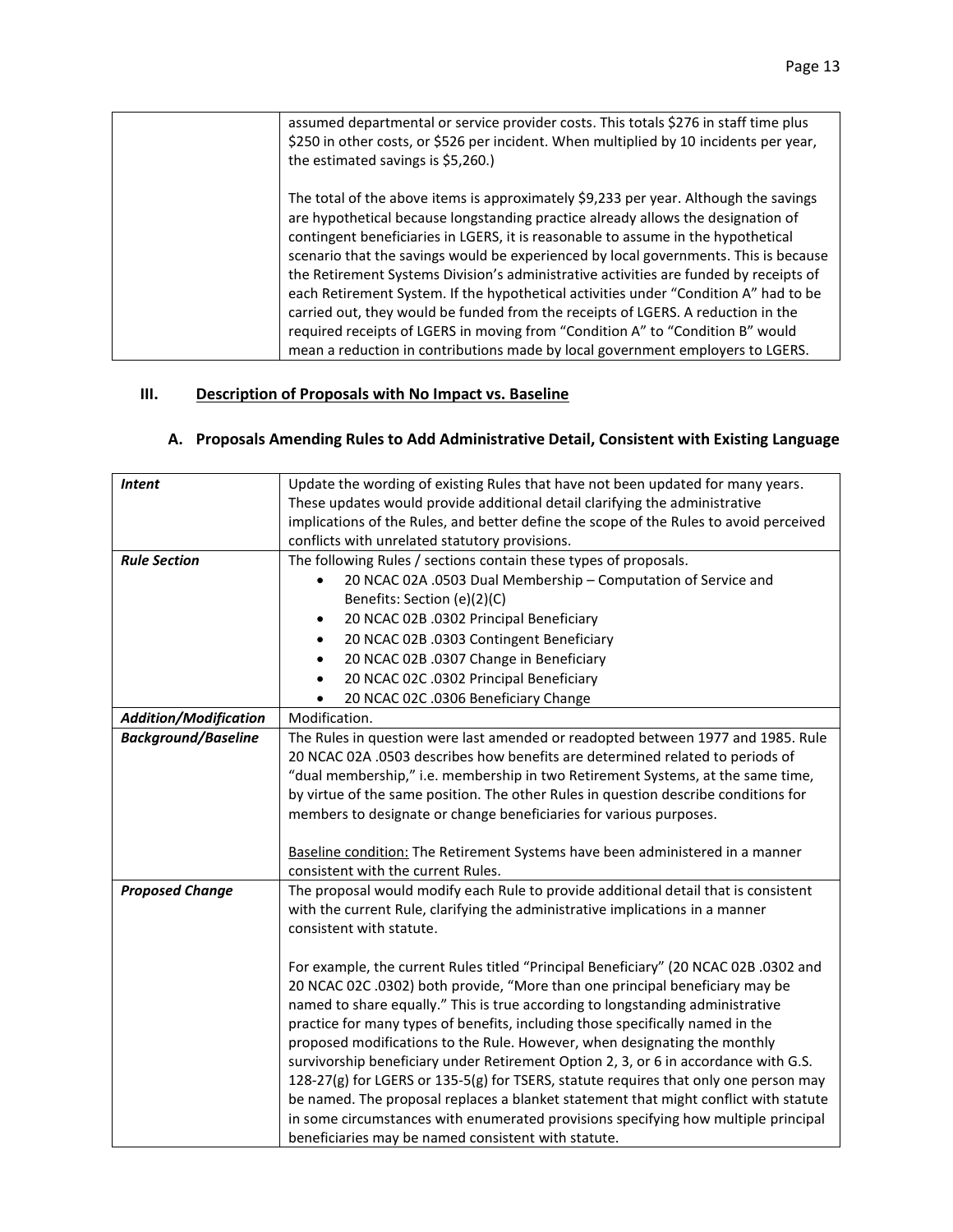| <b>Alternatives</b> | Alternative #1 would be to make no change to the Rules. This would allow Rules to<br>stand that may create misunderstandings since administration must follow the<br>statute. The proposal is preferable to this alternative. |
|---------------------|-------------------------------------------------------------------------------------------------------------------------------------------------------------------------------------------------------------------------------|
|                     | Alternative #2 would be to amend the Rules in a way that would not be consistent                                                                                                                                              |

|                      | Alternative #2 would be to amend the Rules in a way that would not be consistent   |  |
|----------------------|------------------------------------------------------------------------------------|--|
|                      | with current practice. The proposal is preferable to this alternative because it   |  |
|                      | maintains longstanding practice while clarifying the Rule provisions.              |  |
| <b>Benefit</b>       | The proposal will more clearly define the scope or determination made under each   |  |
|                      | Rule. The proposal will help to avoid misunderstandings with members and perceived |  |
|                      | conflicts with unrelated statutory provisions.                                     |  |
| <i><b>Impact</b></i> | None.                                                                              |  |

#### **B. Proposals Repealing Unnecessary Rules Regarding Independent Medical Examinations Commissioned by Medical Board**

| <b>Intent</b>                | Repeal Rules last amended in 1981, which are no longer used in administration.        |  |
|------------------------------|---------------------------------------------------------------------------------------|--|
| <b>Rule Section</b>          | 20 NCAC 02B .0503 Fees: Independent Medical Exams Disability Retirements;             |  |
|                              | 20 NCAC 02C .0503 Fees: Independent Medical Exams Disability Retirements.             |  |
| <b>Addition/Modification</b> | Modification.                                                                         |  |
| <b>Background/Baseline</b>   | The Rules in question provide a mechanism for the Medical Board to exercise its       |  |
|                              | statutory authority to employ an outside physician to conduct a medical examination   |  |
|                              | of a disability retirement applicant. The Rules also establish a maximum fee of \$150 |  |
|                              | for a medical examination.                                                            |  |
|                              |                                                                                       |  |
|                              | Baseline condition: In current practice, the Medical Board does not employ outside    |  |
|                              | physicians to conduct examinations. Therefore, the Rules have no practical effect.    |  |
| <b>Proposed Change</b>       | The proposal would repeal both Rules.                                                 |  |
| <b>Alternatives</b>          | Alternatives would include (1) allowing the Rules to stand or (2) updating only the   |  |
|                              | parts setting a maximum fee. Given the Baseline condition, either of the alternatives |  |
|                              | would retain Rules with no practical effect.                                          |  |
| <b>Benefit</b>               | Administrative simplicity.                                                            |  |
| <i><b>Impact</b></i>         | None.                                                                                 |  |

#### **C. Proposal Adding Definition of "Stipend" to Rule 20 NCAC 02B .0701 Educational Leaves of Absence**

| <i>Intent</i>                | Amend a Rule last amended in 1982 to add a definition of "stipend," a term that was                                                                                                                                                                                                                                                                                                                                                                                                                                                                                                                                                                                                                                                                                                                                                                                                                                                                                          |  |
|------------------------------|------------------------------------------------------------------------------------------------------------------------------------------------------------------------------------------------------------------------------------------------------------------------------------------------------------------------------------------------------------------------------------------------------------------------------------------------------------------------------------------------------------------------------------------------------------------------------------------------------------------------------------------------------------------------------------------------------------------------------------------------------------------------------------------------------------------------------------------------------------------------------------------------------------------------------------------------------------------------------|--|
|                              | added to the relevant statutory provision in 2017.                                                                                                                                                                                                                                                                                                                                                                                                                                                                                                                                                                                                                                                                                                                                                                                                                                                                                                                           |  |
| <b>Rule Section</b>          | (a).                                                                                                                                                                                                                                                                                                                                                                                                                                                                                                                                                                                                                                                                                                                                                                                                                                                                                                                                                                         |  |
| <b>Addition/Modification</b> | Modification.                                                                                                                                                                                                                                                                                                                                                                                                                                                                                                                                                                                                                                                                                                                                                                                                                                                                                                                                                                |  |
| <b>Background/Baseline</b>   | The Rule relates to members of TSERS purchasing service for periods of educational<br>leave pursuant to G.S. 135-8(b)(5). The Rule was last amended in 1982. The eligibility<br>criteria for the purchase were clarified by section 2.(a) of S.L. 2017-125. Specifically,<br>where the statute had previously required that a member enrolled in a full-time<br>degree program "is not paid for the activity in which he or she is acquiring<br>knowledge," S.L. 2017-125 revised this to provide that the member "is not paid<br>compensation, other than a stipend resulting from participation in a full-time degree<br>program, for the activity in which he or she is acquiring knowledge." In other words,<br>the receipt of a "stipend" from a TSERS employer does not, by itself, prevent a<br>member from being eligible for this type of service purchase. The statute does not<br>appear to define the term "stipend," so an administrative definition is useful. |  |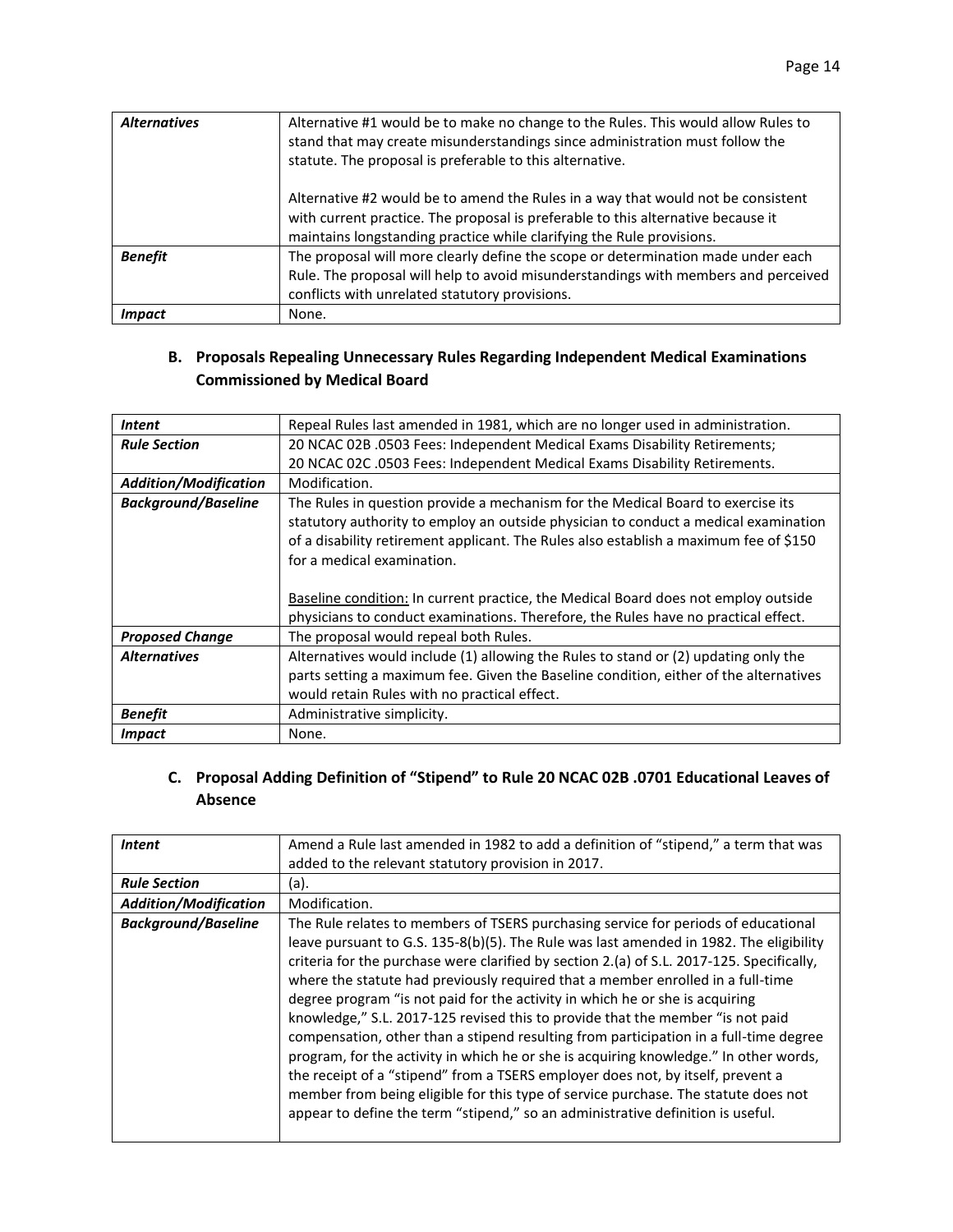|                        | Baseline condition: Since S.L. 2017-125 was enacted, TSERS has been administered          |  |
|------------------------|-------------------------------------------------------------------------------------------|--|
|                        | using a definition of "stipend" consistent with the proposed change noted below.          |  |
|                        | Staff is not aware of a dispute or contested case regarding the definition of "stipend."  |  |
| <b>Proposed Change</b> | The proposal would define "stipend" as "a fixed sum of money paid periodically for        |  |
|                        | services and to defray the cost of travel, housing, meals, or other living expenses       |  |
|                        | resulting from participation in a full-time degree program." This is consistent with the  |  |
|                        | dictionary definition, "a fixed sum of money paid periodically for services or to defray  |  |
|                        | expenses." ("Stipend." Merriam-Webster.com Dictionary, Merriam-Webster,                   |  |
|                        | https://www.merriam-webster.com/dictionary/stipend. Accessed 30 Mar. 2022.) The           |  |
|                        | Rule's definition replaces "expenses" with "travel, housing, meals, or other living       |  |
|                        | expenses," to give examples of the types of expenses for which a stipend might be         |  |
|                        | paid to a member of TSERS on educational leave participating in a full-time degree        |  |
|                        | program. The Rule's definition adds the phrase, "resulting from participation in a full-  |  |
|                        | time degree program," consistent with the G.S. 135-8(b)(5) requirement that the           |  |
|                        | member not receive "compensation, other than a stipend resulting from participation       |  |
|                        | in a full-time degree program."                                                           |  |
| <b>Alternatives</b>    | Alternative #1 would be to use a different definition, presumably based on a different    |  |
|                        | dictionary. A review of dictionary definitions shows that some dictionaries include a     |  |
|                        | definition of "stipend" that is simply a "salary." For example, while definition 1 in the |  |
|                        | 2010 Webster's College Dictionary is "a periodic payment, esp. a scholarship or           |  |
|                        | fellowship allowance granted to a student," definition 2 is "fixed or regular pay;        |  |
|                        | salary." ("Stipend." Random House Kernerman Webster's College Dictionary. © 2010          |  |
|                        | K Dictionaries Ltd. © 2005, 1997, 1991 by Random House, Inc. All rights reserved.)        |  |
|                        | The G.S. 135-8(b)(5) requirement that "the member is not paid compensation, other         |  |
|                        | than a stipend," would be inconsistent with the G.S. 135-1(7a) definition of              |  |
|                        | "compensation" if "stipend" were read to include any salary. Therefore, the proposal      |  |
|                        | is preferable to this alternative because it clarifies the administrative practice.       |  |
|                        |                                                                                           |  |
|                        | Alternative #2 would be not to define the term "stipend." The proposal is preferable      |  |
|                        | to this alternative because, in light of the discussion of Alternative #1, a working      |  |
|                        | administrative definition is useful.                                                      |  |
| <b>Benefit</b>         | Administrative clarification and prevention of possible future disputes.                  |  |
| <b>Impact</b>          | None.                                                                                     |  |

#### **D. Proposals to Conform with Statute**

Proposed changes to the following Rules would conform to current statutory requirements. This includes removing Rule provisions that are now overridden by statute, that referred to statutory provisions that have been repealed, or that are unnecessary according to statute. There is no impact of these proposals conforming to statute because administration must conform to statute.

- Rule 20 NCAC 02A .0101 Organization: Authority: Addition of statutory citation to part (3) and addition of part (10).
- Rule 20 NCAC 02A .0401 Establishment of Procedural Rights.
- Rule 20 NCAC 02A .0503 Dual Membership Computation of Service and Benefits: Section (d).
- Rule 20 NCAC 02B .0202 Actuarial Tables: Rates and Assumptions.
- Rule 20 NCAC 02B .0213 Disability Retirement Allowance Defined.
- Rule 20 NCAC 02B .0305 Beneficiary Who Is a Minor.
- Rule 20 NCAC 02B .0405 Anti-Pension Spiking Contribution-Based Benefit Cap Factor (TSERS).
- Rule 20 NCAC 02B .1003 Prior Service with General Assembly.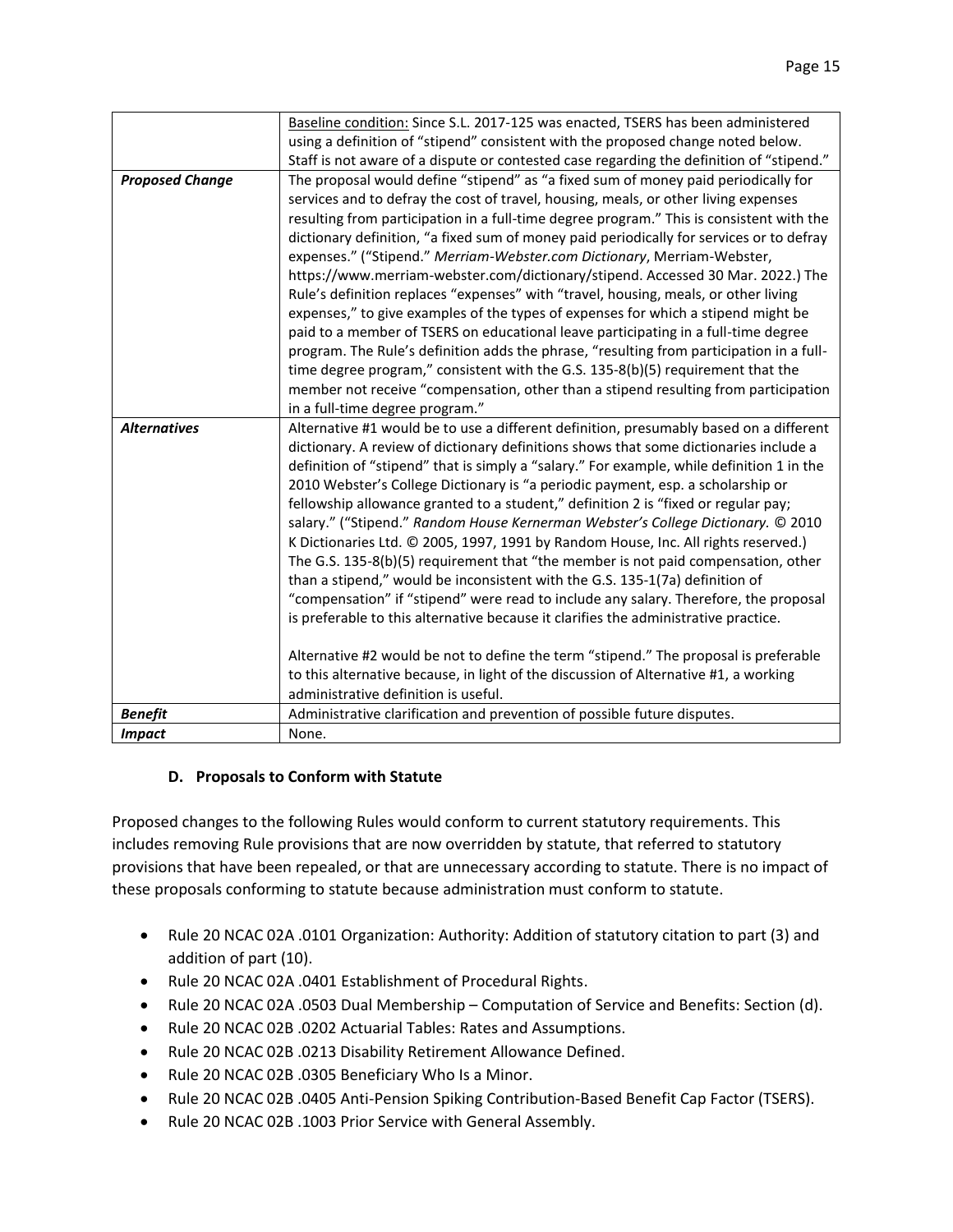- Rule 20 NCAC 02B .1004 Temporary Service Purchase.
- Rule 20 NCAC 02B .1005 Temporary Service Purchase: Full Actuarial Liability.
- Rule 20 NCAC 02B .1006 Part-Time Service Purchase: Full Actuarial Liability.
- Rule 20 NCAC 02B .1007 Local Government Service Purchase: Full Actuarial Liability.
- Rule 20 NCAC 02B .1102 Qualification.
- Rule 20 NCAC 02B .1104 Recalculation of Benefits.
- Rule 20 NCAC 02B .1204 Definitions.
- Rule 20 NCAC 02B .1205 Computation of Cost.
- Rule 20 NCAC 02B .1207 Special Rule for Retired Applicants.
- Rule 20 NCAC 02C .0201 Actuarial Tables: Rates and Assumptions.
- Rule 20 NCAC 02C .0304 Payments to Beneficiaries.
- Rule 20 NCAC 02C .0405 Anti-Pension Spiking Contribution-Based Benefit Cap Factor (LGERS).
- Rule 20 NCAC 02C .1201 Service Retirement.
- Rule 20 NCAC 02C .1302 Qualifying for Credit.
- Rule 20 NCAC 02C .1501 Application of Section.
- Rule 20 NCAC 02C .1503 Definitions.
- Rule 20 NCAC 02C .1504 Computation of Cost.
- Rule 20 NCAC 02C .1505 Extent of Service to Be Purchased.
- Rule 20 NCAC 02C .1506 Special Rule for Retired Applicants.
- Rule 20 NCAC 02F .0104 Actuarial Tables: Rates and Assumptions.
- Rule 20 NCAC 02F .0108 Full Actuarial Cost.
- Rule 20 NCAC 02L .0103 Definitions.
- Rule 20 NCAC 02L .0202 Retired Members.
- Rule 20 NCAC 02L .0302 Accident and Hospital Benefits.
- Rule 20 NCAC 02M .0101 Definitions: Part (6).
- Rule 20 NCAC 02M .0302 Member Contribution: Section (b).
- Rule 20 NCAC 02M .0304 Amount of Benefit Payable.
- Rule 20 NCAC 02N .0208 Applying for Membership.
- Rule 20 NCAC 02N .0218 Retirement Benefits.

#### **E. Proposals to Make Technical Changes or Readopt Rules with No Changes**

The proposals in Appendix A include the following types of modifications, which do not have a regulatory or fiscal impact:

- Readopting a Rule with no changes.
- Moving a provision within a Rule.
- Making the text gender-neutral.
- Updating contact information.
- Making improvements to the format of a Rule.
- Removing unnecessary words or phrases.
- Making other changes as noted.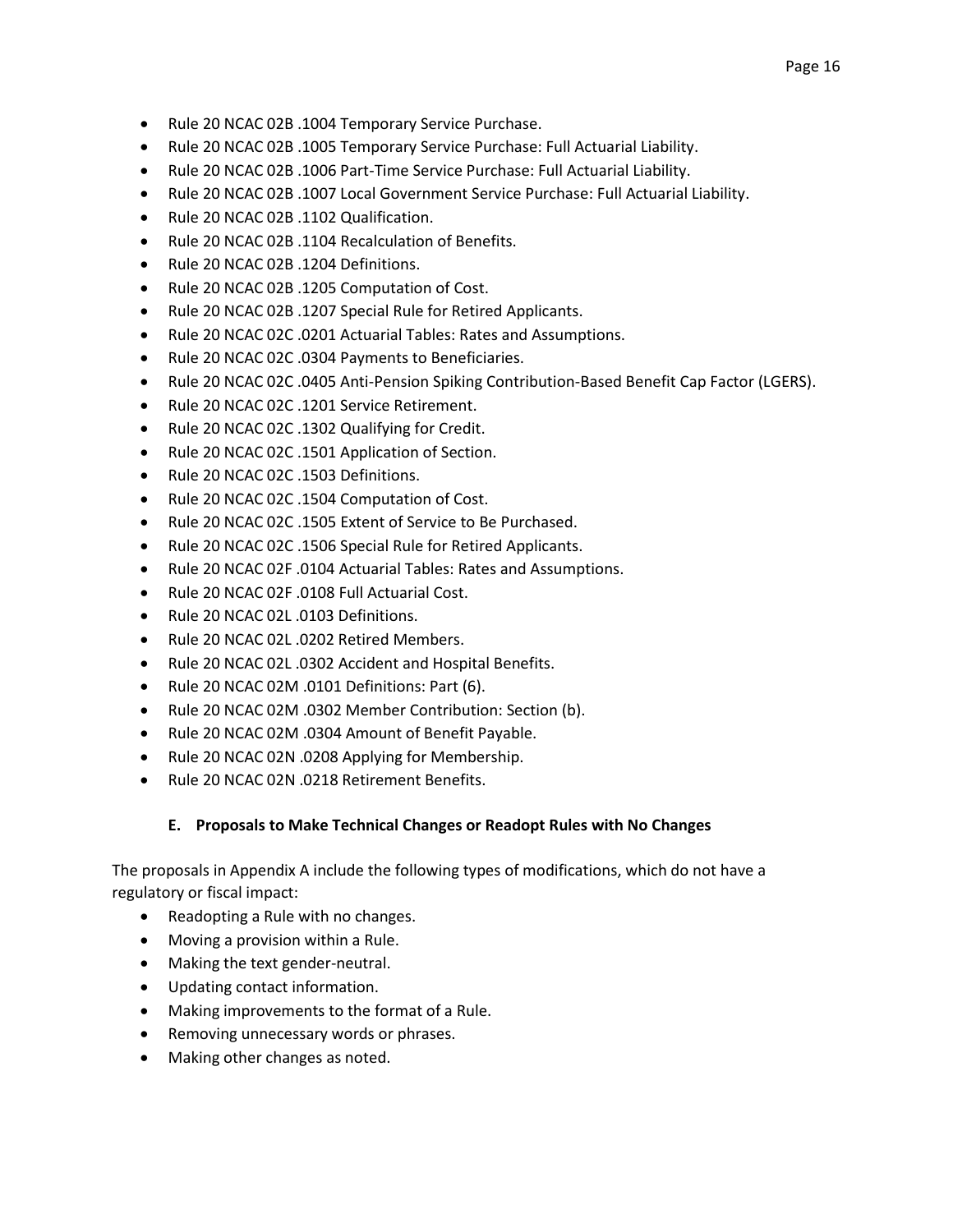#### **IV. Summary**

The proposal contains recommendations with the following administrative benefits.

| Section of      | <b>Description</b>                                                                                                               | <b>Administrative Benefit</b>                                                                                                                                                                                                                                                                                                                                                                                |
|-----------------|----------------------------------------------------------------------------------------------------------------------------------|--------------------------------------------------------------------------------------------------------------------------------------------------------------------------------------------------------------------------------------------------------------------------------------------------------------------------------------------------------------------------------------------------------------|
| <b>Analysis</b> |                                                                                                                                  |                                                                                                                                                                                                                                                                                                                                                                                                              |
| II.A.           | Adopt new 20 NCAC 02A<br>.0505 Administrative Fees<br>for Service Purchases;<br>remove overlapping<br>provisions in other Rules. | Clearly establishes the administrative fee for certain service purchase<br>types where there is not currently a Rule provision stating the fee.<br>Eliminates the need to maintain as many as 29 separate Rule provisions<br>in favor of a single new Rule, reducing the risk of future inconsistency.<br>Establishes the amount of the fee by Rule at a reasonable level<br>matching longstanding practice. |
| II.B.           | Amend 20 NCAC 02B<br>.0401 Refunds (TSERS); 20<br>NCAC 02C .0403 Refunds<br>(LGERS).                                             | Updates Rules to cover CBBC Contributions, which were not a type of<br>employer contribution at the time the Rules were most recently<br>readopted. Allows for refunds to be issued to employers in the form of<br>credits against their future contributions in a manner that recognizes<br>the multiple related statutory requirements.                                                                    |
| II.C.           | Adopt new 20 NCAC 02C<br>.0307 Contingent<br>Beneficiary (LGERS).                                                                | Matches longstanding practice that allows LGERS members to indicate<br>their wishes clearly regarding beneficiary designation. Provides<br>Retirement Systems staff with clear direction for efficient<br>administration of beneficiary designations in a manner mirroring<br>TSERS.                                                                                                                         |
| III.A.          | Amend various Rules to<br>add administrative detail,<br>consistent with existing<br>language.                                    | More clearly define the scope or determination made under each Rule.<br>Help to avoid misunderstandings with members and perceived conflicts<br>with unrelated statutory provisions.                                                                                                                                                                                                                         |
| III.B.          | Repeal two unnecessary<br>Rules regarding<br>independent medical<br>examinations.                                                | Administrative simplicity.                                                                                                                                                                                                                                                                                                                                                                                   |
| III.C.          | Add definition of<br>"stipend" to Rule 20<br>NCAC 02B .0701<br><b>Educational Leaves of</b><br>Absence.                          | Administrative clarification and prevention of possible future disputes.                                                                                                                                                                                                                                                                                                                                     |
| III.D.          | Proposals to conform<br>with statute.                                                                                            | $N/A$ .                                                                                                                                                                                                                                                                                                                                                                                                      |
| III.E.          | Technical changes or<br>readoption of Rules with<br>no changes.                                                                  | $N/A$ .                                                                                                                                                                                                                                                                                                                                                                                                      |

In terms of fiscal benefits or costs, the proposals match longstanding administrative practice and therefore have no impact relative to longstanding practice. When compared to the current Rules, many of which have not been amended or readopted in many years, the proposals in combination have the following estimated fiscal benefits and costs that have been estimated in this analysis. These do not meet the definition of "substantial economic impact" under G.S. 150B-21.4(b1).

#### Annual Benefits

- Private Entities.
	- o None.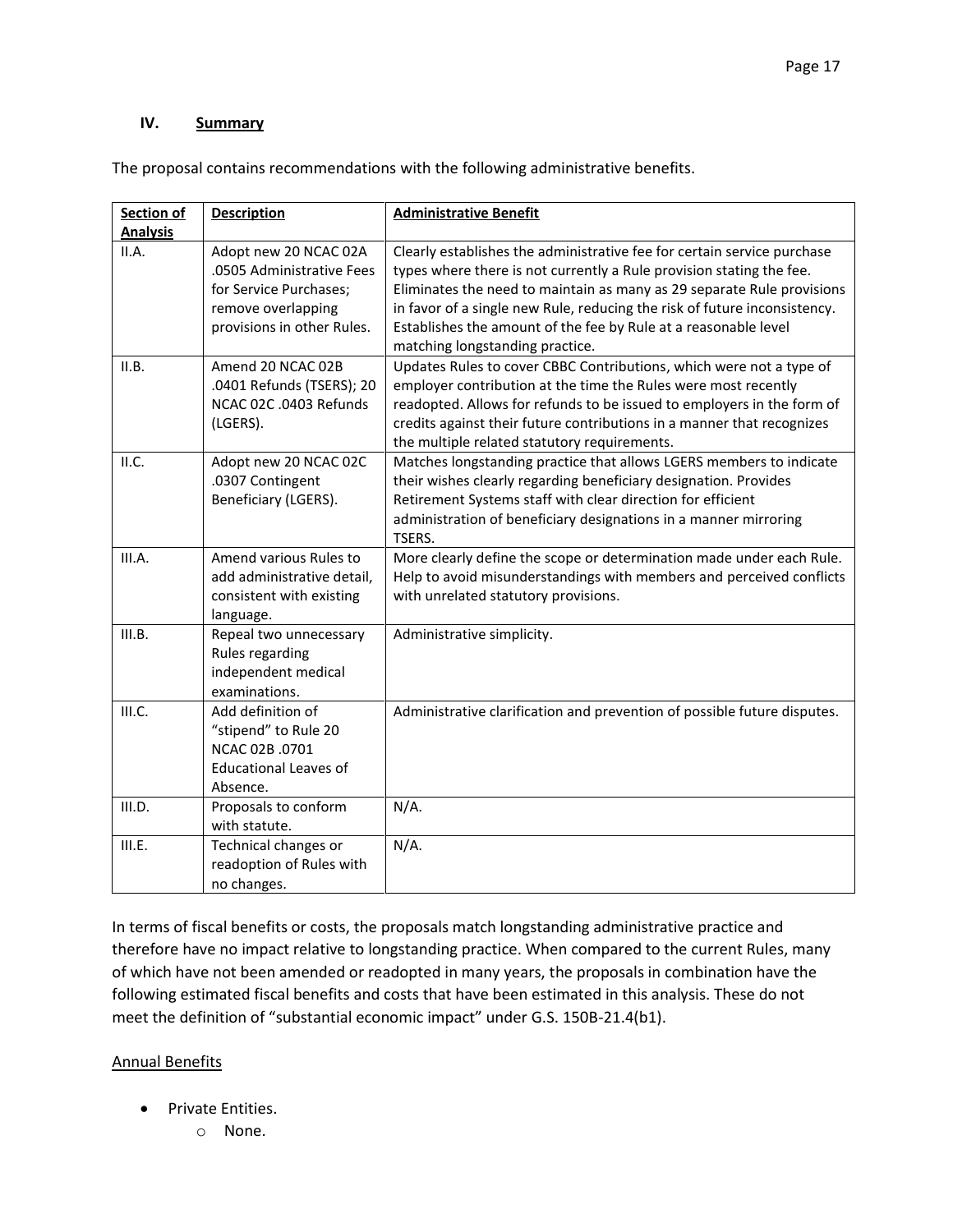- Local Governments.
	- $\circ$  \$6,250 in reduced contributions to LGERS due to improvement in the system's funded position from collection of administrative fees. Item II.A.
	- $\circ$  \$12,338 in credits that "refunded employers" may use to reduce future contributions to LGERS. Item II.B.
	- o \$9,233 in administrative savings from Rule permitting designation of contingent beneficiaries in LGERS, similar to TSERS. Item II.C.
- State Government.
	- $\circ$  \$3,750 in reduced contributions to TSERS and FRSWPF due to improvement in the systems' funded positions from collection of administrative fees. Item II.A.
	- o \$3,245 in credits that "refunded employers" may use to reduce future contributions to TSERS. Item II.B.
- Total: \$34,816.

#### Annual Costs

- Private Entities.
	- $\circ$  \$10,000 in administrative fees paid by individuals choosing to make certain types of service purchases. Item II.A.
- Local Governments.
	- o \$12,338 in additional contributions made by "non-refunded employers" as a result of refunds issued to particular employers. Item II.B.
- State Government.
	- $\circ$  \$3,245 in additional contributions made by "non-refunded employers" as a result of refunds issued to particular employers. Item II.B.
- Total: \$25,583.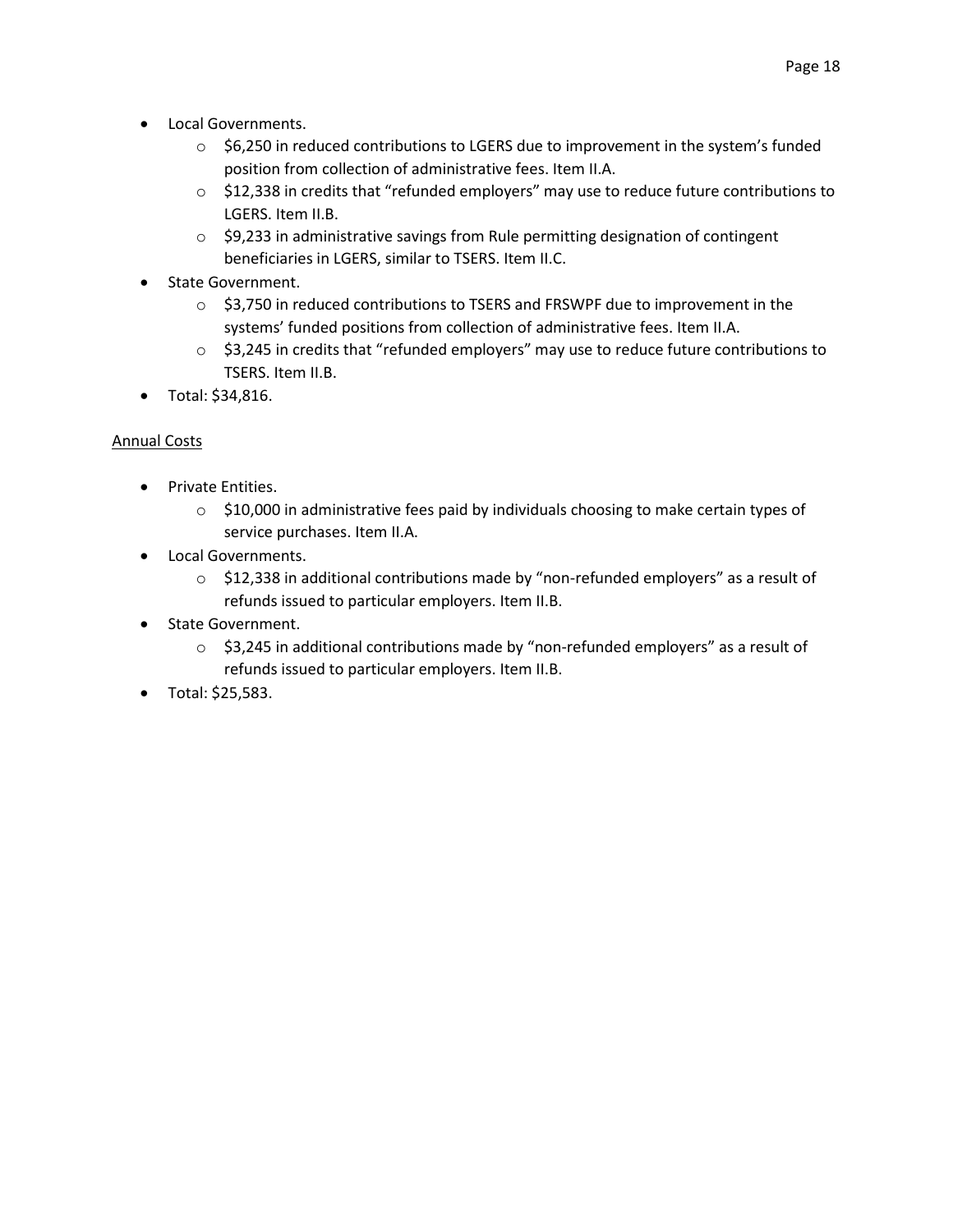| 1              |                                                                                                                          | APPENDIX A: PROPOSED RULE TEXT SHOWING CHANGES FROM CURRENT TEXT                                                      |
|----------------|--------------------------------------------------------------------------------------------------------------------------|-----------------------------------------------------------------------------------------------------------------------|
| $\overline{c}$ |                                                                                                                          |                                                                                                                       |
| 3              |                                                                                                                          |                                                                                                                       |
| 4              |                                                                                                                          | <b>CHAPTER 02 - RETIREMENT SYSTEMS</b>                                                                                |
| 5              |                                                                                                                          | <b>SUBCHAPTER 02A - DIVISIONAL RULES</b>                                                                              |
| 6              |                                                                                                                          |                                                                                                                       |
| 7              |                                                                                                                          | <b>SECTION .0100 - ORGANIZATIONAL RULES</b>                                                                           |
| 8              |                                                                                                                          |                                                                                                                       |
| 9              | 20 NCAC 02A .0101                                                                                                        | <b>ORGANIZATION: AUTHORITY</b>                                                                                        |
| 10             |                                                                                                                          | The Restirement Ssystems Delivision of the Department of State Treasurer provides the staffing for the administration |
| 11             |                                                                                                                          | of the following agencies. The agencies and the statutory authority of each are:                                      |
| 12             | (1)                                                                                                                      | Teachers' and State Employees' Retirement System of North Carolina -- G.S. 135, Article 1;                            |
| 13             | (2)                                                                                                                      | North Carolina Local Governmental Employees' Retirement System -- G.S. 128, Article 3;                                |
| 14             | (3)                                                                                                                      | Public Employees' Social Security Agency -- G.S. 135, Article 2; G.S. 143A, Article 4;                                |
| 15             | (4)                                                                                                                      | Legislative Retirement System of North Carolina -- G.S. 120-4, Article 1A;                                            |
| 16             | (5)                                                                                                                      | Consolidated Judicial Retirement System of N.C. -- G.S. 135, Article 4;                                               |
| 17             | (6)                                                                                                                      | Supplemental Retirement Income Plan of North Carolina -- G.S. 135, Article 5;                                         |
| 18             | (7)                                                                                                                      | Disability Income Plan of North Carolina -- G.S. 135, Article 6;                                                      |
| 19             | (8)                                                                                                                      | Firemen's Firefighters' and Rescue Squad Workers' Pension Fund -- G.S. 58, Article 86;                                |
| 20             | (9)                                                                                                                      | Register of Deeds' Supplemental Pension Fund -- G.S. 161, Article 3.                                                  |
| 21             | (10)                                                                                                                     | National Guard Pension Fund - G.S. 127A, Article 3.                                                                   |
| 22             |                                                                                                                          |                                                                                                                       |
| 23             | <b>History Note:</b>                                                                                                     | Authority G.S. 128-28(g); 135-6(f);                                                                                   |
| 24             |                                                                                                                          | Eff. February 1, 1976;                                                                                                |
| 25             |                                                                                                                          | Readopted Eff. September 21, 1977;                                                                                    |
| 26             |                                                                                                                          | Amended Eff. October 1, 1993; August 1, 1988; April 1, 1985; October 1, 1983;                                         |
| 27             |                                                                                                                          | Pursuant to G.S. 150B-21.3A, rule is necessary without substantive public interest Eff. October 21,                   |
| 28             |                                                                                                                          | 2018.                                                                                                                 |
| 29             |                                                                                                                          |                                                                                                                       |
| 30             | 20 NCAC 02A .0102                                                                                                        | <b>EXERCISE OF AUTHORITY</b>                                                                                          |
| 31             |                                                                                                                          | All of the above named agencies, with the exception of the N.C.-Public Employees' Social Security Agency, exercise    |
| 32             |                                                                                                                          | their prescribed statutory powers independently of the State Treasurer. However, those functions such as planning,    |
| 33             | organizing, staffing, directing, coordinating, reporting reporting, and budgeting are performed under the direction and  |                                                                                                                       |
| 34             | supervision of the State Treasurer. In the case of the N.C. Public Employees' Social Security Agency, all its prescribed |                                                                                                                       |
| 35             | statutory authority, powers, duties, duties and functions, including rule-making, are vested in the State Treasurer.     |                                                                                                                       |
| 36             |                                                                                                                          |                                                                                                                       |
| 37             | <b>History Note:</b>                                                                                                     | Authority G.S. 135-6(f); 128-28(g);                                                                                   |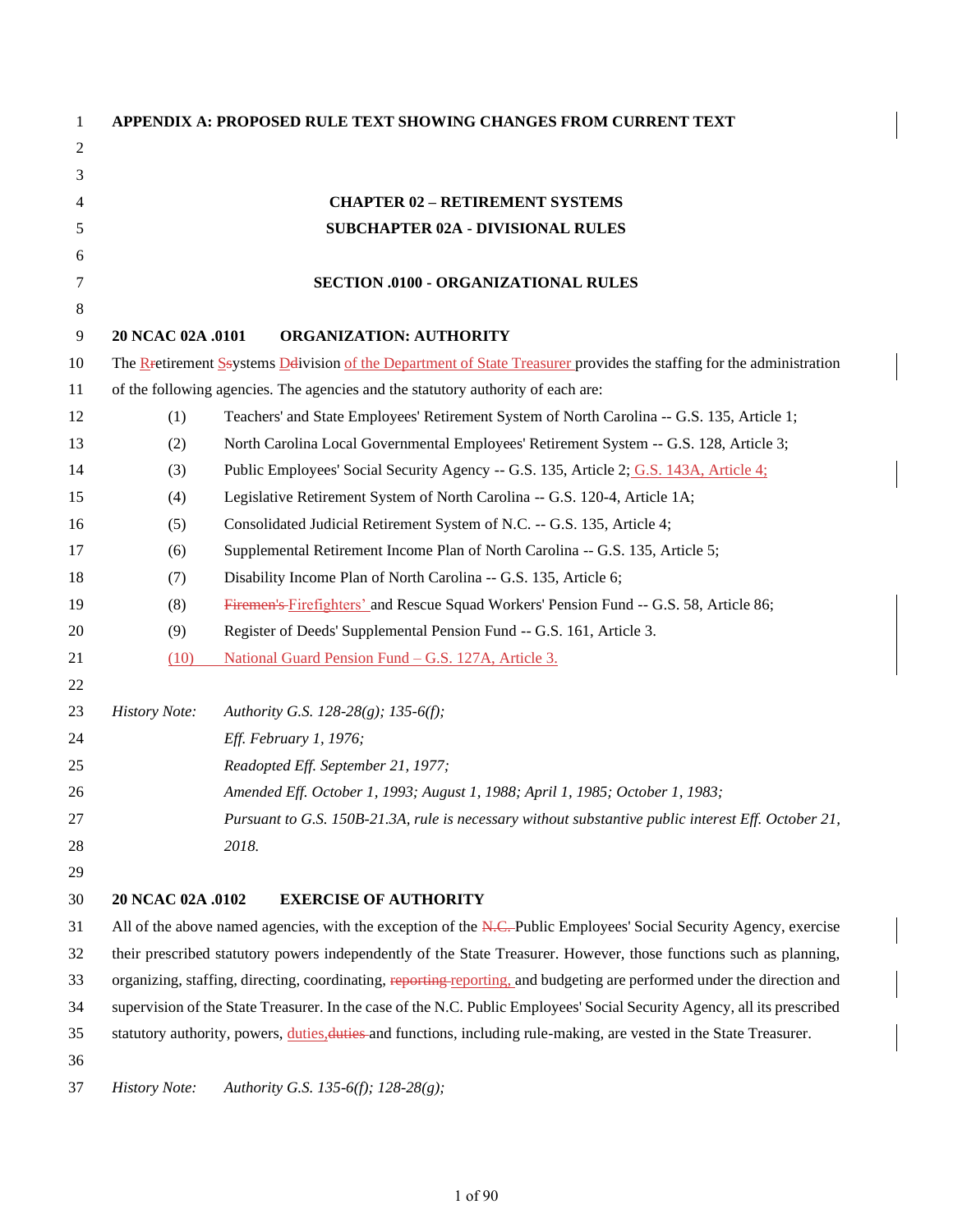| 1        |                                | Eff. February 1, 1976;                                                                                                                     |
|----------|--------------------------------|--------------------------------------------------------------------------------------------------------------------------------------------|
| 2        |                                | Readopted Eff. September 21, 1977;                                                                                                         |
| 3        |                                | Amended Eff. October 29, 1979;                                                                                                             |
| 4        |                                | Pursuant to G.S. 150B-21.3A, rule is necessary without substantive public interest Eff. October 21,                                        |
| 5        |                                | 2018.                                                                                                                                      |
| 6        |                                |                                                                                                                                            |
| 7        | 20 NCAC 02A .0103              | DELEGATION OF AUTHORITY TO DIRECTOR                                                                                                        |
| 8        |                                | Whenever the statutes specify that the <b>B</b> board of <b>T</b> trustees itself will make specific findings in specific matters relating |
| 9        |                                | to specific persons, the Delirector of the Retirement Systems Division may make the decisions administratively in                          |
| 10       |                                | accordance with law and the rules, regulations-regulations, and previous decisions of this Bboard. Appeals may be                          |
| 11       |                                | made from the decision of the <b>D</b> director under the same procedures used for contested cases.                                        |
| 12<br>13 | <b>History Note:</b>           | Authority G.S. 135-6(f); 128-28(g);                                                                                                        |
| 14       |                                | Eff. September 21, 1977;                                                                                                                   |
| 15       |                                | Amended Eff. October 29, 1979.                                                                                                             |
| 16       |                                |                                                                                                                                            |
| 17       | 20 NCAC 02A .0104              | <b>EXERCISE OF EMPLOYER OPTIONS</b>                                                                                                        |
| 18       |                                | No election of an optional element of a retirement system shall be considered effective by the Retirement Ssystem                          |
| 19       |                                | unless a duly certified copy of the minutes of the governing board of the employer is received and the terms under                         |
| 20       |                                | which the option is elected do not discriminate in favor of the more highly compensated employees.                                         |
| 21<br>22 |                                |                                                                                                                                            |
| 23       | <b>History Note:</b>           | Authority G.S. 135-6(f); 128-28(g);<br>Eff. November 9, 1979.                                                                              |
| 24       |                                |                                                                                                                                            |
| 25       | 20 NCAC 02A .0105              | <b>REPAYMENT FOR RIGHT TO RETIRE</b>                                                                                                       |
| 26       |                                |                                                                                                                                            |
| 27       | <b>History Note:</b>           | Authority G.S. 128-27(a)(4); 128-28(g); 135-5(a)(3); 135-6(f); 135-57(d);                                                                  |
| 28       |                                | Eff. December 1, 1983;                                                                                                                     |
| 29       |                                | Expired Eff. November 1, 2018 pursuant to G.S. 150B-21.3A.                                                                                 |
| 30       |                                |                                                                                                                                            |
| 31       |                                | <b>SECTION .0200 - RULE-MAKING PROCEDURES</b>                                                                                              |
| 32       |                                |                                                                                                                                            |
| 33       | 20 NCAC 02A .0201              | <b>ESTABLISHMENT OF PROCEDURAL RIGHTS</b>                                                                                                  |
| 34       |                                | The rules in 20 NCAC 01F .0100 establish rule-making procedures for the Retirement Systems Division of the                                 |
| 35       |                                | Department of State Treasurer. All correspondence with the Retirement Systems Division shall be addressed to:                              |
| 36       |                                | Director of the Retirement Systems                                                                                                         |
| 37       | <b>Longleaf Building</b>       |                                                                                                                                            |
| 38       | <b>3200 Atlantic Avenue</b>    |                                                                                                                                            |
| 39       | Raleigh, North Carolina 27604. |                                                                                                                                            |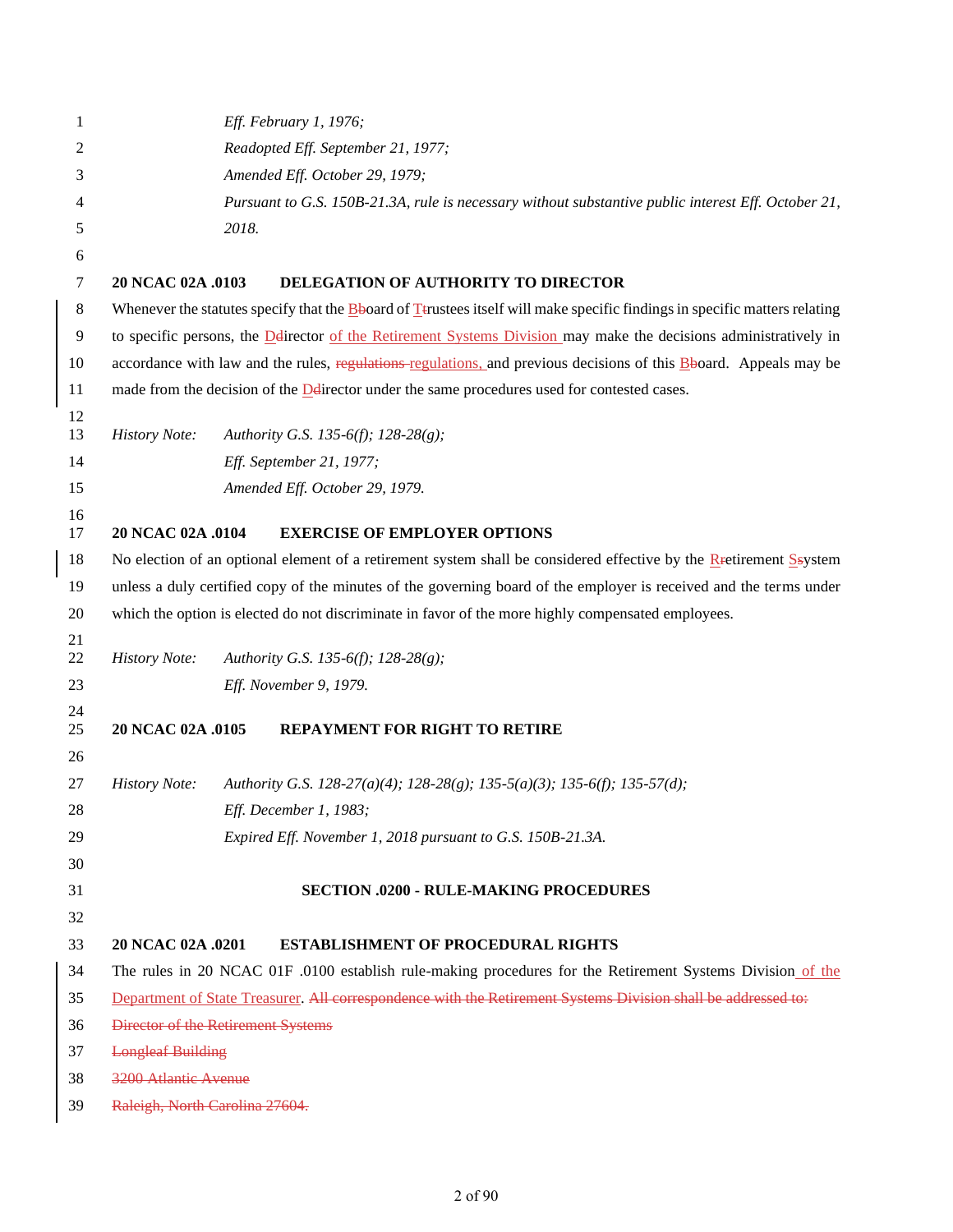| 1        |                      |                                                                                                                       |
|----------|----------------------|-----------------------------------------------------------------------------------------------------------------------|
| 2        | <b>History Note:</b> | Authority G.S. 128-28(g); 135-6(f);                                                                                   |
| 3        |                      | Eff. February 1, 1976;                                                                                                |
| 4        |                      | Readopted Eff. September 21, 1977;                                                                                    |
| 5        |                      | Amended Eff. October 1, 1993; October 29, 1979;                                                                       |
| 6        |                      | Pursuant to G.S. 150B-21.3A, rule is necessary without substantive public interest Eff. October 21,                   |
| 7        |                      | 2018;                                                                                                                 |
| 8        |                      | Amended Eff. September 1, 2019.                                                                                       |
| 9        |                      |                                                                                                                       |
| 10       | 20 NCAC 02A .0202    | <b>DEFINITIONS</b>                                                                                                    |
| 11       |                      | The following definitions apply to rule-making in 20 NCAC 1F .0100:                                                   |
| 12       | (1)                  | The "Division" is the Retirement Systems Division and includes the agencies enumerated in 20                          |
| 13       |                      | NCAC 2A .0101.                                                                                                        |
| 14       | (2)                  | The "Chief OfficerDirector" is the Director of the Retirement Systems Division.                                       |
| 15       |                      |                                                                                                                       |
| 16       | <b>History Note:</b> | Authority G.S. 135-6(f); 128-28(g);                                                                                   |
| 17       |                      | Eff. February 1, 1976;                                                                                                |
| 18       |                      | Readopted Eff. September 21, 1977;                                                                                    |
| 19       |                      | Amended Eff. October 1, 1993; October 29, 1979;                                                                       |
| 20       |                      | Pursuant to G.S. 150B-21.3A, rule is necessary without substantive public interest Eff. October 21,                   |
| 21       |                      | 2018.                                                                                                                 |
| 22       |                      |                                                                                                                       |
| 23       |                      | <b>SECTION .0300 - DECLARATORY RULINGS</b>                                                                            |
| 24       |                      |                                                                                                                       |
| 25<br>26 | 20 NCAC 02A .0301    | <b>ESTABLISHMENT OF PROCEDURAL RIGHTS</b>                                                                             |
| 27       |                      | The rules in 20 NCAC 1F .0200 establish declaratory ruling procedures for the Retirement Systems Division of the      |
| 28       |                      | Department of State Treasurer, with the following exception. All requests for declaratory rulings from the Retirement |
| 29       |                      | Systems Division shall be in writing and mailed to the attention of the Director at the following address:            |
| 30       |                      | Director of the Retirement Systems Division                                                                           |
| 31       |                      | <b>Department of State Treasurer</b>                                                                                  |
| 32       |                      | 3200 Atlantic Avenue                                                                                                  |
| 33       |                      | Raleigh, North Carolina 27604.                                                                                        |
| 34<br>35 | <b>History Note:</b> | Authority G.S. 135-6(f); 128-28(g);                                                                                   |
| 36       |                      | Eff. February 1, 1976;                                                                                                |
| 37       |                      | Readopted Eff. September 21, 1977;                                                                                    |
| 38       |                      | Amended Eff. October 1, 1993.                                                                                         |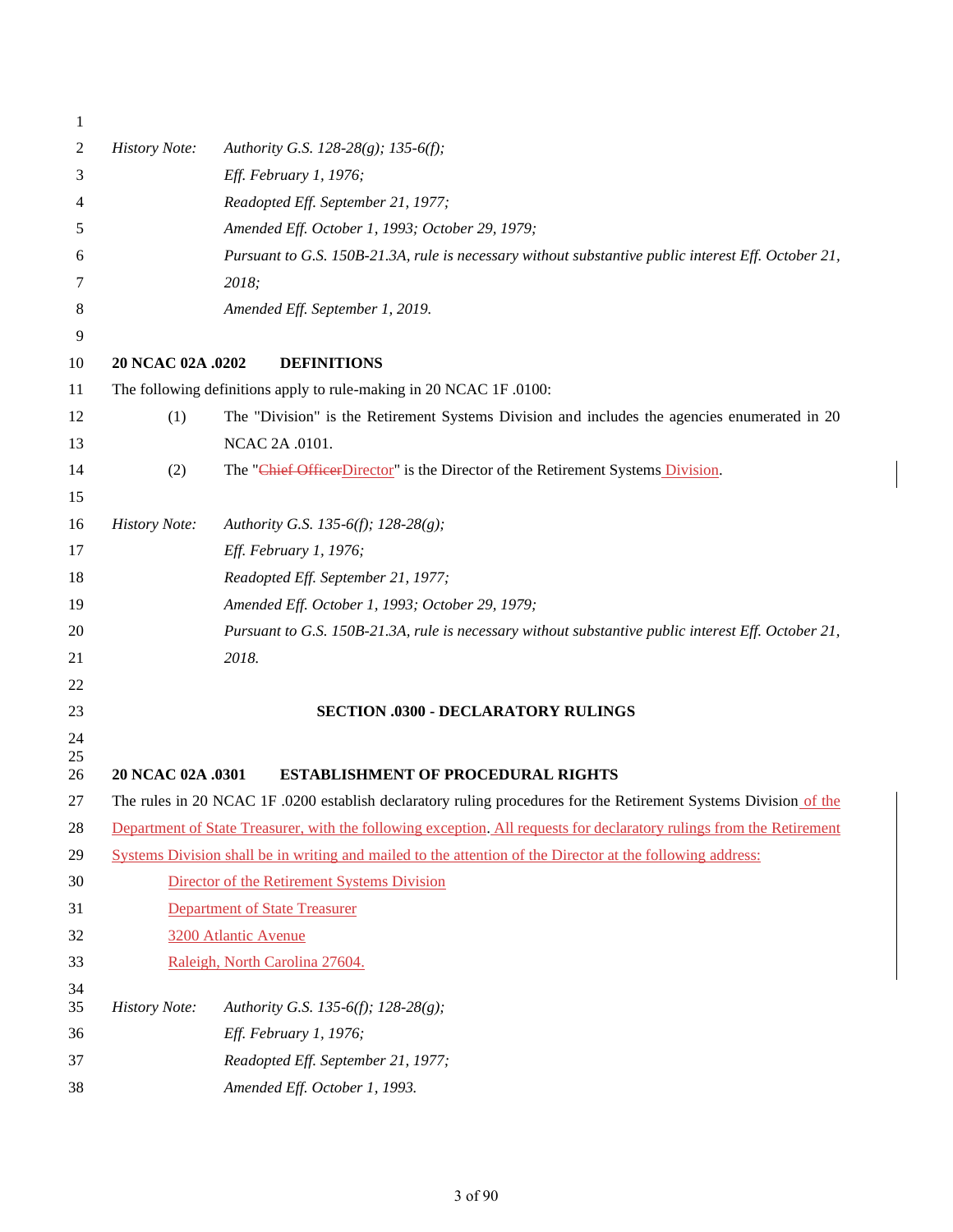| $\mathbf{1}$<br>2 | 20 NCAC 02A .0302<br><b>DEFINITIONS</b>                                    |                                                                                                                           |
|-------------------|----------------------------------------------------------------------------|---------------------------------------------------------------------------------------------------------------------------|
| 3                 | The following definitions apply to declaratory rulings in 20 NCAC 1F.0200: |                                                                                                                           |
| 4                 | The "Division" is the Retirement Systems Division;<br>(1)                  |                                                                                                                           |
| 5                 | (2)                                                                        | The "Chief OfficerDirector" is the Director of the Retirement Systems Division.                                           |
| 6                 |                                                                            |                                                                                                                           |
| 7                 | <b>History Note:</b><br>Authority G.S. 135-6(f); 128-28(g);                |                                                                                                                           |
| 8                 | Eff. February 1, 1976;                                                     |                                                                                                                           |
| 9                 | Readopted Eff. September 21, 1977;                                         |                                                                                                                           |
| 10                | Amended Eff. October 1, 1993;                                              |                                                                                                                           |
| 11                |                                                                            | Pursuant to G.S. 150B-21.3A, rule is necessary without substantive public interest Eff. October 21,                       |
| 12                | 2018.                                                                      |                                                                                                                           |
| 13                |                                                                            |                                                                                                                           |
| 14                | 20 NCAC 02A .0303 RECONSIDERATION OF DECLARATORY RULINGS                   |                                                                                                                           |
| 15                |                                                                            | (a) Whenever the director of the retirement systems has issued a declaratory ruling pursuant to this Section, the         |
| 16                |                                                                            | petitioner may, at his option, request that the ruling be reconsidered by the appropriate governing board in a letter     |
| 17                |                                                                            | mailed or delivered to the director of the retirement systems within 10 days of the receipt of such declaratory ruling.   |
| 18                |                                                                            | In the event the petitioner requests reconsideration by the appropriate governing board, the petitioner shall be entitled |
| 19                |                                                                            | to appear concerning the ruling before the appropriate governing board at a regularly scheduled meeting. The              |
| 20                |                                                                            | governing board in question shall reconsider the ruling and may readopt the same ruling or adopt a different ruling.      |
| 21                |                                                                            | (b) In the event the petitioner does not request reconsideration by the appropriate governing board as provided in (a)    |
| 22                |                                                                            | of this Rule, the declaratory ruling issued by the director of the retirement systems shall be considered the final       |
| 23                | declaratory ruling of the said governing board.                            |                                                                                                                           |
| 24                |                                                                            |                                                                                                                           |
| 25                | History Note: Authority G.S. 135 6(f); 128 28(g);                          |                                                                                                                           |
| 26                | Eff. October 29, 1979.                                                     |                                                                                                                           |
| 27<br>28          |                                                                            | <b>SECTION .0400 - CONTESTED CASE PROCEDURES</b>                                                                          |
| 29                |                                                                            |                                                                                                                           |
| $30\,$<br>31      | 20 NCAC 02A .0401<br><b>ESTABLISHMENT OF PROCEDURAL RIGHTS</b>             |                                                                                                                           |
| 32                |                                                                            | Article 3 of G.S. 150B establishes The rules in 20 NCAC 1F .0300 establish contested case procedures for the              |
| 33                |                                                                            | Retirement Systems Division of the Department of State Treasurer, with following amendments: All correspondence           |
| 34                | with the Retirement Systems Division shall be addressed to:                |                                                                                                                           |
| 35                | Director of the Retirement Systems Division                                |                                                                                                                           |
| 36                | <b>Department of State Treasurer</b>                                       |                                                                                                                           |
| 37                | 3200 Atlantic Avenue                                                       |                                                                                                                           |
| 38                | Raleigh, North Carolina 27604.                                             |                                                                                                                           |
|                   |                                                                            |                                                                                                                           |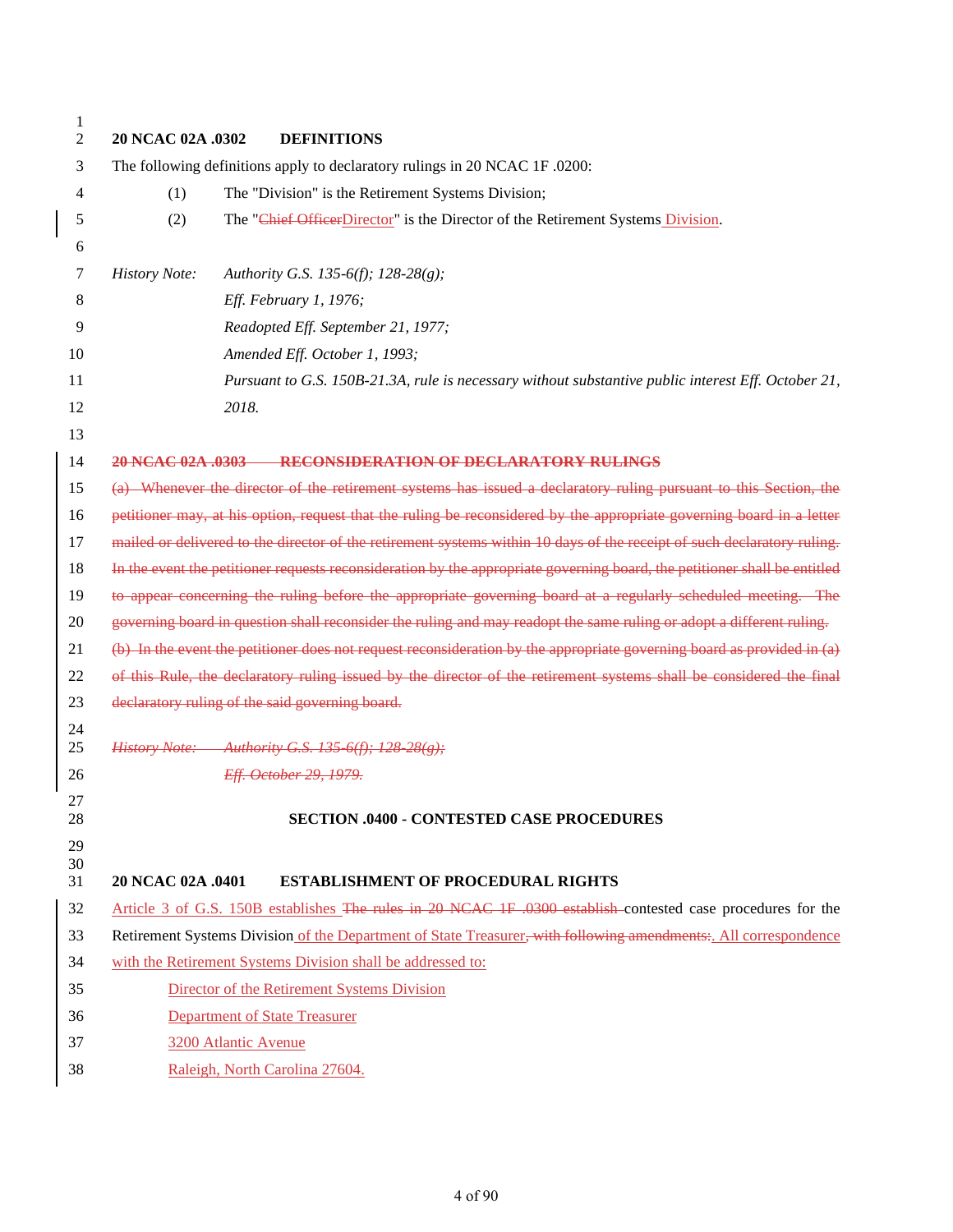| 1        | (1)                  | Informal resolution of the problem begins when a person calls, writes, or visits the state FR etirement |
|----------|----------------------|---------------------------------------------------------------------------------------------------------|
| 2        |                      | Seystems Division's Member Services sectionsffiee and describes the problem to a counselor/field        |
| 3        |                      | representative;                                                                                         |
| 4        | (2)                  | If the problem is not resolved during this initial contact, the person may request an administrative    |
| 5        |                      | review of the Division's decision or action; will be referred to the administrator of the appropriate   |
| 6        |                      | section;                                                                                                |
| 7        | $\left(3\right)$     | If the problem is not resolved at this level, the person may discuss it with the Assistant Director of  |
| 8        |                      | the Retirement Systems;                                                                                 |
| 9        | (4)(3)               | The If the aggrieved person is dissatisfied at this point, he may discuss his difficulty with the       |
| 10       |                      | Director of the Retirement Systems, or the Director's designee, will issue a Final Agency Decision      |
| 11       |                      | in writing, which will serve as the "agency decision" for purposes of G.S. 150B-23(f).                  |
| 12       |                      |                                                                                                         |
| 13       | <b>History Note:</b> | Authority G.S. 150B-23; 135-6(f); 128-28(g);                                                            |
| 14       |                      | Eff. February 1, 1976;                                                                                  |
| 15       |                      | Readopted Eff. September 21, 1977;                                                                      |
| 16       |                      | Amended Eff. October 1, 1993.                                                                           |
| 17<br>18 | 20 NCAC 02A .0402    | <b>DEFINITIONS</b>                                                                                      |
| 19       | 20 NCAC 02A .0403    | <b>HEARING OFFICERS</b>                                                                                 |
| 20       |                      |                                                                                                         |
| 21       | <b>History Note:</b> | Authority G.S. 135-6(f); 128-28(g);                                                                     |
| 22       |                      | Eff. February 1, 1976;                                                                                  |
| 23       |                      | Readopted Eff. September 21, 1977;                                                                      |
| 24       |                      | Amended Eff. October 1, 1993; October 1, 1983; December 1, 1982; October 29, 1979;                      |
| 25       |                      | Expired Eff. November 1, 2018 pursuant to G.S. 150B-21.3A.                                              |
| 26       |                      |                                                                                                         |
| 27       |                      | <b>SECTION .0500 - GENERAL PROCEDURES</b>                                                               |
| 28       |                      |                                                                                                         |
| 29<br>30 | 20 NCAC 02A .0501    | <b>GENERAL GUIDELINES</b>                                                                               |
| 31       | 20 NCAC 02A .0502    | <b>RETIRING PROCEDURES</b>                                                                              |
| 32       |                      |                                                                                                         |
| 33       | <b>History Note:</b> | Authority G.S. 135-6(f); 128-28(g);                                                                     |
| 34       |                      | Eff. February 1, 1976;                                                                                  |
| 35       |                      | Readopted Eff. September 21, 1977;                                                                      |
| 36       |                      | Amended Eff. October 29, 1979;                                                                          |
| 37       |                      | Repealed Eff. March 1, 1985.                                                                            |
| 38<br>39 | 20 NCAC 02A .0503    | DUAL MEMBERSHIP - COMPUTATION OF SERVICE AND BENEFITS                                                   |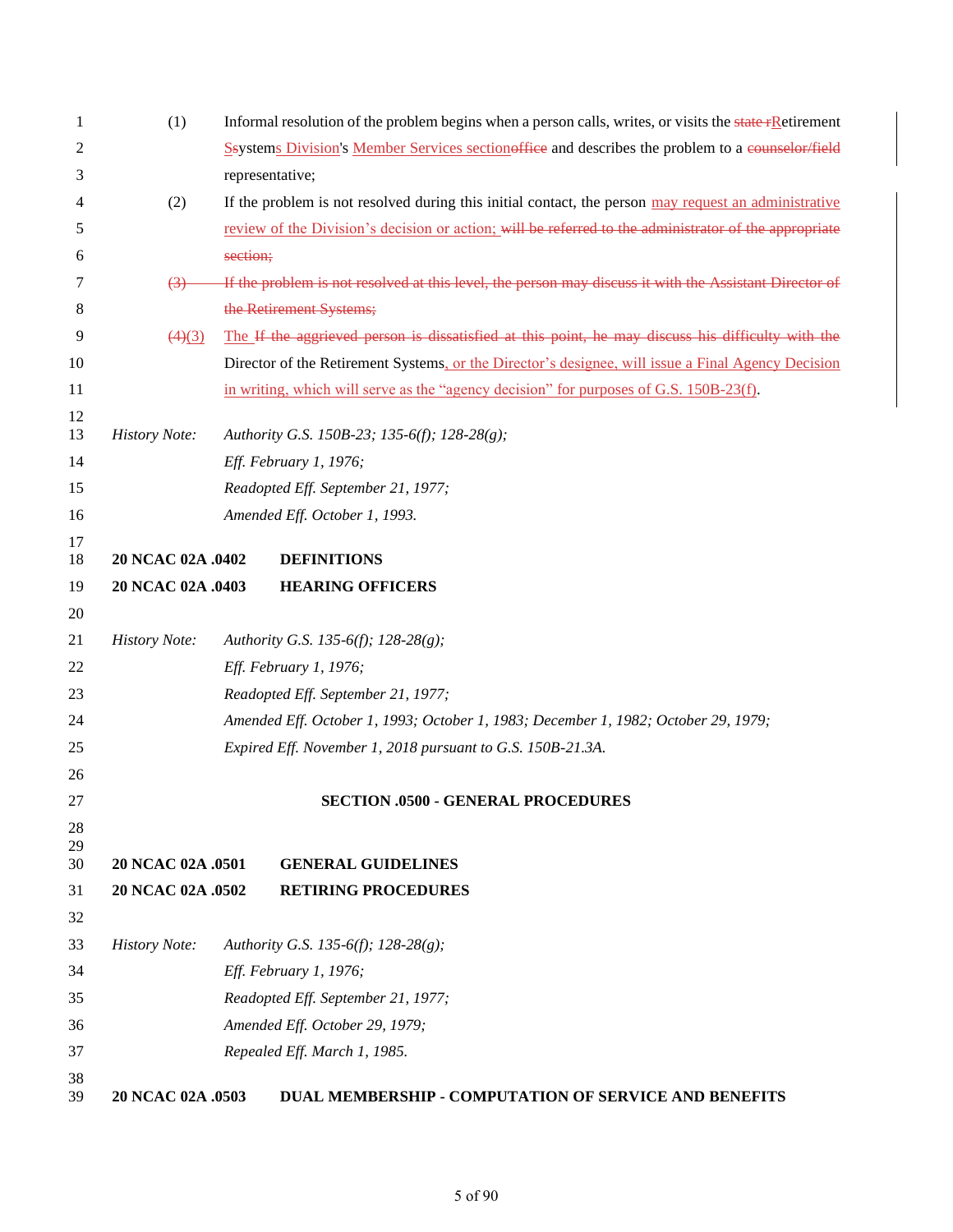| 3                | by virtue of the same position.                                                                                        |     |                                                                                                                         |  |
|------------------|------------------------------------------------------------------------------------------------------------------------|-----|-------------------------------------------------------------------------------------------------------------------------|--|
| $\overline{4}$   | (b) Eligibility shall be established for the death benefit, survivor's alternate benefit, service, early or disability |     |                                                                                                                         |  |
| 5                |                                                                                                                        |     | retirement or other benefits which are based on creditable or membership service for both systems whenever eligibility  |  |
| $\sqrt{6}$       |                                                                                                                        |     | is established in either one of the systems.                                                                            |  |
| $\tau$           |                                                                                                                        |     | (c) A statute permitting transfer of membership and prior service shall apply when a person becomes a member of a       |  |
| $\,8\,$          |                                                                                                                        |     | Retirement System to which the membership and prior service may be transferred from one or the other of the             |  |
| $\boldsymbol{9}$ |                                                                                                                        |     | systems in which the member had dual membership. This shall apply only where the member is paid under only one          |  |
| 10               |                                                                                                                        |     | Retirement Ssystem for services rendered subsequent to the last day of service in a position in which the member had    |  |
| 11               | dual membership.                                                                                                       |     |                                                                                                                         |  |
| 12               |                                                                                                                        |     | (d) Death benefits for active members shall be limited to twenty thousand dollars (\$20,000) and shall be allocated pro |  |
| 13               |                                                                                                                        |     | rata between systems based on the total compensation paid during the eligibility period.                                |  |
| 14               |                                                                                                                        |     | (e) Other benefits shall be calculated by:                                                                              |  |
| 15               | (1)                                                                                                                    |     | Compute "Average Final Compensation" on the basis of compensation on which the member would                             |  |
| 16               |                                                                                                                        |     | have contributed had the memberhe not been earning "split" service as an employee with dual                             |  |
| 17               |                                                                                                                        |     | membership.                                                                                                             |  |
| 18               | (2)                                                                                                                    |     | Compute creditable service as follows:                                                                                  |  |
| 19               |                                                                                                                        | (A) | the number of months of creditable service the member earned or acquired which were                                     |  |
| 20               |                                                                                                                        |     | based on compensation for service in only one of the systems; plus                                                      |  |
| 21               |                                                                                                                        | (B) | the total of the fractional months earned by the member in each of the systems during                                   |  |
| 22               |                                                                                                                        |     | periods of dual membership; where                                                                                       |  |
| 23               |                                                                                                                        | (C) | the fractional months during periods of dual membership is equal to the same fraction of a                              |  |
| 24               |                                                                                                                        |     | month that the compensation reported to the system bears to the total compensation                                      |  |
| 25               |                                                                                                                        |     | reported to all systems. The fractional months are to be computed as follows. First, identify                           |  |
| 26               |                                                                                                                        |     | the total compensation earned by the member in each of the systems during periods of dual                               |  |
| 27               |                                                                                                                        |     | membership, as determined in Part (e)(2)(B) of this Rule. Second, add together the total                                |  |
| 28               |                                                                                                                        |     | compensation earned by the member in each of the systems during periods of dual                                         |  |
| 29               |                                                                                                                        |     | membership, as determined in Part $(e)(2)(B)$ of this Rule, to produce a Grand Total. Third,                            |  |
| 30               |                                                                                                                        |     | divide the total compensation earned by the member in each of the systems during periods                                |  |
| 31               |                                                                                                                        |     | of dual membership, as determined in Part $(e)(2)(B)$ of this Rule, by the Grand Total, as                              |  |
| 32               |                                                                                                                        |     | determined in the previous sentence, to produce a factor, carried to the fourth decimal                                 |  |
| 33               |                                                                                                                        |     | place, known as the Modification Factor, for each system. Fourth, multiply the total of the                             |  |
| 34               |                                                                                                                        |     | fractional months, as determined in Part $(e)(2)(B)$ of this Rule, by the Modification Factor                           |  |
| 35               |                                                                                                                        |     | for each system, as determined in the previous sentence, to determine the actual creditable                             |  |
| 36               |                                                                                                                        |     | service allowed for each system during periods of dual membership.                                                      |  |
|                  |                                                                                                                        |     |                                                                                                                         |  |
|                  |                                                                                                                        |     |                                                                                                                         |  |

 (a) This Rule applies to any individual case in which the member had one or more periods of dual membership in those rare cases which are permitted by law. Dual membership means membership in two systems, at the same time,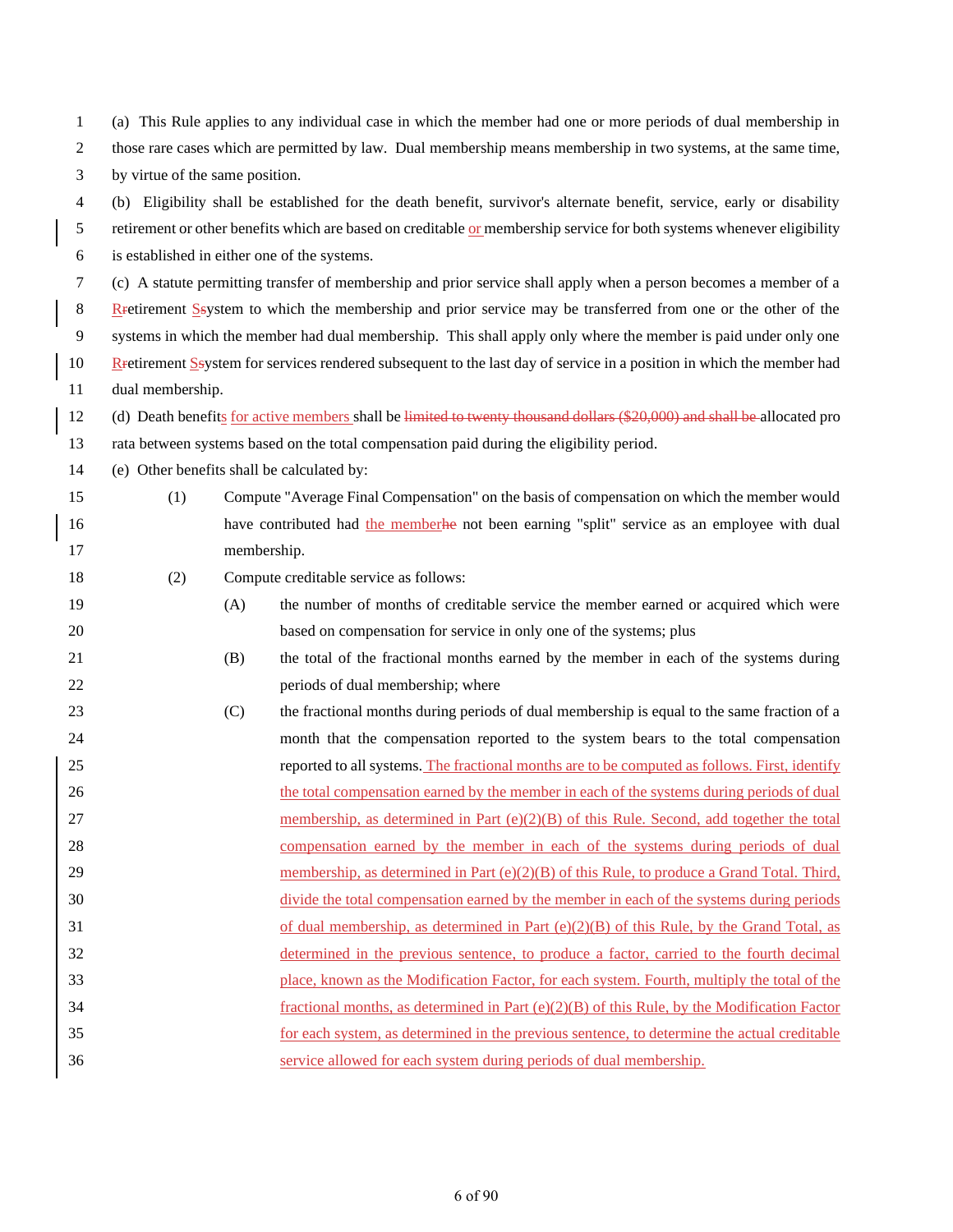| 1        | (3)                         | Compute the annual allowance for a member by multiplying the average final compensation times                         |
|----------|-----------------------------|-----------------------------------------------------------------------------------------------------------------------|
| 2        |                             | the creditable service as computed in Subparagraphs (1) and (2) of this Paragraph.                                    |
| 3        | (4)                         | Allocate the benefits to be paid from each system pro rata on share of creditable service in each                     |
| 4        |                             | system as computed in $(\underline{ed})(2)$ of this Rule.                                                             |
| 5        |                             | (f) This Rule shall apply to any individual case in which a member with dual membership commenced retirement          |
| 6        |                             | with one Retirement Ssystem prior to the effective date of this Rule and continued in service under the other         |
| 7        |                             | Retirement Ssystem. In such cases, the retirement allowance of the member from the system with which he-the           |
| 8        |                             | member first retired shall be recomputed in accordance with this Rule and paid retroactively to the effective date of |
| 9        | this Rule.                  |                                                                                                                       |
| 10       |                             |                                                                                                                       |
| 11       | <b>History Note:</b>        | Authority G.S. 128-28(g); 135-6(f);                                                                                   |
| 12       |                             | Eff. December 1, 1981;                                                                                                |
| 13       |                             | Amended Eff. March 1, 1985.                                                                                           |
| 14<br>15 | 20 NCAC 02A .0504           | DIRECT DEPOSIT OF MONTHLY BENEFIT PAYMENTS                                                                            |
| 16       |                             | (a) This Rule applies to any individual case in which a beneficiary's monthly benefit was paid via electronic funds   |
| 17       |                             | transfer (EFT) or direct deposit, when such EFT was suspended by the Division in error. This Rule does not apply to   |
| 18       |                             | any individual case involving a delay by this Division to initiate an EFT or a change in an existing EFT arrangement  |
| 19       | requested by a beneficiary. |                                                                                                                       |
| 20       |                             | (b) The Division may reimburse non-sufficient fund charges incurred by a beneficiary due to the suspension in error   |
| 21       |                             | of an existing EFT arrangement when the beneficiary was not properly notified of the suspension of such arrangement   |
| 22       |                             | and upon receipt of satisfactory proof that such charges were incurred.                                               |
| 23       |                             | (c) Any other bad check service charges or fees imposed by any financial institution or merchant may be reimbursed    |
| 24       |                             | at the discretion of the Division Director upon receipt of satisfactory proof that such charges were incurred.        |
| 25       |                             | (d) Any such reimbursement of non-sufficient fund NSF or bad check service charges shall be paid from the Pension     |
| 26       |                             | Accumulation Fund of the Retirement System in which the beneficiary is in receipt of a benefit.                       |
| 27<br>28 | <b>History Note:</b>        | Authority G.S. 128-28(g); 135-6(f); 135-52; 135-102(c);                                                               |
| 29       |                             | Eff. March 1, 1992.                                                                                                   |
| 30       |                             |                                                                                                                       |
| 31       | 20 NCAC 02A .0505           | <b>ADMINISTRATIVE FEES FOR SERVICE PURCHASES</b>                                                                      |
| 32       |                             | (a) This Rule applies to purchase of creditable service whenever a statutory provision prescribes that the            |
| 33       |                             | calculation of the amount payable shall include an administrative fee to be set by the Board. An applicant            |
| 34       |                             | shall be eligible to purchase creditable service under any such provision only after having met all                   |
| 35       |                             | requirements of eligibility for purchase as defined by law and by rules duly adopted.                                 |
| 36       |                             | (b) An administrative fee in the amount of twenty-five dollars (\$25.00) for each payment shall be assessed           |
| 37       |                             | members at the time of purchase as provided by law.                                                                   |
| 38       | <b>History Note:</b>        | Authority G.S. 135-6(f); 128-28(g);                                                                                   |
| 39       |                             | Eff. [DATE]                                                                                                           |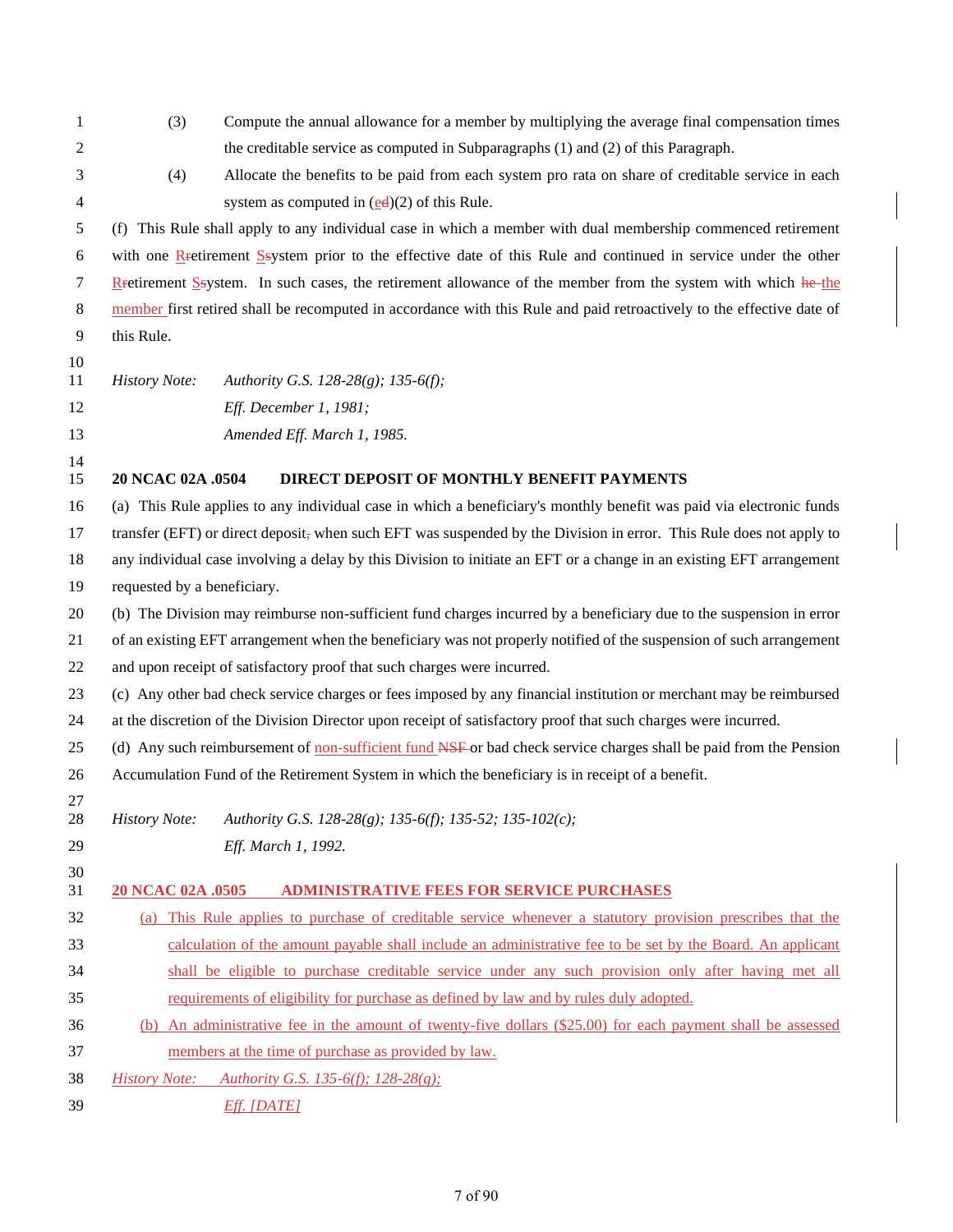| 1<br>$\overline{\mathbf{c}}$<br>3 |                      |       |                                                                                                     |
|-----------------------------------|----------------------|-------|-----------------------------------------------------------------------------------------------------|
| $\overline{\mathcal{L}}$<br>5     |                      |       | <b>SECTION .0600 - INVESTMENTS</b>                                                                  |
| 6                                 |                      |       |                                                                                                     |
| $\boldsymbol{7}$                  |                      |       |                                                                                                     |
| $\,8\,$                           | 20 NCAC 02A .0601    |       | <b>INVESTMENT OF FUNDS</b>                                                                          |
| 9                                 | 20 NCAC 02A .0602    |       | <b>INVESTMENT COMMITTEE</b>                                                                         |
| 10                                |                      |       |                                                                                                     |
| 11                                | <b>History Note:</b> |       | Authority G.S. 135-6(f); 128-28(g);                                                                 |
| 12                                |                      |       | Eff. September 21, 1977;                                                                            |
| 13                                |                      |       | Repealed Eff. March 1, 1985.                                                                        |
| 14<br>15                          |                      |       |                                                                                                     |
| 16                                |                      |       | SUBCHAPTER 02B - TEACHERS' AND STATE EMPLOYEES' RETIREMENT SYSTEM                                   |
| 17                                |                      |       |                                                                                                     |
| 18                                |                      |       | <b>SECTION .0100 - GENERAL PROVISIONS</b>                                                           |
| 19                                |                      |       |                                                                                                     |
| 20                                | 20 NCAC 02B .0101    |       | <b>GENERAL INFORMATION</b>                                                                          |
| 21                                |                      |       | The following is general information about the Teachers' and State Employees' Retirement System:    |
| 22                                | (1)                  |       | The chief officer Director is the Director of the Retirement Systems Division;                      |
| 23                                | (2)                  |       | The mailing address is Retirement Systems Division, Department of State Treasurer, 3200 Atlantic    |
| 24                                |                      |       | Avenue, Raleigh, North Carolina 27604;                                                              |
| 25                                | (3)                  |       | The office is located in the Longleaf Building, at 3200 Atlantic Avenue, Raleigh, North Carolina.   |
| 26                                |                      |       |                                                                                                     |
| 27                                | <b>History Note:</b> |       | Authority G.S. 135-6(f);                                                                            |
| 28                                |                      |       | Eff. February 1, 1976;                                                                              |
| 29                                |                      |       | Readopted Eff. September 21, 1977;                                                                  |
| 30                                |                      |       | Pursuant to G.S. 150B-21.3A, rule is necessary without substantive public interest Eff. October 21, |
| 31                                |                      | 2018; |                                                                                                     |
| 32                                |                      |       | Amended Eff. September 1, 2019.                                                                     |
| 33                                |                      |       |                                                                                                     |
| 34                                | 20 NCAC 02B .0102    |       | <b>PURPOSES</b>                                                                                     |
| 35                                | 20 NCAC 02B .0103    |       | <b>FORMS</b>                                                                                        |
| 36                                |                      |       |                                                                                                     |
| 37                                | <b>History Note:</b> |       | Authority G.S. 135-6(f);                                                                            |
| 38                                |                      |       | Eff. February 1, 1976;                                                                              |
| 39                                |                      |       | Readopted Eff. September 21, 1977;                                                                  |
| 40                                |                      |       | Repealed Eff. March 1, 1985.                                                                        |

 $\overline{\phantom{a}}$  $\overline{\phantom{a}}$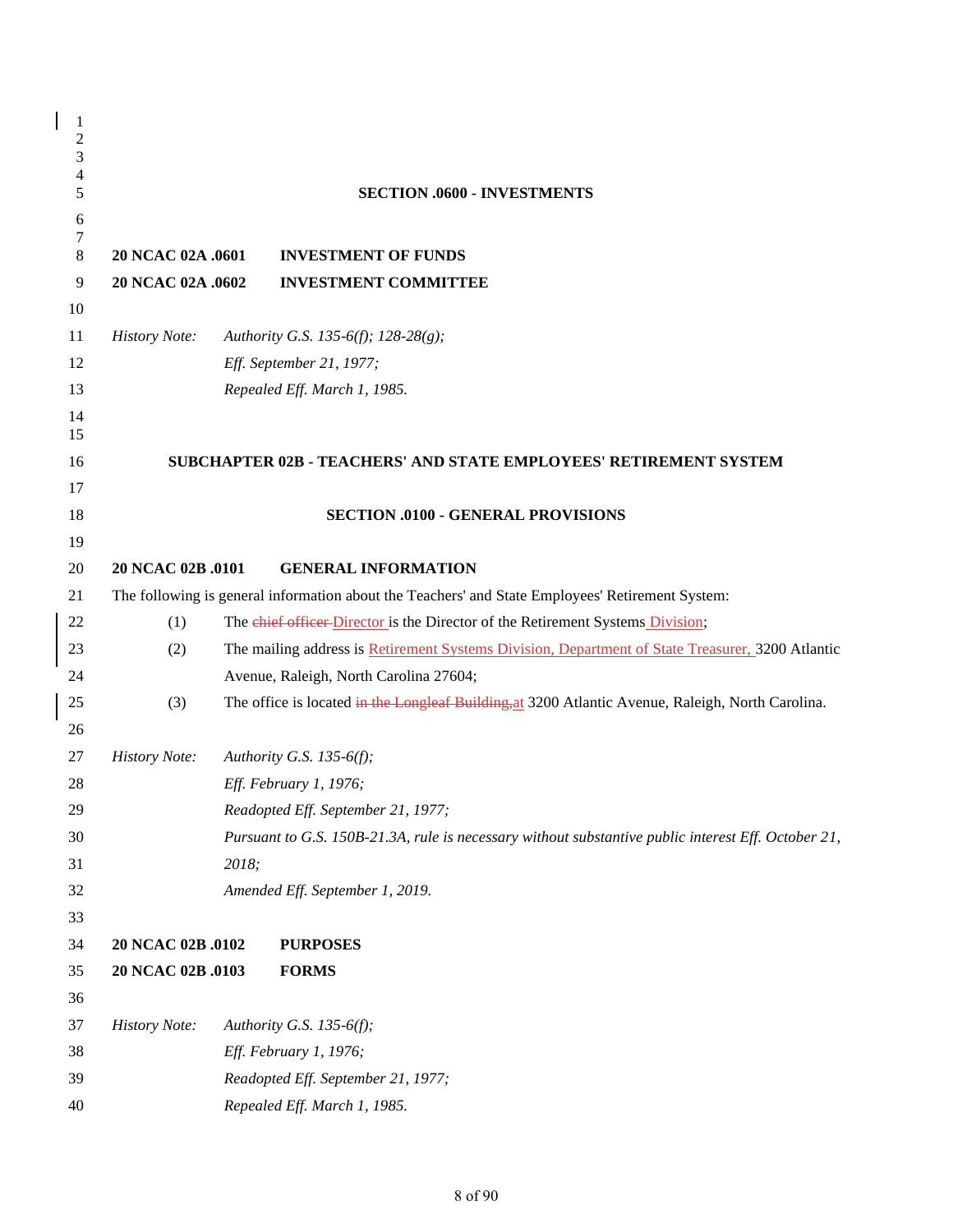| $\mathbf{1}$<br>$\overline{c}$ | <b>SECTION .0200 - ADMINISTRATION</b>                                                                                     |  |
|--------------------------------|---------------------------------------------------------------------------------------------------------------------------|--|
| $\ensuremath{\mathfrak{Z}}$    |                                                                                                                           |  |
| $\overline{\mathcal{L}}$       |                                                                                                                           |  |
| $\sqrt{5}$                     | 20 NCAC 02B .0201<br><b>AVERAGE FINAL COMPENSATION</b>                                                                    |  |
| $\sqrt{6}$                     | The term "consecutive calendar years" is defined for the purpose of determining retirement allowances as a period of      |  |
| 7                              | time consisting of a number of calendar months of creditable service equal to 12 times the number of years specified      |  |
| $\,8\,$                        | by statute during which the highest total compensation was earned, adjusted proportionally to the regular term of         |  |
| $\mathbf{9}$                   | annual employment.                                                                                                        |  |
| 10<br>11                       | <b>History Note:</b><br>Authority G.S. 135-6(f); 135-1(5);                                                                |  |
| 12                             | Eff. February 1, 1976;                                                                                                    |  |
| 13                             | Readopted Eff. September 21, 1977.                                                                                        |  |
| 14                             |                                                                                                                           |  |
| 15                             | 20 NCAC 02B .0202<br><b>ACTUARIAL TABLES: RATES AND ASSUMPTIONS</b>                                                       |  |
| 16                             | (a) Actuarial tables and assumptions will be adopted by the $\frac{B}{2}$ board of Trustees after the presentation of the |  |
| 17                             | recommendations of the actuary-by including the tables, rates, etc. in the minutes of the board with the resolution       |  |
| 18                             | adopting said tables, rates or assumptions. As provided by G.S. 150B-1(d), these actions of the Board of Trustees are     |  |
| 19                             | not subject to rule-making requirements.                                                                                  |  |
| 20                             | (b) The D director of the retirement systems shall maintain a file of copies of all resolutions adopting tables, rates or |  |
| 21                             | assumptions and the current version of all tables as amended by the Bboard of Ttrustees. The file shall be open and       |  |
| 22                             | readily available to the public during regular office hours.                                                              |  |
| 23                             | (e) This Rule includes but is not limited to the following actuarial tables and assumptions:                              |  |
| 24                             | interest rate assumptions;<br>$\leftrightarrow$                                                                           |  |
| 25                             | salary increase assumptions;<br>(2)                                                                                       |  |
| 26                             | required contribution rates;<br>$\left(3\right)$                                                                          |  |
| 27                             | mortality assumptions;<br>(4)                                                                                             |  |
| 28                             | separation and retirement assumptions;<br>$\left(5\right)$                                                                |  |
| 29                             | joint and survivor tables;                                                                                                |  |
| 30                             | reserve transfer tables.<br>$\leftrightarrow$                                                                             |  |
| 31                             | (cd) Tables, rates and assumptions shall become effective on the first day of the month following adoption, unless a      |  |
| 32                             | specific effective date is included in the adopting resolution. If the specific date is included, the tables, rates or    |  |
| 33                             | assumptions shall be effective as provided in the adopting resolution.                                                    |  |
| 34<br>35                       | <b>History Note:</b><br>Authority G.S. 135-6(m); 135-6(f);                                                                |  |
| 36                             | Eff. February 1, 1976;                                                                                                    |  |
| 37                             | Readopted Eff. September 21, 1977;                                                                                        |  |
| 38                             | Amended Eff. August 1, 1981.                                                                                              |  |
| 39                             |                                                                                                                           |  |
| 40                             | 20 NCAC 02B .0203<br>OFFICIAL MORTALITY TABLE                                                                             |  |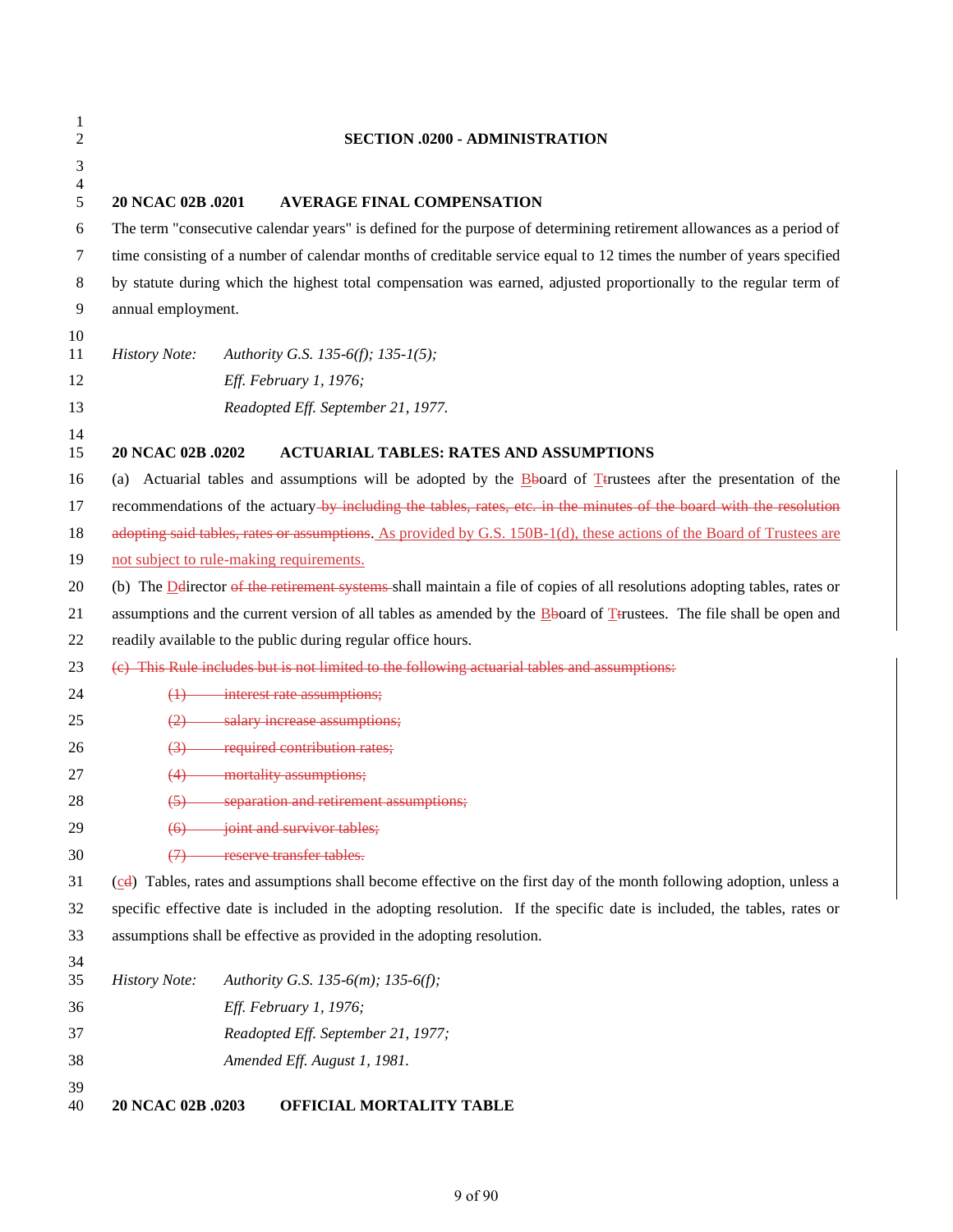| 1              | 20 NCAC 02B .0204                      | <b>ACTUARIAL CALCULATIONS</b>                                                                                           |
|----------------|----------------------------------------|-------------------------------------------------------------------------------------------------------------------------|
| 2              | 20 NCAC 02B .0205                      | RECOMMENDATIONS OF ACTUARY                                                                                              |
| 3              | 20 NCAC 02B .0206                      | <b>ACTUARIAL VALUATIONS</b>                                                                                             |
| $\overline{4}$ | 20 NCAC 02B .0207                      | <b>RESERVE TRANSFER</b>                                                                                                 |
| 5              |                                        |                                                                                                                         |
| 6              | <b>History Note:</b>                   | Authority G.S. 135-6(f); 135-6(m); 135-6(n); 135-6(o); 135-18.1;                                                        |
| 7              |                                        | Eff. February 1, 1976;                                                                                                  |
| 8              |                                        | Readopted Eff. September 21, 1977;                                                                                      |
| 9              |                                        | Repealed Eff. August 1, 1981.                                                                                           |
| 10<br>11       | 20 NCAC 02B .0208                      | <b>DEATH OF RETIRED MEMBER</b>                                                                                          |
| 12             |                                        | During the month a retired member dies, the legal representative of the deceased shall be entitled to a full check for  |
| 13             | the month in which the death occurred. |                                                                                                                         |
| 14             |                                        |                                                                                                                         |
| 15             | <b>History Note:</b>                   | Authority G.S. 135-6(f);                                                                                                |
| 16             |                                        | Eff. February 1, 1976;                                                                                                  |
| 17             |                                        | Readopted Eff. September 21, 1977.                                                                                      |
| 18             |                                        |                                                                                                                         |
| 19             | 20 NCAC 02B .0209                      | <b>DISCLOSURE OF INFORMATION</b>                                                                                        |
| 20<br>21       | <b>History Note:</b>                   | Authority G.S. 135-6(f);                                                                                                |
| 22             |                                        | Eff. February 1, 1976;                                                                                                  |
| 23             |                                        | Readopted Eff. September 21, 1977;                                                                                      |
| 24             |                                        | Amended Eff. March 1, 1985;                                                                                             |
| 25             |                                        | Expired Eff. November 1, 2018 pursuant to G.S. 150B-21.3A.                                                              |
| 26             |                                        |                                                                                                                         |
| 27             | 20 NCAC 02B .0210                      | <b>MEDICAL BOARD</b>                                                                                                    |
| 28             |                                        | In accordance with the authority contained in G.S. $135-6(k)$ membership of the Memedical Booard is increased from      |
| 29             |                                        | three to consists of five physicians with a quorum of three being required at meetings approving applications for       |
| 30             | disability retirement.                 |                                                                                                                         |
| 31             |                                        |                                                                                                                         |
| 32             | <b>History Note:</b>                   | Authority G.S. 135-6(k); 135-6(f);                                                                                      |
| 33             |                                        | Eff. February 1, 1976;                                                                                                  |
| 34             |                                        | Readopted Eff. September 21, 1977.                                                                                      |
| 35<br>36       | 20 NCAC 02B .0211                      | OPTIONAL RETIREMENT PROGRAM                                                                                             |
| 37             |                                        | An individual who is employed by a state university at a rank or in a position ineligible which does not qualify him    |
| 38             |                                        | for participation in the optional retirement program, as provided by G.S. 135-5.1, and who later is reclassified to the |
| 39             |                                        | rank of instructor or above shall be permitted to exercise the option of electing to withdraw from the Teachers' and    |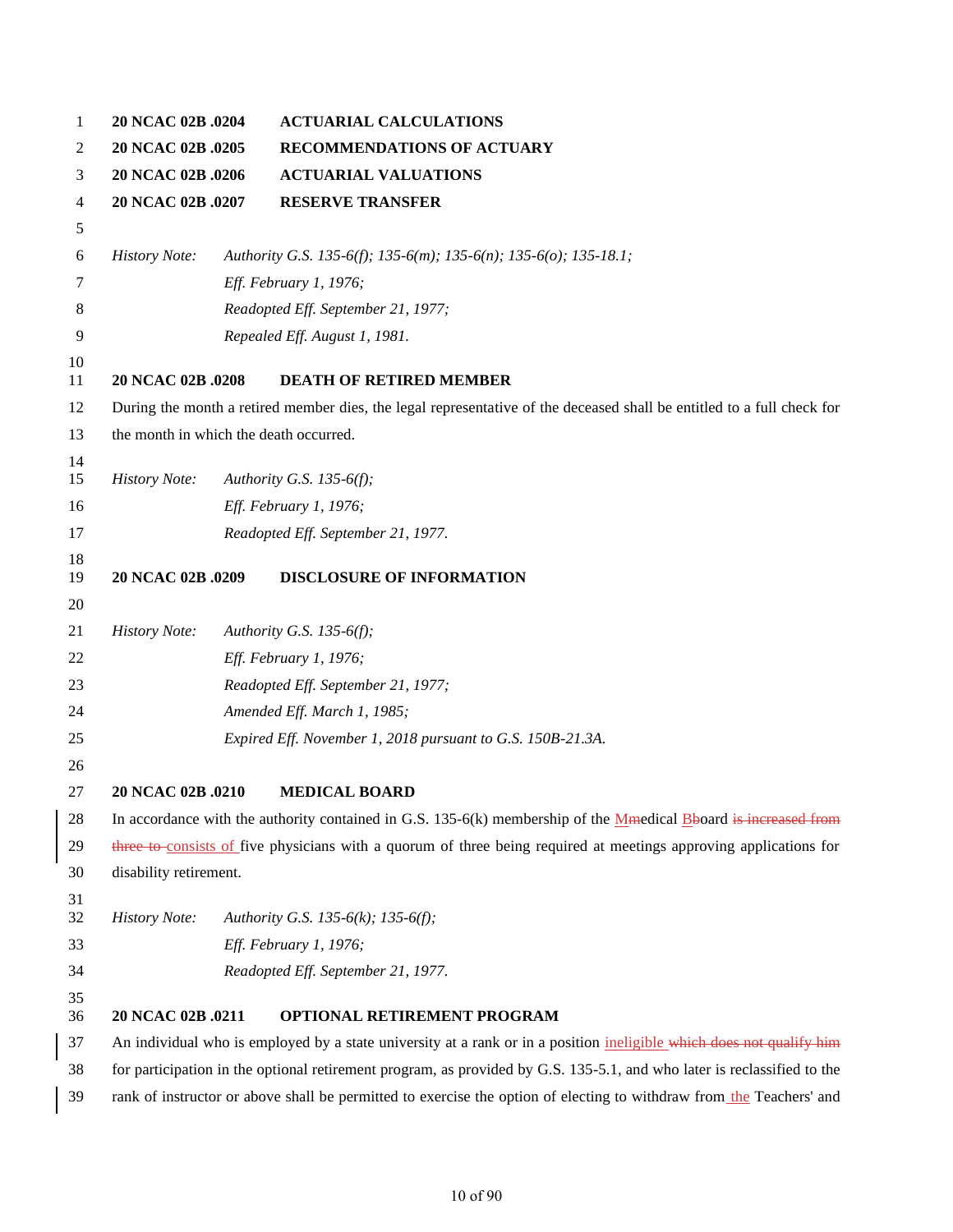| 1              | State Employees' Retirement System and to begin participation in the optional retirement program as though he-the   |  |                                                                                                                           |  |
|----------------|---------------------------------------------------------------------------------------------------------------------|--|---------------------------------------------------------------------------------------------------------------------------|--|
| 2              | individual were a new employee.                                                                                     |  |                                                                                                                           |  |
| 3<br>4         | <b>History Note:</b>                                                                                                |  | Authority G.S. 135-5.1; 135-6(f);                                                                                         |  |
| 5              |                                                                                                                     |  | Eff. February 1, 1976;                                                                                                    |  |
|                |                                                                                                                     |  |                                                                                                                           |  |
| 6              |                                                                                                                     |  | Readopted Eff. September 21, 1977.                                                                                        |  |
| 7<br>8<br>9    | 20 NCAC 02B .0212                                                                                                   |  | <b>SURVIVOR'S ALTERNATE BENEFIT</b>                                                                                       |  |
| 10             | <b>History Note:</b>                                                                                                |  | Authority G.S. 135-19; 135-6(f);                                                                                          |  |
| 11             |                                                                                                                     |  | Eff. February 1, 1976;                                                                                                    |  |
| 12             |                                                                                                                     |  | Readopted Eff. September 21, 1977;                                                                                        |  |
| 13             |                                                                                                                     |  | Expired Eff. November 1, 2018 pursuant to G.S. 150B-21.3A.                                                                |  |
| 14             |                                                                                                                     |  |                                                                                                                           |  |
| 15             |                                                                                                                     |  | 20 NCAC 02B .0213 DISABILITY RETIREMENT ALLOWANCE DEFINED                                                                 |  |
| 16             |                                                                                                                     |  | A member shall be deemed to have been "entitled to receive a disability retirement allowance" if a proper application     |  |
| 17             |                                                                                                                     |  | for disability retirement allowance was received before his death, if he had five or more years of creditable service, if |  |
| 18             |                                                                                                                     |  | the medical board, after a medical examination of such member pursuant to G.S. 135 5(c), shall certify that such          |  |
| 19             |                                                                                                                     |  | member was mentally or physically incapacitated for the further performance of duty, that such incapacity was             |  |
| 20             |                                                                                                                     |  | incurred at the time of active employment and was continuous thereafter, that such incapacity was likely to be            |  |
| 21             | permanent, and that such member should be or should have been retired, and if all other requirements for disability |  |                                                                                                                           |  |
| 22             |                                                                                                                     |  | retirement pursuant to G.S. 135-5(e) had been met except that the member need not live to the actual date of retirement.  |  |
| 23<br>24       |                                                                                                                     |  | History Note: Authority G.S. 135-5(1)(3);                                                                                 |  |
| 25             |                                                                                                                     |  | Eff. October 29, 1979.                                                                                                    |  |
| 26<br>27       | 20 NCAC 02B .0214                                                                                                   |  | <b>RETROACTIVE MEMBERSHIP SERVICE</b>                                                                                     |  |
| $28\,$         |                                                                                                                     |  |                                                                                                                           |  |
| 29             | <b>History Note:</b>                                                                                                |  | Authority G.S. 135-3(1); 135-6(f);                                                                                        |  |
| 30             |                                                                                                                     |  | Eff. June 1, 1984;                                                                                                        |  |
| 31             |                                                                                                                     |  | Expired Eff. November 1, 2018 pursuant to G.S. 150B-21.3A.                                                                |  |
| 32             |                                                                                                                     |  |                                                                                                                           |  |
| 33             |                                                                                                                     |  | <b>SECTION .0300 - BENEFICIARIES</b>                                                                                      |  |
| 34<br>35<br>36 | 20 NCAC 02B .0301                                                                                                   |  | <b>DESIGNATION</b>                                                                                                        |  |
| 37             |                                                                                                                     |  | Any beneficiaries designated, other than the estate of a member or a trustee named by and acting for the member, must     |  |
| 38             |                                                                                                                     |  | be living persons at the time the designation is made. If it is desired that the estate be beneficiary, this should be    |  |
| 39             | indicated on the form.                                                                                              |  |                                                                                                                           |  |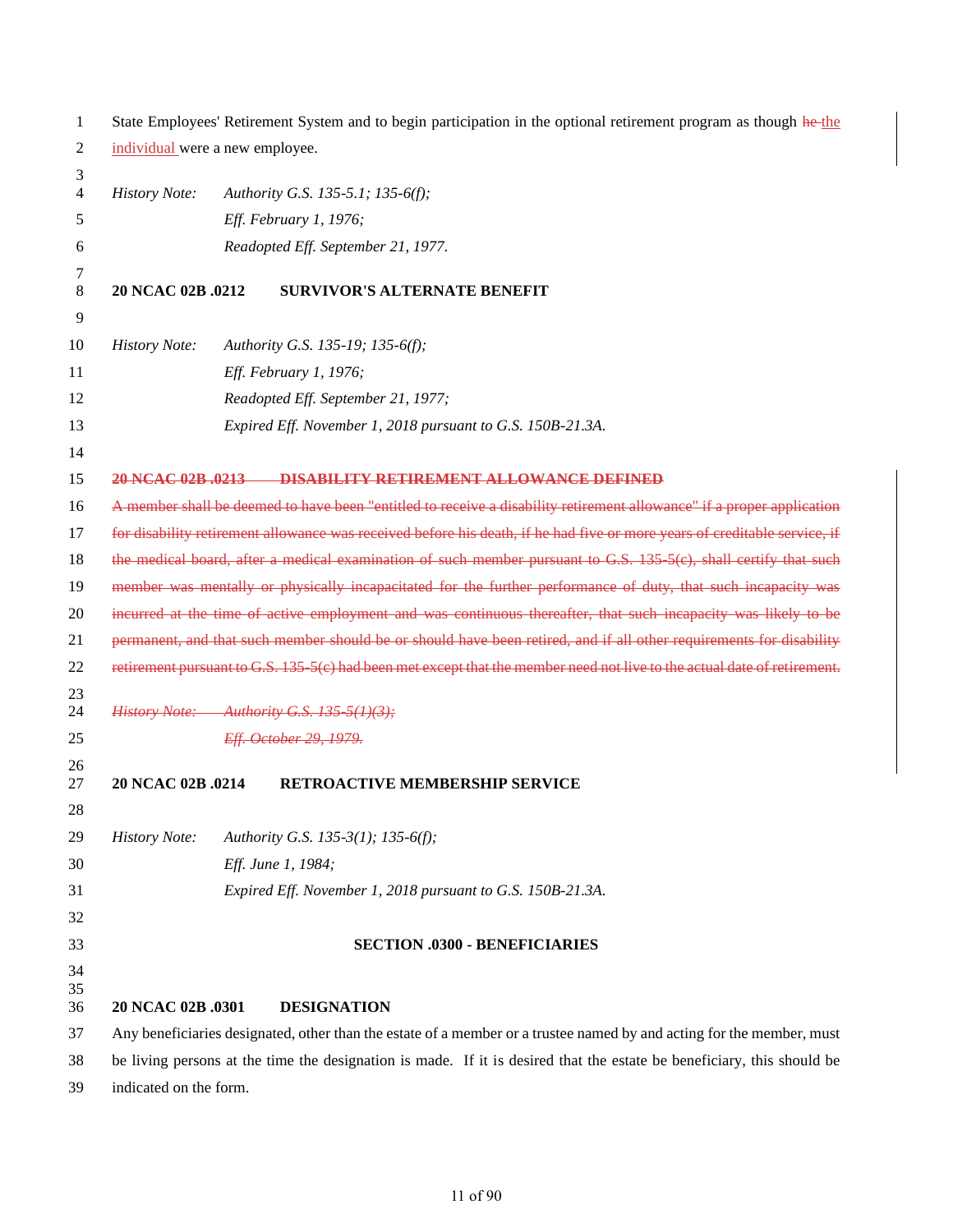| $\mathbf{1}$<br>$\overline{c}$ | <b>History Note:</b> | Authority G.S. 135-5(g); 135-5(l); 135-6(f);                                                                                       |
|--------------------------------|----------------------|------------------------------------------------------------------------------------------------------------------------------------|
| 3                              |                      | Eff. February 1, 1976;                                                                                                             |
| 4                              |                      | Readopted Eff. September 21, 1977.                                                                                                 |
| 5                              |                      |                                                                                                                                    |
| 6                              |                      |                                                                                                                                    |
| 7                              | 20 NCAC 02B .0302    | PRINCIPAL BENEFICIARY                                                                                                              |
| 8                              |                      | (a) More than one principal beneficiary may be named designated for the return of accumulated contributions under                  |
| 9                              |                      | the provisions of G.S. $135-5(f)$ to share equally. In the event of the death of any so designated for the return of               |
| 10                             |                      | accumulated contributions, named, those surviving shall share equally in the total benefits. However, if there is                  |
| 11                             |                      | only one living designated principal beneficiary for the return of accumulated contributions at the member's death                 |
| 12                             |                      | and the member has met all other requirements under the provisions of G.S. 135-5(m), the designated principal                      |
| 13                             |                      | beneficiary may elect to receive the alternative benefit under the provisions of G.S. $135-5(m)$ .                                 |
| 14                             |                      | (b) More than one principal beneficiary may be designated for the death benefit of an active member or a retired                   |
| 15                             |                      | member under the provisions of G.S. 135-5(1) to share equally. In the event of the death of any so designated                      |
| 16                             |                      | principal beneficiary(ies) for the death benefit of an active member or retired member, those surviving principal                  |
| 17                             |                      | beneficiary (ies) shall share equally in the total benefits.                                                                       |
| 18                             |                      | $\left(\frac{a}{c}\right)$ More than one principal beneficiary may be designated for the guaranteed refund under the provisions of |
| 19                             |                      | G.S. 135-5(g1) to share equally. In the event of the death of any so designated principal beneficiary(ies) for the                 |
| 20                             |                      | guaranteed refund, those surviving principal beneficiary(ies) shall share equally in the total benefits.                           |
| 21                             |                      |                                                                                                                                    |
| 22                             | <b>History Note:</b> | Authority G.S. 135-5(f); 135-5(g); 135-5(g1); 135-5(l); 135-5(m); 135-6(f);                                                        |
| 23                             |                      | Eff. February 1, 1976;                                                                                                             |
| 24                             |                      | Readopted Eff. September 21, 1977.                                                                                                 |
| 25<br>26                       | 20 NCAC 02B .0303    | <b>CONTINGENT BENEFICIARY</b>                                                                                                      |
| 27                             |                      | A principal beneficiary may be named with the stipulation that should he predecease the member, payment of the                     |
| 28                             |                      | amount due, if any, will be made to a designated contingent beneficiary. It is permissible to name more than one                   |
| 29                             |                      | contingent beneficiary. In the event of the death of any so named, those surviving shall share equally in the total                |
| 30                             |                      | benefits. If more than one principal beneficiary is named, the naming of a contingent beneficiary or beneficiaries will            |
| 31                             | not be permitted.    |                                                                                                                                    |
| 32                             |                      | (a) Designating a contingent beneficiary for the return of accumulated contributions under the provisions of G.S.                  |
| 33                             | $135-5(f)$ :         |                                                                                                                                    |
| 34                             |                      | (1) A principal beneficiary may be designated for the return of accumulated contributions with the                                 |
| 35                             |                      | stipulation that should the principal beneficiary (ies) predecease the member, payment of the amount due,                          |
| 36                             |                      | if any, shall be made to the designated contingent beneficiary(ies) for the return of accumulated                                  |
| 37                             |                      | contributions.                                                                                                                     |
| 38                             |                      | (2) If more than one principal beneficiary is designated for the return of accumulated contributions, payment                      |
| 39                             |                      | of the amount due, if any, shall be paid to any surviving principal beneficiary(ies) designated for the                            |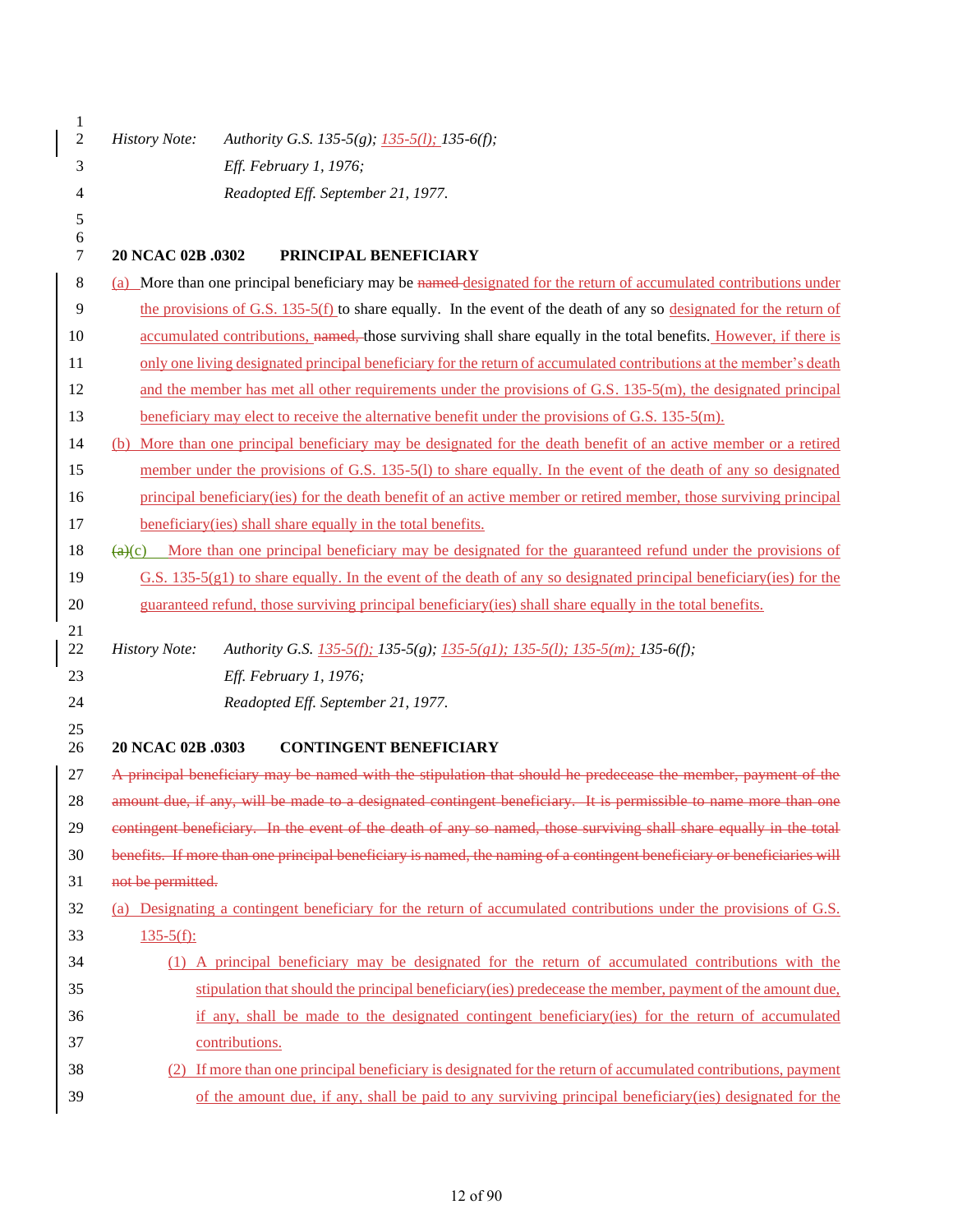| 1        | return of accumulated contributions, sharing equally in the total benefits payable, and shall not be paid                   |
|----------|-----------------------------------------------------------------------------------------------------------------------------|
| 2        | to any contingent beneficiary.                                                                                              |
| 3        | (3) It is permissible to designate more than one contingent beneficiary for the return of accumulated                       |
| 4        | contributions. Payment of the amount due, if any, shall be paid to the surviving contingent                                 |
| 5        | beneficiary (ies) designated for the return of accumulated contributions, sharing equally in the total                      |
| 6        | benefits, only in the event that there is no surviving principal beneficiary designated for the return of                   |
| 7        | accumulated contributions.                                                                                                  |
| 8        | (b) Designating a contingent beneficiary for the death benefit under the provisions of G.S. 135-5(1):                       |
| 9        | A principal beneficiary may be designated for the death benefit of an active member or retired member<br>(1)                |
| 10       | with the stipulation that should the principal beneficiary (ies) predecease the member, payment of the                      |
| 11       | amount due, if any, shall be made to the designated contingent beneficiary (ies) for the death benefit.                     |
| 12       | If more than one principal beneficiary is designated for the death benefit, payment of the amount due, if<br><sup>(2)</sup> |
| 13       | any, shall be paid to any surviving principal beneficiary (ies) designated for the death benefit, sharing                   |
| 14       | equally in the total benefits payable, and shall not be paid to any contingent beneficiary.                                 |
| 15       | (3) It is permissible to designate more than one contingent beneficiary for the death benefit. Payment of the               |
| 16       | amount due, if any, shall be paid to the surviving contingent beneficiary (ies) designated for the death                    |
| 17       | benefit, sharing equally in the total benefits, only in the event that there is no surviving principal                      |
| 18       | beneficiary designated for the death benefit.                                                                               |
| 19       | (c) Designating a contingent beneficiary for the guaranteed refund under the provisions of G.S. 135-5(g1):                  |
| 20       | (1) A principal beneficiary may be designated for the guaranteed refund with the stipulation that should the                |
| 21       | principal beneficiary (ies) predecease the member, payment of the amount due, if any, shall be made to                      |
| 22       | the designated contingent beneficiary (ies) for the guaranteed refund.                                                      |
| 23       | (2) If more than one principal beneficiary is designated for the guaranteed refund, payment of the amount                   |
| 24       | due, if any, shall be paid to any surviving principal beneficiary (ies) designated for the guaranteed refund,               |
| 25       | sharing equally in the total benefits payable, and shall not be paid to any contingent beneficiary.                         |
| 26       | $\left(\frac{1}{2}\right)$ It is permissible to designate more than one contingent beneficiary for the guaranteed refund.   |
| 27       | Payment of the amount due, if any, shall be paid to the surviving contingent beneficiary (ies) designated                   |
| 28       | for the guaranteed refund, sharing equally in the total benefits, only in the event that there is no surviving              |
| 29       | principal beneficiary designated for the guaranteed refund.                                                                 |
| 30<br>31 | <b>History Note:</b><br>Authority G.S. 135-5(f); 135-5(g); 135-5(g1); 135-5(l); 135-6(f);                                   |
| 32       | Eff. February 1, 1976;                                                                                                      |
| 33       | Readopted Eff. September 21, 1977.                                                                                          |
| 34       |                                                                                                                             |
| 35       | 20 NCAC 02B .0304<br><b>NO LIVING BENEFICIARY</b>                                                                           |
| 36       | If no designated named-beneficiary, whether principal or contingent, is living at the time of the member's death,           |
| 37       | payment of the amount due, if any, will be made to the estate-legal representative of the member.                           |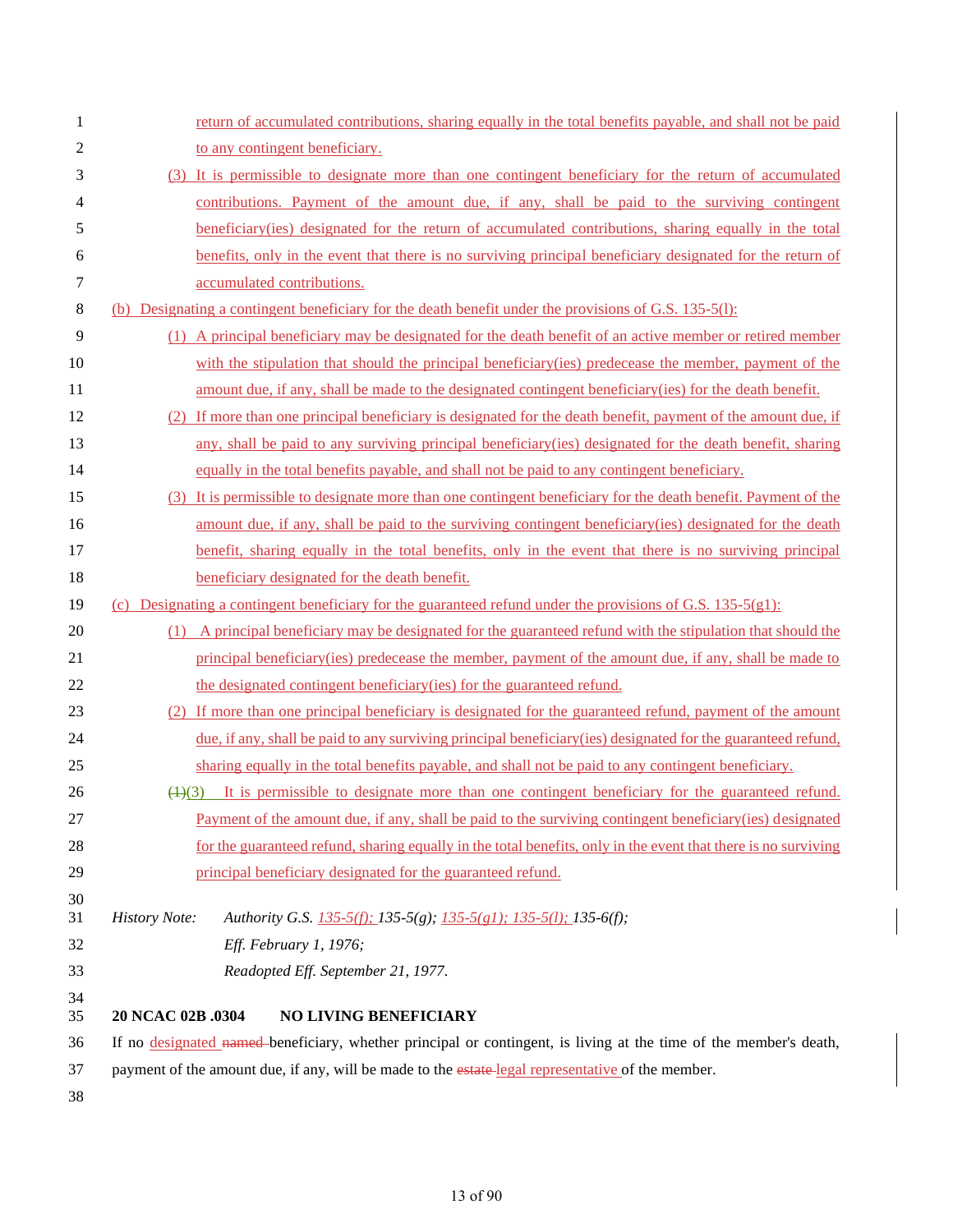| <b>History Note:</b><br>Authority G.S. 135-5(g); 135-6(f);<br>1                                                                                 |  |
|-------------------------------------------------------------------------------------------------------------------------------------------------|--|
|                                                                                                                                                 |  |
| Eff. February 1, 1976;                                                                                                                          |  |
| 3<br>Readopted Eff. September 21, 1977.                                                                                                         |  |
| 4<br>5<br>20 NCAC 02B .0305<br><b>BENEFICIARY WHO IS A MINOR</b>                                                                                |  |
| (a) Payments to beneficiaries who are minors will be made to a duly appointed guardian or to the clerk of superior<br>6                         |  |
| court in the county in which they reside to the extent that such payment may be authorized by law.<br>7                                         |  |
| 8<br>$\left(\frac{a}{b}\right)$ In the event that the duly appointed guardian or the clerk of superior court in the county in which they reside |  |
| 9<br>is unwilling or unable to accept payment(s) on behalf of the minor beneficiary(ies), payment may be made to a                              |  |
| 10<br>custodian in accordance with Chapter 33A of the North Carolina General Statutes, entitled North Carolina                                  |  |
| <b>Uniform Transfers to Minors Act.</b><br>11                                                                                                   |  |
| 12<br>13<br><b>History Note:</b><br>Authority G.S. 135-5(g); 135-6(f);                                                                          |  |
| 14<br>Eff. February 1, 1976;                                                                                                                    |  |
| 15<br>Readopted Eff. September 21, 1977.                                                                                                        |  |
| 16<br>17<br>20 NCAC 02B .0306<br><b>CHANGE IN STATUS</b>                                                                                        |  |
| 18                                                                                                                                              |  |
| 19<br><b>History Note:</b><br>Authority G.S. 135-5(g); 135-6(f);                                                                                |  |
| Eff. February 1, 1976;<br>20                                                                                                                    |  |
| Readopted Eff. September 21, 1977;<br>21                                                                                                        |  |
| Repealed Eff. March 1, 1985.<br>22                                                                                                              |  |
| 23                                                                                                                                              |  |
| 24<br>20 NCAC 02B .0307<br><b>CHANGE IN BENEFICIARY</b>                                                                                         |  |
| 25<br>Prior to retirement, the member may has the right at any time, and from time to time, to change any beneficiaries                         |  |
| designated for the return of accumulated contributions under the provisions of G.S. 135-5(f) or the death benefit for<br>26                     |  |
| active members under the provisions of G.S. 135-5(1) without the knowledge or consent of the beneficiaries. A retired<br>27                     |  |
| 28<br>member may at any time change any beneficiaries designated for:                                                                           |  |
| (a) The guaranteed refund under the provisions of G.S. 135-5(g1) until such time as the funds have been depleted;<br>29                         |  |
| 30<br>$or$                                                                                                                                      |  |
| (b) The death benefit for active members under the provisions of G.S. 135-5(l) until such time as the retired<br>31                             |  |
| 32<br>member's last day of active service is greater than 180 days prior to the change; or                                                      |  |
| 33<br>(c) The death benefit for retired members under the provisions of G.S. 135-5(1).                                                          |  |
| 34                                                                                                                                              |  |
| 35<br>Any such change must be submitted to the $\frac{B}{1}$ board of $\frac{B}{1}$ trustees.                                                   |  |
| 36<br>37<br><b>History Note:</b><br>Authority G.S. 135-5(f); 135-5(g); 135-5(g1); 135-5(l); 135-6(f);                                           |  |
| 38<br>Eff. February 1, 1976;                                                                                                                    |  |
| 39<br>Readopted Eff. September 21, 1977.                                                                                                        |  |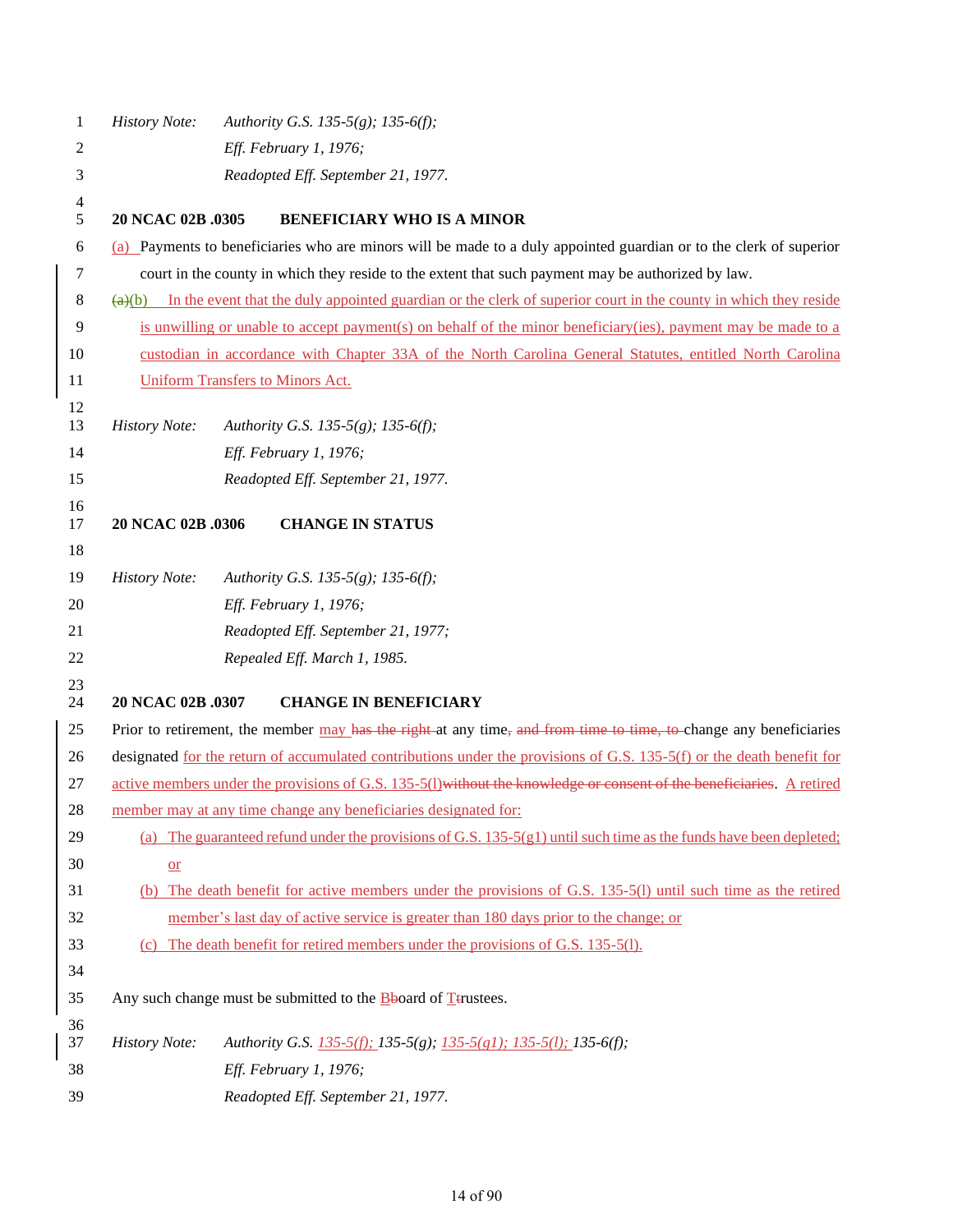| 1<br>$\overline{2}$        | 20 NCAC 02B .0308                                                                                                      | SPECIAL RULE: BENEFICIARY BEFORE JULY 1, 1967                                                                             |  |  |
|----------------------------|------------------------------------------------------------------------------------------------------------------------|---------------------------------------------------------------------------------------------------------------------------|--|--|
| 3                          |                                                                                                                        | In the event of the death of a person who became a member before July 1, 1967, the return of a member's contributions     |  |  |
| $\overline{4}$             | shall be paid to such person as the member intended to receive his the return of contributions and whom hethe member   |                                                                                                                           |  |  |
| 5                          | designated as beneficiary for the death benefit as if the member had properly designated such person for the return of |                                                                                                                           |  |  |
| $\boldsymbol{6}$           |                                                                                                                        | contributions if the following conditions are met:                                                                        |  |  |
| $\tau$                     | the member had properly designated one person for the death benefit at a time when there were<br>(1)                   |                                                                                                                           |  |  |
| $\,8\,$                    |                                                                                                                        | separate forms for designation of beneficiary for return of contributions and designation of                              |  |  |
| 9                          |                                                                                                                        | beneficiary for the death benefit;                                                                                        |  |  |
| 10                         | (2)                                                                                                                    | the person designated as beneficiary for the death benefit is living at the time of the member's death;                   |  |  |
| 11                         | (3)                                                                                                                    | any previously designated beneficiary for the return of contributions who is living at the time of the                    |  |  |
| 12                         |                                                                                                                        | member's death or, if such previously designated beneficiary dies between the time of the member's                        |  |  |
| 13                         |                                                                                                                        | death and the time of determination of payment of the return of accumulated contributions, the                            |  |  |
| 14                         |                                                                                                                        | legatee(s), heirs at law, successors or assigns of such beneficiary, waives all claims to or interest in                  |  |  |
| 15                         |                                                                                                                        | the return of the member's contributions;                                                                                 |  |  |
| 16                         | (4)                                                                                                                    | the member did not designate any other person for the return of contributions after making a                              |  |  |
| 17                         |                                                                                                                        | designation of beneficiary for the death benefit; and                                                                     |  |  |
| 18                         | (5)                                                                                                                    | clear and convincing evidence is presented to the retirement system-Division showing that the                             |  |  |
| 19                         |                                                                                                                        | member thought hethe member had or intended to have designated for the return of contributions                            |  |  |
| 20                         |                                                                                                                        | the same person whom hethe member designated as beneficiary for the death benefit.                                        |  |  |
| 21                         |                                                                                                                        | In such cases, the beneficiary shall be entitled to receive the survivor's alternate benefit pursuant to G.S. 135-5(m) to |  |  |
| 22                         |                                                                                                                        | the same extent that he the beneficiary would have been entitled to receive the survivor's alternate benefit under G.S.   |  |  |
| 23                         |                                                                                                                        | 135-5(m) if the member had actually designated such beneficiary for the return of contributions in a duly executed        |  |  |
| 24                         |                                                                                                                        | and filed form for the designation of beneficiary for return of contributions.                                            |  |  |
| 25<br>26                   | <b>History Note:</b>                                                                                                   | Authority G.S. 135-5(m);                                                                                                  |  |  |
| 27                         |                                                                                                                        | Eff. October 29, 1979.                                                                                                    |  |  |
| 28<br>29                   |                                                                                                                        | <b>SECTION .0400 - EMPLOYER CONTRIBUTIONS</b>                                                                             |  |  |
| 30<br>31<br>32<br>33<br>34 |                                                                                                                        |                                                                                                                           |  |  |
| 35                         | 20 NCAC 02B .0401<br><b>REFUNDS</b>                                                                                    |                                                                                                                           |  |  |
| 36                         |                                                                                                                        | (a) The Restirement System will make no refunds of employer contributions, paid into the pension accumulation             |  |  |
| 37                         | fund by the employer in the amount equal to a percentage of the actual compensation of each member, in cases           |                                                                                                                           |  |  |
| 38                         | of erroneous employee deductions except those which are corrected by the employing unit on a subsequent payroll        |                                                                                                                           |  |  |
| 39                         | within the calendar year in which the errors occur. The only exception to this Rule is that an error occurring in      |                                                                                                                           |  |  |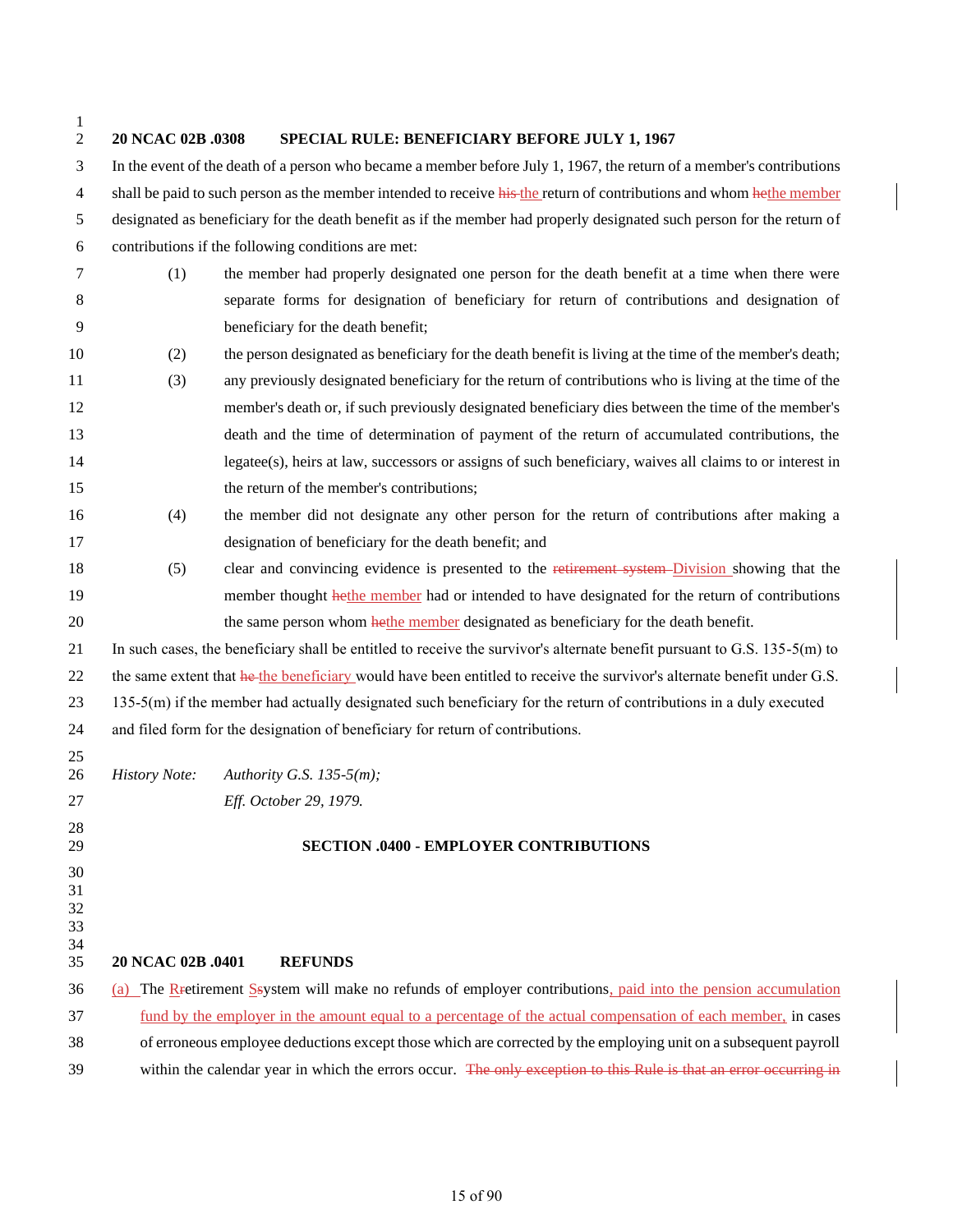| 1        |                                                                                                                                   | December may be corrected (without loss of the employer contribution) by submission of a revised payroll with      |  |
|----------|-----------------------------------------------------------------------------------------------------------------------------------|--------------------------------------------------------------------------------------------------------------------|--|
| 2        | checks for the correct amount before January 31 of the following year.                                                            |                                                                                                                    |  |
| 3        | (b) Notwithstanding Paragraph (a) of this Rule, an error occurring in December may be corrected (and the associated               |                                                                                                                    |  |
| 4        | employer contribution be refunded in the form of a credit toward future required employer contributions) by the                   |                                                                                                                    |  |
| 5        | employer's submission of a revised payroll report for the correct amount before January 31 of the following year.                 |                                                                                                                    |  |
| 6        | If an employer makes an additional contribution to the pension accumulation fund as a result of the<br>$\left(\frac{a}{c}\right)$ |                                                                                                                    |  |
| 7        |                                                                                                                                   | contribution-based benefit cap, and the Retirement System receives information which alters the calculation of     |  |
| 8        | the retirement benefit used to determine the contribution under the provisions of G.S. 135-8(f)(2)(f.), any                       |                                                                                                                    |  |
| 9        |                                                                                                                                   | contribution not required based on the new information will be refunded to the employer in the form of a credit    |  |
| 10       |                                                                                                                                   | toward future required employer contributions.                                                                     |  |
| 11       |                                                                                                                                   |                                                                                                                    |  |
| 12       | <b>History Note:</b>                                                                                                              | Authority G.S. 135-2; 135-8(f); 135-6(f);                                                                          |  |
| 13       |                                                                                                                                   | Eff. February 1, 1976;                                                                                             |  |
| 14       |                                                                                                                                   | Readopted Eff. September 21, 1977.                                                                                 |  |
| 15<br>16 | 20 NCAC 02B .0402                                                                                                                 | FORWARDING OF EMPLOYER CONTRIBUTIONS                                                                               |  |
| 17       |                                                                                                                                   | All units should forward to the Retirement Ssystem the employer's contributions monthly at the same time the       |  |
| 18       |                                                                                                                                   | employee's contributions are forwarded.                                                                            |  |
| 19       |                                                                                                                                   |                                                                                                                    |  |
| 20       | <b>History Note:</b>                                                                                                              | Authority G.S. 135-8(f)(1); 135-6(f);                                                                              |  |
| 21       |                                                                                                                                   | Eff. February 1, 1976;                                                                                             |  |
| 22       |                                                                                                                                   | Readopted Eff. September 21, 1977.                                                                                 |  |
| 23<br>24 | 20 NCAC 02B .0403                                                                                                                 | <b>CONTRIBUTION RATE</b>                                                                                           |  |
| 25       |                                                                                                                                   |                                                                                                                    |  |
| 26       | <b>History Note:</b>                                                                                                              | Authority G.S. 135-6(f); 135-6(m);                                                                                 |  |
| 27       |                                                                                                                                   | Eff. September 21, 1977;                                                                                           |  |
| 28       |                                                                                                                                   | Repealed Eff. August 1, 1981.                                                                                      |  |
| 29       |                                                                                                                                   |                                                                                                                    |  |
| 30       | 20 NCAC 02B .0404                                                                                                                 | DUE DATE OF CONTRIBUTIONS                                                                                          |  |
| 31       |                                                                                                                                   | Both the employee and employer contributions are due in the Raleigh offices of the Retirement System no later than |  |
| 32       | the fifth sState government working day of the month succeeding the month for which the contributions are required.               |                                                                                                                    |  |
| 33       |                                                                                                                                   | Contributions received after the fifth solate government working day of the month are delinquent.                  |  |
| 34<br>35 | <b>History Note:</b>                                                                                                              | Authority G.S. 135-6(f); 135-8(f);                                                                                 |  |
| 36       |                                                                                                                                   | Eff. March 1, 1992.                                                                                                |  |
| 37<br>38 | 20 NCAC 02B 0405                                                                                                                  | ANTI PENSION SPIKING CONTRIBUTION-BASED BENEFIT CAP FACTOR                                                         |  |
| 39       |                                                                                                                                   | (TSERS)                                                                                                            |  |
| 40       |                                                                                                                                   | The contribution based benefit cap factor for the Teachers' and State Employees' Retirement System is 4.5.         |  |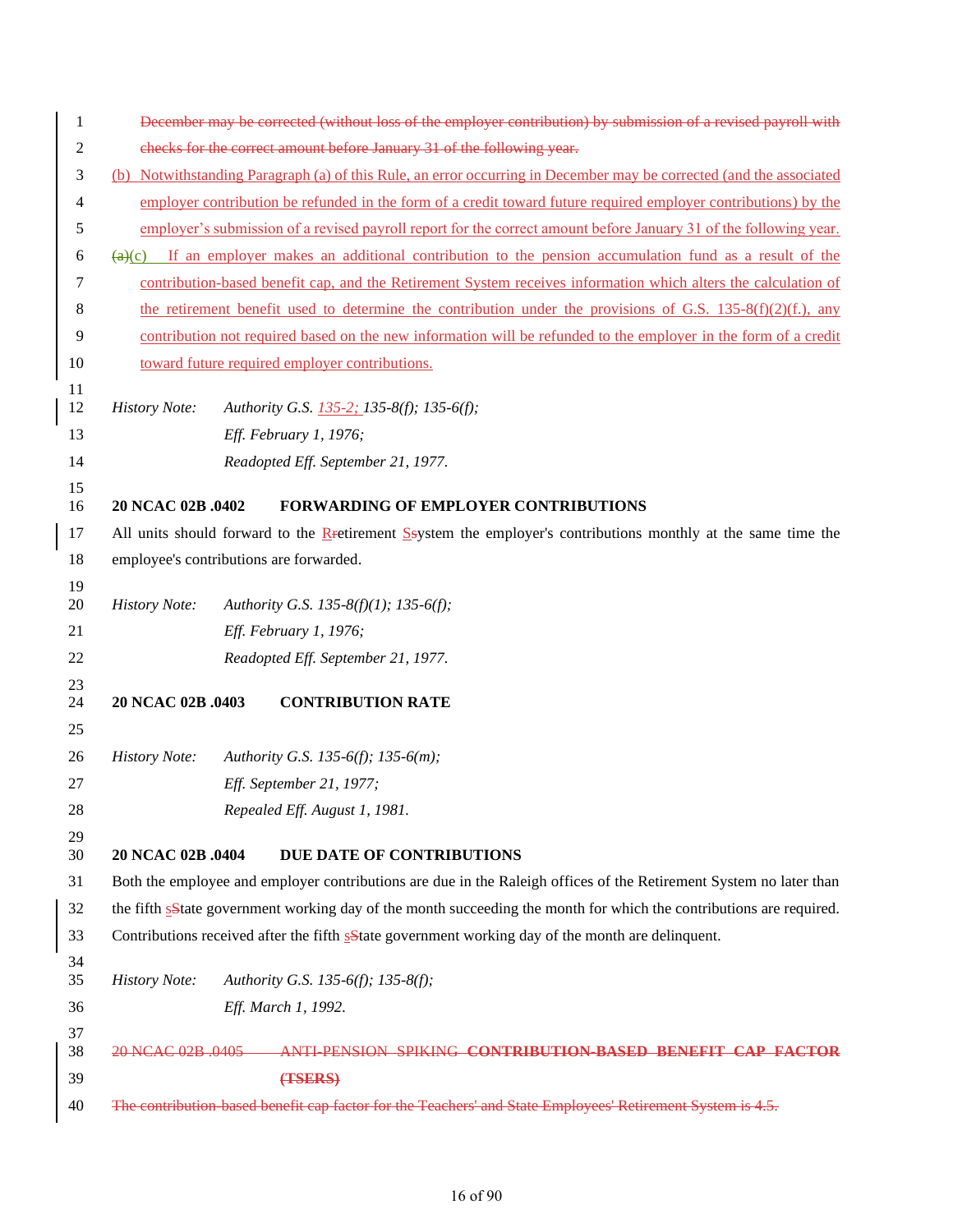| 1        |                                                                                                                           |  |  |  |
|----------|---------------------------------------------------------------------------------------------------------------------------|--|--|--|
| 2        | History Note: Authority G.S. 135 4(jj); 135 5(a3); 135 6(f);                                                              |  |  |  |
| 3        | Eff. March 21, 2019.                                                                                                      |  |  |  |
| 4        |                                                                                                                           |  |  |  |
| 5        | <b>SECTION .0500 - TYPES OF RETIREMENT</b>                                                                                |  |  |  |
| 6        |                                                                                                                           |  |  |  |
| 7<br>8   | 20 NCAC 02B .0501<br><b>DISABILITY RETIREMENT EXAMINATION</b>                                                             |  |  |  |
| 9        | The director-Director is authorized to conduct an examination in doubtful cases of disability to determine the condition  |  |  |  |
| 10       | of the disability, paying the expense of the same from the pension accumulation fund.                                     |  |  |  |
| 11       |                                                                                                                           |  |  |  |
| 12       | <b>History Note:</b><br>Authority G.S. 135-5(c); 135-6(f);                                                                |  |  |  |
| 13       | Eff. February 1, 1976;                                                                                                    |  |  |  |
| 14       | Readopted Eff. September 21, 1977.                                                                                        |  |  |  |
| 15<br>16 | 20 NCAC 02B .0502<br><b>DISABILITY RETIREMENT REPORTS</b>                                                                 |  |  |  |
| 17       | When the $M$ medical B board, subsequent to a disability retirement, reports that the retired member is engaged in, or is |  |  |  |
| 18       | able to engage in a gainful occupation, any adjustment required by G.S. $135-5(e)(1)$ will be made prospectively only     |  |  |  |
| 19       | and will not relate back so as to require any refund to the state of payments made during the period before a report is   |  |  |  |
| 20       | made indicating changed status.                                                                                           |  |  |  |
| 21       |                                                                                                                           |  |  |  |
| 22       | <b>History Note:</b><br>Authority G.S. 135-5(e)(1); 135-6(f);                                                             |  |  |  |
| 23       | Eff. February 1, 1976;                                                                                                    |  |  |  |
| 24       | Readopted Eff. September 21, 1977.                                                                                        |  |  |  |
| 25<br>26 | 20 NCAC 02B 0503<br><b>FEES: INDEPENDENT MEDICAL EXAMS DISABILITY RETIREMENTS</b>                                         |  |  |  |
| 27       | Physicians employed upon the recommendations of the Medical Board to examine and report on special cases of               |  |  |  |
| 28       | disability retirement applicants and re examination of disability beneficiaries shall be paid fees commensurate with      |  |  |  |
| 29       | usual, customary and reasonable charges for such tests, examinations, procedures and reports as the Medical Board         |  |  |  |
| 30       | might request; and, the amounts of such fees shall be predetermined by mutual agreement between the director and          |  |  |  |
| 31       | the physicians so employed, with the advice of the Medical Board as to the amounts, provided that no fee for any one      |  |  |  |
| 32       | applicant or beneficiary shall exceed the sum of one hundred and fifty dollars (\$150.00).                                |  |  |  |
| 33<br>34 | History Note: Authority G.S. 135 6(f); 135 6(k);                                                                          |  |  |  |
| 35       | Eff. February 1, 1976;                                                                                                    |  |  |  |
| 36       | Readopted Eff. September 21, 1977;                                                                                        |  |  |  |
| 37       | Amended Eff. August 1, 1981.                                                                                              |  |  |  |
| 38       |                                                                                                                           |  |  |  |
| 39       | 20 NCAC 02B .0504<br><b>INTEREST CREDITS</b>                                                                              |  |  |  |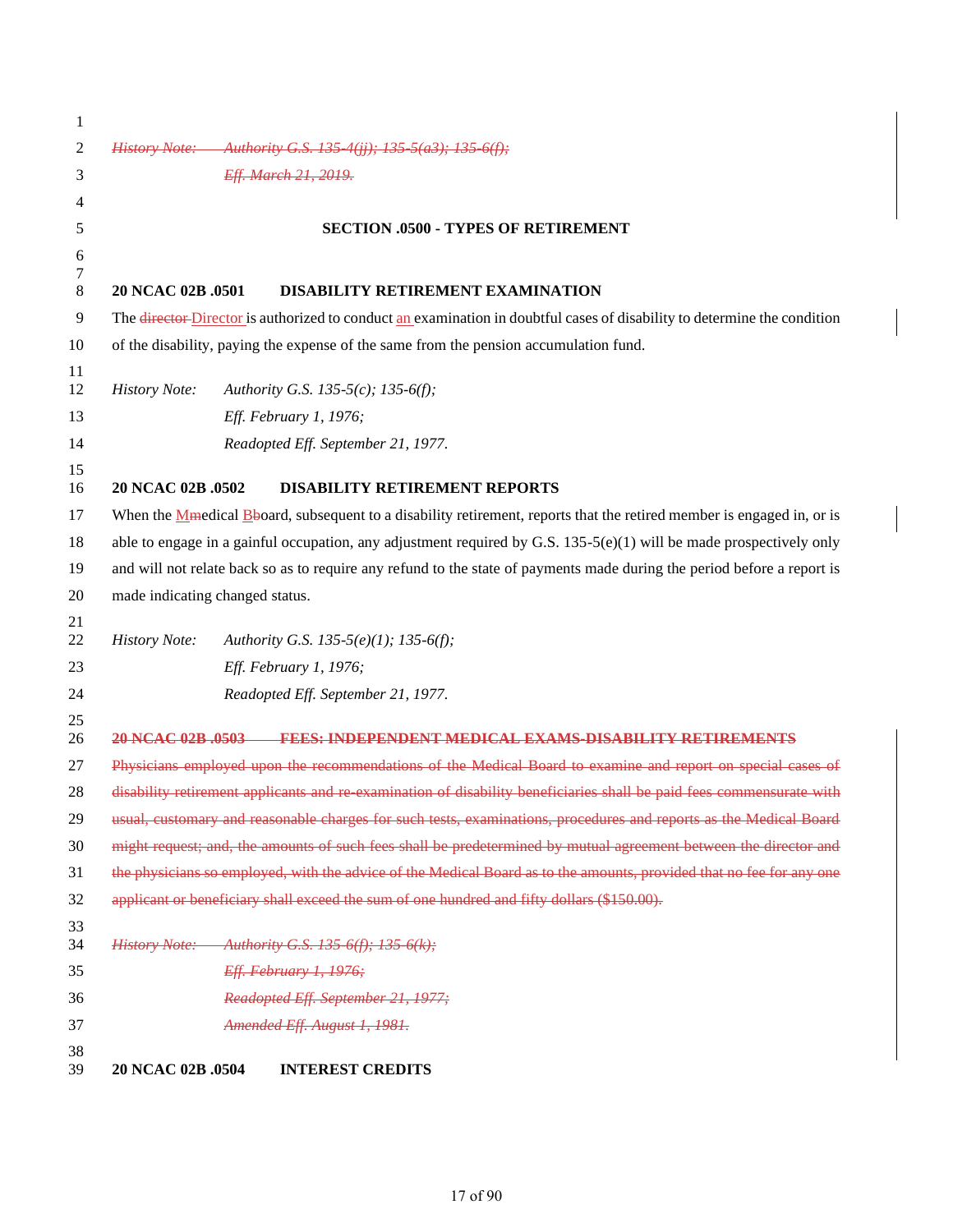| 1        | When members on disability retirement are reinstated to active service, no interest shall be allowed on their accounts |                        |                                                                                                                      |  |
|----------|------------------------------------------------------------------------------------------------------------------------|------------------------|----------------------------------------------------------------------------------------------------------------------|--|
| 2        | during the year of reinstatement.                                                                                      |                        |                                                                                                                      |  |
| 3        |                                                                                                                        |                        |                                                                                                                      |  |
| 4        | <b>History Note:</b>                                                                                                   |                        | Authority G.S. 135-6(f);                                                                                             |  |
| 5        |                                                                                                                        |                        | Eff. February 1, 1976;                                                                                               |  |
| 6        |                                                                                                                        |                        | Readopted Eff. September 21, 1977.                                                                                   |  |
| 7<br>8   | 20 NCAC 02B .0505                                                                                                      |                        | <b>EARLY RETIREMENT</b>                                                                                              |  |
| 9        | 20 NCAC 02B .0506                                                                                                      |                        | <b>SERVICE RETIREMENT</b>                                                                                            |  |
| 10       | 20 NCAC 02B .0507                                                                                                      |                        | PERSONNEL EMPLOYED                                                                                                   |  |
| 11       |                                                                                                                        |                        |                                                                                                                      |  |
| 12       | <b>History Note:</b>                                                                                                   |                        | Authority G.S. 135-6(f);                                                                                             |  |
| 13       |                                                                                                                        |                        | Eff. February 1, 1976;                                                                                               |  |
| 14       |                                                                                                                        |                        | Readopted Eff. September 21, 1977;                                                                                   |  |
| 15       |                                                                                                                        |                        | Repealed Eff. March 1, 1985.                                                                                         |  |
| 16       |                                                                                                                        |                        |                                                                                                                      |  |
| 17       | 20 NCAC 02B .0508                                                                                                      |                        | <b>FAILURE TO RESPOND</b>                                                                                            |  |
| 18       |                                                                                                                        |                        |                                                                                                                      |  |
| 19       | <b>History Note:</b>                                                                                                   |                        | Authority G.S. 135-5(a)(1); 135-6(f);                                                                                |  |
| 20       |                                                                                                                        | Eff. February 1, 1976; |                                                                                                                      |  |
| 21       |                                                                                                                        |                        | Readopted Eff. September 21, 1977.                                                                                   |  |
| 22       |                                                                                                                        |                        | Pursuant to G.S. 150B-33(b)(9), Administrative Law Judge Melissa Owens Lassiter declared Rule                        |  |
| 23       |                                                                                                                        |                        | 20 NCAC 02B .0508 void as applied in Burton L. Russell v. Department of State Treasurer,                             |  |
| 24       |                                                                                                                        |                        | Retirement Systems Division (03 DST 1715);                                                                           |  |
| 25       |                                                                                                                        |                        | Expired Eff. November 1, 2018 pursuant to G.S. 150B-21.3A.                                                           |  |
| 26       |                                                                                                                        |                        |                                                                                                                      |  |
| 27       | 20 NCAC 02B .0509                                                                                                      |                        | RETIREMENT ALLOWANCE                                                                                                 |  |
| 28       |                                                                                                                        |                        |                                                                                                                      |  |
| 29       | <b>History Note:</b>                                                                                                   |                        | Authority G.S. 135-18.1; 135-6(f);                                                                                   |  |
| 30       |                                                                                                                        |                        | Eff. February 1, 1976;                                                                                               |  |
| 31       |                                                                                                                        |                        | Readopted Eff. September 21, 1977;                                                                                   |  |
| 32       |                                                                                                                        |                        | Repealed Eff. December 1, 1981.                                                                                      |  |
| 33       |                                                                                                                        |                        |                                                                                                                      |  |
| 34       | 20 NCAC 02B .0510                                                                                                      |                        | <b>PENSIONS</b>                                                                                                      |  |
| 35       |                                                                                                                        |                        | Payment of a full month's benefit shall be made for the month in which death occurs, regardless of the date, with no |  |
| 36       | further benefits to be paid thereafter.                                                                                |                        |                                                                                                                      |  |
| 37<br>38 | <b>History Note:</b>                                                                                                   |                        | Authority G.S. 135-14; 135-6(f);                                                                                     |  |
| 39       |                                                                                                                        |                        | Eff. February 1, 1976;                                                                                               |  |
|          |                                                                                                                        |                        |                                                                                                                      |  |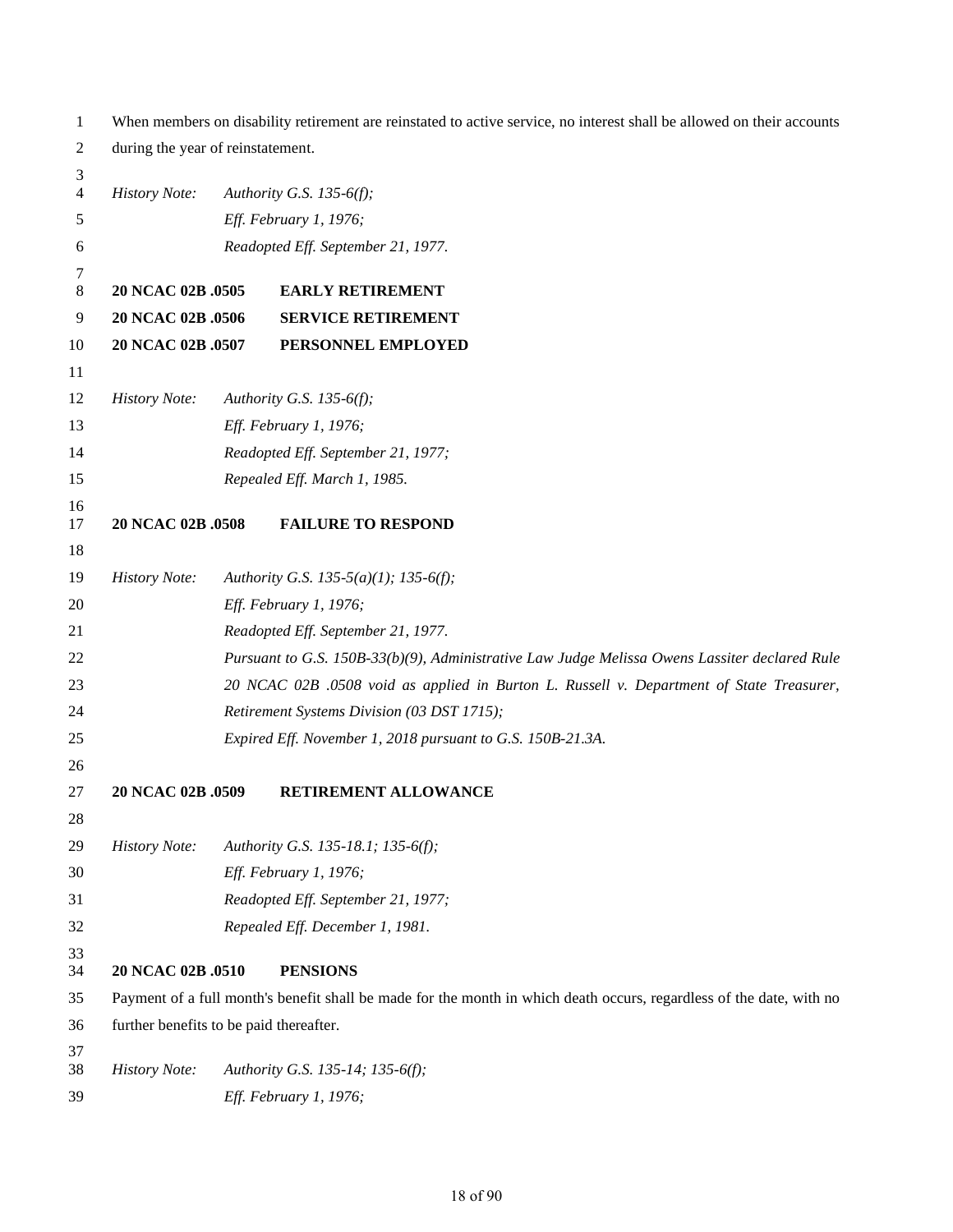| 2<br><b>SECTION .0600 - INVESTMENTS</b><br>3<br>4<br>5<br>6<br>20 NCAC 02B .0601<br><b>STOCK</b><br>7<br>20 NCAC 02B .0602<br><b>AUTHORIZATION</b><br>8<br>20 NCAC 02B .0603<br>VALUATION EQUITY RESERVE<br>9<br>10<br>11<br><b>History Note:</b><br>Authority G.S. 135-7.2; 135-6(f);<br>Eff. February 1, 1976;<br>12<br>13<br>Repealed Eff. September 21, 1977.<br>14<br><b>SECTION .0700 - LEAVES OF ABSENCE</b><br>15<br>16<br>20 NCAC 02B .0701<br><b>EDUCATIONAL LEAVES OF ABSENCE</b><br>17<br>(a) All members, who request approval to purchase creditable service and who fulfill all of the requirements of law<br>18<br>and the rules of the board, shall be allowed to purchase the service in accordance with the law and the rules of the<br>19<br>board.<br>20<br>(b) Payments to be made for purchases on account of current leave of absence shall be submitted on Form 224,<br>21<br>Payment of Contributions for a Current Leave of Absence, which shall be submitted as required by law. If the<br>22<br>employer will make the monthly contributions equal to the normal and accrued liability contribution, the employer<br>23<br>shall submit the total payment. If the member will make the entire payment, the member shall submit the total<br>24<br>payment. In any case in which the employer continues to make salary payments, in whole or part, the director may<br>25<br>make an agreement with the employer on how to make the payments which is not inconsistent with the law or the<br>26<br>rules of the board.<br>27<br>(e) Contributions for purchase of service shall not be accepted unless the member has applied for permission to<br>28<br>purchase the service not later than the due date of the payment for the first month for which credit is to be purchased.<br>29 |  |
|----------------------------------------------------------------------------------------------------------------------------------------------------------------------------------------------------------------------------------------------------------------------------------------------------------------------------------------------------------------------------------------------------------------------------------------------------------------------------------------------------------------------------------------------------------------------------------------------------------------------------------------------------------------------------------------------------------------------------------------------------------------------------------------------------------------------------------------------------------------------------------------------------------------------------------------------------------------------------------------------------------------------------------------------------------------------------------------------------------------------------------------------------------------------------------------------------------------------------------------------------------------------------------------------------------------------------------------------------------------------------------------------------------------------------------------------------------------------------------------------------------------------------------------------------------------------------------------------------------------------------------------------------------------------------------------------------------------------------------------------------------------------------------------------------------------------|--|
|                                                                                                                                                                                                                                                                                                                                                                                                                                                                                                                                                                                                                                                                                                                                                                                                                                                                                                                                                                                                                                                                                                                                                                                                                                                                                                                                                                                                                                                                                                                                                                                                                                                                                                                                                                                                                      |  |
|                                                                                                                                                                                                                                                                                                                                                                                                                                                                                                                                                                                                                                                                                                                                                                                                                                                                                                                                                                                                                                                                                                                                                                                                                                                                                                                                                                                                                                                                                                                                                                                                                                                                                                                                                                                                                      |  |
|                                                                                                                                                                                                                                                                                                                                                                                                                                                                                                                                                                                                                                                                                                                                                                                                                                                                                                                                                                                                                                                                                                                                                                                                                                                                                                                                                                                                                                                                                                                                                                                                                                                                                                                                                                                                                      |  |
|                                                                                                                                                                                                                                                                                                                                                                                                                                                                                                                                                                                                                                                                                                                                                                                                                                                                                                                                                                                                                                                                                                                                                                                                                                                                                                                                                                                                                                                                                                                                                                                                                                                                                                                                                                                                                      |  |
|                                                                                                                                                                                                                                                                                                                                                                                                                                                                                                                                                                                                                                                                                                                                                                                                                                                                                                                                                                                                                                                                                                                                                                                                                                                                                                                                                                                                                                                                                                                                                                                                                                                                                                                                                                                                                      |  |
|                                                                                                                                                                                                                                                                                                                                                                                                                                                                                                                                                                                                                                                                                                                                                                                                                                                                                                                                                                                                                                                                                                                                                                                                                                                                                                                                                                                                                                                                                                                                                                                                                                                                                                                                                                                                                      |  |
|                                                                                                                                                                                                                                                                                                                                                                                                                                                                                                                                                                                                                                                                                                                                                                                                                                                                                                                                                                                                                                                                                                                                                                                                                                                                                                                                                                                                                                                                                                                                                                                                                                                                                                                                                                                                                      |  |
|                                                                                                                                                                                                                                                                                                                                                                                                                                                                                                                                                                                                                                                                                                                                                                                                                                                                                                                                                                                                                                                                                                                                                                                                                                                                                                                                                                                                                                                                                                                                                                                                                                                                                                                                                                                                                      |  |
|                                                                                                                                                                                                                                                                                                                                                                                                                                                                                                                                                                                                                                                                                                                                                                                                                                                                                                                                                                                                                                                                                                                                                                                                                                                                                                                                                                                                                                                                                                                                                                                                                                                                                                                                                                                                                      |  |
|                                                                                                                                                                                                                                                                                                                                                                                                                                                                                                                                                                                                                                                                                                                                                                                                                                                                                                                                                                                                                                                                                                                                                                                                                                                                                                                                                                                                                                                                                                                                                                                                                                                                                                                                                                                                                      |  |
|                                                                                                                                                                                                                                                                                                                                                                                                                                                                                                                                                                                                                                                                                                                                                                                                                                                                                                                                                                                                                                                                                                                                                                                                                                                                                                                                                                                                                                                                                                                                                                                                                                                                                                                                                                                                                      |  |
|                                                                                                                                                                                                                                                                                                                                                                                                                                                                                                                                                                                                                                                                                                                                                                                                                                                                                                                                                                                                                                                                                                                                                                                                                                                                                                                                                                                                                                                                                                                                                                                                                                                                                                                                                                                                                      |  |
|                                                                                                                                                                                                                                                                                                                                                                                                                                                                                                                                                                                                                                                                                                                                                                                                                                                                                                                                                                                                                                                                                                                                                                                                                                                                                                                                                                                                                                                                                                                                                                                                                                                                                                                                                                                                                      |  |
|                                                                                                                                                                                                                                                                                                                                                                                                                                                                                                                                                                                                                                                                                                                                                                                                                                                                                                                                                                                                                                                                                                                                                                                                                                                                                                                                                                                                                                                                                                                                                                                                                                                                                                                                                                                                                      |  |
|                                                                                                                                                                                                                                                                                                                                                                                                                                                                                                                                                                                                                                                                                                                                                                                                                                                                                                                                                                                                                                                                                                                                                                                                                                                                                                                                                                                                                                                                                                                                                                                                                                                                                                                                                                                                                      |  |
|                                                                                                                                                                                                                                                                                                                                                                                                                                                                                                                                                                                                                                                                                                                                                                                                                                                                                                                                                                                                                                                                                                                                                                                                                                                                                                                                                                                                                                                                                                                                                                                                                                                                                                                                                                                                                      |  |
|                                                                                                                                                                                                                                                                                                                                                                                                                                                                                                                                                                                                                                                                                                                                                                                                                                                                                                                                                                                                                                                                                                                                                                                                                                                                                                                                                                                                                                                                                                                                                                                                                                                                                                                                                                                                                      |  |
|                                                                                                                                                                                                                                                                                                                                                                                                                                                                                                                                                                                                                                                                                                                                                                                                                                                                                                                                                                                                                                                                                                                                                                                                                                                                                                                                                                                                                                                                                                                                                                                                                                                                                                                                                                                                                      |  |
|                                                                                                                                                                                                                                                                                                                                                                                                                                                                                                                                                                                                                                                                                                                                                                                                                                                                                                                                                                                                                                                                                                                                                                                                                                                                                                                                                                                                                                                                                                                                                                                                                                                                                                                                                                                                                      |  |
|                                                                                                                                                                                                                                                                                                                                                                                                                                                                                                                                                                                                                                                                                                                                                                                                                                                                                                                                                                                                                                                                                                                                                                                                                                                                                                                                                                                                                                                                                                                                                                                                                                                                                                                                                                                                                      |  |
|                                                                                                                                                                                                                                                                                                                                                                                                                                                                                                                                                                                                                                                                                                                                                                                                                                                                                                                                                                                                                                                                                                                                                                                                                                                                                                                                                                                                                                                                                                                                                                                                                                                                                                                                                                                                                      |  |
|                                                                                                                                                                                                                                                                                                                                                                                                                                                                                                                                                                                                                                                                                                                                                                                                                                                                                                                                                                                                                                                                                                                                                                                                                                                                                                                                                                                                                                                                                                                                                                                                                                                                                                                                                                                                                      |  |
|                                                                                                                                                                                                                                                                                                                                                                                                                                                                                                                                                                                                                                                                                                                                                                                                                                                                                                                                                                                                                                                                                                                                                                                                                                                                                                                                                                                                                                                                                                                                                                                                                                                                                                                                                                                                                      |  |
|                                                                                                                                                                                                                                                                                                                                                                                                                                                                                                                                                                                                                                                                                                                                                                                                                                                                                                                                                                                                                                                                                                                                                                                                                                                                                                                                                                                                                                                                                                                                                                                                                                                                                                                                                                                                                      |  |
|                                                                                                                                                                                                                                                                                                                                                                                                                                                                                                                                                                                                                                                                                                                                                                                                                                                                                                                                                                                                                                                                                                                                                                                                                                                                                                                                                                                                                                                                                                                                                                                                                                                                                                                                                                                                                      |  |
| Applications after the last day of the first month for which service is to be purchased and the due date thereof shall be<br>30                                                                                                                                                                                                                                                                                                                                                                                                                                                                                                                                                                                                                                                                                                                                                                                                                                                                                                                                                                                                                                                                                                                                                                                                                                                                                                                                                                                                                                                                                                                                                                                                                                                                                      |  |
| accompanied by a check in payment of the contribution for said month.<br>31                                                                                                                                                                                                                                                                                                                                                                                                                                                                                                                                                                                                                                                                                                                                                                                                                                                                                                                                                                                                                                                                                                                                                                                                                                                                                                                                                                                                                                                                                                                                                                                                                                                                                                                                          |  |
| (d) Payment shall be deemed to have been made on the date received by the board, provided that a payment made by<br>32                                                                                                                                                                                                                                                                                                                                                                                                                                                                                                                                                                                                                                                                                                                                                                                                                                                                                                                                                                                                                                                                                                                                                                                                                                                                                                                                                                                                                                                                                                                                                                                                                                                                                               |  |
| mail which is clearly postmarked on or before the due date shall be deemed paid when due.<br>33                                                                                                                                                                                                                                                                                                                                                                                                                                                                                                                                                                                                                                                                                                                                                                                                                                                                                                                                                                                                                                                                                                                                                                                                                                                                                                                                                                                                                                                                                                                                                                                                                                                                                                                      |  |
| (e) Purchases of service credit for leaves of absence prior to July 1, 1981 shall be made in the same manner as<br>34                                                                                                                                                                                                                                                                                                                                                                                                                                                                                                                                                                                                                                                                                                                                                                                                                                                                                                                                                                                                                                                                                                                                                                                                                                                                                                                                                                                                                                                                                                                                                                                                                                                                                                |  |
| prescribed in 20 NCAC 2B .1200, DELAYED PURCHASE OF SERVICE CREDITS.<br>35                                                                                                                                                                                                                                                                                                                                                                                                                                                                                                                                                                                                                                                                                                                                                                                                                                                                                                                                                                                                                                                                                                                                                                                                                                                                                                                                                                                                                                                                                                                                                                                                                                                                                                                                           |  |
| (a) For the purposes of G.S. 135-8(b)(5), "stipend" shall mean "a fixed sum of money paid periodically for services<br>36                                                                                                                                                                                                                                                                                                                                                                                                                                                                                                                                                                                                                                                                                                                                                                                                                                                                                                                                                                                                                                                                                                                                                                                                                                                                                                                                                                                                                                                                                                                                                                                                                                                                                            |  |
| 37<br>and to defray the cost of travel, housing, meals, or other living expenses resulting from participation in a full-time<br>38<br>degree program."                                                                                                                                                                                                                                                                                                                                                                                                                                                                                                                                                                                                                                                                                                                                                                                                                                                                                                                                                                                                                                                                                                                                                                                                                                                                                                                                                                                                                                                                                                                                                                                                                                                               |  |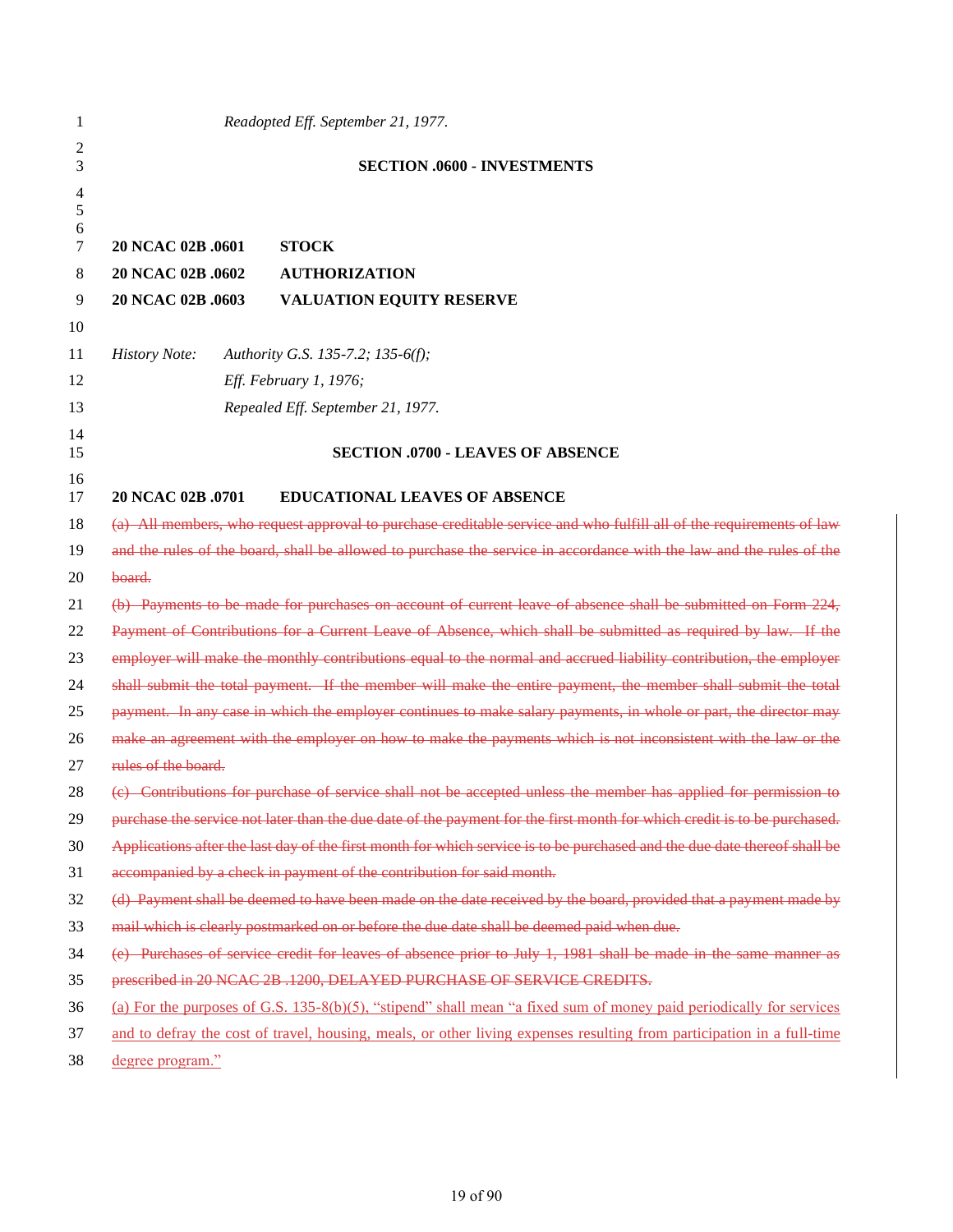| $\mathbf{1}$   |                                                                                                                      |  | (b) If the employer makes the monthly employer contribution equal to the normal and accrued liability contribution,      |  |  |
|----------------|----------------------------------------------------------------------------------------------------------------------|--|--------------------------------------------------------------------------------------------------------------------------|--|--|
| $\mathbf{2}$   | the employer shall submit the total employer payment to the Retirement System.                                       |  |                                                                                                                          |  |  |
| 3              | (c) If the member makes the entire payment, the member shall submit the total employer and employee contribution     |  |                                                                                                                          |  |  |
| $\overline{4}$ | to the Retirement System.                                                                                            |  |                                                                                                                          |  |  |
| 5              |                                                                                                                      |  | (d) $(f)$ A member, who is currently making contributions to purchase service for an educational leave of absence, and   |  |  |
| $\sqrt{6}$     |                                                                                                                      |  | whose position before the leave of absence was paid on a less than 12-month basis, shall make the payment in the         |  |  |
| $\tau$         |                                                                                                                      |  | month after the regularly scheduled due date for payment of salary and shall earn service credits for said contributions |  |  |
| $8\,$          |                                                                                                                      |  | in the same manner the members he would if the members was currently being employed in that last position.               |  |  |
| 9              |                                                                                                                      |  |                                                                                                                          |  |  |
| 10             |                                                                                                                      |  |                                                                                                                          |  |  |
| 11             | <b>History Note:</b>                                                                                                 |  | Authority G.S. 135-6(f); 135-8(b)(5);                                                                                    |  |  |
| 12             |                                                                                                                      |  | Eff. February 1, 1976;                                                                                                   |  |  |
| 13             |                                                                                                                      |  | Readopted Eff. September 21, 1977;                                                                                       |  |  |
| 14             |                                                                                                                      |  | Amended Eff. March 1, 1982.                                                                                              |  |  |
| 15<br>16       | 20 NCAC 02B .0702                                                                                                    |  | <b>REQUESTS TO CONTRIBUTE</b>                                                                                            |  |  |
| 17             | 20 NCAC 02B .0703                                                                                                    |  | <b>MANDATORY LEAVE OF ABSENCE</b>                                                                                        |  |  |
| 18             | 20 NCAC 02B .0704                                                                                                    |  | <b>MEMBER AGE SIXTY-FIVE</b>                                                                                             |  |  |
| 19             | 20 NCAC 02B .0705                                                                                                    |  | <b>LIMITATION</b>                                                                                                        |  |  |
| 20             |                                                                                                                      |  |                                                                                                                          |  |  |
| 21             | <b>History Note:</b>                                                                                                 |  | Authority G.S. 135-8(b)(5); 135-6(f);                                                                                    |  |  |
| 22             |                                                                                                                      |  | Eff. February 1, 1976;                                                                                                   |  |  |
| 23             |                                                                                                                      |  | Readopted Eff. September 21, 1977;                                                                                       |  |  |
| 24             |                                                                                                                      |  | Repealed Eff. March 1, 1982.                                                                                             |  |  |
| 25             |                                                                                                                      |  |                                                                                                                          |  |  |
| 26             | 20 NCAC 02B .0706                                                                                                    |  | <b>WORKERS' COMPENSATION LEAVES OF ABSENCE</b>                                                                           |  |  |
| 27             |                                                                                                                      |  | (a) All members, who request approval to purchase creditable service and who fulfill all of the requirements of law      |  |  |
| 28             | and the rules of the Bboard, shall be allowed to purchase the service in accordance with the law and rules of the    |  |                                                                                                                          |  |  |
| 29             | Bboard.                                                                                                              |  |                                                                                                                          |  |  |
| 30             |                                                                                                                      |  | (b) Purchases of creditable service for leaves of absence prior to July 1, 1983 shall be made in the same manner as      |  |  |
| 31             | prescribed in Section 20 NCAC 2B .1200, as then effective. DELAYED PURCHASE OF SERVICE CREDITS. A                    |  |                                                                                                                          |  |  |
| 32             | fee in the amount of twenty five dollars (\$25.00) for each payment will be assessed members at the time of purchase |  |                                                                                                                          |  |  |
| 33             | as provided by law.                                                                                                  |  |                                                                                                                          |  |  |
| 34             |                                                                                                                      |  | (c) Purchases of creditable service for leaves of absence on and after July 1, 1983 shall be paid in the manner          |  |  |
| 35             |                                                                                                                      |  | prescribed in law equal to the sum of the total employer and employee percentage rates of contribution in effect at the  |  |  |
| 36             |                                                                                                                      |  | time of purchase multiplied by the annual rate of compensation of the member immediately prior to the leave of           |  |  |
| 37             |                                                                                                                      |  | absence applied to the period of the leave commencing on the first day and ending on the last day before return to       |  |  |
| 38             | service.                                                                                                             |  |                                                                                                                          |  |  |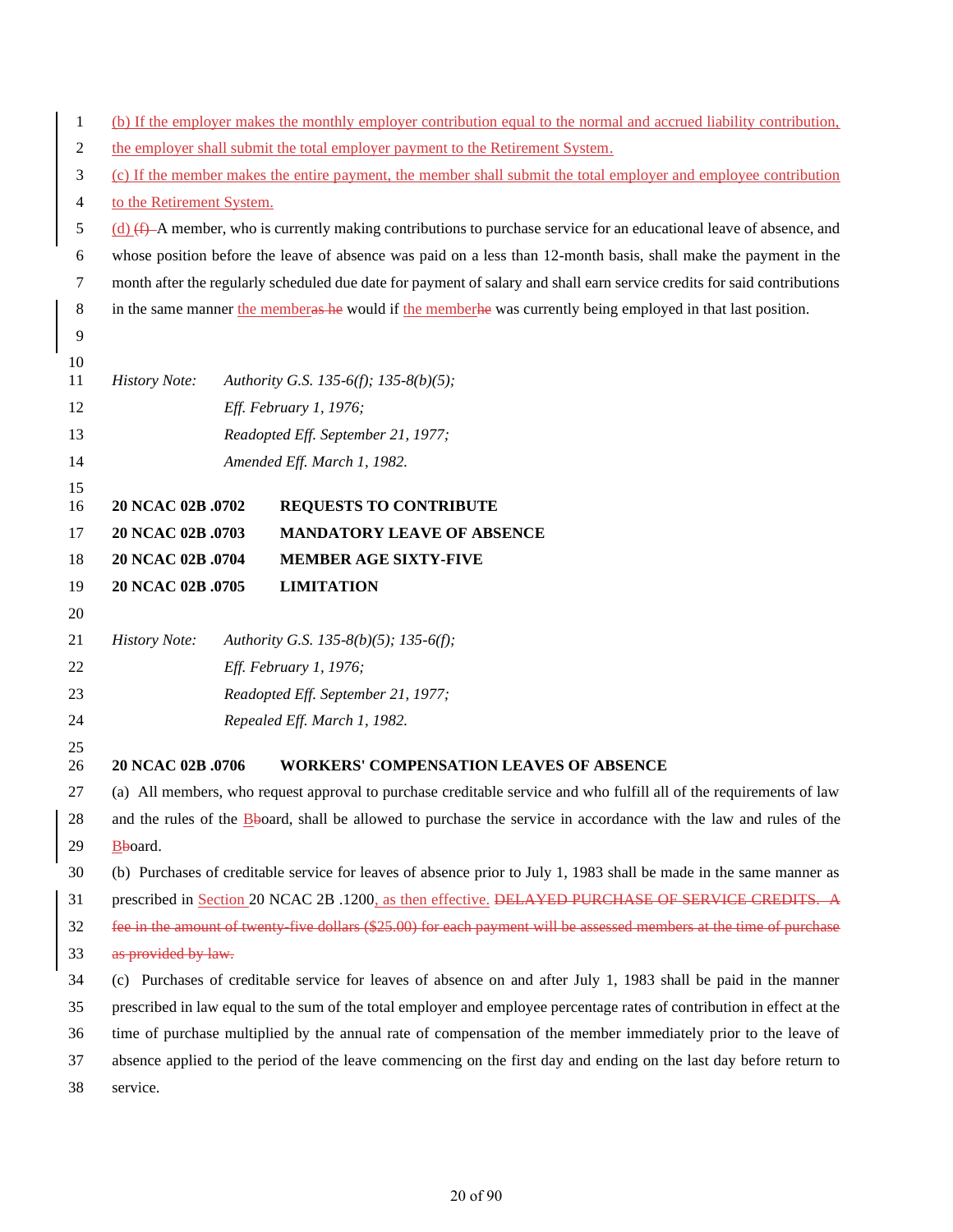| 1                    | (d) Members who had leaves of absence which otherwise met all requirements of law for purchase as creditable          |                                                                                                                            |  |  |  |
|----------------------|-----------------------------------------------------------------------------------------------------------------------|----------------------------------------------------------------------------------------------------------------------------|--|--|--|
| 2                    | service except that the leaves of absence interrupted membership in the Local Governmental Employees' Retirement      |                                                                                                                            |  |  |  |
| 3                    | System or the Law Enforcement Officers' Retirement System and whose membership service before and after the           |                                                                                                                            |  |  |  |
| 4                    |                                                                                                                       | leaves of absence has become membership service in the Teachers' and State Employees' Retirement System, may               |  |  |  |
| 5                    |                                                                                                                       | purchase creditable service as in Paragraph (b) of this Rule.                                                              |  |  |  |
| 6                    |                                                                                                                       | (e) Members may purchase creditable service for leaves of absence only when they have membership service credits           |  |  |  |
| 7                    |                                                                                                                       | immediately prior to and immediately after the leaves of absence and such membership service is creditable service         |  |  |  |
| 8                    | at the time of purchase.                                                                                              |                                                                                                                            |  |  |  |
| 9                    |                                                                                                                       |                                                                                                                            |  |  |  |
| 10                   | <b>History Note:</b>                                                                                                  | Authority G.S. 135-4(r); 135-6(f);                                                                                         |  |  |  |
| 11                   |                                                                                                                       | Eff. December 1, 1983;                                                                                                     |  |  |  |
| 12                   |                                                                                                                       | Amended Eff. August 1, 1988.                                                                                               |  |  |  |
| 13<br>14             |                                                                                                                       | SECTION .0800 - MILITARY SERVICE (INCHOATE RIGHTS ONLY)                                                                    |  |  |  |
| 15<br>16<br>17<br>18 |                                                                                                                       |                                                                                                                            |  |  |  |
| 19                   | 20 NCAC 02B 0801 FEE                                                                                                  |                                                                                                                            |  |  |  |
| 20                   | A fee in the amount of twenty five dollars (\$25.00) for each payment will be assessed each individual at the time of |                                                                                                                            |  |  |  |
| 21<br>22             |                                                                                                                       | payment to help defray the expense of handling.                                                                            |  |  |  |
| 23                   | <b>History Note:</b>                                                                                                  | Authority G.S. 135-4(f)(6); 135-6(f);                                                                                      |  |  |  |
| 24                   |                                                                                                                       | Eff. February 1, 1976;                                                                                                     |  |  |  |
| 25                   |                                                                                                                       | Readopted Eff. September 21, 1977.                                                                                         |  |  |  |
| 26                   |                                                                                                                       |                                                                                                                            |  |  |  |
| 27                   | 20 NCAC 02B .0802                                                                                                     | <b>QUALIFYING FOR CREDIT</b>                                                                                               |  |  |  |
| 28                   |                                                                                                                       | In order to qualify, each individual must pay for the full period of military service for which the member he is eligible. |  |  |  |
| 29<br>30             | <b>History Note:</b>                                                                                                  | Authority G.S. 135-4(f)(6); 135-6(f);                                                                                      |  |  |  |
| 31                   |                                                                                                                       | Eff. February 1, 1976;                                                                                                     |  |  |  |
| 32                   |                                                                                                                       | Readopted Eff. September 21, 1977.                                                                                         |  |  |  |
| 33<br>34             | 20 NCAC 02B .0803                                                                                                     | <b>COMPUTATION OF COST</b>                                                                                                 |  |  |  |
| 35                   |                                                                                                                       | The cost of purchasing credit for military service is calculated as follows:                                               |  |  |  |
| 36                   | (1)                                                                                                                   | 1/12 of the annualized rate of compensation the member earned when the member he first entered                             |  |  |  |
| 37                   |                                                                                                                       | membership; multiplied bytimes                                                                                             |  |  |  |
| 38                   | (2)                                                                                                                   | the employee contribution rate at that time; multiplied bytimes                                                            |  |  |  |
| 39                   | (3)                                                                                                                   | the number of months of military service for which credit is to be purchased; plus                                         |  |  |  |
| 40                   | (4)                                                                                                                   | a factor equivalent to interest at the rate of six and one-half percent, compounded annually, from the                     |  |  |  |
| 41                   |                                                                                                                       | initial year of membership to the year of payment.                                                                         |  |  |  |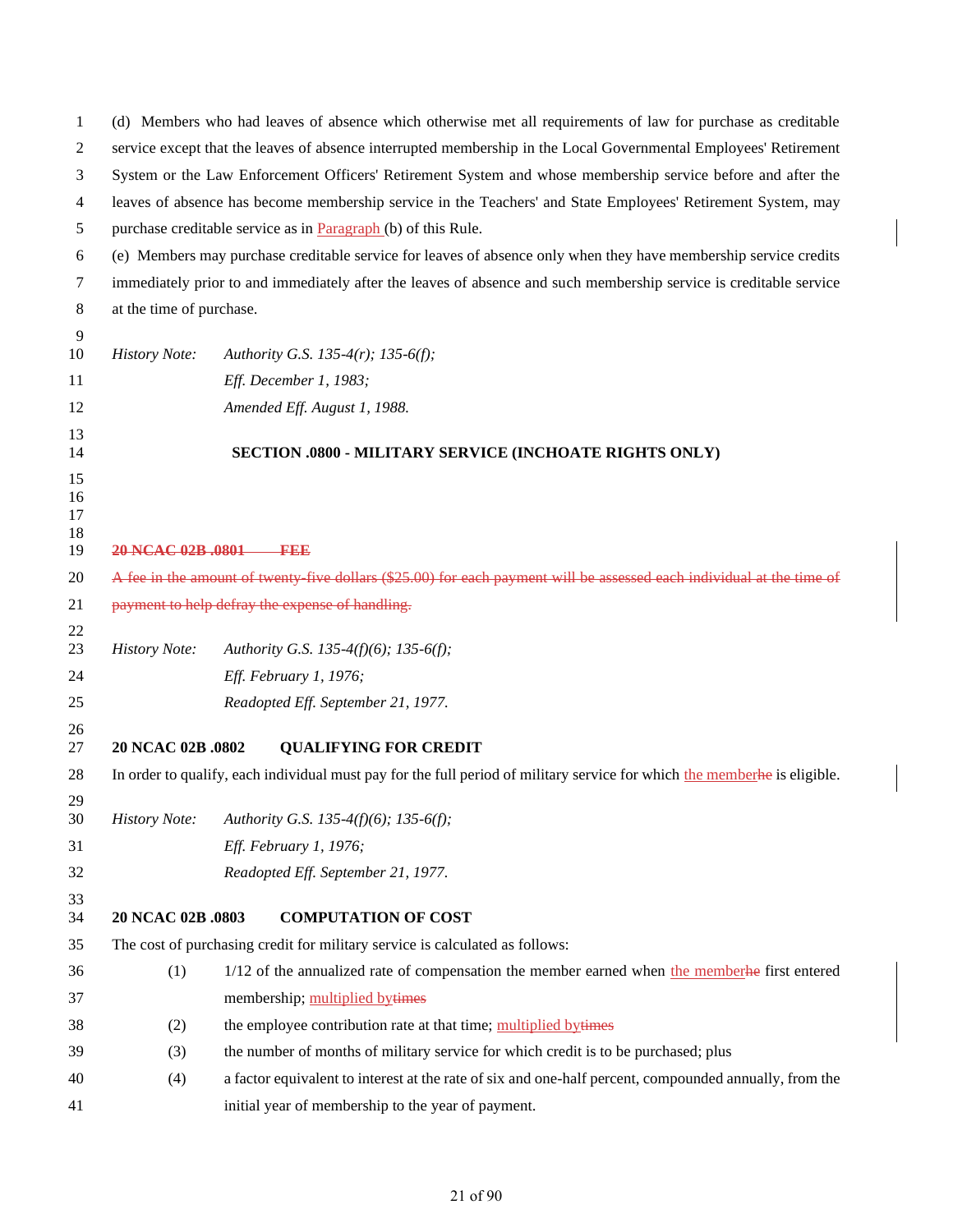| 1<br>$\overline{c}$        | <b>History Note:</b>                                                                                                    | Authority G.S. 135-4(f); 135-6(f);                                                                                       |  |  |  |  |
|----------------------------|-------------------------------------------------------------------------------------------------------------------------|--------------------------------------------------------------------------------------------------------------------------|--|--|--|--|
|                            |                                                                                                                         | Eff. February 1, 1976;                                                                                                   |  |  |  |  |
| 3                          |                                                                                                                         |                                                                                                                          |  |  |  |  |
| 4                          | Readopted September 21, 1977.                                                                                           |                                                                                                                          |  |  |  |  |
| 5<br>6                     | 20 NCAC 02B .0804                                                                                                       | <b>CIVIL SERVICE PARTICIPATION</b>                                                                                       |  |  |  |  |
| 7                          |                                                                                                                         | A member of the Teachers' and State Employees' Retirement System whose employment in this state requires him-the         |  |  |  |  |
| 8                          |                                                                                                                         | member to participate in the Federal Civil Service Program in lieu of the Ssocial Security program shall not be barred   |  |  |  |  |
| 9                          |                                                                                                                         | from receiving military service credit for which he-the member is otherwise eligible in the Rectirement Ssystem,s        |  |  |  |  |
| 10                         |                                                                                                                         | despite the fact that he the member may also receive credit under civil service for the same period of military service, |  |  |  |  |
| 11                         |                                                                                                                         | provided that he the member makes the required payment.                                                                  |  |  |  |  |
| 12<br>13                   | <b>History Note:</b>                                                                                                    | Authority G.S. 135-4(f)(6); 135-6(f);                                                                                    |  |  |  |  |
| 14                         |                                                                                                                         | Eff. February 1, 1976;                                                                                                   |  |  |  |  |
| 15                         |                                                                                                                         | Readopted Eff. September 21, 1977.                                                                                       |  |  |  |  |
| 16<br>17<br>18<br>19<br>20 | 20 NCAC 02B .0805                                                                                                       | <b>SERVICE CONNECTED DISABILITY</b>                                                                                      |  |  |  |  |
|                            |                                                                                                                         |                                                                                                                          |  |  |  |  |
| 21                         | The exclusion, for purchase of service in the Armed Forces of the United States as it pertains to credit in any other   |                                                                                                                          |  |  |  |  |
| 22                         | retirement system, shall not include "service connected disability" benefits received from the Veteran's Administration |                                                                                                                          |  |  |  |  |
| 23                         |                                                                                                                         | of the Federal Government except when such benefits are a supplement of a "longevity retirement" benefit.                |  |  |  |  |
| 24<br>25                   | <b>History Note:</b>                                                                                                    | Authority G.S. 135-4(f)(6); 135-6(f);                                                                                    |  |  |  |  |
| 26                         |                                                                                                                         | Eff. February 1, 1976;                                                                                                   |  |  |  |  |
| 27                         |                                                                                                                         | Readopted Eff. September 21, 1977.                                                                                       |  |  |  |  |
| 28                         |                                                                                                                         |                                                                                                                          |  |  |  |  |
| 29                         | 20 NCAC 02B .0806                                                                                                       | <b>RECALCULATION OF BENEFITS</b>                                                                                         |  |  |  |  |
| 30                         |                                                                                                                         | For members already retired who avail themselves of these provisions purchase service under G.S. $135-4(f)(6)$ , any     |  |  |  |  |
| 31                         |                                                                                                                         | recalculation of benefits shall be based on the law in effect at the time of the individual's retirement including the   |  |  |  |  |
| 32                         |                                                                                                                         | additional service credit and effect shall be given for all benefit increases subsequent to the date of retirement which |  |  |  |  |
| 33                         |                                                                                                                         | shall be a part of the total cost of providing the additional service credit.                                            |  |  |  |  |
| 34<br>35                   | <b>History Note:</b>                                                                                                    | Authority G.S. 135-4(f)(6); 135-6(f);                                                                                    |  |  |  |  |
| 36                         |                                                                                                                         | Eff. February 1, 1976;                                                                                                   |  |  |  |  |
| 37                         |                                                                                                                         | Readopted Eff. September 21, 1977.                                                                                       |  |  |  |  |
| 38<br>39                   | 20 NCAC 02B .0807                                                                                                       | <b>CHANGE IN BENEFITS</b>                                                                                                |  |  |  |  |
| 40                         |                                                                                                                         | For members already retired, any change in benefits resulting from these provisions shall become effective as of the     |  |  |  |  |
|                            |                                                                                                                         |                                                                                                                          |  |  |  |  |

first of the month following receipt of the required payment.

 $\begin{array}{c} \rule{0pt}{2.5ex} \rule{0pt}{2.5ex} \rule{0pt}{2.5ex} \rule{0pt}{2.5ex} \rule{0pt}{2.5ex} \rule{0pt}{2.5ex} \rule{0pt}{2.5ex} \rule{0pt}{2.5ex} \rule{0pt}{2.5ex} \rule{0pt}{2.5ex} \rule{0pt}{2.5ex} \rule{0pt}{2.5ex} \rule{0pt}{2.5ex} \rule{0pt}{2.5ex} \rule{0pt}{2.5ex} \rule{0pt}{2.5ex} \rule{0pt}{2.5ex} \rule{0pt}{2.5ex} \rule{0pt}{2.5ex} \rule{0$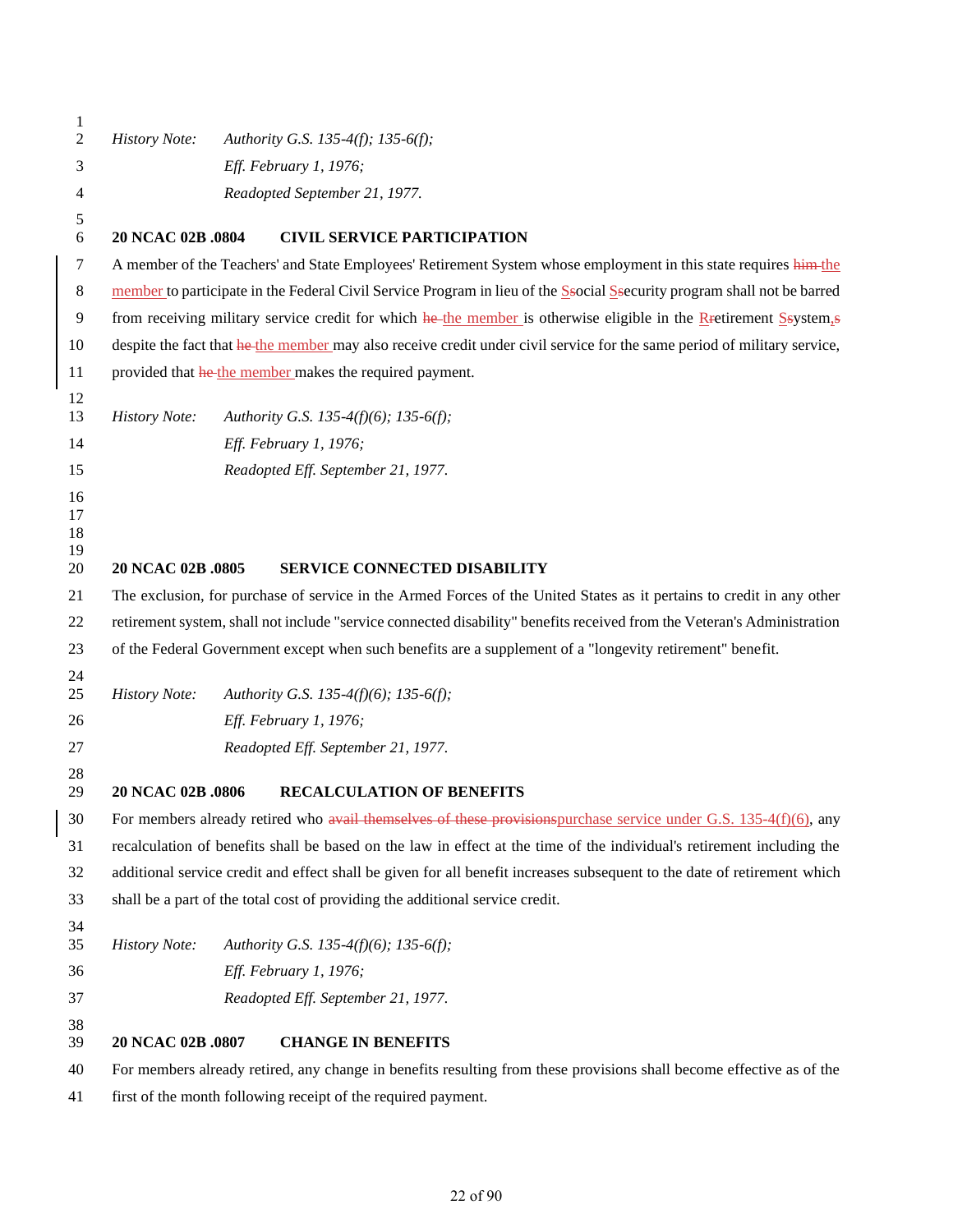| 1<br>$\boldsymbol{2}$      | <b>History Note:</b>               | Authority G.S. 135-4(f)(6); 135-6(f);                                                                                 |  |  |
|----------------------------|------------------------------------|-----------------------------------------------------------------------------------------------------------------------|--|--|
| 3                          |                                    | Eff. February 1, 1976;                                                                                                |  |  |
| 4                          | Readopted Eff. September 21, 1977. |                                                                                                                       |  |  |
| 5                          |                                    |                                                                                                                       |  |  |
| 6                          | 20 NCAC 02B .0808                  | <b>EMPLOYER PORTION OF ANNUAL COST</b>                                                                                |  |  |
| 7                          | 20 NCAC 02B .0809                  | <b>PAYMENTS</b>                                                                                                       |  |  |
| 8                          |                                    |                                                                                                                       |  |  |
| 9                          | <b>History Note:</b>               | Authority G.S. 135-4(f)(6); 135-6(f);                                                                                 |  |  |
| 10                         |                                    | Eff. February 1, 1976;                                                                                                |  |  |
| 11                         |                                    | Readopted September 21, 1977;                                                                                         |  |  |
| 12                         |                                    | Repealed Eff. March 1, 1985.                                                                                          |  |  |
| 13<br>14<br>15<br>16<br>17 | 20 NCAC 02B .0810                  | <b>RESTORING MEMBERSHIP</b>                                                                                           |  |  |
| 18                         |                                    | When a member on military leave has withdrawn all of his-the member's contributions, he the member will be            |  |  |
| 19                         |                                    | permitted to pay back the amount withdrawn, restore his membership and receive credit for the period of his-military  |  |  |
| 20                         | leave.                             |                                                                                                                       |  |  |
| 21<br>22                   | <b>History Note:</b>               | Authority G.S. 135-4(f); 135-6(f);                                                                                    |  |  |
| 23                         |                                    | Eff. February 1, 1976;                                                                                                |  |  |
| 24                         |                                    | Readopted Eff. September 21, 1977.                                                                                    |  |  |
| 25                         |                                    |                                                                                                                       |  |  |
| 26                         | 20 NCAC 02B .0811                  | <b>INITIAL PERIOD OF ACTIVE DUTY</b>                                                                                  |  |  |
| 27                         |                                    |                                                                                                                       |  |  |
| 28                         | <b>History Note:</b>               | Authority G.S. 135-4(f); 135-6(f);                                                                                    |  |  |
| 29                         |                                    | Eff. February 1, 1976;                                                                                                |  |  |
| 30                         |                                    | Readopted Eff. September 21, 1977;                                                                                    |  |  |
| 31                         |                                    | Expired Eff. November 1, 2018 pursuant to G.S. 150B-21.3A.                                                            |  |  |
| 32                         |                                    |                                                                                                                       |  |  |
| 33                         |                                    | SECTION .0900 - OUT-OF-STATE SERVICE (INCHOATE RIGHTS ONLY)                                                           |  |  |
| 34<br>35<br>36             | 20 NCAC 02B .0901 FEE              |                                                                                                                       |  |  |
| 37                         |                                    | A fee in the amount of twenty five dollars (\$25.00) for each payment will be assessed each individual at the time of |  |  |
| 38                         |                                    | payment to help defray the expense of handling out of state service credit.                                           |  |  |
| 39<br>40                   |                                    | History Note: Authority G.S. 135-4(1); 135-6(f);                                                                      |  |  |
| 41                         |                                    | Eff. February 1, 1976;                                                                                                |  |  |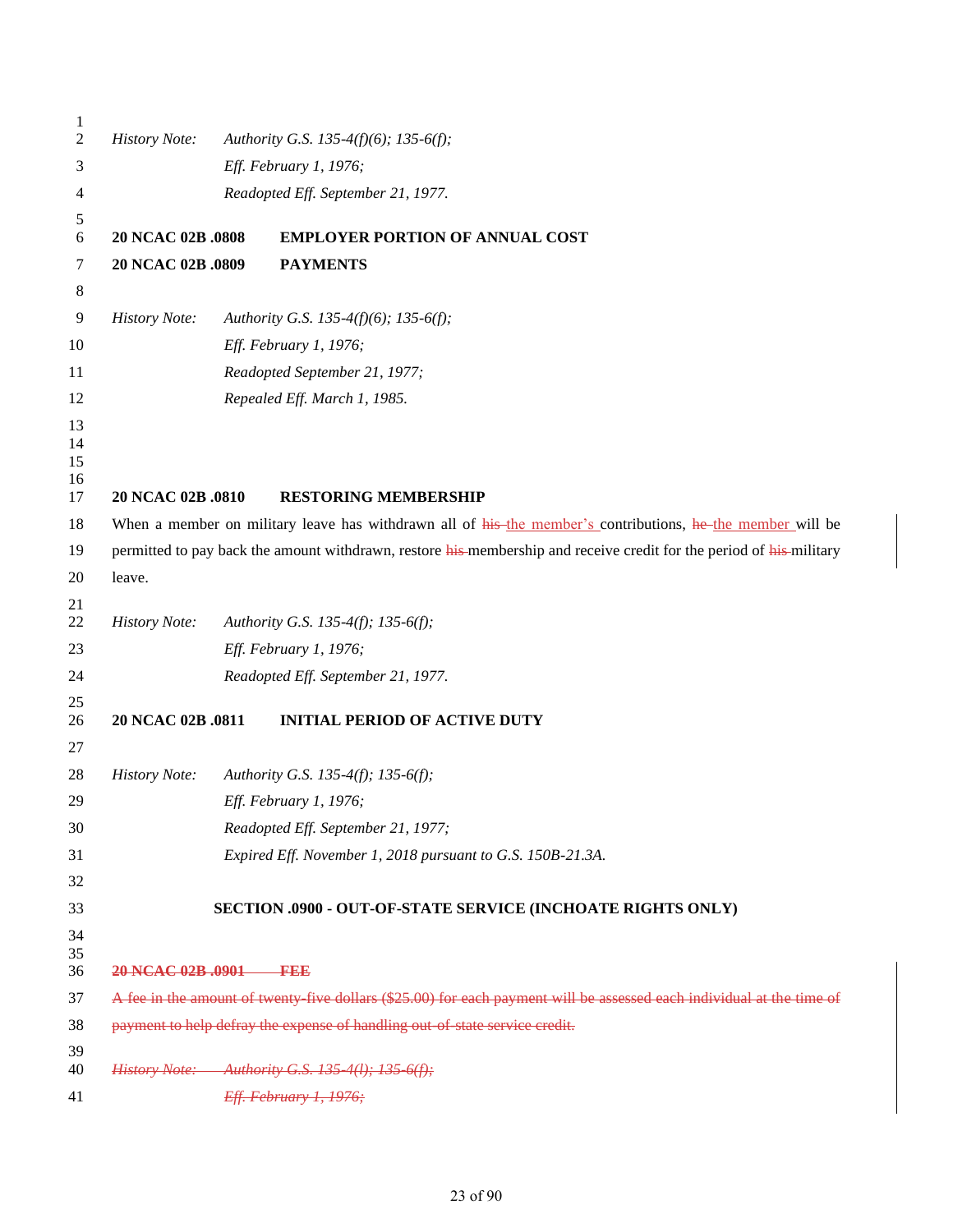| $\mathbf{1}$                       |                                                                                                                                | Readopted Eff. September 21, 1977.                                                                                         |  |  |
|------------------------------------|--------------------------------------------------------------------------------------------------------------------------------|----------------------------------------------------------------------------------------------------------------------------|--|--|
| $\boldsymbol{2}$<br>$\mathfrak{Z}$ | 20 NCAC 02B .0902                                                                                                              | <b>QUALIFYING FOR CREDIT</b>                                                                                               |  |  |
| $\overline{4}$                     |                                                                                                                                | In order to qualify for out-of-state service credit, each individual must pay for all or such portion in full years as the |  |  |
| 5                                  |                                                                                                                                | memberhe desires of out-of-state service for which the member he-is eligible.                                              |  |  |
| $\boldsymbol{6}$<br>$\tau$         | <b>History Note:</b>                                                                                                           | Authority G.S. 135-4(1); 135-6(f);                                                                                         |  |  |
| 8                                  |                                                                                                                                | Eff. February 1, 1976;                                                                                                     |  |  |
| 9                                  |                                                                                                                                | Readopted Eff. September 21, 1977.                                                                                         |  |  |
| 10<br>11                           | 20 NCAC 02B .0903                                                                                                              | <b>DEFINITION</b>                                                                                                          |  |  |
| 12                                 |                                                                                                                                | "Other governmental subdivisions of the United States," as used in G.S. 135-4(1), shall mean a state or territory and      |  |  |
| 13                                 |                                                                                                                                | its subdivisions but not the United States government, except as specifically provided by statute.                         |  |  |
| 14<br>15                           | <b>History Note:</b>                                                                                                           | Authority G.S. 135-4(1); 135-6(f);                                                                                         |  |  |
| 16                                 |                                                                                                                                | Eff. February 1, 1976;                                                                                                     |  |  |
| 17                                 |                                                                                                                                | Readopted Eff. September 21, 1977.                                                                                         |  |  |
| 18<br>19                           | 20 NCAC 02B .0904                                                                                                              | <b>COMPUTATION OF COST</b>                                                                                                 |  |  |
| 20                                 |                                                                                                                                | The cost of purchasing credit for out-of-state service is calculated as follows:                                           |  |  |
| 21                                 | (1)                                                                                                                            | the monthly compensation the member earned when the member he first entered membership;                                    |  |  |
| 22                                 |                                                                                                                                | multiplied bytimes                                                                                                         |  |  |
| 23                                 | (2)                                                                                                                            | the employee contribution rate at that time; times multiplied by                                                           |  |  |
| 24                                 | (3)                                                                                                                            | the number of months of out-of-state service for which credit is to be purchased; multiplied bytimes                       |  |  |
| 25                                 | (4)                                                                                                                            | two; plus                                                                                                                  |  |  |
| 26                                 | (5)                                                                                                                            | a factor equivalent to interest at the rate of six and one-half percent, compounded annually, from the                     |  |  |
| 27                                 |                                                                                                                                | initial year of membership to the year of payment.                                                                         |  |  |
| 28<br>29                           | <b>History Note:</b>                                                                                                           | Authority G.S. 135-4(1); 135-6(f);                                                                                         |  |  |
| 30                                 |                                                                                                                                | Eff. February 1, 1976;                                                                                                     |  |  |
| 31                                 |                                                                                                                                | Readopted Eff. September 21, 1977.                                                                                         |  |  |
| 32<br>33                           | 20 NCAC 02B .0905                                                                                                              | <b>RECALCULATION OF BENEFITS</b>                                                                                           |  |  |
| 34                                 |                                                                                                                                | For members already retired who avail themselves of the provisions for out of state service purchase service under         |  |  |
| 35                                 | $G.S. 135-4(1)$ , any recalculation of benefits shall be based on the law in effect at the time of the individual's retirement |                                                                                                                            |  |  |
| 36                                 | including the additional service credit and effect shall be given for all benefit increases subsequent to the date of          |                                                                                                                            |  |  |
| 37                                 |                                                                                                                                | retirement which shall be a part of the total cost of providing the additional service credit.                             |  |  |
| 38<br>39                           | <b>History Note:</b>                                                                                                           | Authority G.S. 135-4(1); 135-6(f);                                                                                         |  |  |
| 40                                 |                                                                                                                                | Eff. February 1, 1976;                                                                                                     |  |  |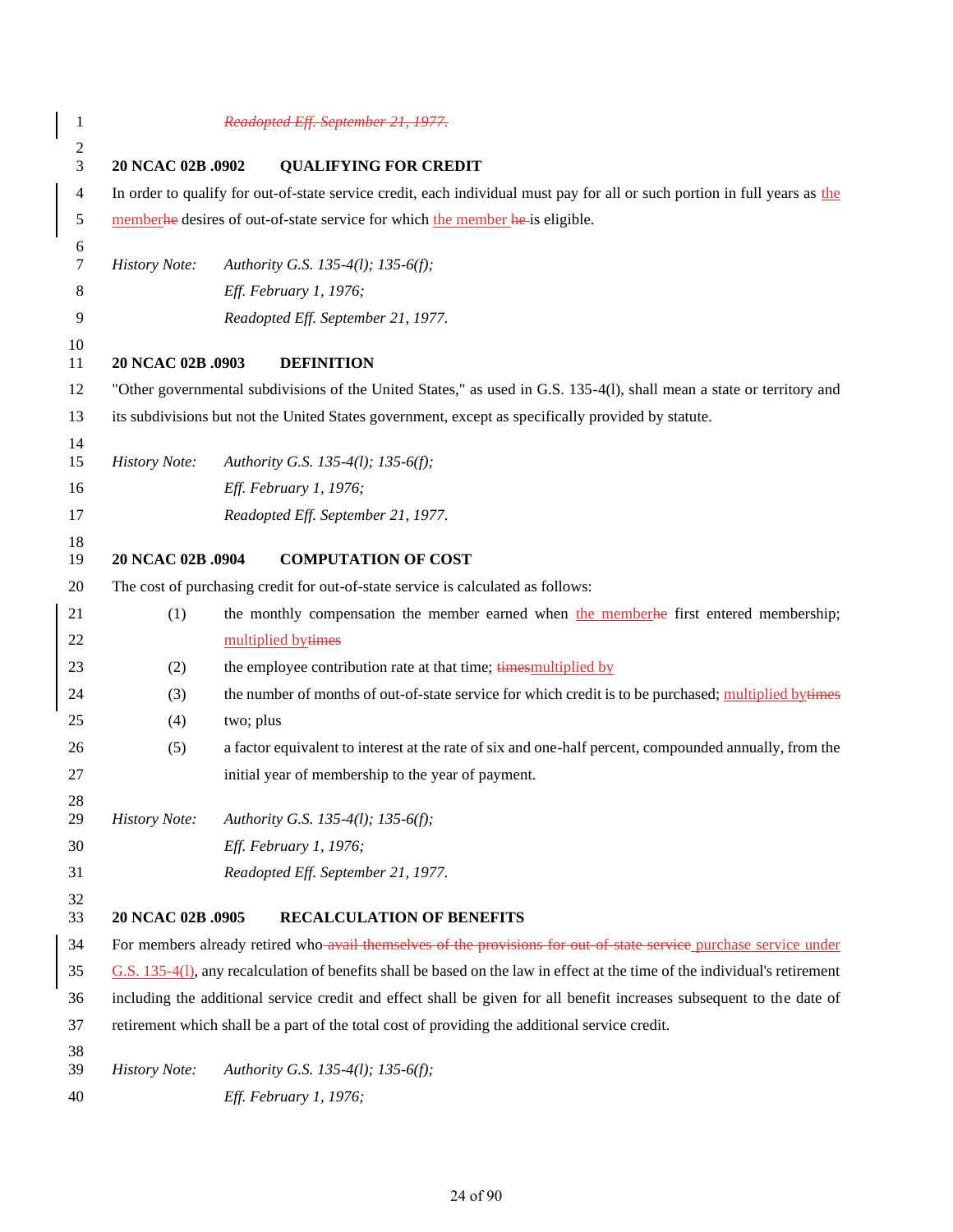| $\mathbf{1}$ |                                                                                                                         | Readopted Eff. September 21, 1977.                                                |  |  |
|--------------|-------------------------------------------------------------------------------------------------------------------------|-----------------------------------------------------------------------------------|--|--|
| 2            |                                                                                                                         |                                                                                   |  |  |
| 3            | 20 NCAC 02B .0906                                                                                                       | <b>CHANGE IN BENEFITS</b>                                                         |  |  |
| 4            | For members already retired, any change in benefits resulting from the provisions for out-of-state service shall become |                                                                                   |  |  |
| 5            |                                                                                                                         | effective as of the first of the month following receipt of the required payment. |  |  |
| 6<br>7       | <b>History Note:</b>                                                                                                    | Authority G.S. 135-4(1); 135-6(f);                                                |  |  |
| 8            |                                                                                                                         | Eff. February 1, 1976;                                                            |  |  |
| 9            |                                                                                                                         | Readopted Eff. September 21, 1977.                                                |  |  |
| 10<br>11     | 20 NCAC 02B .0907                                                                                                       | <b>COST TO EMPLOYER</b>                                                           |  |  |
| 12           |                                                                                                                         |                                                                                   |  |  |
| 13           | <b>History Note:</b>                                                                                                    | Authority G.S. 135-4(1); 135-6(f);                                                |  |  |
| 14           |                                                                                                                         | Eff. February 1, 1976;                                                            |  |  |
| 15           |                                                                                                                         | Repealed Eff. September 21, 1977.                                                 |  |  |
| 16<br>17     | 20 NCAC 02B .0908                                                                                                       | <b>PAYMENTS</b>                                                                   |  |  |
| 18           |                                                                                                                         |                                                                                   |  |  |
| 19           | <b>History Note:</b>                                                                                                    | Authority G.S. 135-4(1); 135-6(f);                                                |  |  |
| 20           |                                                                                                                         | Eff. February 1, 1976;                                                            |  |  |
| 21           |                                                                                                                         | Readopted Eff. September 21, 1977;                                                |  |  |
| 22           |                                                                                                                         | Repealed Eff. March 1, 1985.                                                      |  |  |
| 23           |                                                                                                                         | <b>SECTION .1000 - PRIOR SERVICE</b>                                              |  |  |
| 24           |                                                                                                                         |                                                                                   |  |  |
| 25           | 20 NCAC 02B .1001                                                                                                       | PUBLIC SCHOOL TEACHERS                                                            |  |  |
| 26           |                                                                                                                         |                                                                                   |  |  |
| 27           | <b>History Note:</b>                                                                                                    | Authority G.S. 135-4;                                                             |  |  |
| $28\,$       |                                                                                                                         | Eff. February 1, 1976;                                                            |  |  |
| 29           |                                                                                                                         | Readopted Eff. September 21, 1977;                                                |  |  |
| 30           |                                                                                                                         | Expired Eff. November 1, 2018 pursuant to G.S. 150B-21.3A.                        |  |  |
| 31           |                                                                                                                         |                                                                                   |  |  |
| 32           | 20 NCAC 02B .1002                                                                                                       | <b>SERVICE UNDER WPA</b>                                                          |  |  |
| 33           |                                                                                                                         |                                                                                   |  |  |
| 34           | <b>History Note:</b>                                                                                                    | Authority G.S. 135-4;                                                             |  |  |
| 35           |                                                                                                                         | Eff. February 1, 1976;                                                            |  |  |
| 36           |                                                                                                                         | Readopted Eff. September 21, 1977;                                                |  |  |
| 37           |                                                                                                                         | Repealed Eff. March 1, 1985.                                                      |  |  |
| 38<br>39     | 20 NCAC 02B .1003                                                                                                       | PRIOR SERVICE WITH GENERAL ASSEMBLY                                               |  |  |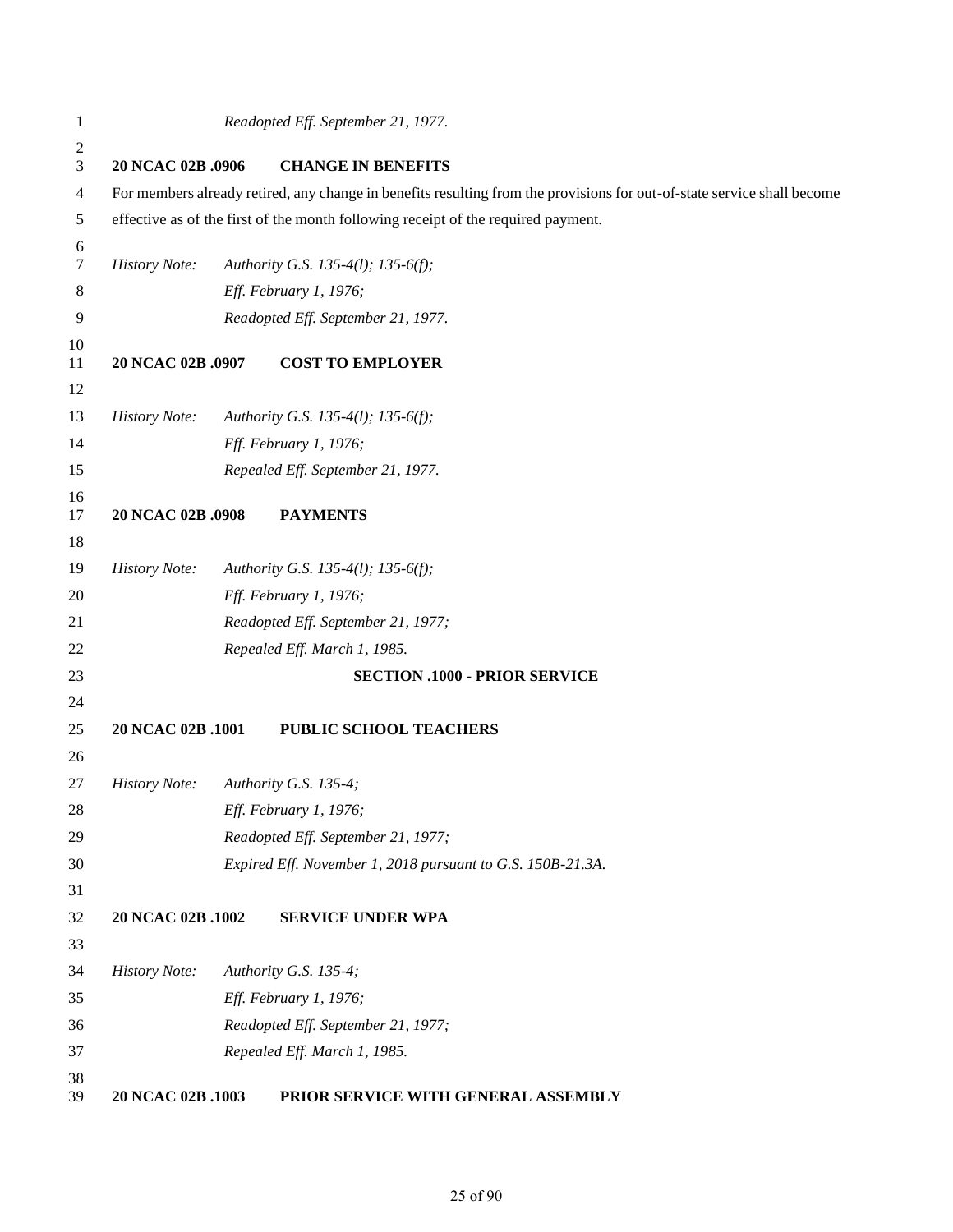(a) Employees eligible under S.L. 1979, Ch. 698 to purchase such service may make application to purchase prior service as a full-time employee of the General Assembly for which membership credit was not previously allowed. (b) The Legislative Services Officer shall certify to the retirement system that the applicant was a full-time employee

during the period for which the application is made. The said certification shall also certify the total hours and salary

- paid in each month. Provided, however, if the Legislative Services Officer certified that the monthly data is not
- available, he may certify the data in the form in which it is available.
- (c) If earnings and service are certified on a monthly basis, compute the required contributions and earned service in
- the same manner as would have been calculated if paid at that time.
- (d) If earnings and service are not certified on a monthly basis, compute the required contribution at the highest rate
- in effect during the period for which certified. Allow one month of service for each 20 days. To the extent possible,
- integrate periods of service to be purchased with intervening periods of membership service.
- (e) Fractional months of service for multiple service period being certified shall be added together to determine the
- 13 total allowable service. Remaining fractional months in excess of one-half shall be considered to be a full month.
- (f) Regular interest, as provided for in G.S. 135-7(b), shall be calculated and charged through the year of purchase.

(g) An administrative fee of \$25.00 shall be collected at the time application is made to purchase service.

(h) No person shall purchase less than the total service for which they are eligible.

*History Note: Authority G.S. 135-4(j1); 135-6(f);*

*Eff. October 29, 1979.*

## **20 NCAC 02B .1004 TEMPORARY SERVICE PURCHASE (INCHOATE RIGHTS ONLY)**

24 (a) A member eligible under G.S.  $135-4(p)$  to purchase service for temporary sState employment shall make the 25 application on Form 222, apply for the purchase. Application to Purchase Service Credits for Full Time Temporary

26 State Employment. Employer certification of temporary sState employment and the compensation received for such

- 27 service shall be made on Form 222-A, Employer Certification of Full-Time Temporary Service, and shall accompany
- the application.
- 29 (b) Temporary sState employment means employment under which the member would have been unconditionally
- required to make contributions at the time of employment if not classified at the time of employment as a "temporary" employee.
- (c) Since the actual cost to fund the liability created on account of the purchase has a direct relationship to the
- purchasing member's current level of compensation, the employer cost will be computed on the member's level of
- 34 compensation at the time of purchase. The employer cost<sub>,</sub> therefore, shall be equal to the total employee and employer
- rates of contribution at the member's level of compensation at the time of purchase and for the period of service being
- purchased, less the required member contribution.
- (d) No purchases shall be allowed for 36 months or less.
- 

 

*History Note: Authority G.S. 135-4(p); 135-6(f);*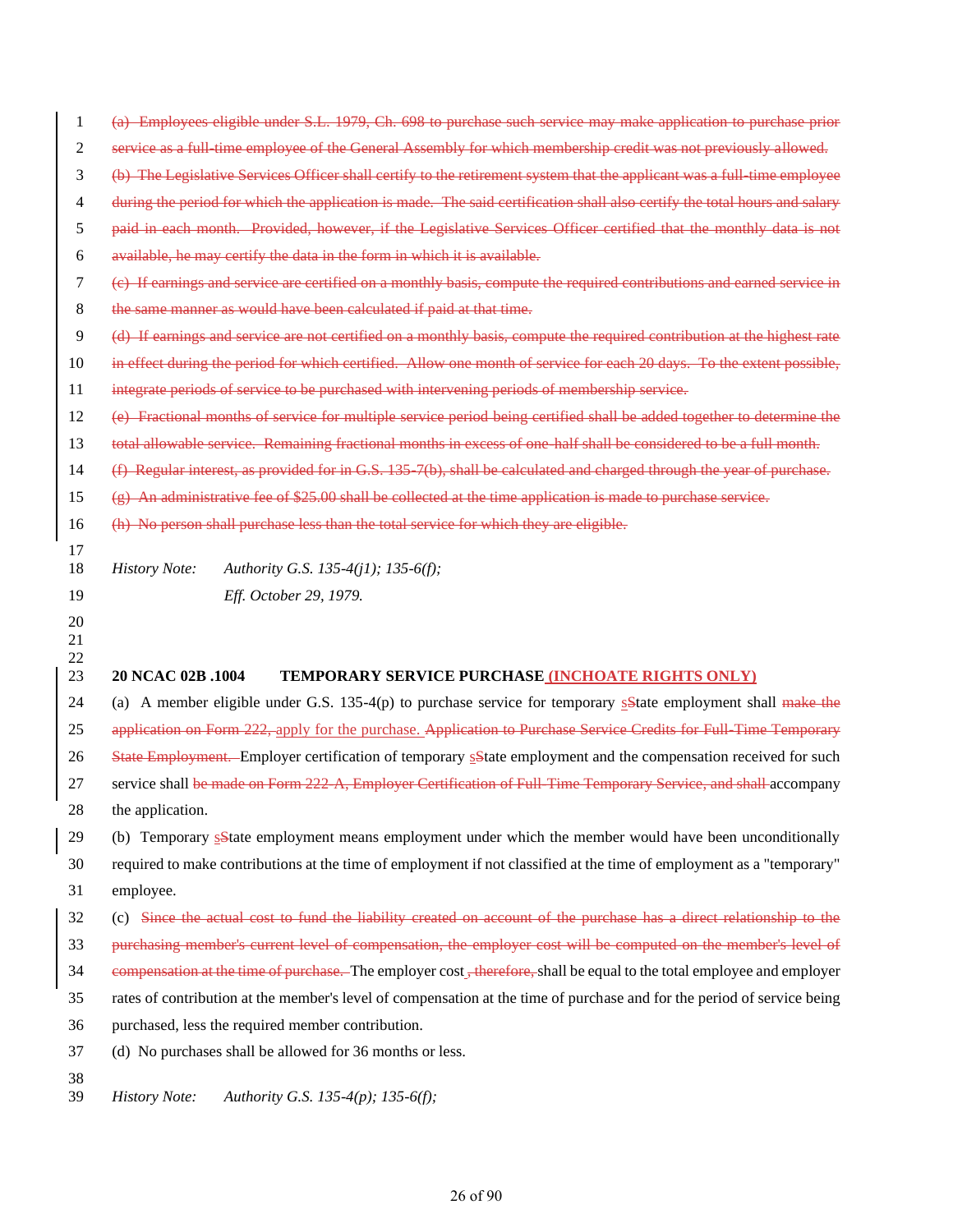| 1        | Eff. March 1, 1982;                                                                                                      |
|----------|--------------------------------------------------------------------------------------------------------------------------|
| 2        | Amended Eff. March 1, 1985; September 1, 1982.                                                                           |
| 3        |                                                                                                                          |
| 4        | 20 NCAC 02B .1005<br><b>TEMPORARY SERVICE PURCHASE: FULL ACTUARIAL LIABILITY</b>                                         |
| 5        | (a) All members, who request approval to purchase creditable service for temporary state employment and who fulfill      |
| 6        | all of the requirements of law and the rules of the board, shall be allowed to purchase the service in accordance with   |
| 7        | the law and rules of the board.                                                                                          |
| 8        | (b) Purchases of creditable service for temporary state employment shall be made in the same manner as prescribed        |
| 9        | in 20 NCAC 2B, 1200 DELAYED PURCHASE OF SERVICE CREDITS.                                                                 |
| 10       | (e) Members requesting approval to purchase creditable service shall make application on and acquire certification       |
| 11       | from the employer of the temporary employment on Form 222-B, Application to Purchase Temporary State                     |
| 12       | Employment.                                                                                                              |
| 13       | $(d)$ The phrase "temporary employment" as used in G.S. 135 $4(s)(2)$ shall mean a period of continuous temporary        |
| 14       | employment prior to membership, except when multiple periods of temporary employment were interrupted by less            |
| 15       | than 90 calendar days or by the number of days between consecutive academic/school years.                                |
| 16       | (e) The phrase "completed 10 years or more of membership service" as used in G.S. 135 $4(q)(3)$ shall mean               |
| 17       | membership service completed after the temporary state employment.                                                       |
| 18       | $(f)$ A fee in the amount of twenty five dollars $(\$25.00)$ for each payment shall be assessed members at the time of   |
| 19       | purchase as provided by law.                                                                                             |
| 20       |                                                                                                                          |
| 21       | <b>History Note:</b><br>Authority G.S. 135-4(s); 135-6(f);                                                               |
| 22       | Eff. December 1, 1983;                                                                                                   |
| 23       | Amended Eff. August 1, 1988; September 1, 1984.                                                                          |
| 24<br>25 | 20 NCAC 02B .1006<br><b>PART-TIME SERVICE PURCHASE: FULL ACTUARIAL LIABILITY</b>                                         |
| 26       | (a) Members requesting approval to purchase creditable service shall make application on and acquire certification       |
| 27       | from the employer of the part time employment on the form designated for this purpose.                                   |
| 28       | (a) $(b)$ The phrase "part-time" as used in G.S. $135-4(p2)$ $135-4(p1)$ -shall refer to duties performed on less than a |
| 29       | full-time basis.                                                                                                         |
| 30       | (c) The phrase "completed 10 years or more of membership service" as used in G.S. 135 4(pl) shall mean membership        |
| 31       | service completed after the "part time" state employment.                                                                |
| 32       | (d) The amount of part time service to be purchased shall be computed as follows:                                        |
| 33       | (1) Determine the ratio of the actual gross compensation earned as a part-time employee (numerator) to                   |
| 34       | the gross compensation that would have been earned as a full-time employee (denominator);                                |
| 35       | Apply the ratio (quotient) determined in (1) of this Paragraph to the period of service rendered in                      |
| 36       | months.                                                                                                                  |
| 37       | (e) Purchases of creditable service for part time state employment shall be made in the same manner as prescribed in     |
| 38       | 20 NCAC 2B .1200.                                                                                                        |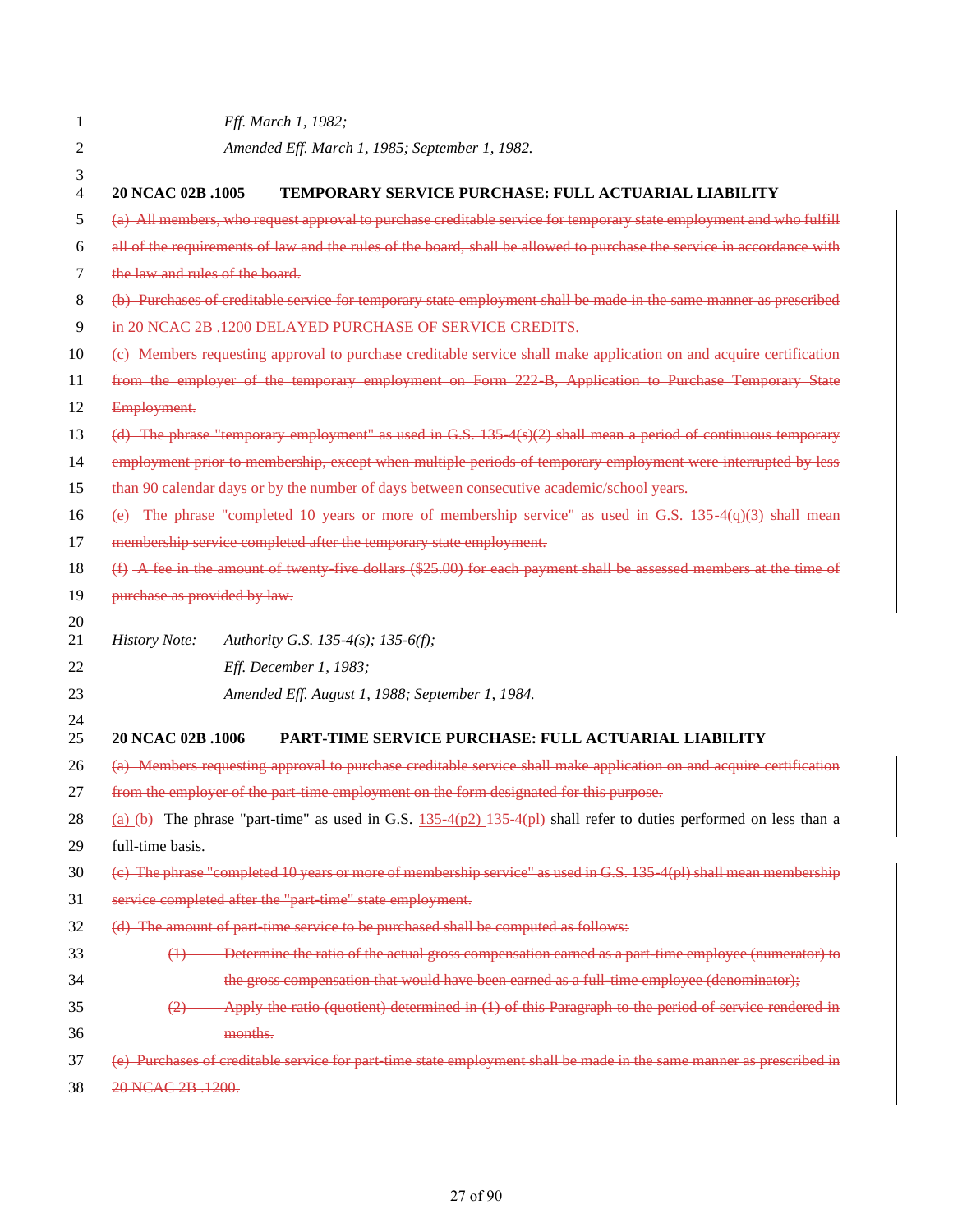| 1              | $(f)$ A fee in the amount of twenty five dollars $(\$25.00)$ for each payment shall be assessed members at the time of |                        |                  |                                                                                                                        |                |                  |             |                  |
|----------------|------------------------------------------------------------------------------------------------------------------------|------------------------|------------------|------------------------------------------------------------------------------------------------------------------------|----------------|------------------|-------------|------------------|
| 2              | purchase as provided by law.                                                                                           |                        |                  |                                                                                                                        |                |                  |             |                  |
| 3<br>4<br>5    | <b>History Note:</b>                                                                                                   | Eff. March 1, 1985.    |                  | Authority G.S. 135-4(p2)(pl); 135-6(f);                                                                                |                |                  |             |                  |
| 6<br>7         | 20 NCAC 02B .1007                                                                                                      |                        | <b>LOCAL</b>     | <b>GOVERNMENT</b>                                                                                                      | <b>SERVICE</b> | <b>PURCHASE:</b> | <b>FULL</b> | <b>ACTUARIAL</b> |
| 8              |                                                                                                                        |                        | <b>LIABILITY</b> |                                                                                                                        |                |                  |             |                  |
| 9              |                                                                                                                        |                        |                  | (a) Members requesting approval to purchase creditable service shall make application on and acquire certification     |                |                  |             |                  |
| 10             |                                                                                                                        |                        |                  | from the employer, of the local government employment on the form designated for this purpose.                         |                |                  |             |                  |
| 11             |                                                                                                                        |                        |                  | (b) The phrase "local government employment" shall mean service while regularly employed as defined in 20 NCAC         |                |                  |             |                  |
| 12             | 2C.0802.                                                                                                               |                        |                  |                                                                                                                        |                |                  |             |                  |
| 13             |                                                                                                                        |                        |                  | (e) The phrase "local government employer" shall mean a local governmental entity as defined in G.S. 128-21(11).       |                |                  |             |                  |
| 14             |                                                                                                                        |                        |                  | (d) The phrase "upon completion of 10 years of membership service" as used in G.S. 135 4(t) shall mean membership      |                |                  |             |                  |
| 15             |                                                                                                                        |                        |                  | service completed after the local governmental employment.                                                             |                |                  |             |                  |
| 16             |                                                                                                                        |                        |                  | (e) Purchases of creditable service for local government employment shall be made in the same amount as prescribed     |                |                  |             |                  |
| 17             | in 20 NCAC 2B .1200.                                                                                                   |                        |                  |                                                                                                                        |                |                  |             |                  |
| 18             |                                                                                                                        |                        |                  | $(f)$ A fee in the amount of twenty five dollars $(\$25.00)$ for each payment shall be assessed members at the time of |                |                  |             |                  |
| 19             | purchase as provided by law.                                                                                           |                        |                  |                                                                                                                        |                |                  |             |                  |
| 20<br>21       | <b>History Note:</b>                                                                                                   |                        |                  | Authority G.S. 135-4(t); 135-6(f);                                                                                     |                |                  |             |                  |
| 22             |                                                                                                                        | Eff. March 1, 1985.    |                  |                                                                                                                        |                |                  |             |                  |
| 23<br>24<br>25 |                                                                                                                        |                        |                  | <b>SECTION .1100 - VOLUNTARILY WITHDRAWN CONTRIBUTIONS</b>                                                             |                |                  |             |                  |
| 26<br>27<br>28 | 20 NCAC 02B .1101                                                                                                      |                        |                  |                                                                                                                        |                |                  |             |                  |
| 29             |                                                                                                                        |                        |                  | A fee in the amount of twenty five dollars (\$25.00) for each payment will be assessed each individual at the time of  |                |                  |             |                  |
| 30             |                                                                                                                        |                        |                  | payment for voluntarily withdrawn contributions to help defray the expense of handling.                                |                |                  |             |                  |
| 31<br>32       | History Note: Authority G.S. 135-4(k); 135-6(f);                                                                       |                        |                  |                                                                                                                        |                |                  |             |                  |
| 33             |                                                                                                                        | Eff. February 1, 1976; |                  |                                                                                                                        |                |                  |             |                  |
| 34             |                                                                                                                        |                        |                  | Readopted Eff. September 21, 1977.                                                                                     |                |                  |             |                  |
| 35<br>36       | 20 NCAC 02B .1102                                                                                                      |                        |                  | <b>QUALIFICATION</b>                                                                                                   |                |                  |             |                  |
| 37             |                                                                                                                        |                        |                  | In order to qualify for service credit, each individual must restore all accounts previously withdrawn on a voluntary  |                |                  |             |                  |
| 38             | basis.                                                                                                                 |                        |                  |                                                                                                                        |                |                  |             |                  |
| 39             |                                                                                                                        |                        |                  |                                                                                                                        |                |                  |             |                  |
| 40<br>41       | <b>History Note:</b>                                                                                                   | Eff. February 1, 1976; |                  | Authority G.S. 135-4(k); 135-6(f);                                                                                     |                |                  |             |                  |
|                |                                                                                                                        |                        |                  |                                                                                                                        |                |                  |             |                  |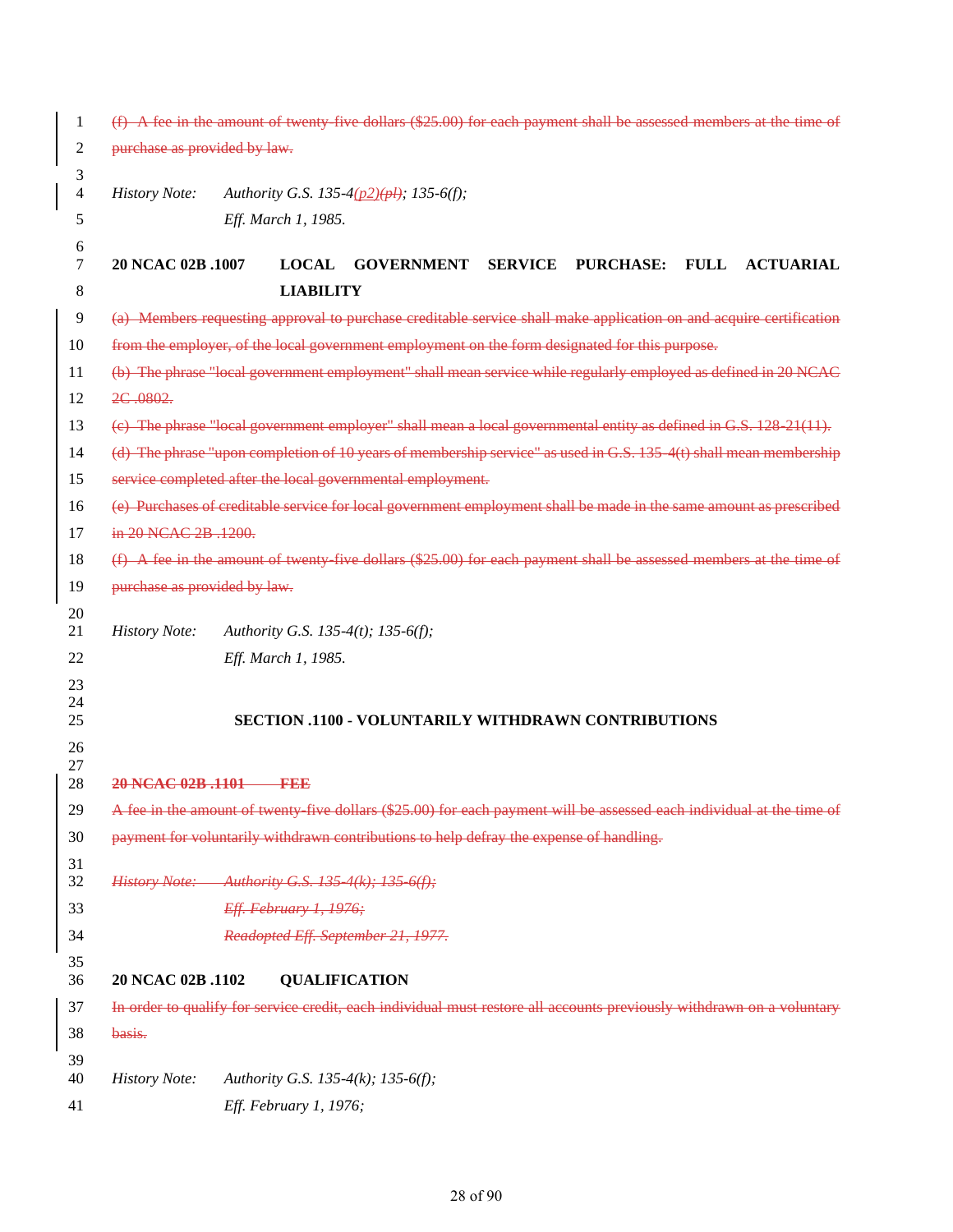| 1                          |                                | Readopted Eff. September 21, 1977.                                                                                        |
|----------------------------|--------------------------------|---------------------------------------------------------------------------------------------------------------------------|
| 2                          |                                |                                                                                                                           |
| 3                          | 20 NCAC 02B .1103              | <b>COMPUTATION OF COST</b>                                                                                                |
| 4                          |                                |                                                                                                                           |
| 5                          | <b>History Note:</b>           | Authority G.S. 135-4(k); 135-6(f);                                                                                        |
| 6                          |                                | Eff. February 1, 1976;                                                                                                    |
| 7                          |                                | Readopted Eff. September 21, 1977;                                                                                        |
| 8                          |                                | Amended Eff. June 1, 1984;                                                                                                |
| 9                          |                                | Expired Eff. November 1, 2018 pursuant to G.S. 150B-21.3A.                                                                |
| 10<br>11                   | 20 NCAC 02B .1104              | <b>RECALCULATION OF BENEFITS</b>                                                                                          |
| 12                         |                                | For members already retired who avail themselves of these provisions, any recalculation of benefits shall be based on     |
| 13                         |                                | the law in effect at the time of the individual's retirement including the additional service credit and effect shall be  |
| 14                         |                                | given for all benefit increases subsequent to the date of retirement which shall be a part of the total cost of providing |
| 15                         | the additional service credit. |                                                                                                                           |
| 16                         |                                |                                                                                                                           |
| 17                         | <b>History Note:</b>           | Authority G.S. 135-4(k); 135-6(f);                                                                                        |
| 18                         |                                | Eff. February 1, 1976;                                                                                                    |
| 19                         |                                | Readopted Eff. September 21, 1977.                                                                                        |
| 20<br>21<br>22<br>23<br>24 |                                |                                                                                                                           |
| 25                         | 20 NCAC 02B .1105              | <b>CHANGE IN BENEFITS</b>                                                                                                 |
| 26                         |                                |                                                                                                                           |
| 27                         | <b>History Note:</b>           | Authority G.S. 135-4(k); 135-6(f);                                                                                        |
| 28                         |                                | Eff. February 1, 1976;                                                                                                    |
| 29                         |                                | Readopted Eff. September 21, 1977;                                                                                        |
| 30                         |                                | Expired Eff. November 1, 2018 pursuant to G.S. 150B-21.3A.                                                                |
| 31                         |                                |                                                                                                                           |
| 32                         | 20 NCAC 02B .1106              | <b>EMPLOYER COST</b>                                                                                                      |
| 33                         | 20 NCAC 02B .1107              | <b>PAYMENTS</b>                                                                                                           |
| 34                         |                                |                                                                                                                           |
| 35                         | <b>History Note:</b>           | Authority G.S. 135-4(m); 135-6(f);                                                                                        |
| 36                         |                                | Eff. February 1, 1976;                                                                                                    |
| 37                         |                                | Readopted Eff. September 21, 1977;                                                                                        |
| 38                         |                                | Repealed Eff. March 1, 1985.                                                                                              |
| 39<br>40                   | 20 NCAC 02B .1108              | <b>WILDLIFE PROTECTORS</b>                                                                                                |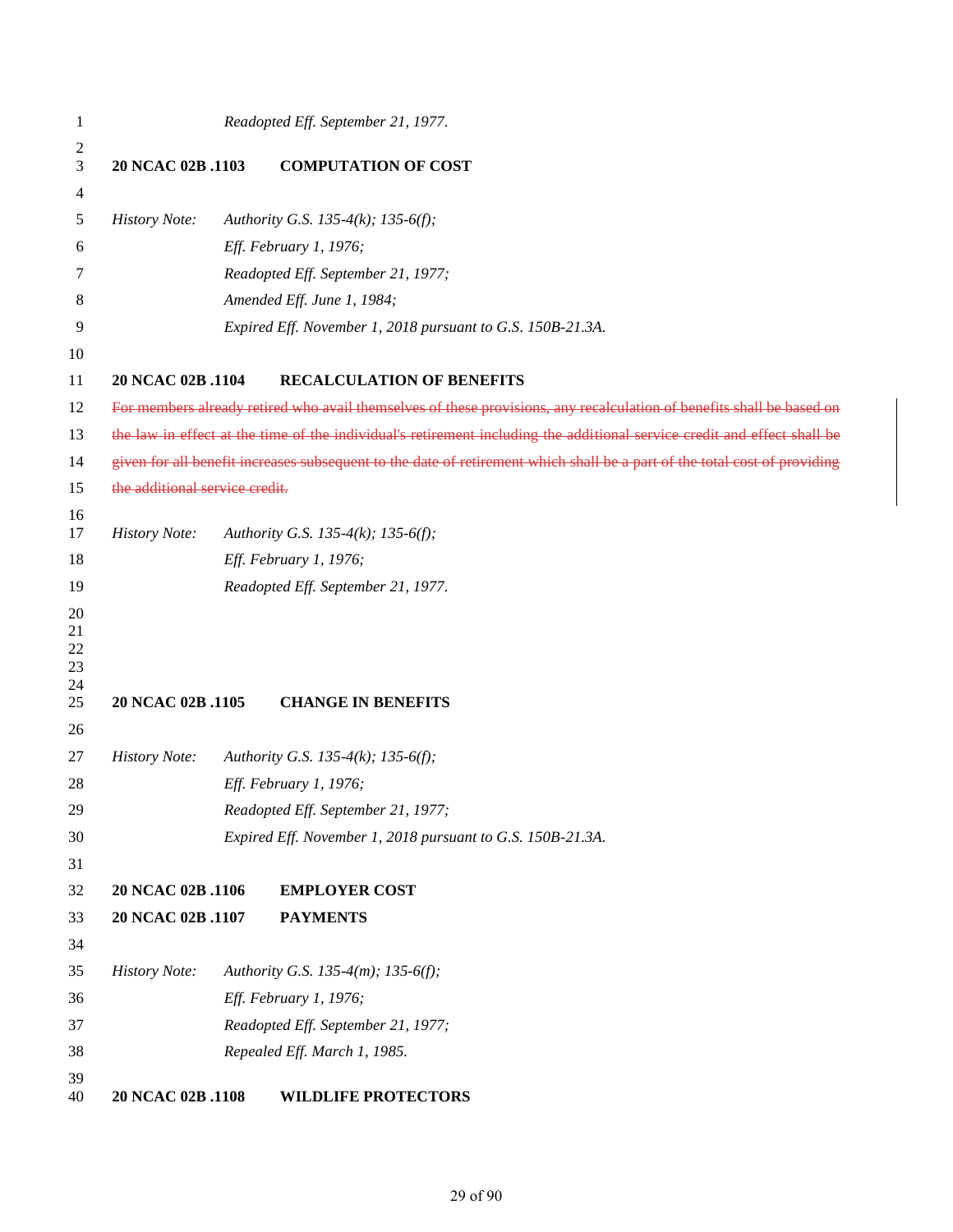| 1        |                           |                                                                                                                   |
|----------|---------------------------|-------------------------------------------------------------------------------------------------------------------|
| 2        | <b>History Note:</b>      | Authority G.S. 135-6(f);                                                                                          |
| 3        |                           | Eff. March 1, 1985;                                                                                               |
| 4        |                           | Expired Eff. November 1, 2018 pursuant to G.S. 150B-21.3A.                                                        |
| 5        |                           |                                                                                                                   |
| 6        |                           | <b>SECTION .1200 - DELAYED PURCHASE OF SERVICE CREDITS</b>                                                        |
| 7        |                           |                                                                                                                   |
| $\,8\,$  | 20 NCAC 02B .1201         | <b>APPLICATION OF SECTION</b>                                                                                     |
| 9        |                           |                                                                                                                   |
| 10       | <b>History Note:</b>      | Authority G.S. 135-6(f);                                                                                          |
| 11       |                           | Eff. October 29, 1979;                                                                                            |
| 12       |                           | Amended Eff. March 1, 1985;                                                                                       |
| 13       |                           | Expired Eff. November 1, 2018 pursuant to G.S. 150B-21.3A.                                                        |
| 14       |                           |                                                                                                                   |
| 15       | 20 NCAC 02B .1202         | <b>ACTUARIAL TABLES</b>                                                                                           |
| 16       |                           |                                                                                                                   |
| 17       | <b>History Note:</b>      | Authority G.S. 135-6(f);                                                                                          |
| 18       |                           | Eff. October 29, 1979;                                                                                            |
| 19       |                           | Repealed Eff. August 1, 1981.                                                                                     |
| 20       |                           |                                                                                                                   |
| 21       |                           |                                                                                                                   |
| $22\,$   |                           |                                                                                                                   |
| 23       | 20 NCAC 02B .1203         | <b>APPLICABILITY OF OTHER SECTIONS</b>                                                                            |
| 24<br>25 | <b>History Note:</b>      | Authority G.S. 135-6(f);                                                                                          |
|          |                           |                                                                                                                   |
| 26<br>27 |                           | Eff. October 29, 1979;                                                                                            |
| 28       |                           | Repealed Eff. March 1, 1985.                                                                                      |
| 29       |                           | 20 NCAC 02B .1204 DEFINITIONS                                                                                     |
| 30       |                           | The following words and phrases have the meanings indicated when used in this Section, unless the context clearly |
| 31       | requires another meaning: |                                                                                                                   |
| 32       |                           | (1) "earliest retirement date" is the first date at which the applicant could retire with an unreduced            |
| 33       |                           | benefit;                                                                                                          |
| 34       |                           | "nearest age" is year and whole month of the age of the member which is closest to the date specified;            |
| 35       | (3)                       | "estimated allowance (with purchase)" is the estimated retirement allowance computed in the                       |
| 36       |                           | normal manner at the earliest retirement date and the years of service the applicant would have if                |
| 37       |                           | the purchase is made;                                                                                             |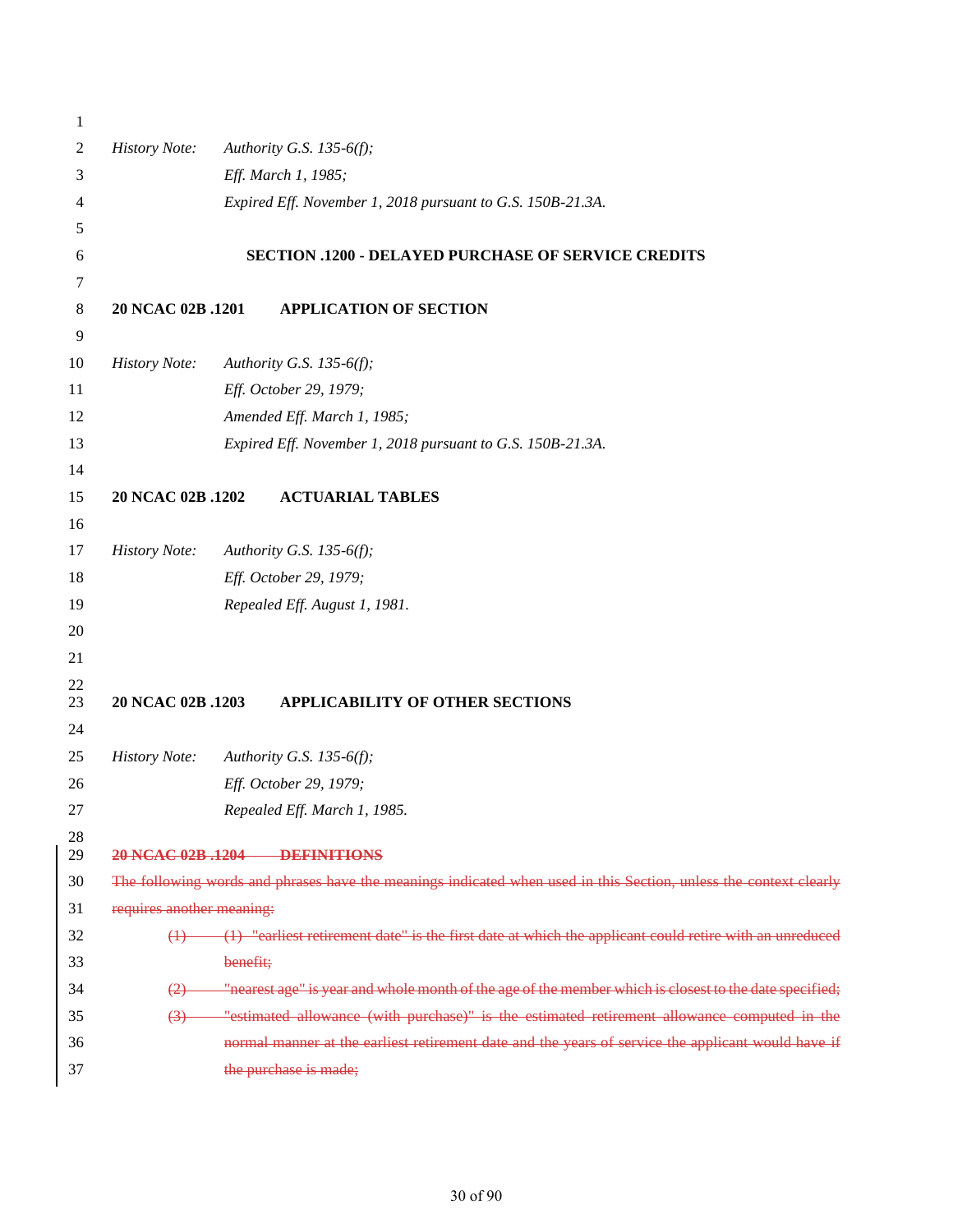| 1        | (4)                | "estimated allowance (without purchase)" is the estimated allowance computed in the normal                |
|----------|--------------------|-----------------------------------------------------------------------------------------------------------|
| 2        |                    | manner at the earliest retirement date and the years of service which the applicant would have at         |
| 3        |                    | that time if no purchase is made.                                                                         |
| 4        |                    |                                                                                                           |
| 5        |                    | History Note: Authority G.S. 135-6(f);                                                                    |
| 6        |                    | Eff. October 29, 1979;                                                                                    |
| 7        |                    | Amended Eff. March 1, 1985; June 1, 1982.                                                                 |
| 8<br>9   |                    | 20 NCAC 02B 1205 COMPUTATION OF COST                                                                      |
| 10       |                    | The cost of a delayed purchase of service credit is computed as follows:                                  |
| 11       | $\leftrightarrow$  | Determine earliest retirement dates;                                                                      |
| 12       | (2)                | Determine estimated average final compensation (with purchase) and (without purchase) by                  |
| 13       |                    | multiplying the total compensation actually paid for the period for which 12 months' service credit       |
| 14       |                    | will have been earned through the current month by the factor determined from the table of Salary         |
| 15       |                    | Factors using the member's nearest age on the last day of the current month and at the earliest           |
| 16       |                    | retirement date (with purchase) and (without purchase). Provided that if the member is out of service     |
| 17       |                    | but not retired, has passed his 65th birthday, or has 30 years of service credit without the purchase,    |
| 18       |                    | the estimated average final compensation will be calculated in the normal manner for the                  |
| 19       |                    | compensation and service recorded by the Retirement System;                                               |
| 20       | (3)                | Determine estimated allowance (with purchase);                                                            |
| 21       | (4)                | Determine required reserve on estimated allowance (with purchase) by multiplying the estimated            |
| 22       |                    | allowance (with purchase) by the reserve factor found in the Table of Reserve Factors for the nearest     |
| 23       |                    | ages at purchase date and at earliest retirement date;                                                    |
| 24       | $\left(5\right)$   | Determine estimated allowance (without purchase);                                                         |
| 25       | $\left( 6 \right)$ | Determine available reserve on estimated allowance (without purchase) by multiplying the                  |
| 26       |                    | estimated allowance (without purchase) by the reserve factor for the nearest ages at purchase date        |
| 27       |                    | and at earliest retirement date;                                                                          |
| 28       | $\leftrightarrow$  | The cost of purchasing service credit is the difference between the required reserve (with purchase)      |
| 29       |                    | and the available reserve (without purchase). Provided that if the difference between the required        |
| 30       |                    | reserve and the available reserve is zero, the cost of purchasing the service credit is the estimated     |
| 31       |                    | average final compensation (with purchase) times the number of years service purchased, times the         |
| 32       |                    | statutory service factor, times the reserve factor for the nearest ages at the last day of the last month |
| 33       |                    | for which the compensation used was recorded and at earliest retirement date (with purchase).             |
| 34<br>35 |                    | History Note: Authority G.S. 135-6(f);                                                                    |
| 36       |                    | Eff. October 29, 1979;                                                                                    |
| 37       |                    | Amended Eff. June 1, 1982.                                                                                |
| 38<br>39 | 20 NCAC 02B .1206  | <b>SERVICE AS COURT REPORTER</b>                                                                          |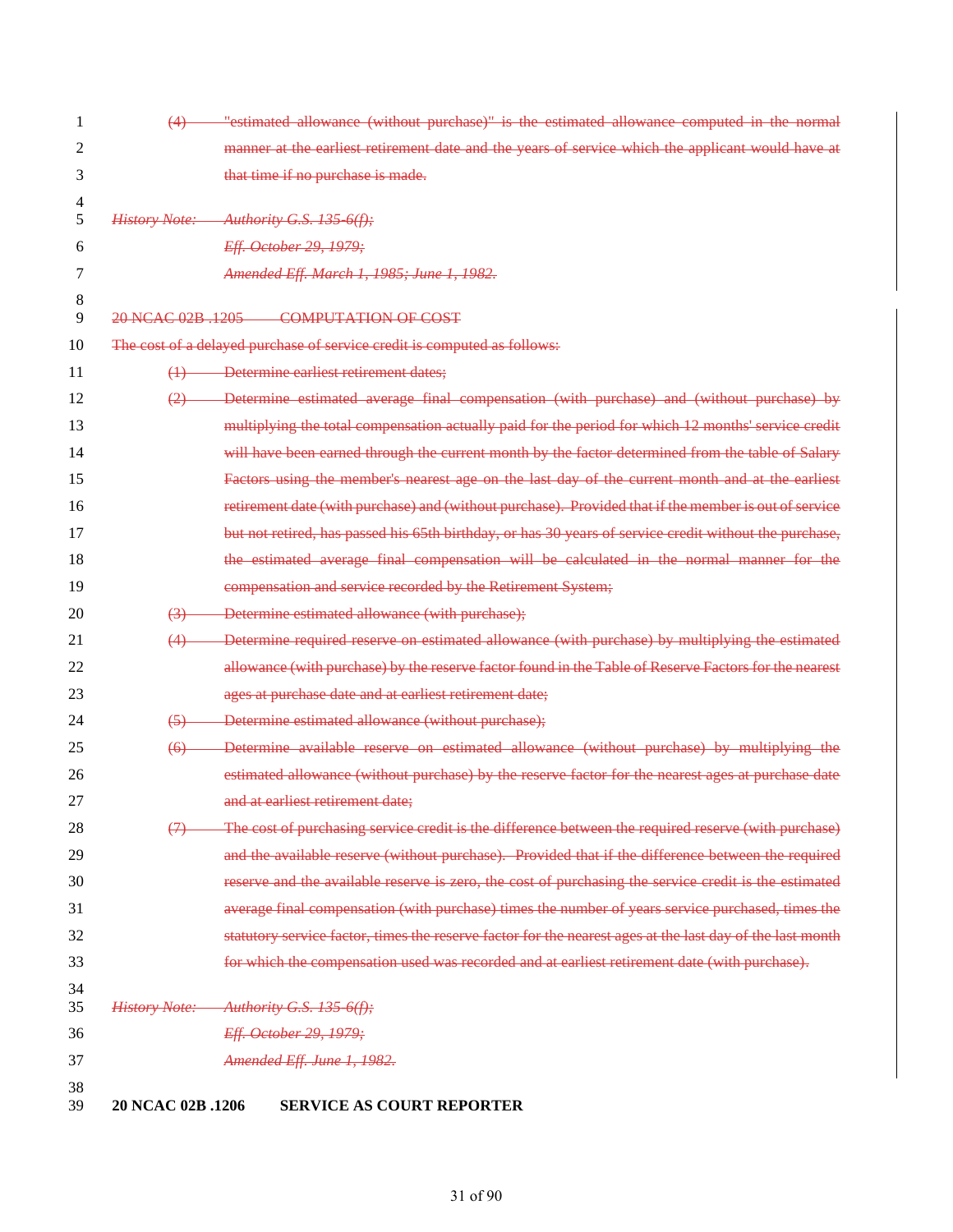| 1  |                                                                                                     |                                                                                                                      |  |  |  |
|----|-----------------------------------------------------------------------------------------------------|----------------------------------------------------------------------------------------------------------------------|--|--|--|
| 2  | <b>History Note:</b>                                                                                | Authority G.S. 135-6(f);                                                                                             |  |  |  |
| 3  |                                                                                                     | Eff. October 29, 1979;                                                                                               |  |  |  |
| 4  |                                                                                                     | Repealed Eff. March 1, 1985.                                                                                         |  |  |  |
| 5  |                                                                                                     |                                                                                                                      |  |  |  |
| 6  | 20 NCAC 02B 1207                                                                                    | SPECIAL RULE FOR RETIRED APPLICANTS                                                                                  |  |  |  |
| 7  |                                                                                                     | The cost of a delayed purchase of service credit for a person currently receiving a retirement allowance is computed |  |  |  |
| 8  | as follows:                                                                                         |                                                                                                                      |  |  |  |
| 9  |                                                                                                     | (1) Determine the estimated allowance (with purchase), what is the monthly amount that the applicant                 |  |  |  |
| 10 |                                                                                                     | would be receiving, if he had retired at his original retirement date for his present option, with his               |  |  |  |
| 11 |                                                                                                     | eurrent creditable service plus the service to be purchased, by using the factors applicable at his                  |  |  |  |
| 12 |                                                                                                     | actual retirement date, and including all cost of living and special percentage increases which he                   |  |  |  |
| 13 |                                                                                                     | has actually received since his first monthly retirement benefits.                                                   |  |  |  |
| 14 | (2)                                                                                                 | Determine the difference between his estimated allowance (with purchase) and his present monthly                     |  |  |  |
| 15 |                                                                                                     | retirement benefit.                                                                                                  |  |  |  |
| 16 | $\leftrightarrow$                                                                                   | Determine the cost of purchasing the service credit by multiplying the difference in monthly benefit                 |  |  |  |
| 17 |                                                                                                     | by twelve, and then dividing by the option factor from the Table of Option Factors for his current                   |  |  |  |
| 18 |                                                                                                     | option and then multiplying by the reserve factor from the Table of Reserve Factors for his current                  |  |  |  |
| 19 |                                                                                                     | age and retirement age.                                                                                              |  |  |  |
| 20 |                                                                                                     |                                                                                                                      |  |  |  |
| 21 |                                                                                                     | History Note: Authority G.S. 135 6(f); 135 4(m);                                                                     |  |  |  |
| 22 |                                                                                                     | Eff. March 1, 1982;                                                                                                  |  |  |  |
| 23 |                                                                                                     | Amended Eff. March 1, 1985.                                                                                          |  |  |  |
| 24 |                                                                                                     | SUBCHAPTER 02C - LOCAL GOVERNMENTAL EMPLOYEES' RETIREMENT SYSTEM                                                     |  |  |  |
| 25 |                                                                                                     |                                                                                                                      |  |  |  |
| 26 |                                                                                                     | <b>SECTION .0100 - GENERAL PROVISIONS</b>                                                                            |  |  |  |
| 27 |                                                                                                     |                                                                                                                      |  |  |  |
| 28 | 20 NCAC 02C .0101                                                                                   | <b>GENERAL INFORMATION</b>                                                                                           |  |  |  |
| 29 |                                                                                                     | General information about the Local Governmental Employees' Retirement System includes the following:                |  |  |  |
| 30 | (1)                                                                                                 | The <b>Directorehief officer</b> is the Director of the Retirement Systems Division,                                 |  |  |  |
| 31 | (2)                                                                                                 | The mailing address is 3200 Atlantic Avenue, Raleigh, North Carolina 27604;                                          |  |  |  |
| 32 | (3)                                                                                                 | The office is located in the Longleaf Building, 3200 Atlantic Avenue, Raleigh, North Carolina.                       |  |  |  |
| 33 |                                                                                                     |                                                                                                                      |  |  |  |
| 34 | <b>History Note:</b>                                                                                | Authority G.S. 128-28(g);                                                                                            |  |  |  |
| 35 |                                                                                                     | Eff. February 1, 1976;                                                                                               |  |  |  |
| 36 |                                                                                                     | Readopted Eff. September 21, 1977;                                                                                   |  |  |  |
| 37 | Pursuant to G.S. 150B-21.3A, rule is necessary without substantive public interest Eff. October 21, |                                                                                                                      |  |  |  |
| 38 |                                                                                                     | 2018;                                                                                                                |  |  |  |

 $\overline{\phantom{a}}$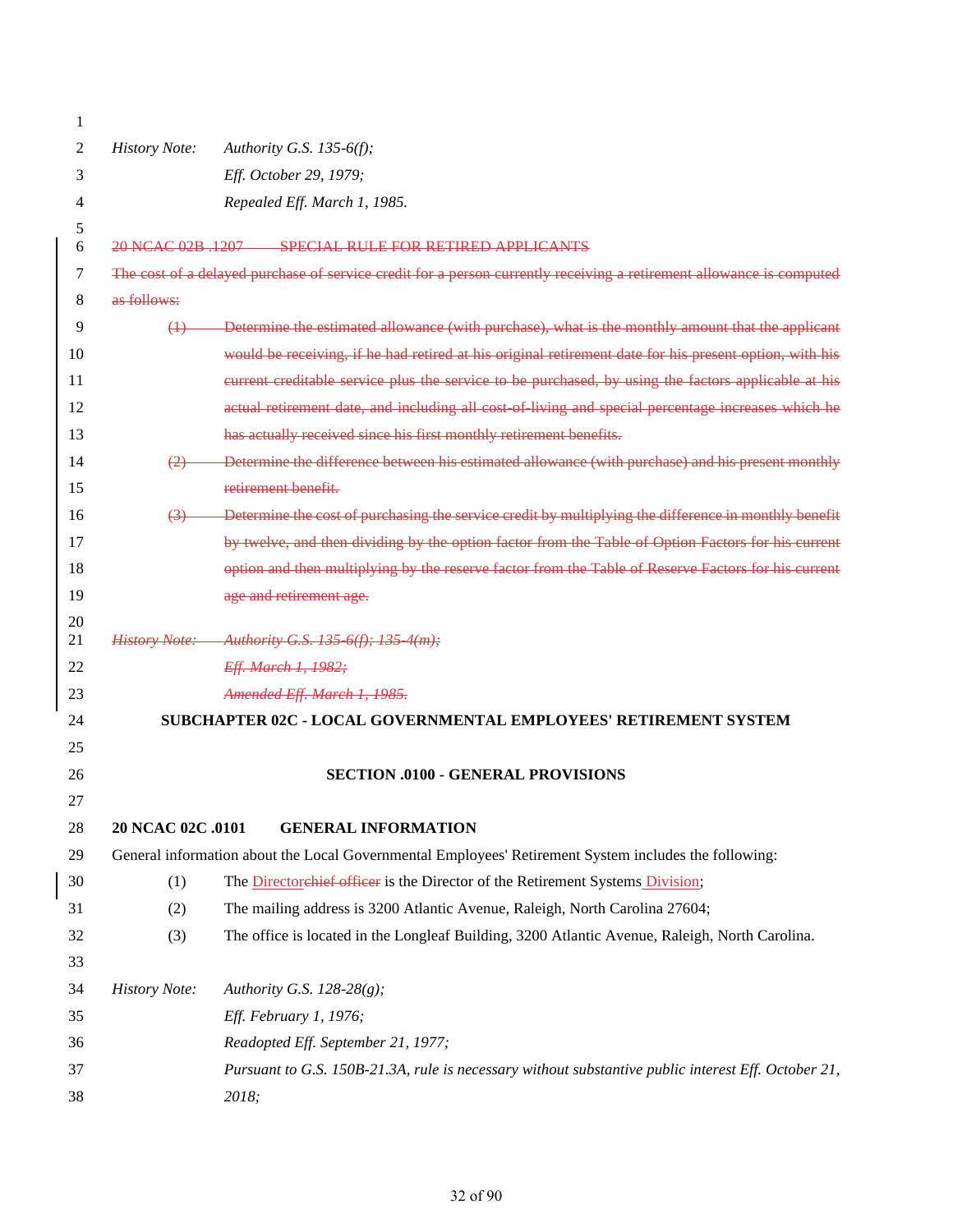| 1        |                      | Amended Eff. September 1, 2019.                                                                                                     |
|----------|----------------------|-------------------------------------------------------------------------------------------------------------------------------------|
| 2        |                      |                                                                                                                                     |
| 3        | 20 NCAC 02C .0102    | <b>PURPOSE</b>                                                                                                                      |
| 4        | 20 NCAC 02C .0103    | <b>FORMS</b>                                                                                                                        |
| 5        |                      |                                                                                                                                     |
| 6        | <b>History Note:</b> | Authority G.S. 128-28(g); 150A-10;                                                                                                  |
| 7        |                      | Eff. February 1, 1976;                                                                                                              |
| 8        |                      | Readopted Eff. September 21, 1977;                                                                                                  |
| 9        |                      | Repealed Eff. March 1, 1985.                                                                                                        |
| 10       |                      |                                                                                                                                     |
| 11       |                      | <b>SECTION .0200 - ADMINISTRATION</b>                                                                                               |
| 12<br>13 |                      |                                                                                                                                     |
| 14       | 20 NCAC 02C .0201    | <b>ACTUARIAL TABLES: RATES AND ASSUMPTIONS</b>                                                                                      |
| 15       | (a)                  | Actuarial tables and assumptions will be adopted by the Bboard of T <sub>trustees</sub> after the presentation of the               |
| 16       |                      | recommendations of the actuary-by including the tables, rates, etc. in the minutes of the board with the resolution                 |
| 17       |                      | adopting said tables, rates or assumptions. As provided by G.S. 150B-1(d), these actions of the Board of Trustees are               |
| 18       |                      | not subject to rule-making requirements.                                                                                            |
| 19       |                      | (b) The Delirector of the retirement systems shall maintain a file of copies of all resolutions adopting tables, rates or           |
| 20       |                      | assumptions and the current version of all tables as amended by the <b>B</b> board of <b>T</b> trustees. The file shall be open and |
| 21       |                      | readily available to the public during regular office hours.                                                                        |
| 22       |                      | (e) This Rule includes but is not limited to the following actuarial tables and assumptions:                                        |
| 23       | $\leftrightarrow$    | interest rate assumptions;                                                                                                          |
| 24       | $\leftrightarrow$    | salary increase assumptions;                                                                                                        |
| 25       | $\leftrightarrow$    | required contribution rates;                                                                                                        |
| 26       | (4)                  | mortality assumptions;                                                                                                              |
| 27       | $\left(5\right)$     | separation and retirement assumptions;                                                                                              |
| 28       | <del>(6)</del>       | joint and survivor tables;                                                                                                          |
| 29       | $\leftrightarrow$    | reserve transfer tables.                                                                                                            |
| 30       |                      | (cd) Tables, rates and assumptions shall become effective on the first day of the month following adoption, unless a                |
| 31       |                      | specific effective date is included in the adopting resolution. If the specific date is included, the tables, rates or              |
| 32       |                      | assumptions shall be effective as provided in the adopting resolution.                                                              |
| 33<br>34 | <b>History Note:</b> | Authority G.S. 128-27(m); 128-28(g);                                                                                                |
| 35       |                      | Eff. February 1, 1976;                                                                                                              |
| 36       |                      | Readopted Eff. September 21, 1977;                                                                                                  |
| 37       |                      | Amended Eff. August 1, 1981.                                                                                                        |
| 38       |                      |                                                                                                                                     |
| 39       | 20 NCAC 02C .0202    | DEATH OF RETIRED MEMBER                                                                                                             |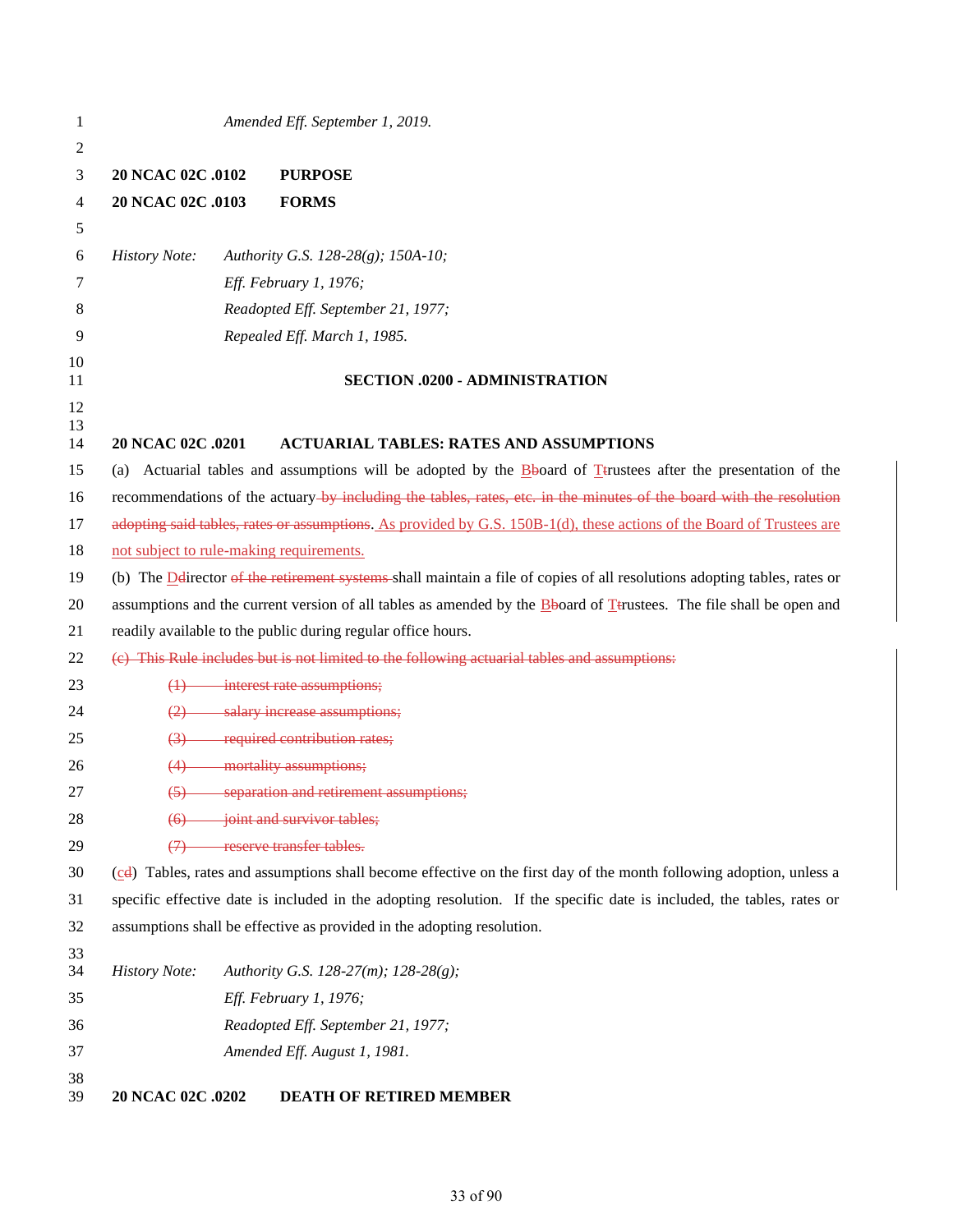| 1        | During the month a retired member dies, the legal representative of the deceased shall be entitled to a full check for |                                                                                                                 |  |
|----------|------------------------------------------------------------------------------------------------------------------------|-----------------------------------------------------------------------------------------------------------------|--|
| 2        |                                                                                                                        | the month in which death occurred.                                                                              |  |
| 3        |                                                                                                                        |                                                                                                                 |  |
| 4        | <b>History Note:</b>                                                                                                   | Authority G.S. 128-27(m); 128-28(g);                                                                            |  |
| 5        |                                                                                                                        | Eff. February 1, 1976;                                                                                          |  |
| 6        |                                                                                                                        | Readopted Eff. September 21, 1977.                                                                              |  |
| 7<br>8   | 20 NCAC 02C .0203                                                                                                      | <b>DISCLOSURE OF INFORMATION</b>                                                                                |  |
| 9        |                                                                                                                        |                                                                                                                 |  |
| 10       | <b>History Note:</b>                                                                                                   | Authority G.S. 128-28 $(g)$ ;                                                                                   |  |
| 11       |                                                                                                                        | Eff. February 1, 1976;                                                                                          |  |
| 12       |                                                                                                                        | Readopted Eff. September 21, 1977;                                                                              |  |
| 13       |                                                                                                                        | Amended Eff. March 1, 1985;                                                                                     |  |
| 14       |                                                                                                                        | Expired Eff. November 1, 2018 pursuant to G.S. 150B-21.3A.                                                      |  |
| 15       |                                                                                                                        |                                                                                                                 |  |
| 16       | 20 NCAC 02C .0204                                                                                                      | <b>FACILITY OF PAYMENT</b>                                                                                      |  |
| 17       |                                                                                                                        | The provisions of G.S. 135-17, Facility of Payment, are adopted as applicable policy under the local system, as |  |
| 18       | authorized by G.S. 128-28(g).                                                                                          |                                                                                                                 |  |
| 19       |                                                                                                                        |                                                                                                                 |  |
| 20       | <b>History Note:</b>                                                                                                   | Authority G.S. 128-28(g);                                                                                       |  |
| 21       |                                                                                                                        | Eff. February 1, 1976;                                                                                          |  |
| 22       |                                                                                                                        | Readopted Eff. September 21, 1977.                                                                              |  |
| 23<br>24 | 20 NCAC 02C .0205                                                                                                      | <b>MEDICAL BOARD</b>                                                                                            |  |
| 25       |                                                                                                                        | In accordance with the authority contained in G.S. 128-28(1) membership of the Medical Board consists of The    |  |
| 26       |                                                                                                                        | Director of the Retirement Systems and the chairman of the board of trustees are authorized to increase the     |  |
| 27       |                                                                                                                        | membership of the medical board from three to five physicians with a quorum of three being required at meetings |  |
| 28       | approving applications for disability retirement.                                                                      |                                                                                                                 |  |
| 29       |                                                                                                                        |                                                                                                                 |  |
| 30       | <b>History Note:</b>                                                                                                   | Authority G.S. 128-28(1);                                                                                       |  |
| 31       |                                                                                                                        | Eff. February 1, 1976;                                                                                          |  |
| 32       |                                                                                                                        | Readopted Eff. September 21, 1977.                                                                              |  |
| 33<br>34 | 20 NCAC 02C .0206                                                                                                      | <b>SURVIVOR'S ALTERNATE BENEFIT</b>                                                                             |  |
| 35       |                                                                                                                        |                                                                                                                 |  |
| 36       | <b>History Note:</b>                                                                                                   | Authority G.S. 128-28(a);                                                                                       |  |
| 37       |                                                                                                                        | Eff. February 1, 1976;                                                                                          |  |
| 38       |                                                                                                                        | Readopted Eff. September 21, 1977;                                                                              |  |
| 39       |                                                                                                                        | Expired Eff. November 1, 2018 pursuant to G.S. 150B-21.3A.                                                      |  |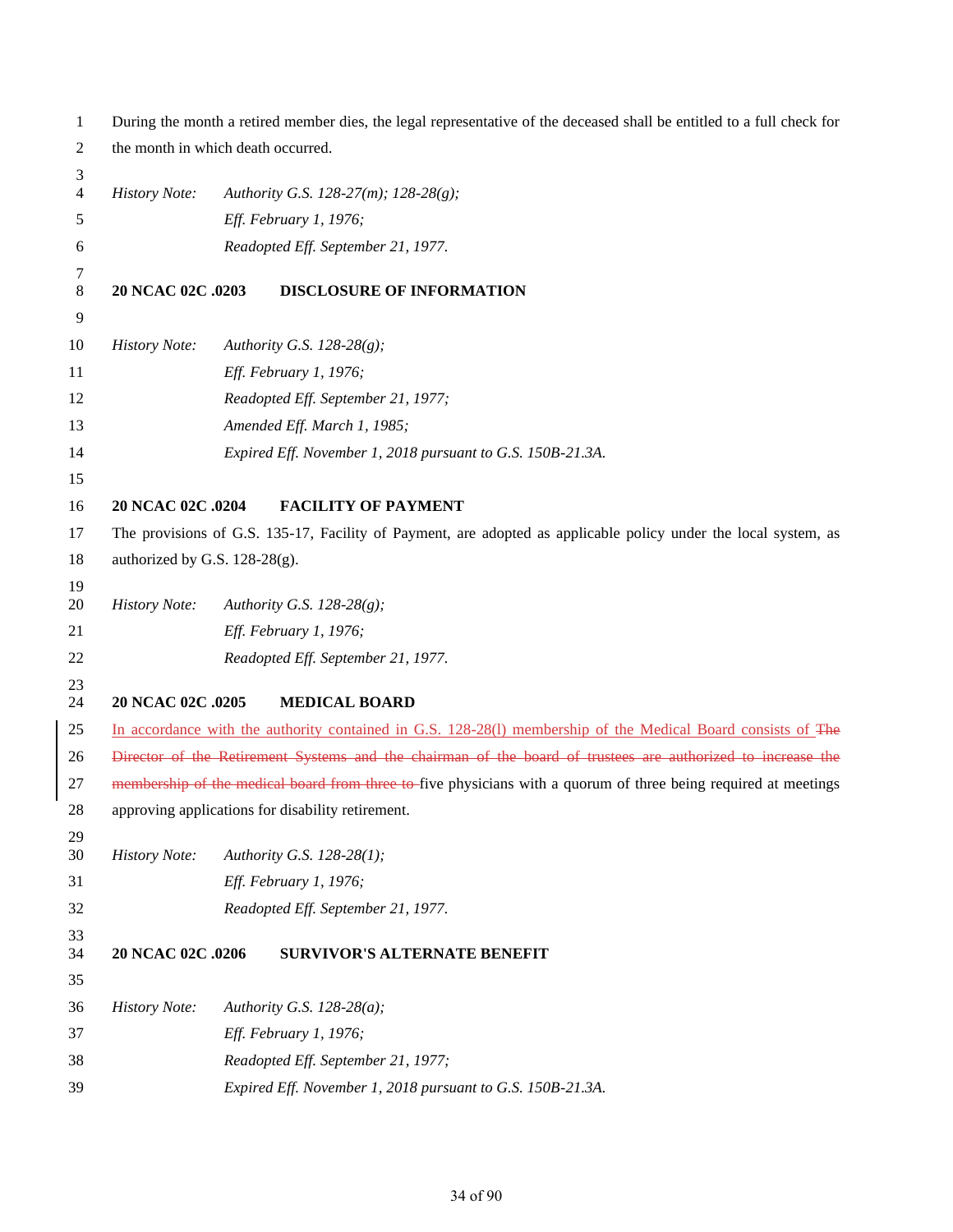| 1                                |                        |                                                                                                                        |                                                                                                                             |  |
|----------------------------------|------------------------|------------------------------------------------------------------------------------------------------------------------|-----------------------------------------------------------------------------------------------------------------------------|--|
| 2                                | 20 NCAC 02C .0207      |                                                                                                                        | <b>DIRECTOR</b>                                                                                                             |  |
| 3                                |                        |                                                                                                                        |                                                                                                                             |  |
| 4                                | <b>History Note:</b>   |                                                                                                                        | Authority G.S. $128-28(a)$ ;                                                                                                |  |
| 5                                |                        |                                                                                                                        | Eff. February 1, 1976;                                                                                                      |  |
| 6                                |                        |                                                                                                                        | Repealed Eff. September 21, 1977.                                                                                           |  |
| 7<br>8                           | 20 NCAC 02C .0208      |                                                                                                                        | <b>TRANSFER OF MEMBERSHIP</b>                                                                                               |  |
| 9                                |                        |                                                                                                                        |                                                                                                                             |  |
| 10                               | <b>History Note:</b>   |                                                                                                                        | Filed as an Emergency Regulation Eff. October 29, 1979, to be Eff. for a Period of 90 Days                                  |  |
| 11                               |                        |                                                                                                                        | to Expire on January 27, 1980;                                                                                              |  |
| 12                               |                        |                                                                                                                        | Statutory Authority G.S. 128-28(g);                                                                                         |  |
| 13                               |                        |                                                                                                                        | Repealed Eff. March 1, 1985.                                                                                                |  |
| 14<br>15                         | 20 NCAC 02C .0209      |                                                                                                                        | RETROACTIVE MEMBERSHIP SERVICE                                                                                              |  |
| 16                               |                        |                                                                                                                        |                                                                                                                             |  |
| 17                               | <b>History Note:</b>   |                                                                                                                        | Authority G.S. 128-24(1); 128-28(g);                                                                                        |  |
| 18                               |                        |                                                                                                                        | Eff. June 1, 1984;                                                                                                          |  |
| 19                               |                        |                                                                                                                        | Expired Eff. November 1, 2018 pursuant to G.S. 150B-21.3A.                                                                  |  |
| 20                               |                        |                                                                                                                        |                                                                                                                             |  |
| 21                               |                        |                                                                                                                        | <b>SECTION .0300 - BENEFICIARIES</b>                                                                                        |  |
| 22<br>23<br>24<br>25<br>26<br>27 | 20 NCAC 02C .0301      |                                                                                                                        | <b>DESIGNATION</b>                                                                                                          |  |
| 28                               |                        |                                                                                                                        | Any beneficiaries designated, other than the estate of the member or a trustee named by and acting for the member,          |  |
| 29                               |                        |                                                                                                                        | must be living persons at the time the designation is made. If it is desired that the estate be beneficiary, this should be |  |
| 30                               | indicated on the form. |                                                                                                                        |                                                                                                                             |  |
| 31<br>32                         | <b>History Note:</b>   |                                                                                                                        | Authority G.S. 128-27; 128-28(g);                                                                                           |  |
| 33                               |                        |                                                                                                                        | Eff. February 1, 1976;                                                                                                      |  |
| 34                               |                        |                                                                                                                        | Readopted Eff. September 21, 1977.                                                                                          |  |
| 35<br>36                         | 20 NCAC 02C .0302      |                                                                                                                        | PRINCIPAL BENEFICIARY                                                                                                       |  |
| 37                               |                        |                                                                                                                        | (a) More than one principal beneficiary may be named designated for the return of accumulated contributions under           |  |
| 38                               |                        |                                                                                                                        | the provisions of G.S. $128-27(f)$ to share equally. In the event of the death of any so namedlesignated for the return     |  |
| 39                               |                        | of accumulated contributions, those surviving shall share equally in the total benefits. However, if there is only one |                                                                                                                             |  |
| 40                               |                        |                                                                                                                        | living designated principal beneficiary for the return of accumulated contributions at the member's death and the           |  |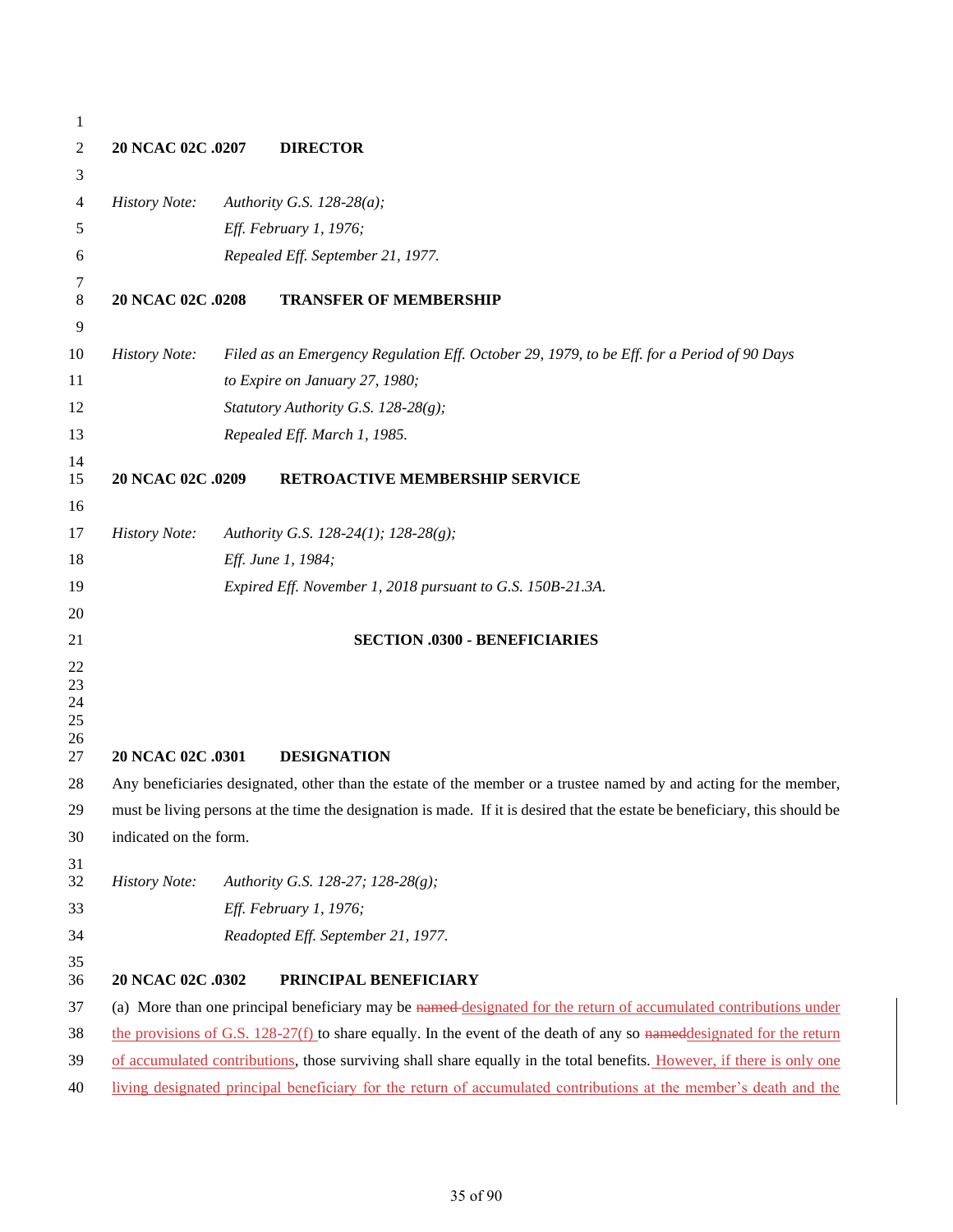| $\mathbf{1}$ | member has met all other requirements under the provisions of G.S. 128-27(m), the designated principal beneficiary                |  |  |  |  |
|--------------|-----------------------------------------------------------------------------------------------------------------------------------|--|--|--|--|
| 2            | may elect to receive the alternative benefit under the provisions of G.S. 128-27(m).                                              |  |  |  |  |
| 3            | (b) More than one principal beneficiary may be designated for the death benefit of an active member or a retired                  |  |  |  |  |
| 4            | member under the provisions of G.S. 128-27(1), 128-27(11), or 128-27(16) to share equally. In the event of the death              |  |  |  |  |
| 5            | of any so designated principal beneficiary (ies) for the death benefit of an active member or retired member, those               |  |  |  |  |
| 6            | surviving principal beneficiary (ies) shall share equally in the total benefits.                                                  |  |  |  |  |
| 7            | (c) More than one principal beneficiary may be designated for the guaranteed refund under the provisions of G.S.                  |  |  |  |  |
| 8            | $128-27(g1)$ to share equally. In the event of the death of any so designated principal beneficiary(ies) for the guaranteed       |  |  |  |  |
| 9            | refund, those surviving principal beneficiary(ies) shall share equally in the total benefits. A principal beneficiary may         |  |  |  |  |
| 10           | be named with the stipulation that should he predecease the member, payment of the amount due, if any, will be made               |  |  |  |  |
| 11           | to a designated contingent beneficiary. It is permissible to name more than one contingent beneficiary. In the event              |  |  |  |  |
| 12           | of the death of any so named, those surviving shall share equally in the total benefits. If more than one principal               |  |  |  |  |
| 13           | beneficiary is named, the naming of a contingent beneficiary or beneficiaries will not be permitted.                              |  |  |  |  |
| 14           |                                                                                                                                   |  |  |  |  |
| 15           | <b>History Note:</b><br>Authority G.S. 128-27(f); 128-27(g); 128-27(g1); 128-27(l); 128-27(l1); 128-27(l6); 128-28(g);            |  |  |  |  |
| 16           | Eff. February 1, 1976;                                                                                                            |  |  |  |  |
| 17           | Readopted Eff. September 21, 1977.                                                                                                |  |  |  |  |
| 18<br>19     |                                                                                                                                   |  |  |  |  |
| 20           |                                                                                                                                   |  |  |  |  |
|              |                                                                                                                                   |  |  |  |  |
| 21           | 20 NCAC 02C .0303<br><b>NO LIVING BENEFICIARY</b>                                                                                 |  |  |  |  |
| 22           | If no named-designated beneficiary, whether principal or contingent, is living at the time of the member's death,                 |  |  |  |  |
| 23           | payment of the amount due, if any, will be made to the estate-legal representative of the member.                                 |  |  |  |  |
| 24<br>25     |                                                                                                                                   |  |  |  |  |
|              | <b>History Note:</b><br>Authority G.S. 128-27(g); 128-28(g);                                                                      |  |  |  |  |
| 26           | Eff. February 1, 1976;                                                                                                            |  |  |  |  |
| 27<br>28     | Readopted Eff. September 21, 1977.                                                                                                |  |  |  |  |
| 29           | PAYMENTS TO BENEFICIARIES<br>20 NCAC 02C .0304                                                                                    |  |  |  |  |
| 30           | (a) Payments to beneficiaries who are minors will be made to a duly appointed guardian or to the clerk of the                     |  |  |  |  |
| 31           | superior court in the county which they reside to the extent that such payment may be authorized by law.                          |  |  |  |  |
| 32           | In the event that the duly appointed guardian or the clerk of superior court in the county in which<br>$\left(\frac{a}{b}\right)$ |  |  |  |  |
| 33           | they reside is unwilling or unable to accept payment(s) on behalf of the minor beneficiary(ies), payment may                      |  |  |  |  |
| 34           | be made to a custodian in accordance with Chapter 33A of the North Carolina General Statutes, entitled                            |  |  |  |  |
| 35           | North Carolina Uniform Transfers to Minors Act.                                                                                   |  |  |  |  |
| 36           |                                                                                                                                   |  |  |  |  |
| 37           | <b>History Note:</b><br>Authority G.S. 128-27(g); 128-28(g);                                                                      |  |  |  |  |
| 38           | Eff. February 1, 1976;                                                                                                            |  |  |  |  |
| 39<br>40     | Readopted Eff. September 21, 1977.                                                                                                |  |  |  |  |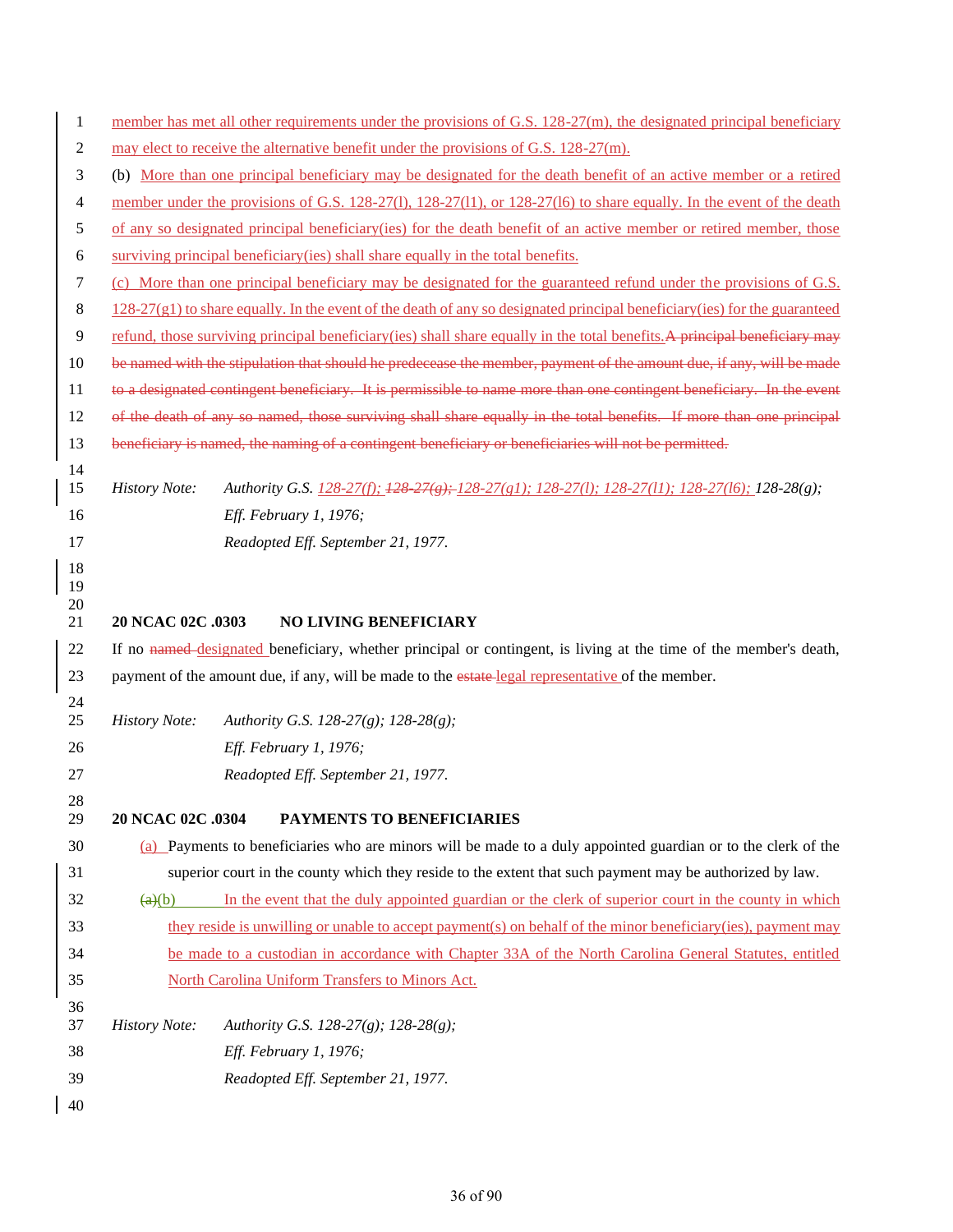| 1<br>$\mathbf{2}$<br>3<br>4 | 20 NCAC 02C .0305<br><b>STATUS CHANGE</b>                                                                              |
|-----------------------------|------------------------------------------------------------------------------------------------------------------------|
| 5                           |                                                                                                                        |
| 6                           | <b>History Note:</b><br>Authority G.S. 128-27(g); 128-28(g);                                                           |
| 7                           | Eff. February 1, 1976;                                                                                                 |
| 8                           | Readopted Eff. September 21, 1977;                                                                                     |
| 9                           | Repealed Eff. March 1, 1985.                                                                                           |
| 10<br>11                    | 20 NCAC 02C .0306<br><b>BENEFICIARY CHANGE</b>                                                                         |
| 12                          | Prior to retirement, the member may has the right at any time, and from time to time, to change any beneficiaries      |
| 13                          | designated for the return of accumulated contributions under the provisions of G.S. 128-27(f) or the death benefit for |
| 14                          | active members under the provisions of G.S. 128-27(1) or 128-27(11) without the knowledge or consent of the            |
| 15                          | beneficiaries. A retired member may at any time change any beneficiaries designated for:                               |
| 16                          | (a) The guaranteed refund under the provisions of G.S. $128-27(g1)$ until such time as the funds have been             |
| 17                          | depleted; or                                                                                                           |
| 18                          | (b) The death benefit for active members -under the provisions of G.S. 128-27(1) or 128-27(11) until such time         |
| 19                          | as the retired member's last day of active service is greater than 180 days prior to the change; or                    |
| 20                          | (c) The death benefit for retired members under the provisions of G.S. 128-27(16).                                     |
| 21                          | Any such change must be submitted to the $\underline{B}$ board of Ttrustees, using the appropriate form.               |
| 22<br>23                    | <b>History Note:</b><br>Authority G.S. 128-27(g); 128-27(g1); 128-27(l); 128-27(l1); 128-27(l6); 128-28(g);            |
| 24                          | Eff. February 1, 1976;                                                                                                 |
| 25                          | Readopted Eff. September 21, 1977.                                                                                     |
| 26                          |                                                                                                                        |
| 27                          | 20 NCAC 02C .0307<br><b>CONTINGENT BENEFICIARY</b>                                                                     |
| 28                          |                                                                                                                        |
| 29                          | (a) Designating a contingent beneficiary for the return of accumulated contributions under the provisions of G.S.      |
| 30                          | $128-27(f)$ :                                                                                                          |
| 31                          | (1) A principal beneficiary may be designated for the return of accumulated contributions with the                     |
| 32                          | stipulation that should the principal beneficiary (ies) predecease the member, payment of the amount due,              |
| 33                          | if any, shall be made to the designated contingent beneficiary(ies) for the return of accumulated                      |
| 34                          | contributions.                                                                                                         |
| 35                          | (2) If more than one principal beneficiary is designated for the return of accumulated contributions, payment          |
| 36                          | of the amount due, if any, shall be paid to any surviving principal beneficiary(ies) designated for the                |
| 37                          | return of accumulated contributions, sharing equally in the total benefits payable, and shall not be paid              |
| 38                          | to any contingent beneficiary.                                                                                         |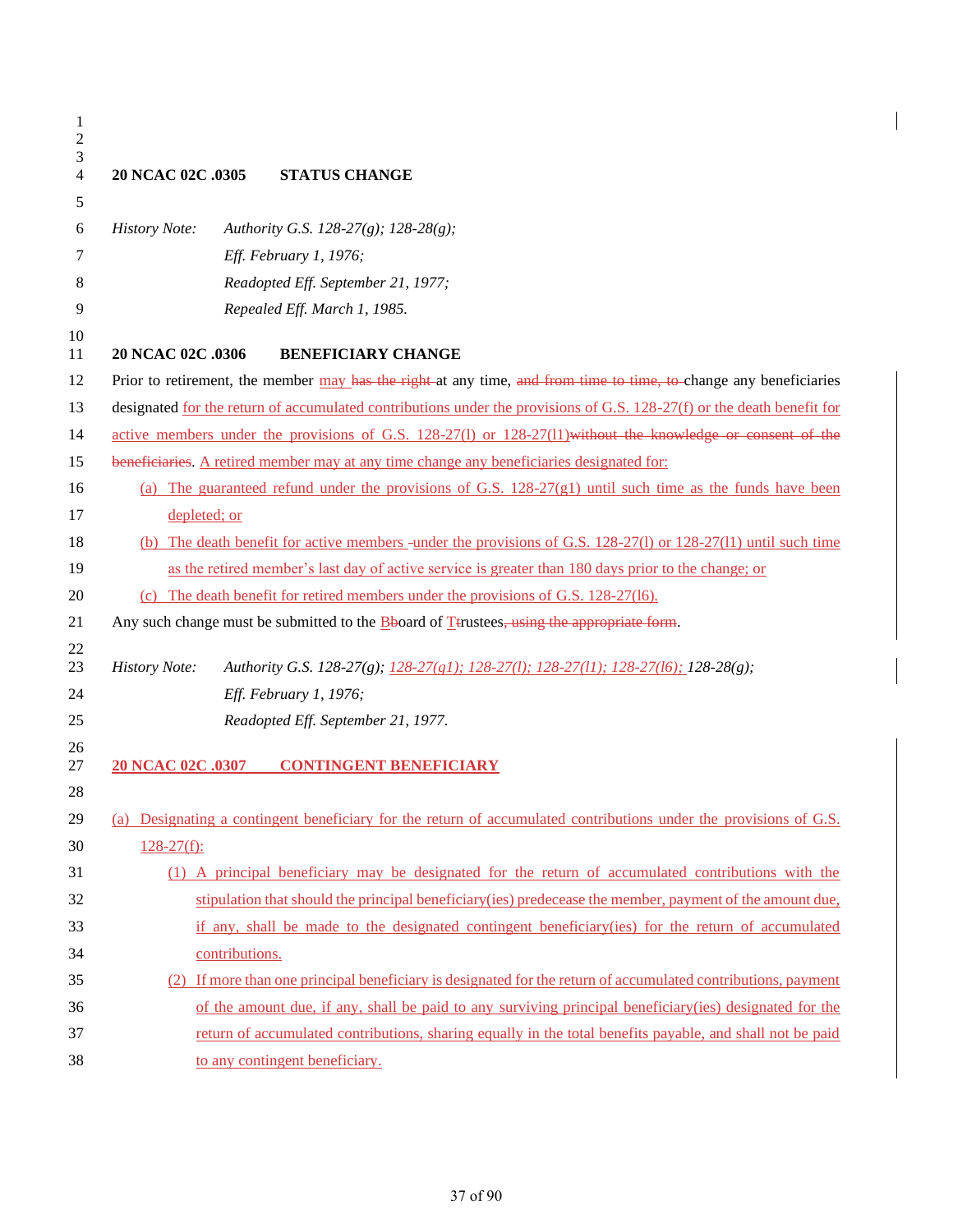| 1        | (3) It is permissible to designate more than one contingent beneficiary for the return of accumulated                  |
|----------|------------------------------------------------------------------------------------------------------------------------|
| 2        | contributions. Payment of the amount due, if any, shall be paid to the surviving contingent                            |
| 3        | beneficiary (ies) designated for the return of accumulated contributions, sharing equally in the total                 |
| 4        | benefits, only in the event that there is no surviving principal beneficiary designated for the return of              |
| 5        | accumulated contributions.                                                                                             |
| 6        | (b) Designating a contingent beneficiary for the death benefit under the provisions of G.S. 128-27(1), 128-27(1), or   |
| 7        | $128 - 27(16)$ :                                                                                                       |
| 8        | (1) A principal beneficiary may be designated for the death benefit of an active member or retired member              |
| 9        | with the stipulation that should the principal beneficiary (ies) predecease the member, payment of the                 |
| 10       | amount due, if any, shall be made to the designated contingent beneficiary (ies) for the death benefit.                |
| 11       | (2) If more than one principal beneficiary is designated for the death benefit, payment of the amount due, if          |
| 12       | any, shall be paid to any surviving principal beneficiary (ies) designated for the death benefit, sharing              |
| 13       | equally in the total benefits payable, and shall not be paid to any contingent beneficiary.                            |
| 14       | (3) It is permissible to designate more than one contingent beneficiary for the death benefit. Payment of the          |
| 15       | amount due, if any, shall be paid to the surviving contingent beneficiary(ies) designated for the death                |
| 16       | benefit, sharing equally in the total benefits, only in the event that there is no surviving principal                 |
| 17       | beneficiary designated for the death benefit.                                                                          |
| 18       | (c) Designating a contingent beneficiary for the guaranteed refund under the provisions of G.S. 128-27(g1):            |
| 19       | (1) A principal beneficiary may be designated for the guaranteed refund with the stipulation that should the           |
| 20       | principal beneficiary (ies) predecease the member, payment of the amount due, if any, shall be made to                 |
| 21       | the designated contingent beneficiary (ies) for the guaranteed refund.                                                 |
| 22       | If more than one principal beneficiary is designated for the guaranteed refund, payment of the amount                  |
| 23       | due, if any, shall be paid to any surviving principal beneficiary (ies) designated for the guaranteed refund,          |
| 24       | sharing equally in the total benefits payable, and shall not be paid to any contingent beneficiary.                    |
| 25       | It is permissible to designate more than one contingent beneficiary for the guaranteed refund. Payment                 |
| 26       | of the amount due, if any, shall be paid to the surviving contingent beneficiary (ies) designated for the              |
| 27       | guaranteed refund, sharing equally in the total benefits, only in the event that there is no surviving                 |
| 28       | principal beneficiary designated for the guaranteed refund.                                                            |
| 29<br>30 | Authority G.S. 128-27(f); 128-27(g1); 128-27(l); 128-27(l1); 128-27(l6); 128-28(g);<br><b>History Note:</b>            |
| 31       | $Eff.$ [DATE];                                                                                                         |
| 32       |                                                                                                                        |
| 33       |                                                                                                                        |
| 34       | <b>SECTION .0400 - CONTRIBUTIONS</b>                                                                                   |
| 35<br>36 |                                                                                                                        |
| 37       | 20 NCAC 02C .0401<br><b>CONTRIBUTION RATES</b>                                                                         |
| 38       |                                                                                                                        |
| 39       | <b>History Note:</b><br>Filed as an Emergency Amendment $[(a)]$ Eff. July 1, 1979, to be Eff. for a Period of 120 Days |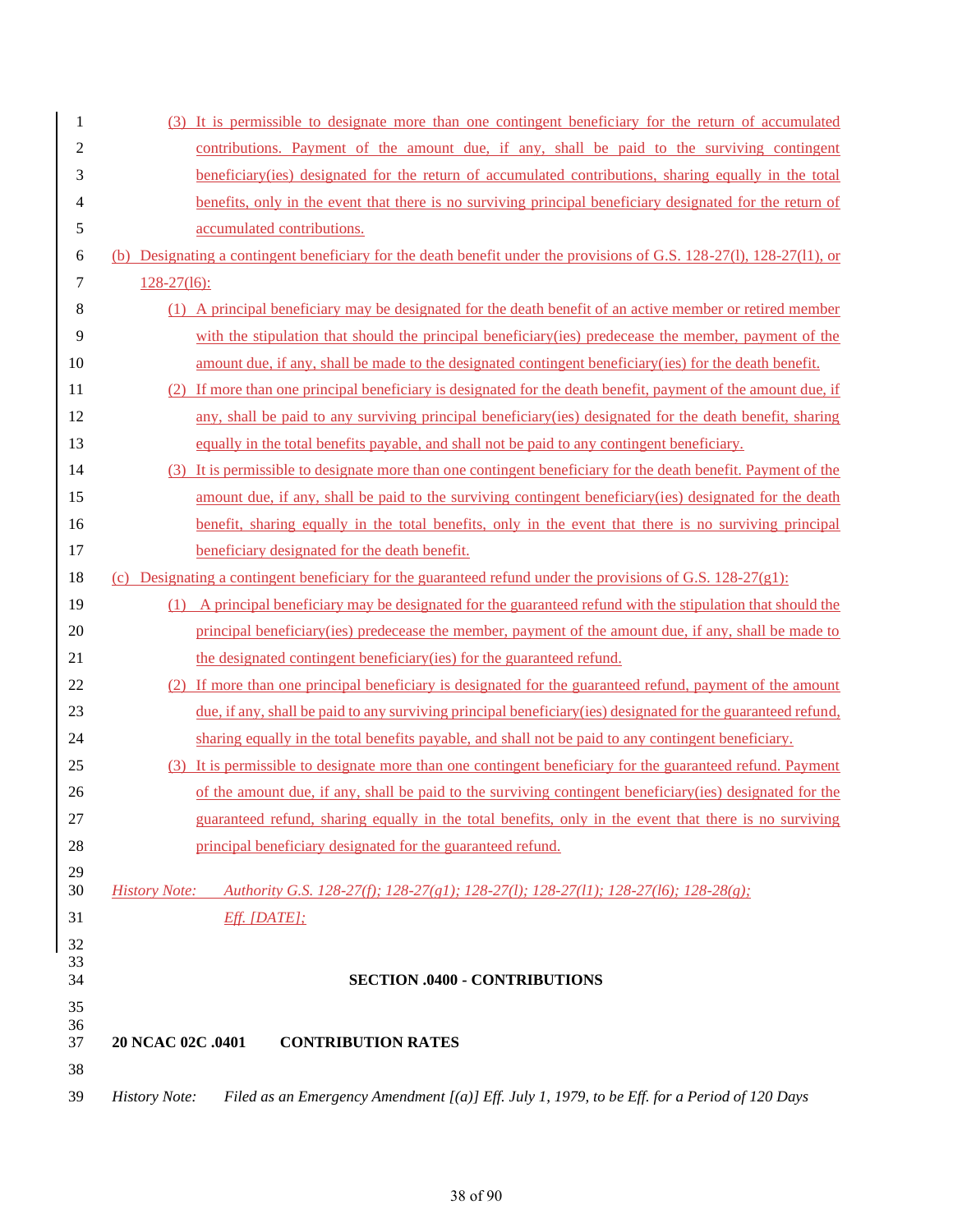| 1            | to Expire on October 29, 1979;                                                                                                    |
|--------------|-----------------------------------------------------------------------------------------------------------------------------------|
| 2            | Statutory Authority G.S. 128-28(o); 128-28(g);                                                                                    |
| 3            | Eff. February 1, 1976;                                                                                                            |
| 4            | Readopted Eff. September 21, 1977;                                                                                                |
| 5            | Emergency Amendment [(a)] Made Permanent Eff. October 29, 1979;                                                                   |
| 6            | Repealed Eff. August 1, 1981.                                                                                                     |
| 7<br>$\,8\,$ | 20 NCAC 02C .0402<br><b>EMPLOYER'S CONTRIBUTIONS</b>                                                                              |
| 9            | All units should forward to the Retirement Ssystem the employer's contributions monthly at the same time the                      |
| 10           | employee's contributions are forwarded.                                                                                           |
| 11<br>12     | <b>History Note:</b><br>Authority G.S. 128-30(g)(1); 128-28(g);                                                                   |
| 13           | Eff. February 1, 1976;                                                                                                            |
| 14           | Readopted Eff. September 21, 1977.                                                                                                |
| 15           |                                                                                                                                   |
| 16           | 20 NCAC 02C .0403<br><b>REFUNDS</b>                                                                                               |
| 17           | (a) The Retirement S system will make no refunds of employer contributions, paid into the pension accumulation                    |
| 18           | fund by the employer in the amount equal to a percentage of the actual compensation of each member, in                            |
| 19           | cases of erroneous employee deductions except those which are corrected by the employing unit on a                                |
| 20           | subsequent payroll within the calendar year in which the errors occur. The only exception to this Rule is that                    |
| 21           | an error occurring in December may be corrected (without loss of the employer contribution) by submission                         |
| 22           | of a revised payroll with checks for the correct amount before January 31, of the following year.                                 |
| 23           | (b) Notwithstanding Paragraph (a) of this Rule, an error occurring in December may be corrected (and the                          |
| 24           | associated employer contribution be refunded in the form of a credit toward future required employer                              |
| 25           | contributions) by the employer's submission of a revised payroll report for the correct amount before January                     |
| 26           | 31 of the following year.                                                                                                         |
| 27           | If an employer makes an additional contribution to the pension accumulation fund as a result of the<br>$\left(\frac{a}{c}\right)$ |
| 28           | contribution-based benefit cap, and the Retirement System receives information which alters the calculation                       |
| 29           | of the retirement benefit used to determine the contribution under the provisions of G.S. $128-30(g)(2)(b)$ ,                     |
| 30           | any contribution not required based on the new information will be refunded to the employer in the form of                        |
| 31           | a credit toward future required employer contributions.                                                                           |
| 32<br>33     | <b>History Note:</b><br>Authority G.S. 128-22; 128-30(g); 128-28(g);                                                              |
| 34           | Eff. February 1, 1976;                                                                                                            |
| 35           | Readopted Eff. September 21, 1977.                                                                                                |
| 36<br>37     | 20 NCAC 02C .0404<br>DUE DATE OF CONTRIBUTIONS                                                                                    |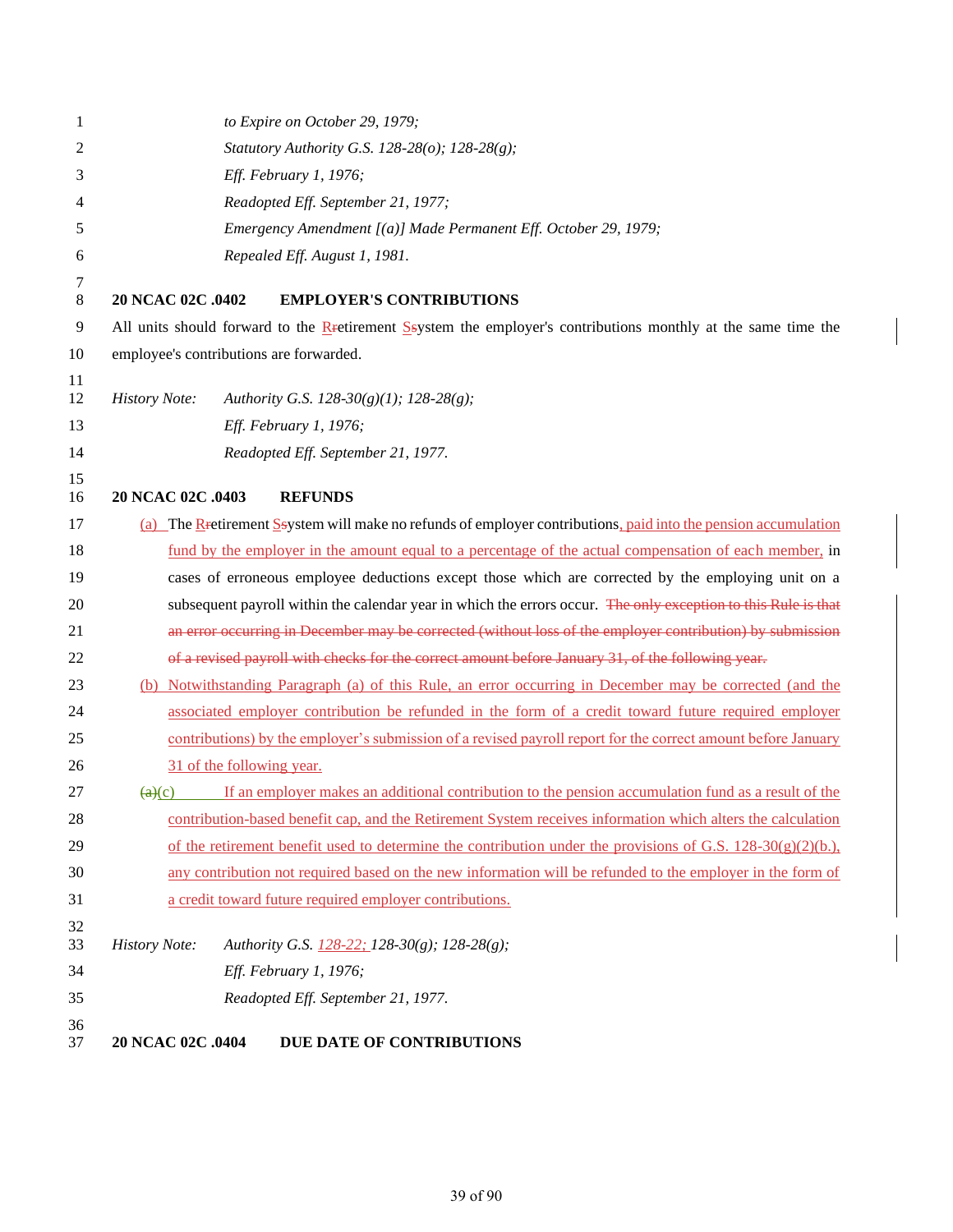| $\mathbf{1}$             | Both the employee and employer contributions are due in the Raleigh offices of the Retirement System no later than      |  |  |
|--------------------------|-------------------------------------------------------------------------------------------------------------------------|--|--|
| $\sqrt{2}$               | the fifth sState government working day of the month succeeding the month for which the contributions are required.     |  |  |
| 3                        | Contributions received after the fifth sState government working day of the month are delinquent.                       |  |  |
| $\overline{\mathcal{A}}$ |                                                                                                                         |  |  |
| 5                        | <b>History Note:</b><br>Authority G.S. 128-28(g); 128-30(g);                                                            |  |  |
| 6                        | Eff. March 1, 1992.                                                                                                     |  |  |
| 7<br>$\,8\,$             | 20 NCAC 02C 0405<br>ANTI-PENSION SPIKING CONTRIBUTION-BASED BENEFIT CAP FACTOR                                          |  |  |
| $\overline{9}$           | (LGERS)                                                                                                                 |  |  |
| 10                       | The contribution based benefit cap factor for the Local Governmental Employees' Retirement System is 4.7.               |  |  |
| 11                       |                                                                                                                         |  |  |
| 12                       | History Note: Authority G.S. 128 26(y); 128 27(a3); 128 28(g);                                                          |  |  |
| 13                       | Eff. May 1, 2018.                                                                                                       |  |  |
| 14                       |                                                                                                                         |  |  |
| 15                       | <b>SECTION .0500 - DISABILITY RETIREMENT</b>                                                                            |  |  |
| 16                       |                                                                                                                         |  |  |
| 17<br>18                 | 20 NCAC 02C .0501<br><b>DISABILITY EXAMINATION</b>                                                                      |  |  |
| 19                       | The Delirector is authorized to conduct an examinations in doubtful cases of disability to determine the condition of   |  |  |
| 20                       | the disability, paying the expense of the same from the pension accumulation fund.                                      |  |  |
| 21                       |                                                                                                                         |  |  |
| 22                       | <b>History Note:</b><br>Authority G.S. 128-27(c); 128-28(g);                                                            |  |  |
| 23                       | Eff. February 1, 1976;                                                                                                  |  |  |
| 24                       | Readopted Eff. September 21, 1977.                                                                                      |  |  |
| 25<br>26                 | 20 NCAC 02C .0502<br><b>DISABILITY RETIREMENT REPORTS</b>                                                               |  |  |
| 27                       | When the Missolical Broard, subsequent to a disability retirement, reports that the retired member is engaged in, or is |  |  |
| 28                       | able to engage in, a gainful occupation, any adjustment required by G.S. $128-27(e)(1)$ will be made prospectively      |  |  |
| 29                       | only; and will not relate back so as to require any refund to the state of payments made during the period before a     |  |  |
| 30                       | report is made indicating changed status.                                                                               |  |  |
| 31<br>32                 | <b>History Note:</b><br>Authority G.S. 128-27(e)(1); 128-28(g);                                                         |  |  |
| 33                       | Eff. February 1, 1976;                                                                                                  |  |  |
| 34                       | Readopted Eff. September 21, 1977.                                                                                      |  |  |
| 35                       |                                                                                                                         |  |  |
| 36                       | <b>FEES: INDEPENDENT MEDICAL EXAMS-DISABILITY RETIREMENTS</b><br>20 NCAC 02C 0503                                       |  |  |
| 37                       | Physicians employed upon the recommendations of the Medical Board to examine and report on special cases of             |  |  |
| 38                       | disability retirement applicants and re examination of disability beneficiaries shall be paid fees commensurate with    |  |  |
| 39                       | usual, customary and reasonable charges for such tests, examinations, procedures and reports as the Medical Board       |  |  |
| 40                       | might request; and, the amounts of such fees shall be predetermined by mutual agreement between the Director and        |  |  |

of 90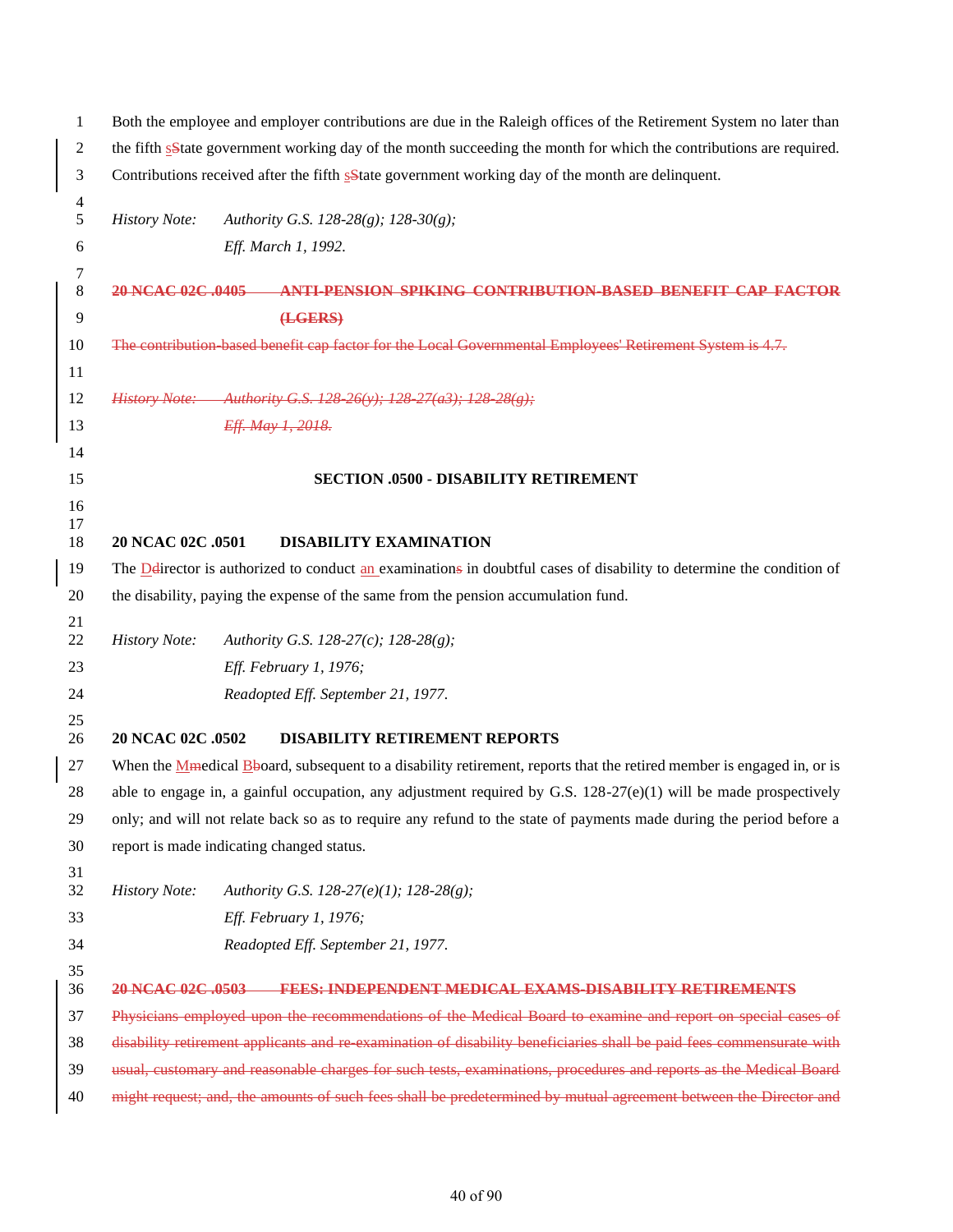| 1        | the physicians so employed, with the advice of the Medical Board as to the amounts, provided that no fee for any one |  |                                                                                                                        |
|----------|----------------------------------------------------------------------------------------------------------------------|--|------------------------------------------------------------------------------------------------------------------------|
| 2        | applicant or beneficiary shall exceed the sum of one hundred and fifty dollars (\$150.00).                           |  |                                                                                                                        |
| 3        |                                                                                                                      |  |                                                                                                                        |
| 4        |                                                                                                                      |  | <i>History Note:</i> Authority G.S. 128-27(e); 128-28(g);                                                              |
| 5        |                                                                                                                      |  | Eff. February 1, 1976;                                                                                                 |
| 6        |                                                                                                                      |  | Readopted Eff. September 21, 1977;                                                                                     |
| 7        |                                                                                                                      |  | Amended Eff. August 1, 1981.                                                                                           |
| 8<br>9   | 20 NCAC 02C .0504                                                                                                    |  | REINSTATEMENT TO ACTIVE SERVICE                                                                                        |
| 10       |                                                                                                                      |  | When members on disability retirement are reinstated to active service, no interest shall be allowed on their accounts |
| 11       | during the year of reinstatement.                                                                                    |  |                                                                                                                        |
| 12       |                                                                                                                      |  |                                                                                                                        |
| 13       | <b>History Note:</b>                                                                                                 |  | Authority G.S. 128-29(b); 128-28(g);                                                                                   |
| 14       |                                                                                                                      |  | Eff. February 1, 1976;                                                                                                 |
| 15       |                                                                                                                      |  | Readopted Eff. September 21, 1977.                                                                                     |
| 16<br>17 |                                                                                                                      |  | <b>SECTION .0600 - INVESTMENTS</b>                                                                                     |
| 18       |                                                                                                                      |  |                                                                                                                        |
| 19       |                                                                                                                      |  |                                                                                                                        |
| 20       | 20 NCAC 02C .0601                                                                                                    |  | <b>STOCK PURCHASE</b>                                                                                                  |
| 21       | 20 NCAC 02C .0602                                                                                                    |  | <b>INVESTMENT COMMITTEE</b>                                                                                            |
| 22       | 20 NCAC 02C .0603                                                                                                    |  | <b>FUNDS OF THE SYSTEM</b>                                                                                             |
| 23       | 20 NCAC 02C .0604                                                                                                    |  | <b>EQUITY RESERVE</b>                                                                                                  |
| 24       |                                                                                                                      |  |                                                                                                                        |
| 25       | <b>History Note:</b>                                                                                                 |  | Authority G.S. 128-29; 128-29.1; 128-28(g);                                                                            |
| 26       |                                                                                                                      |  | Eff. February 1, 1976;                                                                                                 |
| 27       |                                                                                                                      |  | Repealed Eff. September 21, 1977.                                                                                      |
| 28<br>29 |                                                                                                                      |  | <b>SECTION .0700 - LEAVES OF ABSENCE</b>                                                                               |
| 30       |                                                                                                                      |  |                                                                                                                        |
| 31       |                                                                                                                      |  |                                                                                                                        |
| 32       | 20 NCAC 02C .0701                                                                                                    |  | <b>EDUCATIONAL LEAVES OF ABSENCE</b>                                                                                   |
| 33       |                                                                                                                      |  |                                                                                                                        |
| 34       | <b>History Note:</b>                                                                                                 |  | Authority G.S. 128-28(g); 128-30(b)(4);                                                                                |
| 35       |                                                                                                                      |  | Eff. February 1, 1976;                                                                                                 |
| 36       |                                                                                                                      |  | Readopted Eff. September 21, 1977;                                                                                     |
| 37       |                                                                                                                      |  | Amended Eff. March 1, 1982;                                                                                            |
| 38       |                                                                                                                      |  | Expired Eff. November 1, 2018 pursuant to G.S. 150B-21.3A.                                                             |
| 39       |                                                                                                                      |  |                                                                                                                        |
| 40       | 20 NCAC 02C .0702                                                                                                    |  | <b>LIMITATION</b>                                                                                                      |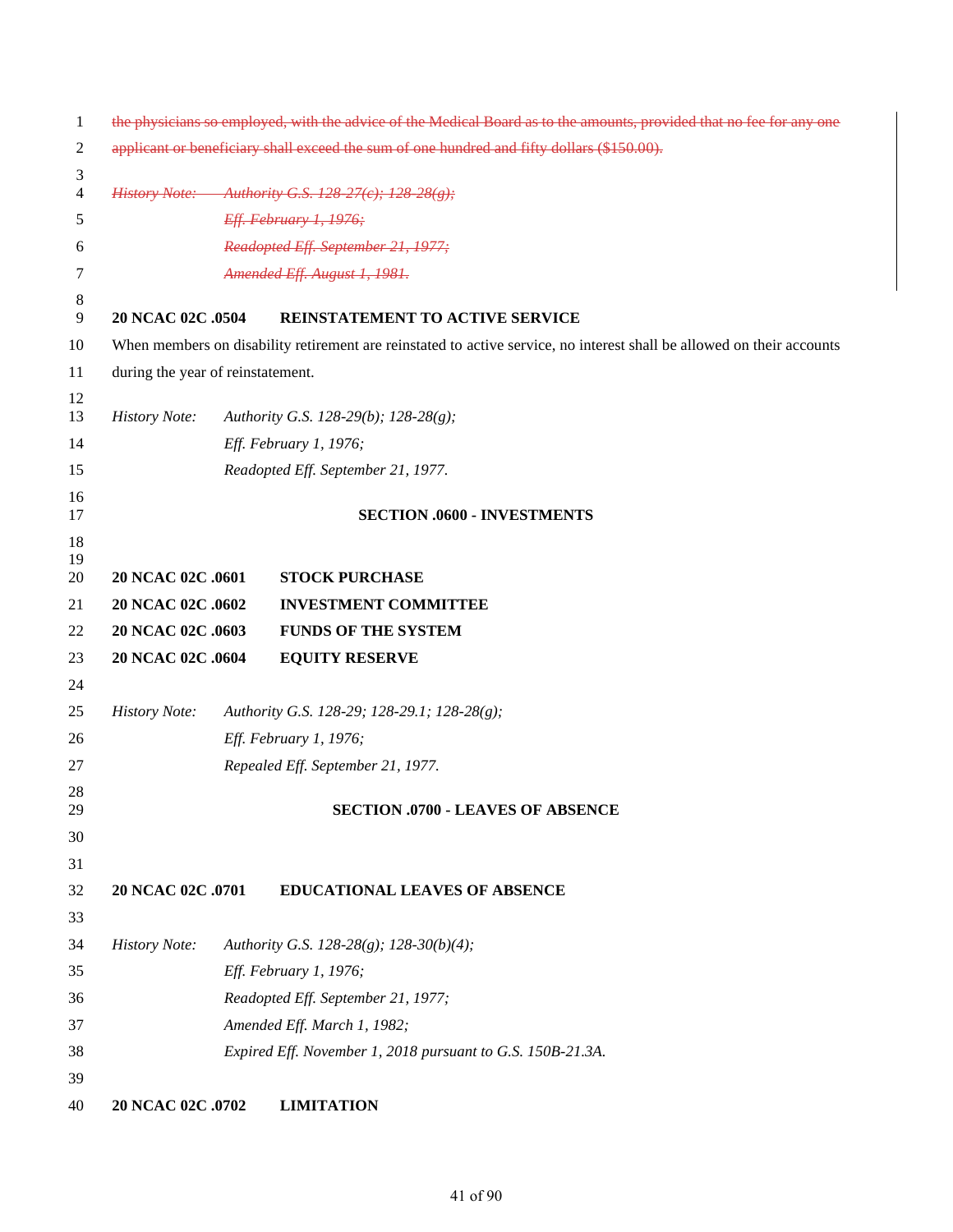| $\mathbf{1}$ | 20 NCAC 02C .0703        | PRIOR SERVICE CREDIT                                                                                                                                                                                                     |
|--------------|--------------------------|--------------------------------------------------------------------------------------------------------------------------------------------------------------------------------------------------------------------------|
| 2            |                          |                                                                                                                                                                                                                          |
| 3            | <b>History Note:</b>     | Authority G.S. 128-30(b)(4); 128-28(g);                                                                                                                                                                                  |
| 4            |                          | Eff. February 1, 1976;                                                                                                                                                                                                   |
| 5            |                          | Readopted Eff. September 21, 1977;                                                                                                                                                                                       |
| 6            |                          | Repealed Eff. March 1, 1982.                                                                                                                                                                                             |
| 7            |                          |                                                                                                                                                                                                                          |
| $\,8\,$      | 20 NCAC 02C .0704        | <b>WORKERS' COMPENSATION LEAVES OF ABSENCE</b>                                                                                                                                                                           |
| 9            |                          | (a) All members, who request approval to purchase creditable service and who fulfill all of the requirements of law                                                                                                      |
| 10           |                          | and the rules of the Bboard, shall be allowed to purchase the service in accordance with the law and rules of the                                                                                                        |
| 11           | Bboard.                  |                                                                                                                                                                                                                          |
| 12           |                          | (b) Purchases of creditable service for leaves of absence prior to July 1, 1983 shall be made in the same manner as                                                                                                      |
| 13           |                          | prescribed in Section 20 NCAC 2C .1500, as then effective-DELAYED PURCHASE OF SERVICE CREDITS. A<br>fee in the amount of twenty five dollars (\$25.00) for each payment will be assessed members at the time of purchase |
| 14           | as provided by law.      |                                                                                                                                                                                                                          |
| 15           |                          |                                                                                                                                                                                                                          |
| 16           |                          | (c) Purchases of creditable service for leaves of absence on and after July 1, 1983 shall be paid in the manner                                                                                                          |
| 17           |                          | prescribed in law equal to the sum of the total employer and employee percentage rates of contribution in effect at the                                                                                                  |
| 18           |                          | time of purchase multiplied by the annual rate of compensation of the member immediately prior to the leave of                                                                                                           |
| 19           |                          | absence applied to the period of the leave commencing on the first day and ending on the last day before return to                                                                                                       |
| 20           | service.                 |                                                                                                                                                                                                                          |
| 21           |                          | (d) Members who had leaves of absence which otherwise met all requirements of law for purchase as creditable                                                                                                             |
| 22           |                          | service except that the leaves of absence interrupted membership in the Teachers' and State Employees' Retirement                                                                                                        |
| 23           |                          | System or the Law Enforcement Officers' Retirement System and whose membership service before and after the                                                                                                              |
| 24           |                          | leaves of absence has become membership service in the Local Governmental Employees' Retirement System, may<br>purchase creditable service as in Paragraph (b) of this Rule.                                             |
| 25           |                          | (e) Members may purchase creditable service for leaves of absence only when they have membership service credits                                                                                                         |
| 26           |                          |                                                                                                                                                                                                                          |
| 27           | at the time of purchase. | immediately prior to and immediately after the leaves of absence and such membership service is creditable service                                                                                                       |
| 28<br>29     |                          |                                                                                                                                                                                                                          |
| 30           | <b>History Note:</b>     | Authority G.S. 128-26(1); 128-28(g);                                                                                                                                                                                     |
| 31           |                          | Eff. December 1, 1983;                                                                                                                                                                                                   |
| 32           |                          | Amended Eff. August 1, 1988.                                                                                                                                                                                             |
| 33           |                          |                                                                                                                                                                                                                          |
| 34           |                          | <b>SECTION .0800 - MEMBERSHIP</b>                                                                                                                                                                                        |
| 35           |                          |                                                                                                                                                                                                                          |
| 36           | 20 NCAC 02C .0801        | <b>PARTICIPATION</b>                                                                                                                                                                                                     |
| 37<br>38     | 20 NCAC 02C .0802        | REGULARLY EMPLOYED                                                                                                                                                                                                       |
| 39           | <b>History Note:</b>     | Authority G.S. 128-21(10); 128-25; 128-28(g);                                                                                                                                                                            |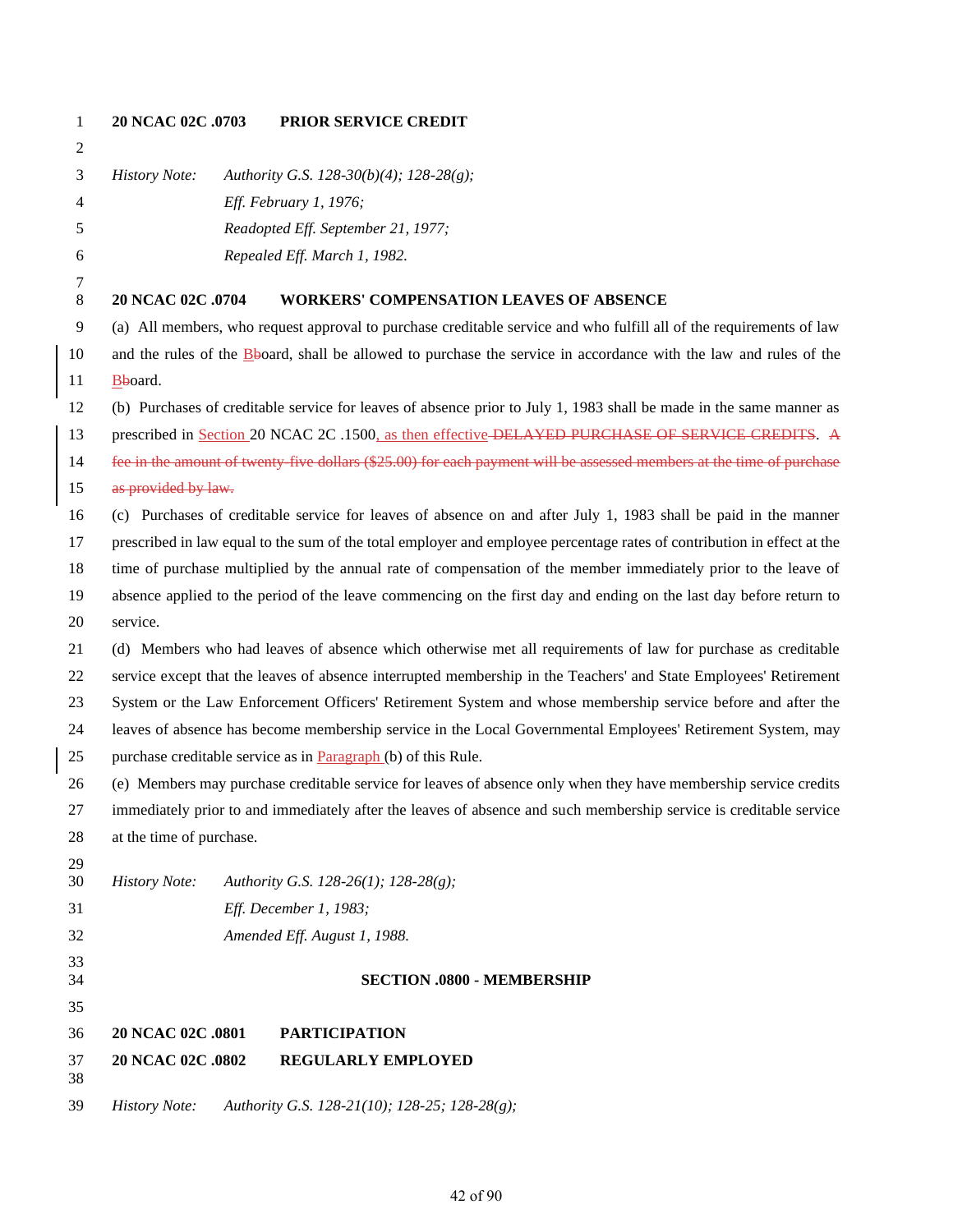| 1                    |                                    | Eff. February 1, 1976;                                                                                                |  |
|----------------------|------------------------------------|-----------------------------------------------------------------------------------------------------------------------|--|
| 2                    | Readopted Eff. September 21, 1977; |                                                                                                                       |  |
| 3                    |                                    | Expired Eff. November 1, 2018 pursuant to G.S. 150B-21.3A.                                                            |  |
| 4                    |                                    |                                                                                                                       |  |
| 5                    | 20 NCAC 02C .0803                  | <b>TRANSFERRED SERVICE</b>                                                                                            |  |
| 6                    |                                    |                                                                                                                       |  |
| 7                    | <b>History Note:</b>               | Authority G.S. 128-28 $(g)$ ;                                                                                         |  |
| 8                    |                                    | Eff. September 21, 1977;                                                                                              |  |
| 9                    |                                    | Amended Eff. March 1, 1985; September 1, 1982;                                                                        |  |
| 10                   |                                    | Expired Eff. November 1, 2018 pursuant to G.S. 150B-21.3A.                                                            |  |
| 11                   |                                    |                                                                                                                       |  |
| 12                   |                                    | SECTION .0900 - MILITARY SERVICE (INCHOATE RIGHTS ONLY)                                                               |  |
| 13                   |                                    |                                                                                                                       |  |
| 14<br>15             | 20 NCAC 02C .0901                  | <b>LEAVE</b>                                                                                                          |  |
| 16                   |                                    | When a member on military leave has withdrawn all of the member's his contributions, the member he will be            |  |
| 17                   |                                    | permitted to pay back the amount withdrawn, restore his-membership and receive credit for the period of his-military  |  |
| 18                   | leave.                             |                                                                                                                       |  |
| 19                   |                                    |                                                                                                                       |  |
| 20                   | <b>History Note:</b>               | Authority G.S. 128-27(f); 128-28(g);                                                                                  |  |
| 21                   |                                    | Eff. February 1, 1976;                                                                                                |  |
| 22                   |                                    | Readopted Eff. September 21, 1977.                                                                                    |  |
| 23<br>24             | 20 NCAC 02C .0902 FEE              |                                                                                                                       |  |
| 25                   |                                    | A fee in the amount of twenty five dollars (\$25.00) for each payment, for obtaining military service credit, will be |  |
| 26                   |                                    | assessed each individual at the time of payment to help defray the expense of handling.                               |  |
| 27<br>28             |                                    | History Note: Authority G.S. 128 26(a); 128 28(g);                                                                    |  |
| 29                   |                                    | Eff. February 1, 1976;                                                                                                |  |
| 30                   |                                    | Readopted Eff. September 21, 1977.                                                                                    |  |
| 31<br>32<br>33<br>34 |                                    |                                                                                                                       |  |
| 35                   | 20 NCAC 02C .0903                  | <b>QUALIFYING FOR CREDIT</b>                                                                                          |  |
| 36                   |                                    |                                                                                                                       |  |
| 37                   | <b>History Note:</b>               | Authority G.S. 128-26(a); 128-28(g);                                                                                  |  |
| 38                   |                                    | Eff. February 1, 1976;                                                                                                |  |
| 39                   |                                    | Readopted Eff. September 21, 1977;                                                                                    |  |
| 40                   |                                    | Expired Eff. November 1, 2018 pursuant to G.S. 150B-21.3A.                                                            |  |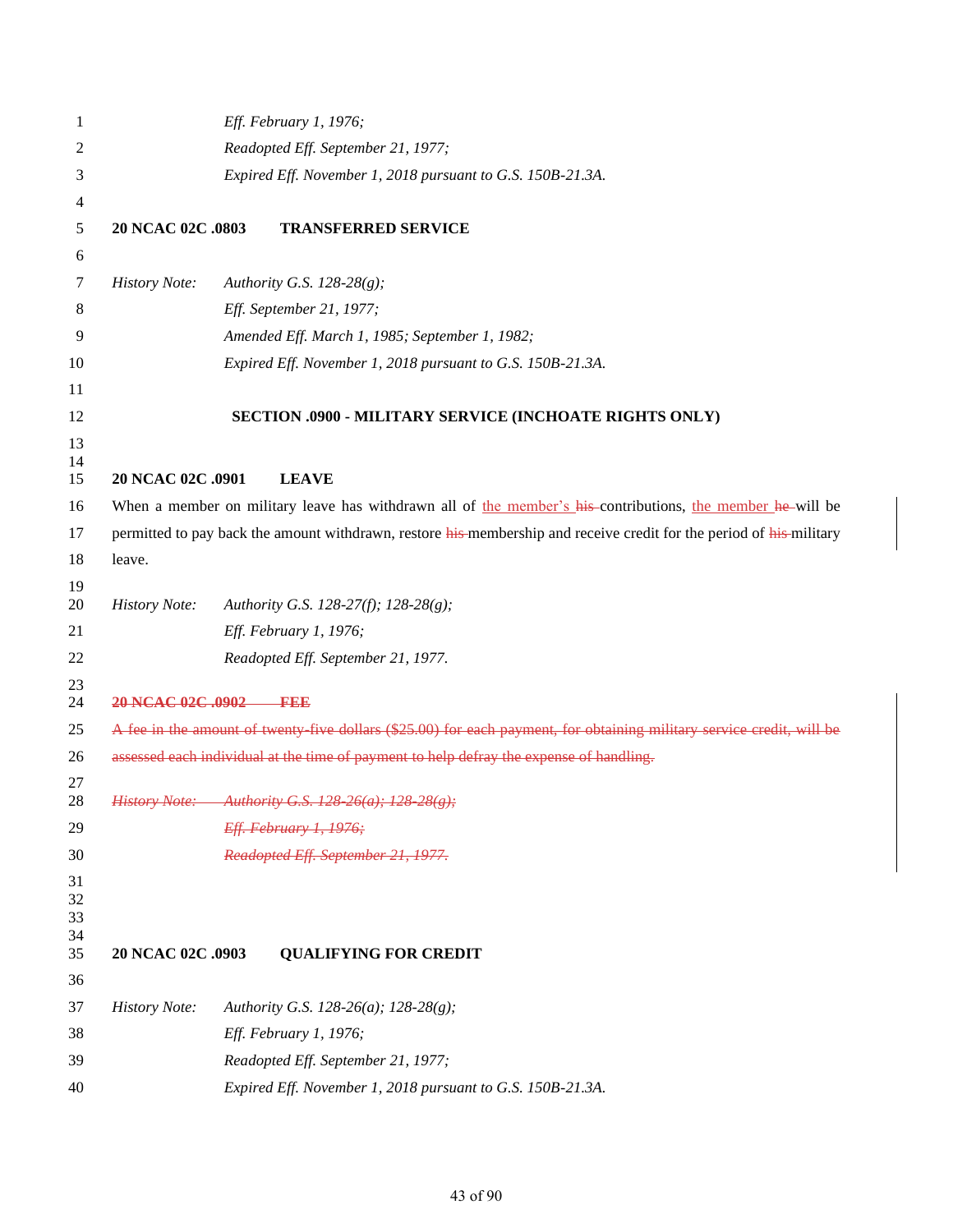| $\overline{2}$             | 20 NCAC 02C .0904    | <b>COMPUTATION OF COST</b>                                                                                               |
|----------------------------|----------------------|--------------------------------------------------------------------------------------------------------------------------|
| 3                          |                      | The cost of purchasing credit for military service is calculated as follows:                                             |
| 4                          | (1)                  | the monthly compensation the member earned when the member he-first entered membership;                                  |
| 5                          |                      | multiplied bytimes                                                                                                       |
| 6                          | (2)                  | the contribution rate at the time the member he-first entered membership; multiplied by times                            |
| 7                          | (3)                  | the number of months of military service for which credit is to be purchased; plus                                       |
| 8                          | (4)                  | a factor equivalent to interest at the rate of six and one-half percent, compounded annually, from the                   |
| 9                          |                      | initial year of membership to the year of payment.                                                                       |
| 10<br>11                   | <b>History Note:</b> | Authority G.S. 128-26(a); 128-28(g);                                                                                     |
| 12                         |                      | Eff. February 1, 1976;                                                                                                   |
| 13                         |                      | Readopted Eff. September 21, 1977.                                                                                       |
| 14                         |                      |                                                                                                                          |
| 15                         | 20 NCAC 02C .0905    | <b>CONTRIBUTION RATE</b>                                                                                                 |
| 16                         |                      |                                                                                                                          |
| 17                         | <b>History Note:</b> | Authority G.S. 128-26(a); 128-28(g);                                                                                     |
| 18                         |                      | Eff. February 1, 1976;                                                                                                   |
| 19                         |                      | Readopted Eff. September 21, 1977;                                                                                       |
| 20                         |                      | Repealed Eff. August 1, 1981.                                                                                            |
| 21<br>22                   | 20 NCAC 02C .0906    | <b>CIVIL SERVICE PROGRAM</b>                                                                                             |
| 23                         |                      | A member of the Local Governmental Employees' Retirement System whose employment in this state requires the              |
| 24                         |                      | memberhim to participate in the Federal Civil Service Program in lieu of the Ssocial Ssecurity program shall not be      |
| 25                         |                      | barred from receiving military service credit for which the member he-is otherwise eligible in the Retirement Seystem    |
| 26                         |                      | despite the fact that the member he-may also receive credit under civil service for the same period of military service, |
| 27                         |                      | provided that the member he-makes the required payment.                                                                  |
| 28<br>29                   | <b>History Note:</b> | Authority G.S. 128-26(a); 128-28(g);                                                                                     |
| 30                         |                      | Eff. February 1, 1976;                                                                                                   |
| 31                         |                      | Readopted Eff. September 21, 1977.                                                                                       |
| 32<br>33<br>34<br>35<br>36 | 20 NCAC 02C .0907    | <b>EXCLUSION</b>                                                                                                         |
| 37                         |                      | The exclusion, for purchase of service in the Armed Forces of the United States as it pertains to credit for any other   |
| 38                         |                      | retirement system, shall not include "service connected disability" benefits received from the Veterans Administration   |
| 39                         |                      | of the Federal Government except when such benefits are a supplement to a "longevity retirement" benefit.                |
| 40                         |                      |                                                                                                                          |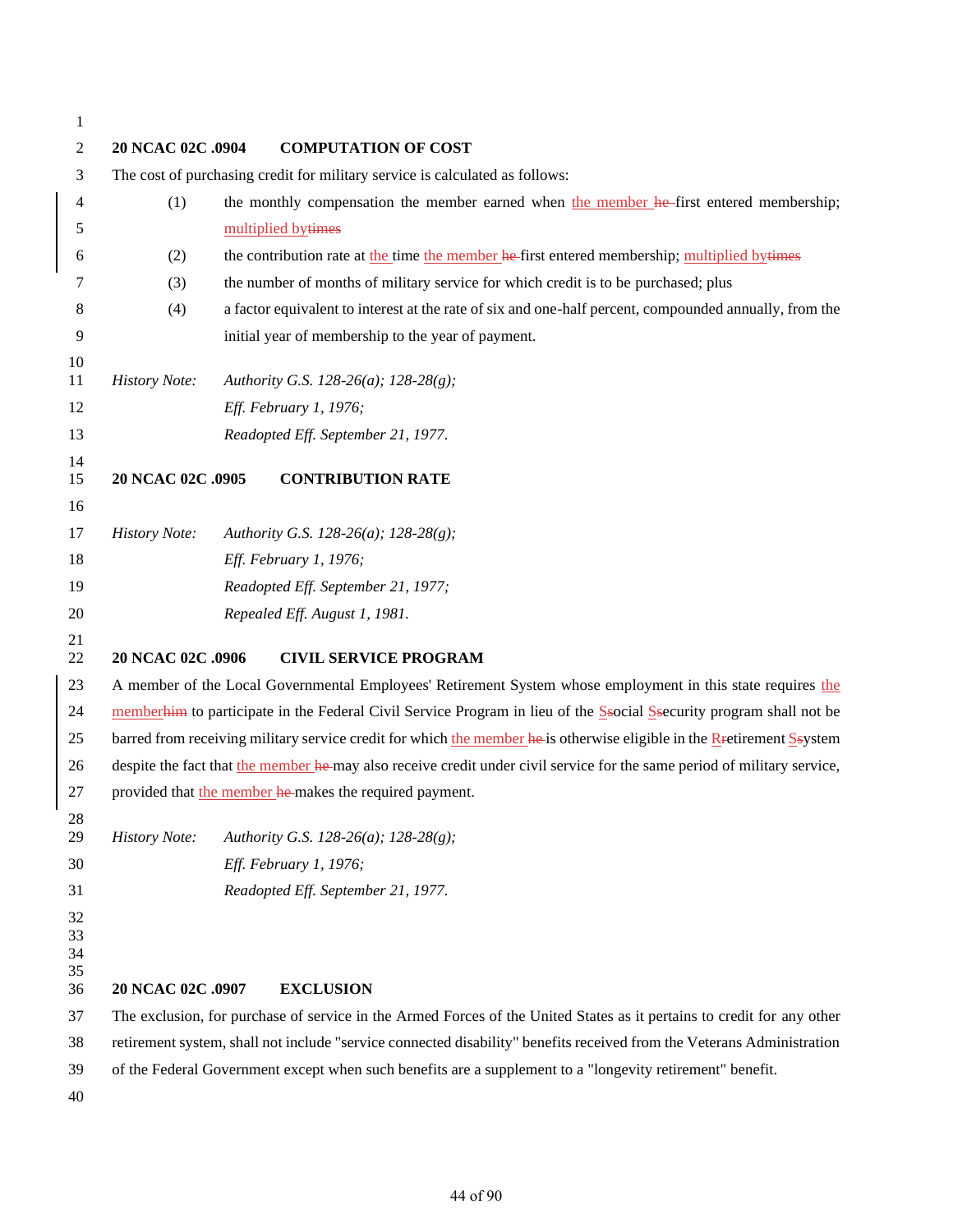| 1        | <b>History Note:</b> | Authority G.S. 128-26(a); 128-28(g);                                                                                     |
|----------|----------------------|--------------------------------------------------------------------------------------------------------------------------|
| 2        |                      | Eff. February 1, 1976;                                                                                                   |
| 3        |                      | Readopted Eff. September 21, 1977.                                                                                       |
| 4<br>5   | 20 NCAC 02C .0908    | <b>RECALCULATION OF BENEFITS</b>                                                                                         |
| 6        |                      | For members already retired who obtain avail themselves of the provisions for obtaining military service credit, any     |
| 7        |                      | recalculation of benefits shall be based on the law in effect at the time of the individual's retirement including the   |
| 8        |                      | additional service credit and effect shall be given for all benefit increases subsequent to the date of retirement which |
| 9        |                      | shall be a part of the total cost of providing the additional service credit.                                            |
| 10       |                      |                                                                                                                          |
| 11       | <b>History Note:</b> | Authority G.S. 128-26(a); 128-28(g);                                                                                     |
| 12       |                      | Eff. February 1, 1976;                                                                                                   |
| 13       |                      | Readopted Eff. September 21, 1977.                                                                                       |
| 14<br>15 | 20 NCAC 02C .0909    | <b>CHANGE IN BENEFITS</b>                                                                                                |
| 16       |                      | For members already retired, any change in benefits resulting from the provisions for obtaining military service credit  |
| 17       |                      | shall become effective as of the first of the month following receipt of the required payment.                           |
| 18       |                      |                                                                                                                          |
| 19       | <b>History Note:</b> | Authority G.S. 128-26(a); 128-28(g);                                                                                     |
| 20       |                      | Eff. February 1, 1976;                                                                                                   |
| 21       |                      | Readopted Eff. September 21, 1977.                                                                                       |
| 22<br>23 | 20 NCAC 02C .0910    | <b>EMPLOYER PORTION OF ANNUAL COST</b>                                                                                   |
| 24       |                      |                                                                                                                          |
| 25       | <b>History Note:</b> | Authority G.S. 128-26(a); 128-28(g);                                                                                     |
| 26       |                      | Eff. February 1, 1976;                                                                                                   |
| 27       |                      | Repealed Eff. September 21, 1977.                                                                                        |
| 28<br>29 | 20 NCAC 02C .0911    | <b>PAYMENTS</b>                                                                                                          |
| 30       |                      |                                                                                                                          |
| 31       | <b>History Note:</b> | Authority G.S. 128-26(a); 128-28(g);                                                                                     |
| 32       |                      | Eff. February 1, 1976;                                                                                                   |
| 33       |                      | Readopted Eff. September 21, 1977;                                                                                       |
| 34       |                      | Repealed Eff. March 1, 1985.                                                                                             |
| 35       |                      |                                                                                                                          |
| 36       | 20 NCAC 02C .0912    | <b>INITIAL PERIOD OF ACTIVE DUTY</b>                                                                                     |
| 37       |                      |                                                                                                                          |
| 38       | <b>History Note:</b> | Authority G.S. 128-26(a); 128-28(g);                                                                                     |
| 39       |                      | Eff. February 1, 1976;                                                                                                   |
| 40       |                      | Readopted Eff. September 21, 1977;                                                                                       |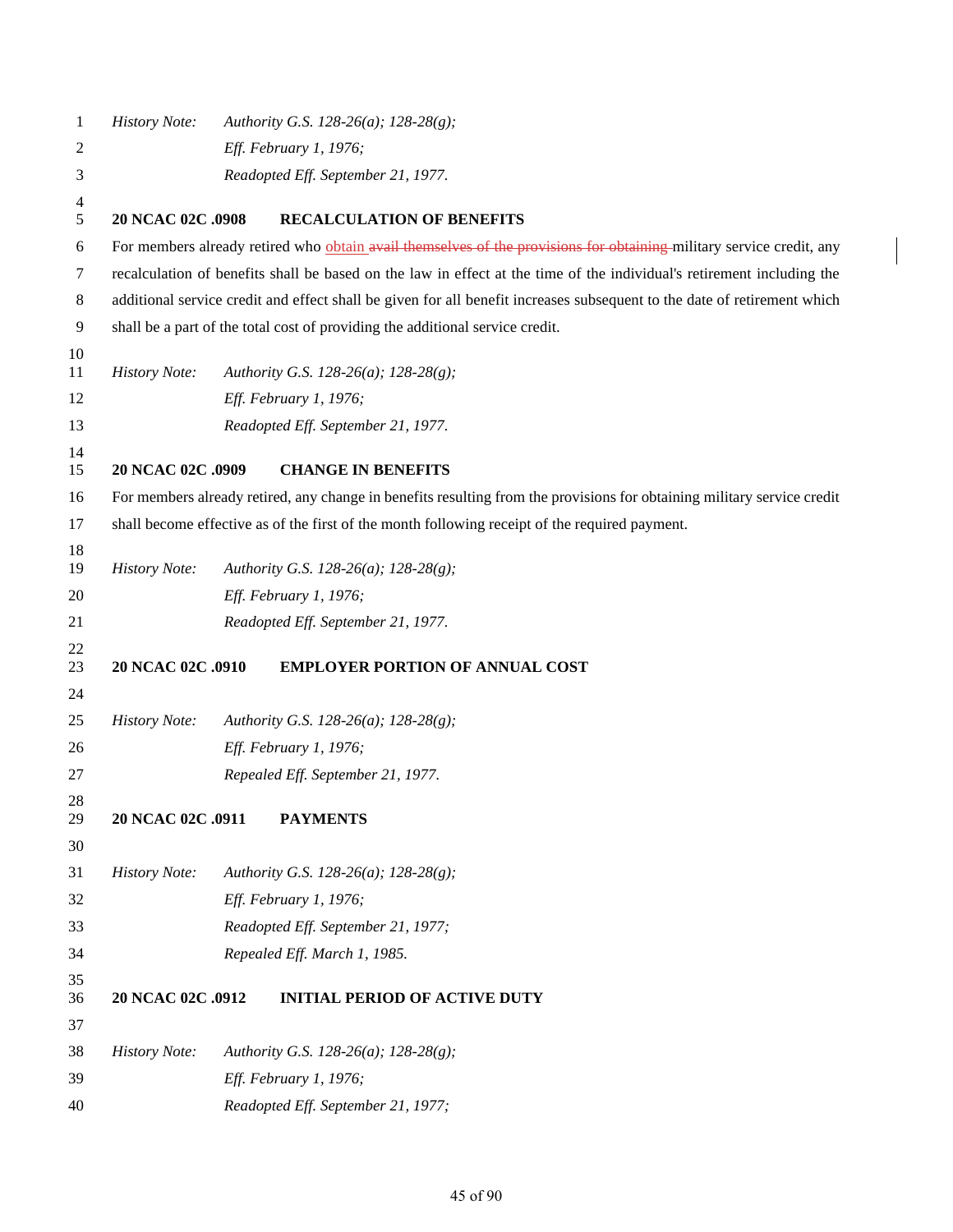| 1              |                                                             | Expired Eff. November 1, 2018 pursuant to G.S. 150B-21.3A.                                                                   |  |  |  |
|----------------|-------------------------------------------------------------|------------------------------------------------------------------------------------------------------------------------------|--|--|--|
| 2              |                                                             |                                                                                                                              |  |  |  |
| 3              | SECTION .1000 - OUT-OF-STATE SERVICE (INCHOATE RIGHTS ONLY) |                                                                                                                              |  |  |  |
| $\overline{4}$ |                                                             |                                                                                                                              |  |  |  |
| 5<br>6         | 20 NCAC 02C .1001                                           | ——1992                                                                                                                       |  |  |  |
| 7              |                                                             | A fee in the amount of twenty five dollars (\$25.00) for each payment, for obtaining out of state service credit, will be    |  |  |  |
| 8              |                                                             | assessed each individual at the time of payment to help defray the expense of handling.                                      |  |  |  |
| 9<br>10        |                                                             | History Note: Authority G.S. 128-26(j); 128-28(g);                                                                           |  |  |  |
| 11             |                                                             | Eff. February 1, 1976;                                                                                                       |  |  |  |
| 12             |                                                             | Readopted Eff. September 21, 1977.                                                                                           |  |  |  |
| 13             |                                                             |                                                                                                                              |  |  |  |
| 14             | 20 NCAC 02C .1002                                           | <b>QUALIFYING FOR CREDIT</b>                                                                                                 |  |  |  |
| 15             |                                                             | In order to qualify, each individual must pay for all or such portion in full years as he the member desires of out-of-state |  |  |  |
| 16             |                                                             | service for which the member he is eligible.                                                                                 |  |  |  |
| 17<br>18       | <b>History Note:</b>                                        | Authority G.S. 128-26(j); 128-28(g);                                                                                         |  |  |  |
| 19             |                                                             | Eff. February 1, 1976;                                                                                                       |  |  |  |
| 20             |                                                             | Readopted Eff. September 21, 1977.                                                                                           |  |  |  |
| 21<br>22       | 20 NCAC 02C .1003                                           | OTHER GOVERNMENTAL SUBDIVISION                                                                                               |  |  |  |
| 23             |                                                             | "Other governmental subdivision of the United States" shall mean a state or territory and its subdivisions but not the       |  |  |  |
| 24             | United States Government.                                   |                                                                                                                              |  |  |  |
| 25             |                                                             |                                                                                                                              |  |  |  |
| 26             | <b>History Note:</b>                                        | Authority G.S. 128-28(g); S.L. 1987, C. 617;                                                                                 |  |  |  |
| 27             |                                                             | Eff. February 1, 1976;                                                                                                       |  |  |  |
| 28             |                                                             | Readopted Eff. September 21, 1977;                                                                                           |  |  |  |
| 29             |                                                             | Amended Eff. August 1, 1988.                                                                                                 |  |  |  |
| 30<br>31       | 20 NCAC 02C .1004                                           | <b>COMPUTATION OF COST</b>                                                                                                   |  |  |  |
| 32             |                                                             | The cost of purchasing credit for out-of-state service is calculated as follows:                                             |  |  |  |
| 33             | (1)                                                         | the monthly compensation the member earned when the member he-first entered membership                                       |  |  |  |
| 34             |                                                             | service; multiplied bytimes                                                                                                  |  |  |  |
| 35             | (2)                                                         | the employee contribution rate at that time; times multiplied by                                                             |  |  |  |
| 36             | (3)                                                         | the number of months of out-of-state service for which credit is to be purchased; times multiplied by                        |  |  |  |
| 37             | (4)                                                         | two; plus                                                                                                                    |  |  |  |
| 38             | (5)                                                         | a factor equivalent to interest at the rate of six and one-half percent, compounded annually, from the                       |  |  |  |
| 39             |                                                             | year of initial membership to the year of payment.                                                                           |  |  |  |
| 40             |                                                             |                                                                                                                              |  |  |  |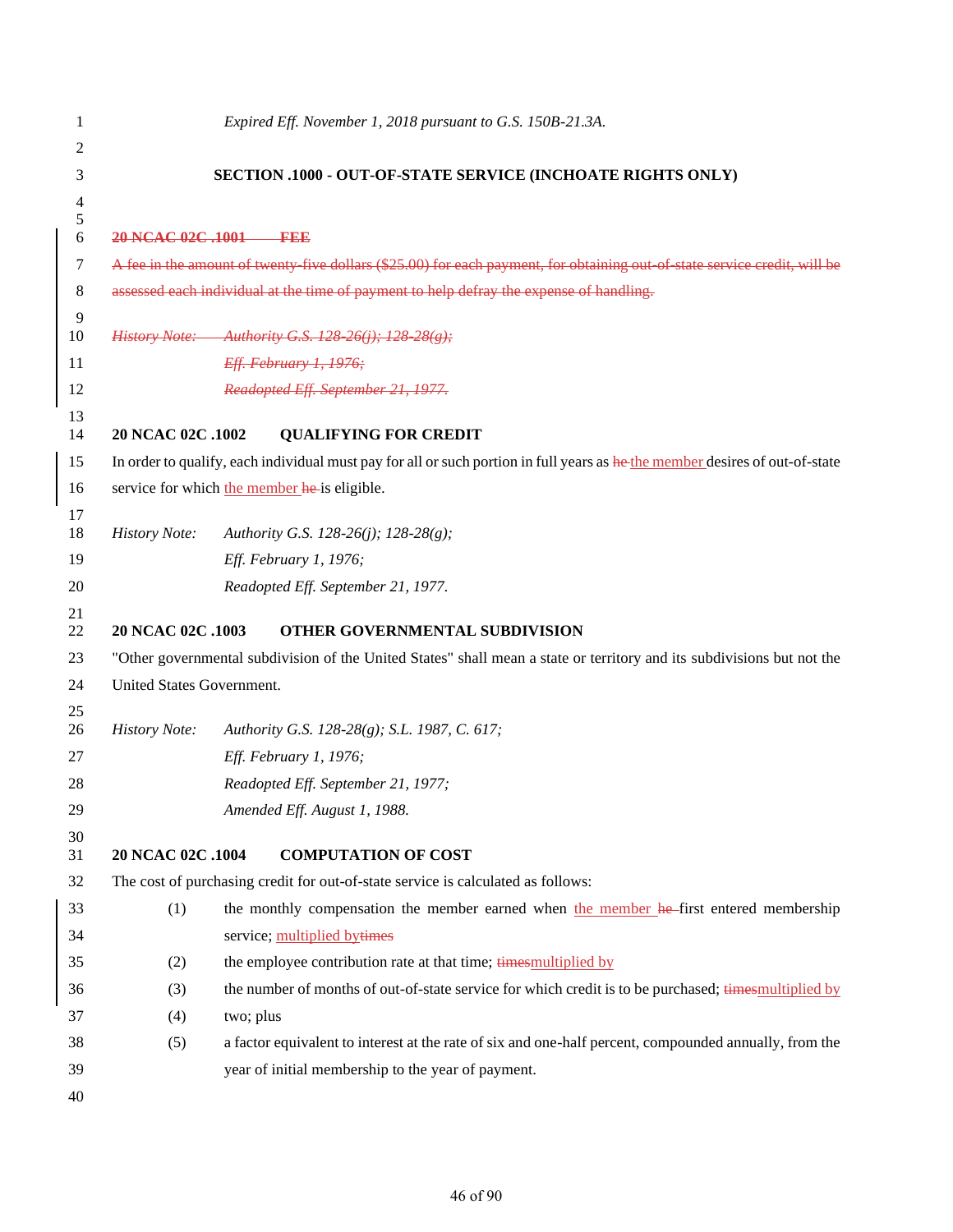| 1              | <b>History Note:</b> | Authority G.S. 128-26(j); 128-28(g);                                                                                       |
|----------------|----------------------|----------------------------------------------------------------------------------------------------------------------------|
| 2              |                      | Eff. February 1, 1976;                                                                                                     |
| 3              |                      | Readopted Eff. September 21, 1977.                                                                                         |
| 4<br>5         | 20 NCAC 02C .1005    | NO COST TO LOCAL UNITS                                                                                                     |
| 6              |                      |                                                                                                                            |
| 7              | <b>History Note:</b> | Authority G.S. 128-26(j); 128-28(g);                                                                                       |
| 8              |                      | Eff. February 1, 1976;                                                                                                     |
| 9              |                      | Repealed Eff. September 21, 1977.                                                                                          |
| 10<br>11       | 20 NCAC 02C .1006    | <b>RECALCULATION OF BENEFITS</b>                                                                                           |
| 12             |                      | For members already retired who avail themselves of the provisions for obtaining credit for out of state                   |
| 13             |                      | service purchase service under G.S. $128-26(i)$ , any recalculation of benefits shall be based on the law in effect at the |
| 14             |                      | time of the individual's retirement including the additional service credit and effect shall be given for all benefit      |
| 15             |                      | increases subsequent to the date of retirement which shall be a part of the total cost of providing the additional service |
| 16             | credit.              |                                                                                                                            |
| 17<br>18       | <b>History Note:</b> | Authority G.S. 128-26(j); 128-28(g);                                                                                       |
| 19             |                      | Eff. February 1, 1976;                                                                                                     |
| 20             |                      | Readopted Eff. September 21, 1977.                                                                                         |
| 21<br>22       | 20 NCAC 02C .1007    | <b>CHANGE IN BENEFITS</b>                                                                                                  |
| 23             |                      | For members already retired, any change in benefits resulting from the provisions for obtaining credit for out-of-state    |
| 24             |                      | service shall become effective as of the first of the month following receipt of the required payment.                     |
| 25<br>26       | <b>History Note:</b> | Authority G.S. 128-26(j); 128-28(g);                                                                                       |
| 27             |                      | Eff. February 1, 1976;                                                                                                     |
| 28             |                      | Readopted Eff. September 21, 1977.                                                                                         |
| 29<br>30       | 20 NCAC 02C .1008    | <b>PAYMENTS</b>                                                                                                            |
| 31             |                      |                                                                                                                            |
| 32             | <b>History Note:</b> | Authority G.S. 128-26(j); 128-28(g);                                                                                       |
| 33             |                      | Eff. February 1, 1976;                                                                                                     |
| 34             |                      | Readopted Eff. September 21, 1977;                                                                                         |
| 35             |                      | Repealed Eff. March 1, 1985.                                                                                               |
| 36<br>37<br>38 |                      | <b>SECTION .1100 - PRIOR SERVICE</b>                                                                                       |
| 39             |                      |                                                                                                                            |
| 40             | 20 NCAC 02C .1101    | <b>EMPLOYMENT BY A WATER WORKS</b>                                                                                         |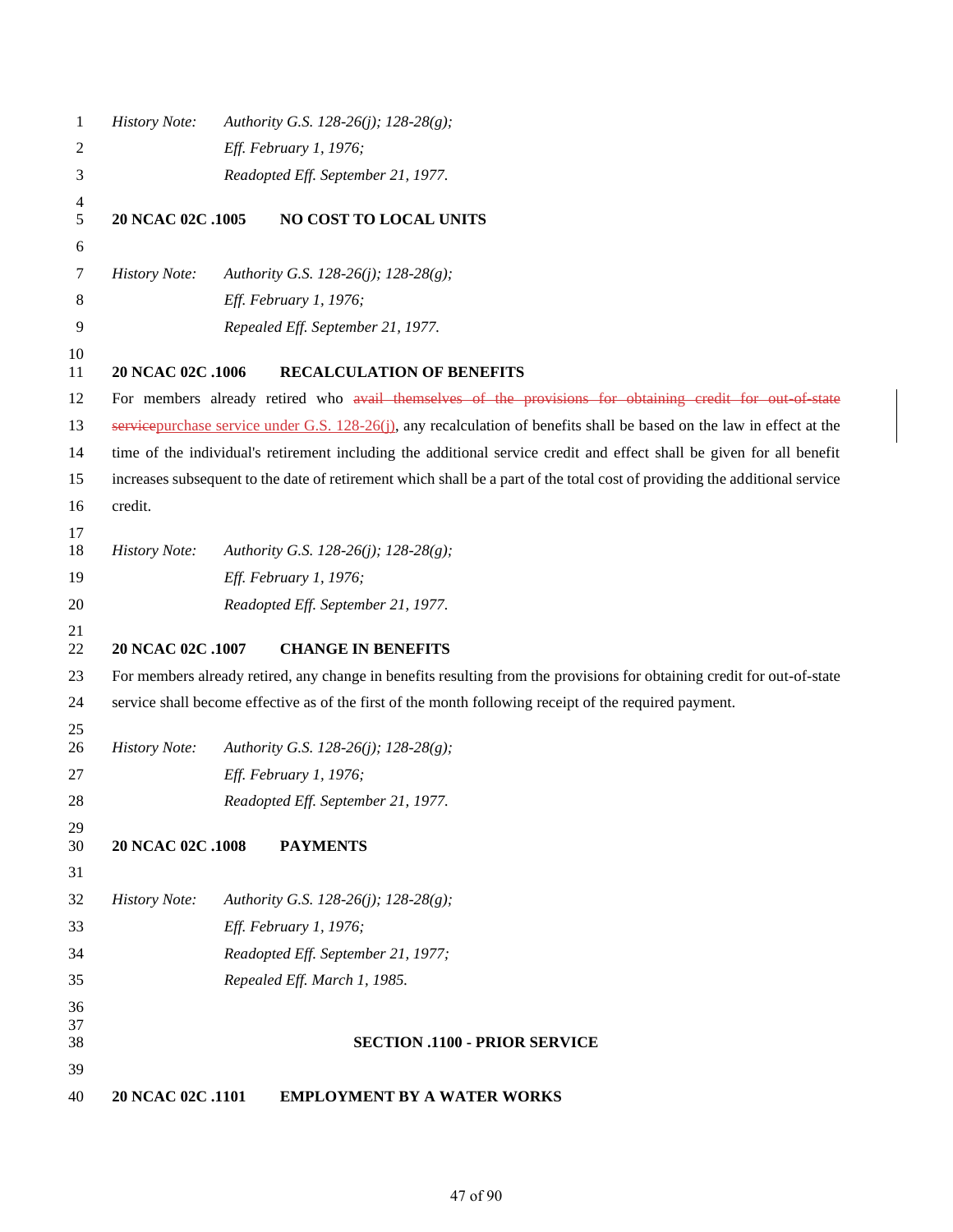| 1        | 20 NCAC 02C .1102                          | <b>NURSES</b>                                                                                                             |
|----------|--------------------------------------------|---------------------------------------------------------------------------------------------------------------------------|
| 2        |                                            |                                                                                                                           |
| 3        | <b>History Note:</b>                       | Authority G.S. 128-26; 128-28(g);                                                                                         |
| 4        |                                            | Eff. February 1, 1976;                                                                                                    |
| 5        |                                            | Readopted Eff. September 21, 1977;                                                                                        |
| 6        |                                            | Expired Eff. November 1, 2018 pursuant to G.S. 150B-21.3A.                                                                |
| 7        |                                            |                                                                                                                           |
| 8        |                                            | <b>SECTION .1200 - RETIREMENT ALLOWANCES</b>                                                                              |
| 9        |                                            |                                                                                                                           |
| 10<br>11 |                                            | 20 NCAC 02C 1201 SERVICE RETIREMENT                                                                                       |
| 12       |                                            | (a) Policemen and firemen who attain age 55 while in service and are subsequently discharged or leave service without     |
| 13       |                                            | filing application for service retirement, will be permitted to do so at a later date since they have a vested right to a |
| 14       | retirement allowance.                      |                                                                                                                           |
| 15       |                                            | (b) Benefits will begin at the proper time after the application is filed and will not be retroactive to the date of      |
| 16       |                                            | separation. The same rule applies to general employees who attain age 60 while in service and leave service thereafter    |
| 17       | without filing application for retirement. |                                                                                                                           |
| 18       |                                            |                                                                                                                           |
| 19       |                                            | <i>History Note:</i> Authority G.S. 128 24(4)a.; 128 28(g);                                                               |
| 20       |                                            | Eff. February 1, 1976;                                                                                                    |
| 21       |                                            | Readopted Eff. September 21, 1977.                                                                                        |
| 22<br>23 | 20 NCAC 02C .1202                          | <b>FAILURE TO RESPOND</b>                                                                                                 |
| 24       | 20 NCAC 02C .1203                          | <b>MEMBERSHIP IN BOTH SYSTEMS</b>                                                                                         |
| 25       |                                            |                                                                                                                           |
| 26       | <b>History Note:</b>                       | Authority G.S. 128-27(a); 128-28(g); 128-34;                                                                              |
| 27       |                                            | Eff. February 1, 1976;                                                                                                    |
| 28       |                                            | Readopted Eff. September 21, 1977;                                                                                        |
| 29       |                                            | Expired Eff. November 1, 2018 pursuant to G.S. 150B-21.3A.                                                                |
| 30       |                                            |                                                                                                                           |
| 31       | 20 NCAC 02C .1204                          | <b>AVERAGE FINAL COMPENSATION</b>                                                                                         |
| 32       |                                            | The term "consecutive calendar years" is defined for the purpose of determining retirement allowances as a period of      |
| 33       |                                            | time consisting of a number of calendar months of creditable service equal to 12 times the number of years specified      |
| 34       |                                            | by statute during which the highest total compensation was earned, adjusted proportionally to the regular term of         |
| 35       | annual employment.                         |                                                                                                                           |
| 36       |                                            |                                                                                                                           |
| 37       | <b>History Note:</b>                       | Authority G.S. 128-28 $(g)$ ;                                                                                             |
| 38<br>39 |                                            | Eff. February 1, 1976;                                                                                                    |
|          |                                            | Readopted Eff. September 21, 1977.                                                                                        |

## of 90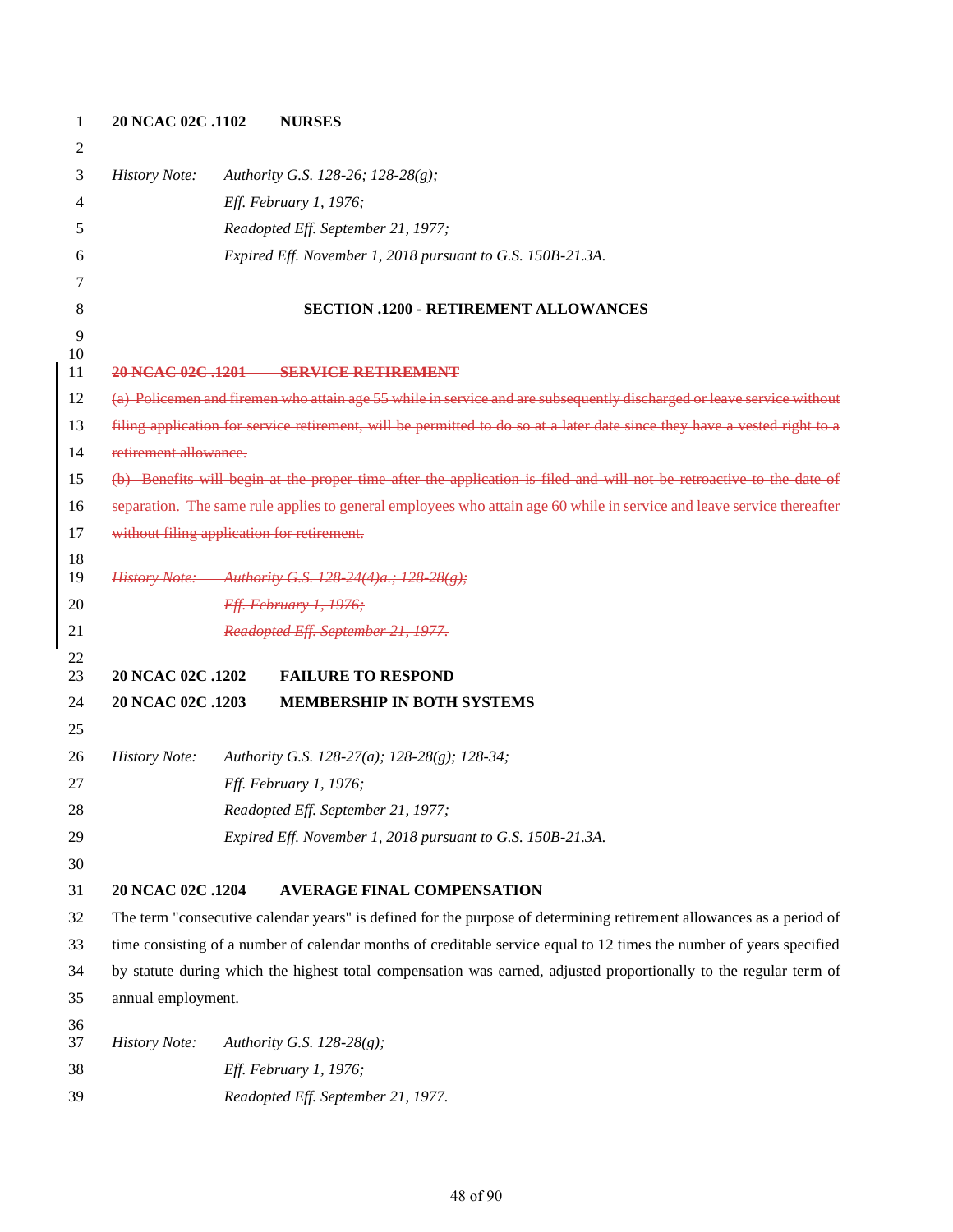| 1<br>2   |                       | <b>SECTION .1300 - VOLUNTARILY WITHDRAWN CONTRIBUTIONS</b>                                                            |
|----------|-----------------------|-----------------------------------------------------------------------------------------------------------------------|
| 3        |                       |                                                                                                                       |
| 4<br>5   | 20 NCAC 02C .1301 FEE |                                                                                                                       |
| 6        |                       | A fee in the amount of twenty five dollars (\$25.00) for each payment will be assessed each individual at the time of |
| 7        |                       | payment for voluntarily withdrawn contributions to help defray the expense of handling.                               |
| 8        |                       |                                                                                                                       |
| 9        | <b>History Note:</b>  | Authority G.S. 128-26(i); 128-28(g);                                                                                  |
| 10       |                       | Eff. February 1, 1976;                                                                                                |
| 11       |                       | Readopted Eff. September 21, 1977.                                                                                    |
| 12<br>13 |                       | 20 NCAC 02C .1302 QUALIFYING FOR CREDIT                                                                               |
| 14       |                       | In order to qualify to obtain credit, each individual must restore all accounts previously withdrawn on a voluntary   |
| 15       | basis.                |                                                                                                                       |
| 16       |                       |                                                                                                                       |
| 17<br>18 |                       | History Note: Authority G.S. 128-26(i); 128-28(g);<br>Eff. February 1, 1976;                                          |
| 19       |                       | Readopted Eff. September 21, 1977.                                                                                    |
| 20       |                       |                                                                                                                       |
| 21       | 20 NCAC 02C .1303     | <b>COMPUTATION OF COST</b>                                                                                            |
| 22       |                       |                                                                                                                       |
| 23       | <b>History Note:</b>  | Authority G.S. 128-26(i); 128-28(g);                                                                                  |
| 24       |                       | Eff. February 1, 1976;                                                                                                |
| 25       |                       | Readopted Eff. September 21, 1977;                                                                                    |
| 26       |                       | Amended Eff. June 1, 1984;                                                                                            |
| 27       |                       | Expired Eff. November 1, 2018 pursuant to G.S. 150B-21.3A.                                                            |
| 28       |                       |                                                                                                                       |
| 29       | 20 NCAC 02C .1304     | <b>CONTRIBUTION RATE</b>                                                                                              |
| 30       |                       |                                                                                                                       |
| 31       | <b>History Note:</b>  | Authority G.S. 128-26(i); 128-28(g);                                                                                  |
| 32       |                       | Eff. February 1, 1976;                                                                                                |
| 33       |                       | Readopted Eff. September 21, 1977;                                                                                    |
| 34       |                       | Repealed Eff. August 1, 1981.                                                                                         |
| 35<br>36 | 20 NCAC 02C .1305     | <b>RECALCULATION OF BENEFITS</b>                                                                                      |
| 37       | 20 NCAC 02C .1306     | <b>CHANGE IN BENEFITS</b>                                                                                             |
| 38       |                       |                                                                                                                       |
| 39       | <b>History Note:</b>  | Authority G.S. 128-26(i); 128-28(g);                                                                                  |
| 40       |                       | Eff. February 1, 1976;                                                                                                |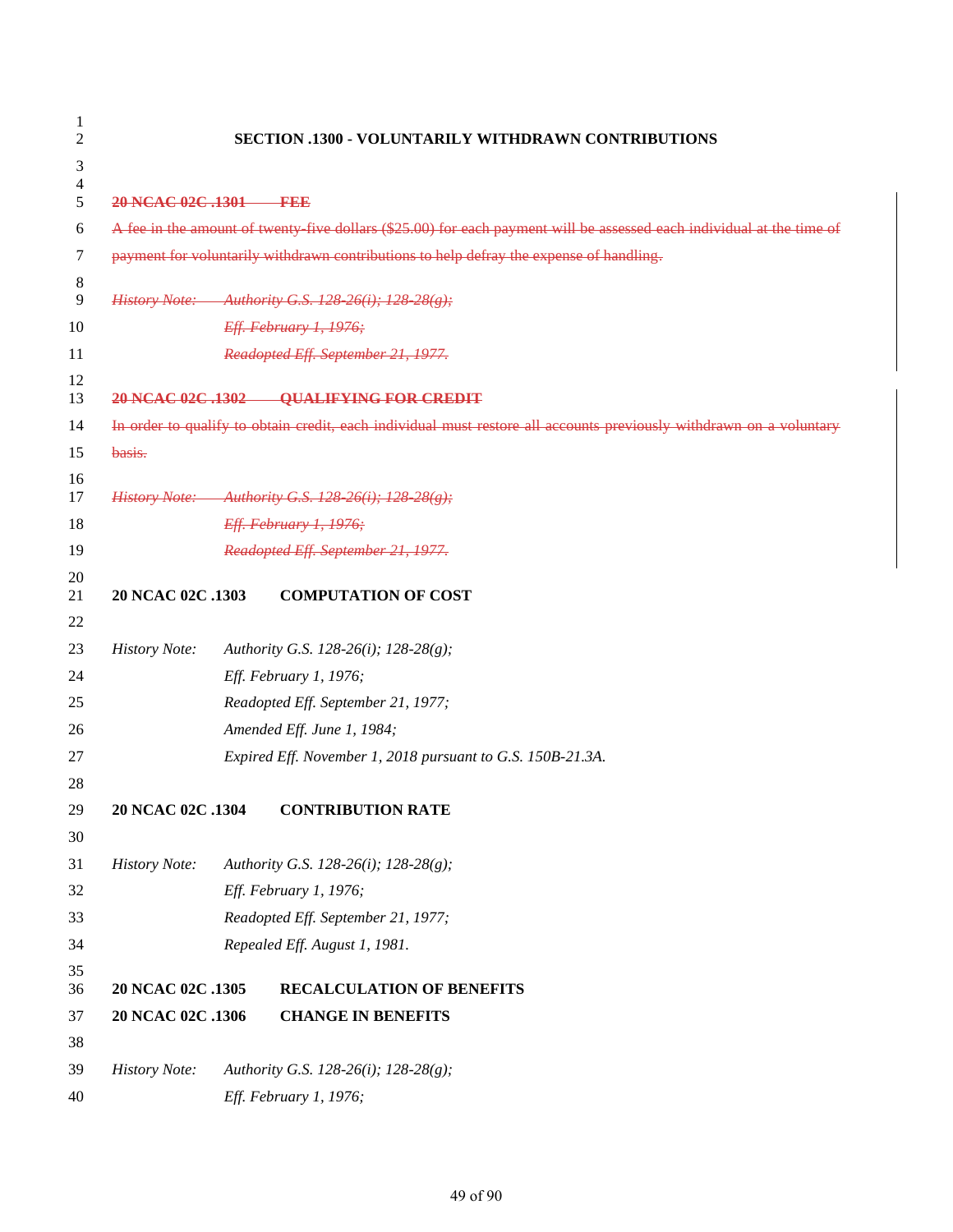| 1              |                      |  | Readopted Eff. September 21, 1977;                                                         |
|----------------|----------------------|--|--------------------------------------------------------------------------------------------|
| $\overline{c}$ |                      |  | Expired Eff. November 1, 2018 pursuant to G.S. 150B-21.3A.                                 |
| 3              |                      |  |                                                                                            |
| 4              | 20 NCAC 02C .1307    |  | <b>EMPLOYER PORTION OF ANNUAL COST</b>                                                     |
| 5              |                      |  |                                                                                            |
| 6              | <b>History Note:</b> |  | Authority G.S. 128-26(i); 128-28(g);                                                       |
| 7              |                      |  | Eff. February 1, 1976;                                                                     |
| 8              |                      |  | Repealed Eff. September 21, 1977.                                                          |
| 9              |                      |  |                                                                                            |
| 10             | 20 NCAC 02C .1308    |  | <b>PAYMENTS</b>                                                                            |
| 11<br>12       | <b>History Note:</b> |  |                                                                                            |
|                |                      |  | Authority G.S. 128-26(i); 128-28(g);                                                       |
| 13<br>14       |                      |  | Eff. February 1, 1976;<br>Readopted Eff. September 21, 1977;                               |
| 15             |                      |  | Repealed Eff. March 1, 1985.                                                               |
| 16             |                      |  |                                                                                            |
| 17             |                      |  | <b>SECTION .1400 - DELAYED PURCHASE OF SERVICE CREDITS</b>                                 |
| 18<br>19       |                      |  |                                                                                            |
| 20             | 20 NCAC 02C .1401    |  | <b>APPLICATION OF SECTION</b>                                                              |
| 21             |                      |  |                                                                                            |
| 22             | <b>History Note:</b> |  | Filed as an Emergency Regulation Eff. October 29, 1979, to be Eff. for a Period of 90 Days |
| 23             |                      |  | to Expire on January 27, 1980;                                                             |
| 24             |                      |  | Statutory Authority G.S. 128-28(g);                                                        |
| 25             |                      |  | Expired Eff. January 27, 1980.                                                             |
| 26<br>27       | 20 NCAC 02C .1402    |  | <b>ACTUARIAL TABLES</b>                                                                    |
| 28             |                      |  |                                                                                            |
| 29             | <b>History Note:</b> |  | Filed as an Emergency Regulation Eff. October 29, 1979, to be Eff. for a Period of 90 Days |
| 30             |                      |  | to Expire on January 27, 1980;                                                             |
| 31             |                      |  | Statutory Authority G.S. 128-28(g);                                                        |
| 32             |                      |  | Expired Eff. January 27, 1980.                                                             |
| 33<br>34       | 20 NCAC 02C .1403    |  | APPLICABILITY OF OTHER SECTIONS                                                            |
| 35             |                      |  |                                                                                            |
| 36             | <b>History Note:</b> |  | Filed as an Emergency Regulation Eff. October 29, 1979, to be Eff. for a Period of 90 Days |
| 37             |                      |  | to Expire on January 27, 1980;                                                             |
| 38             |                      |  | Statutory Authority G.S. 128-28(g);                                                        |
| 39             |                      |  | Expired Eff. January 27, 1980.                                                             |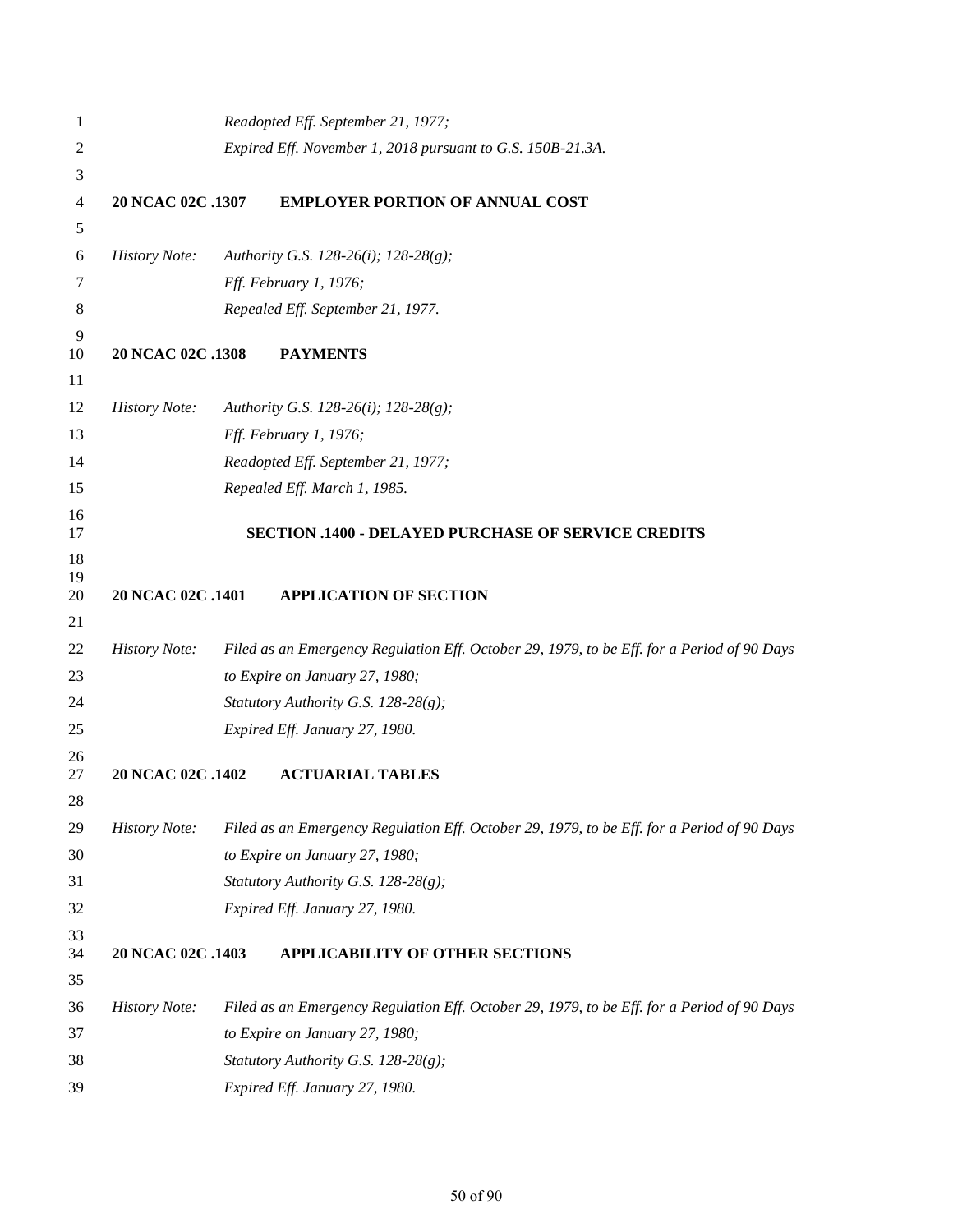| 1<br>$\mathfrak{2}$ | 20 NCAC 02C .1404    | <b>DEFINITIONS</b>                                                                                                        |
|---------------------|----------------------|---------------------------------------------------------------------------------------------------------------------------|
| 3                   |                      |                                                                                                                           |
| 4                   | <b>History Note:</b> | Filed as an Emergency Regulation Eff. October 29, 1979, to be Eff. for a Period of 90 Days                                |
| 5                   |                      | to Expire on January 27, 1980;                                                                                            |
| 6                   |                      | Statutory Authority G.S. 128-28(g);                                                                                       |
| 7                   |                      | Expired Eff. January 27, 1980.                                                                                            |
| 8<br>9              | 20 NCAC 02C .1405    | <b>COMPUTATION OF COST</b>                                                                                                |
| 10                  |                      |                                                                                                                           |
| 11                  | <b>History Note:</b> | Filed as an Emergency Regulation Eff. October 29, 1979, to be Eff. for a Period of 90 Days                                |
| 12                  |                      | to Expire on January 27, 1980;                                                                                            |
| 13                  |                      | Statutory Authority G.S. 128-28(g);                                                                                       |
| 14                  |                      | Expired Eff. January 27, 1980.                                                                                            |
| 15<br>16            | 20 NCAC 02C .1406    | <b>EXTENT OF SERVICE TO BE PURCHASED</b>                                                                                  |
| 17                  |                      |                                                                                                                           |
| 18                  | <b>History Note:</b> | Filed as an Emergency Regulation Eff. October 29, 1979, to be Eff. for a Period of 90 Days                                |
| 19                  |                      | to Expire on January 27, 1980;                                                                                            |
| 20                  |                      | Statutory Authority G.S. 128-28(g);                                                                                       |
| 21                  |                      | Expired Eff. January 27, 1980.                                                                                            |
| 22<br>23            |                      | <b>SECTION .1500 - DELAYED PURCHASE OF SERVICE CREDITS</b>                                                                |
| 24<br>25<br>26      |                      | 20 NCAC 02C .1501 APPLICATION OF SECTION                                                                                  |
| 27                  |                      | This Section applies to purchase of creditable service whenever a statutory provision prescribes that a payment by a      |
| 28                  |                      | member shall equal the full liability/cost of the service calculated on the basis of the assumptions used for purposes    |
| 29                  |                      | of the actuarial valuation of the Retirement System's liabilities, and shall take into account the retirement allowance   |
| 30                  |                      | arising on account of the additional service credit at the earliest age at which a member could retire on an unreduced    |
| 31                  |                      | service retirement allowance. An applicant shall be eligible to purchase creditable service under this Section only after |
| 32                  |                      | having met all requirements of eligibility for purchase as defined by law and on rules duly adopted.                      |
| 33<br>34            |                      | History Note: Authority G.S. 128-26(k); 128-28(g);                                                                        |
| 35                  |                      | Eff. December 1, 1981;                                                                                                    |
| 36                  |                      | Amended Eff. March 1, 1985.                                                                                               |
| 37<br>38            | 20 NCAC 02C .1502    | <b>APPLICABILITY OF OTHER SECTIONS</b>                                                                                    |
| 39                  |                      |                                                                                                                           |
| 40                  | <b>History Note:</b> | Authority G.S. 128-26(k); 128-28(g);                                                                                      |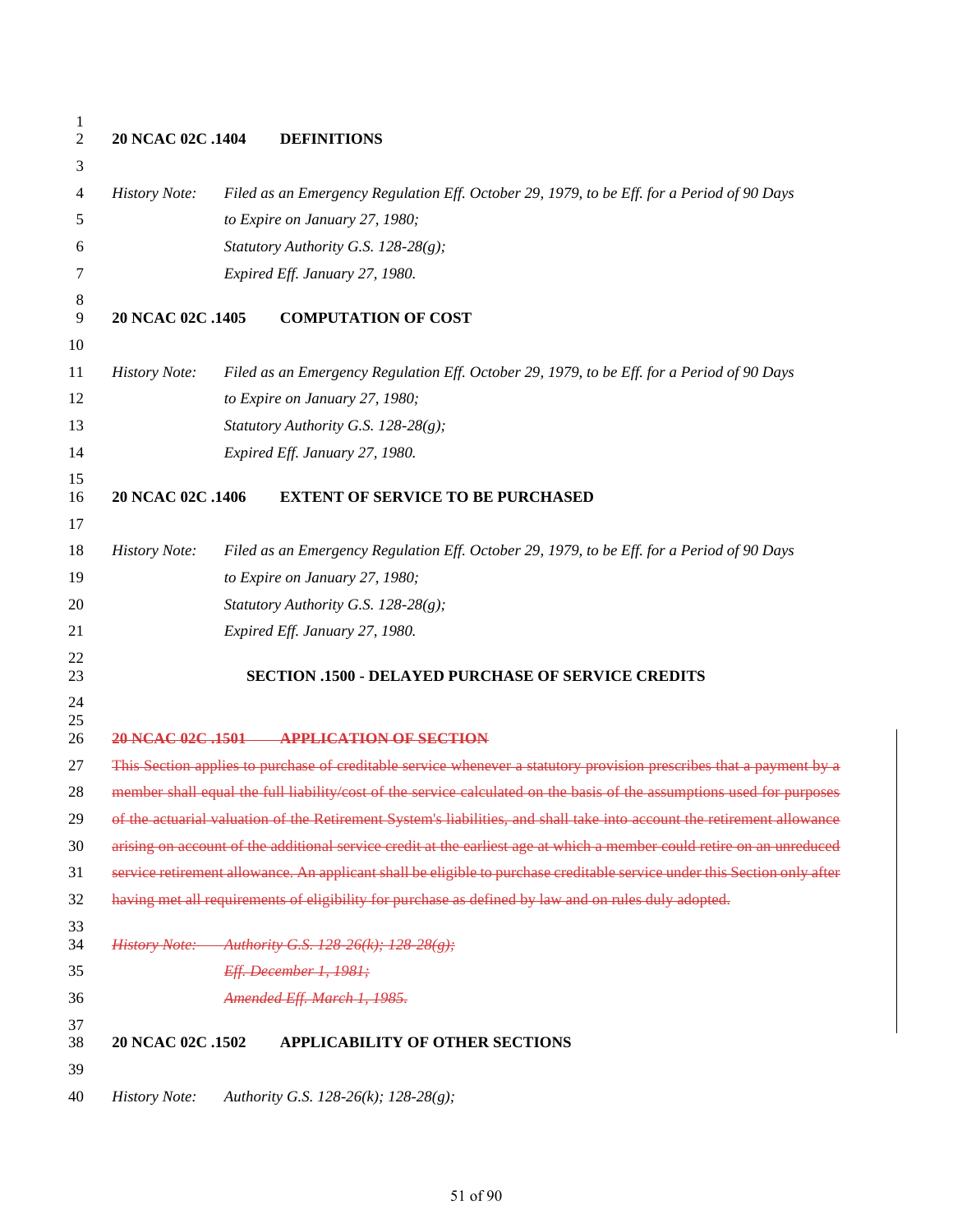| 1                   |                           | Eff. December 1, 1981;                                                                                           |
|---------------------|---------------------------|------------------------------------------------------------------------------------------------------------------|
| 2                   |                           | Repealed Eff. March 1, 1985.                                                                                     |
| 3<br>$\overline{4}$ |                           | 20 NCAC 02C .1503 DEFINITIONS                                                                                    |
| 5                   |                           | The following words and phrases have the meaning indicated when used in this Section, unless the context clearly |
| 6                   | requires another meaning: |                                                                                                                  |
| 7                   | $\leftrightarrow$         | "earliest retirement date" is the first date at which the member could retire with an unreduced                  |
| 8                   |                           | allowance,                                                                                                       |
| 9                   |                           | "nearest age" is the year and whole month of the age of the member which is closest to the date                  |
| 10                  |                           | specified,                                                                                                       |
| 11                  | $\left(3\right)$          | "estimated allowance (with purchase)" is the estimated retirement allowance computed in the                      |
| 12                  |                           | normal manner at the earliest retirement date and the years of service the member would have if the              |
| 13                  |                           | purchase is made,                                                                                                |
| 14                  | (4)                       | "estimated allowance (without purchase)" is the estimated allowance computed in the normal                       |
| 15                  |                           | manner at the earliest retirement date and the years of service which the member would have at that              |
| 16                  |                           | time if no purchase is made.                                                                                     |
| 17                  |                           |                                                                                                                  |
| 18                  | <b>History Note:</b>      | Authority G.S. 128 26(k); 128 28(g);                                                                             |
| 19                  |                           | Eff. December 1, 1981;                                                                                           |
| 20                  |                           | Amended Eff. March 1, 1985; June 1, 1982.                                                                        |
| 21<br>22            |                           | 20 NCAC 02C .1504 COMPUTATION OF COST                                                                            |
| 23                  |                           | The cost of a delayed purchase of service credit is computed as follows:                                         |
| 24                  |                           | (1) Determine earliest retirement dates;                                                                         |
| 25                  | (2)                       | - Determine estimated average final compensation (with purchase) and (without purchase) by                       |
| 26                  |                           | multiplying the total compensation actually paid for the period for which 12 months' service credit              |
| 27                  |                           | will have been earned through the current month by the factor determined from the table of Salary                |
| 28                  |                           | Factors using the member's nearest age on the last day of the current month and at the earliest                  |
| 29                  |                           | retirement date (with purchase) and (without purchase). Provided that if the member is out of service            |
| 30                  |                           | but not retired, has passed his 65th birthday, or has 30 years of service credit without the purchase,           |
| 31                  |                           | the estimated average final compensation will be calculated in the normal manner for the                         |
| 32                  |                           | compensation and service recorded by the Retirement System;                                                      |
| 33                  | $\left(3\right)$          | Determine estimated allowance (with purchase);                                                                   |
| 34                  | (4)                       | Determine required reserve on estimated allowance (with purchase) by multiplying the estimated                   |
| 35                  |                           | allowance (with purchase) by the reserve factor found in the Table of Reserve Factors for the nearest            |
| 36                  |                           | ages at purchase date and at earliest retirement date;                                                           |
| 37                  | $\left(5\right)$          | Determine estimated allowance (without purchase);                                                                |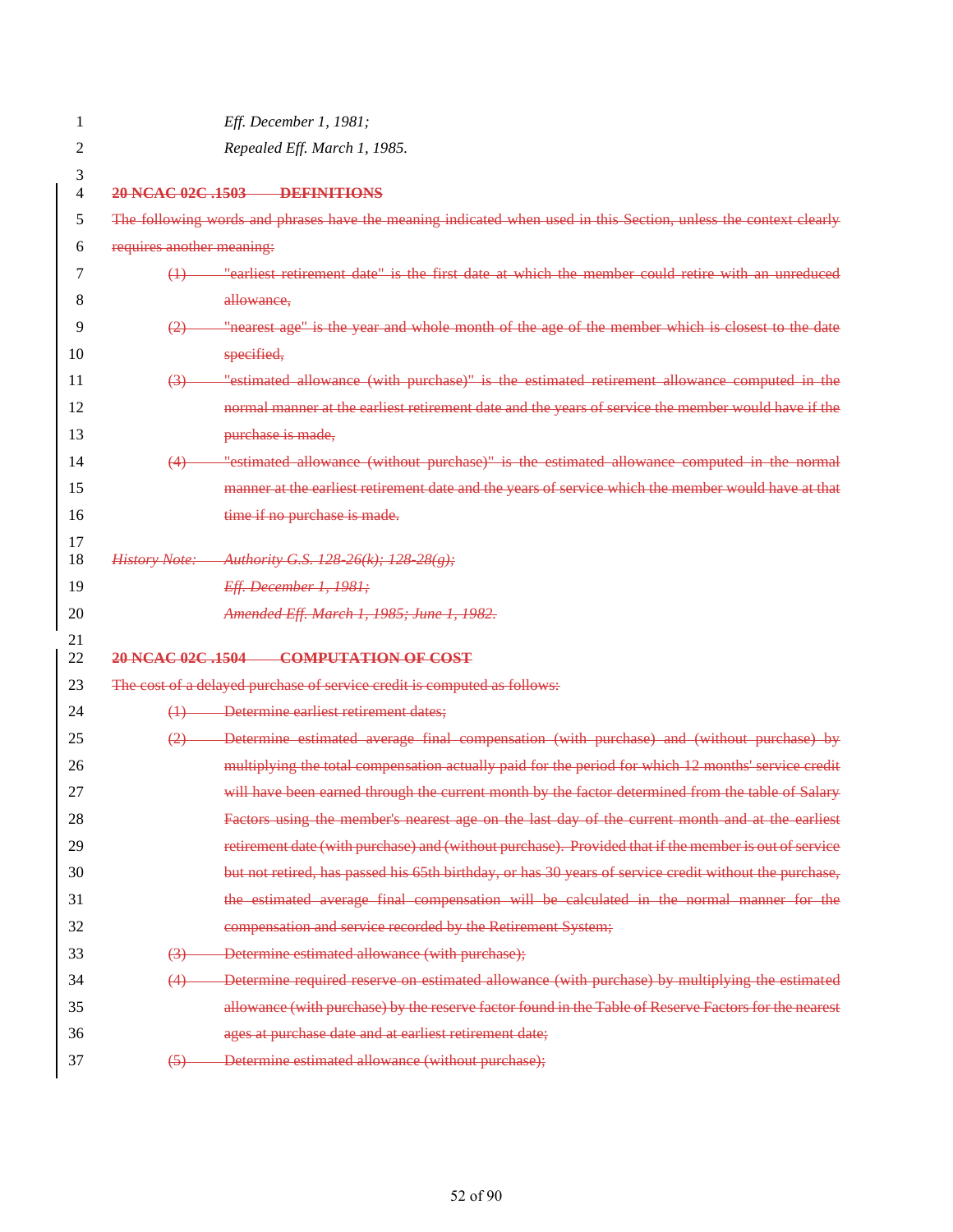| 1        | (6)                           | Determine available reserve on estimated allowance (without purchase) by multiplying the                                 |
|----------|-------------------------------|--------------------------------------------------------------------------------------------------------------------------|
| 2        |                               | estimated allowance (without purchase) by the reserve factor for the nearest ages at purchase date                       |
| 3        |                               | and at earliest retirement date;                                                                                         |
| 4        | (7)                           | The cost of purchasing service credit is the difference between the required reserve (with purchase)                     |
| 5        |                               | and the available reserve (without purchase). Provided that if the difference between the required                       |
| 6        |                               | reserve and the available reserve is zero, the cost of purchasing the service credit is the estimated                    |
| 7        |                               | average final compensation (with purchase) times the number of years service purchased, times the                        |
| 8        |                               | statutory service factor, times the reserve factor for the nearest ages at the last day of the last month                |
| 9        |                               | for which the compensation used was recorded and at earliest retirement date (with purchase).                            |
| 10<br>11 | <b>History Note:</b>          | Authority G.S. 128-26(k); 128-28(g);                                                                                     |
| 12       |                               | Eff. December 1, 1981;                                                                                                   |
| 13       |                               | Amended Eff. June 1, 1982.                                                                                               |
| 14<br>15 | 20 NCAC 02C .1505             | <b>EXTENT OF SERVICE TO BE PURCHASED</b>                                                                                 |
| 16       |                               | The extent of a delayed purchase of service credit by a member is all or such portion in full years as the member elects |
| 17       | and for which he is eligible. |                                                                                                                          |
| 18<br>19 |                               | History Note: Authority G.S. 128 26(k); 128 28(g);                                                                       |
| 20       |                               | <b>Eff. December 1, 1981.</b>                                                                                            |
| 21<br>22 | 20 NCAC 02C .1506             | SPECIAL RULE FOR RETIRED APPLICANTS                                                                                      |
| 23       |                               | The cost of a delayed purchase of service credit for a person currently receiving a retirement allowance is computed     |
| 24       | as follows:                   |                                                                                                                          |
| 25       | $\leftrightarrow$             | Determine the estimated allowance (with purchase), what is the monthly amount that the applicant                         |
| 26       |                               | would be receiving, if he had retired at his original retirement date for his present option, with his                   |
| 27       |                               | eurrent creditable service plus the service to be purchased, by using the factors applicable at his                      |
| 28       |                               | actual retirement date, and including all cost of living and special percentage increases which he                       |
| 29       |                               | had actually received since his first monthly retirement benefits;                                                       |
| 30       | (2)                           | Determine the difference between his estimated allowance (with purchase) and his present monthly                         |
| 31       |                               | retirement benefit;                                                                                                      |
| 32       | (3)                           | Determine the cost of purchasing the service credit by multiplying the difference in monthly benefit                     |
| 33       |                               | by twelve, and then dividing by the option factor from the Table of Options Factors for his current                      |
| 34       |                               | option, and then multiplying by the reserve factor from the Table of Reserve Factors for his current                     |
| 35       |                               | age and retirement age.                                                                                                  |
| 36<br>37 | <b>History Note:</b>          | - Authority G.S. 128-26(k); 128-28(g);                                                                                   |
| 38       |                               | Eff. June 1, 1982;                                                                                                       |
| 39       |                               | Amended Eff. March 1, 1985.                                                                                              |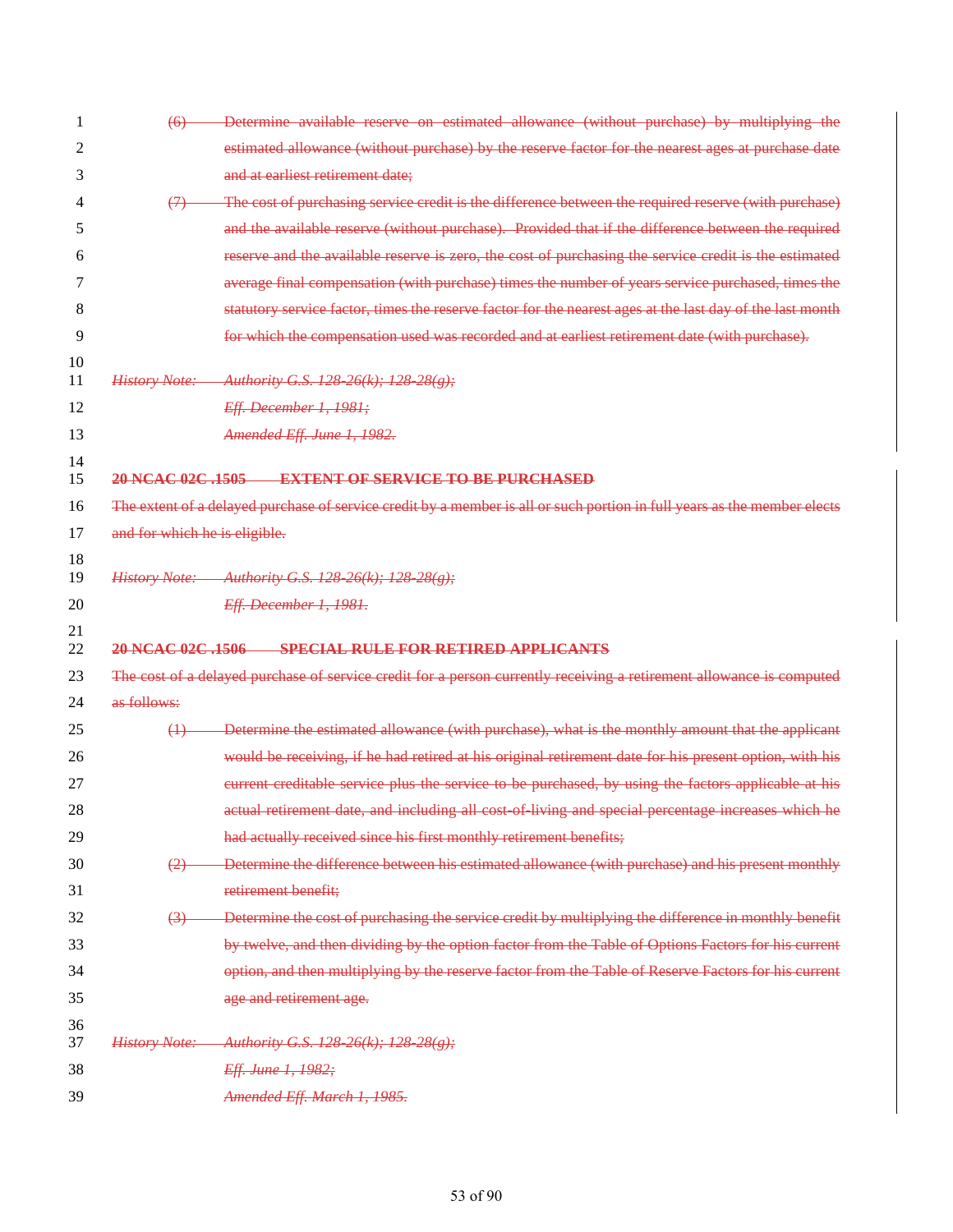| 1<br>2   |                      | <b>SECTION .1600 - PURCHASE OF SERVICE CREDITS FOR PROBATIONARY REGULAR</b> |
|----------|----------------------|-----------------------------------------------------------------------------|
| 3        |                      | <b>EMPLOYMENT</b>                                                           |
| 4        |                      |                                                                             |
| 5        | 20 NCAC 02C .1601    | <b>APPLICATION OF SECTION</b>                                               |
| 6        | 20 NCAC 02C .1602    | <b>ELIGIBILITY</b>                                                          |
| 7        | 20 NCAC 02C .1603    | <b>COMPUTATION OF COST</b>                                                  |
| 8        |                      |                                                                             |
| 9        | <b>History Note:</b> | Authority G.S. 128-21(10); 128-24(1); 128-28(g);                            |
| 10       |                      | Eff. June 1, 1986;                                                          |
| 11       |                      | Amended Eff. August 1, 1988;                                                |
| 12       |                      | Expired Eff. November 1, 2018 pursuant to G.S. 150B-21.3A.                  |
| 13       |                      |                                                                             |
| 14       |                      |                                                                             |
| 15       |                      |                                                                             |
| 16       |                      | SUBCHAPTER 2D-DISABILITY SALARY CONTINUATION PLAN                           |
| 17       |                      |                                                                             |
| 18       |                      | <b>SECTION .0100 - GENERAL PROVISIONS</b>                                   |
| 19<br>20 | 20 NCAC 02D .0101    | <b>GENERAL INFORMATION</b>                                                  |
| 21       |                      |                                                                             |
| 22       | <b>History Note:</b> | Authority G.S. 135-6(f); 135-32; 135-34;                                    |
| 23       |                      | Eff. February 1, 1976;                                                      |
| 24       |                      | Readopted Eff. September 21, 1977;                                          |
| 25       |                      | Amended Eff. December 1, 1982; October 29, 1979;                            |
| 26       |                      | Repealed Eff. August 1, 1988.                                               |
| 27       |                      |                                                                             |
| 28       | 20 NCAC 02D .0102    | PURPOSES: FUNCTIONS: AND DUTIES                                             |
| 29       | 20 NCAC 02D .0103    | <b>AUTHORITY TO APPOINT ADVISORY COMMITTEE</b>                              |
| 30       |                      |                                                                             |
| 31       | <b>History Note:</b> | Authority G.S. 135-6(f); 135-33;                                            |
| 32       |                      | Eff. February 1, 1976;                                                      |
| 33       |                      | Readopted Eff. September 21, 1977;                                          |
| 34       |                      | Repealed Eff. December 1, 1982.                                             |
| 35<br>36 |                      | SECTION .0200 - DISABILITY SALARY CONTINUATION PLAN                         |
| 37       |                      |                                                                             |
| 38       |                      |                                                                             |
| 39       | 20 NCAC 02D .0201    | <b>DEFINITIONS</b>                                                          |
| 40       | 20 NCAC 02D .0202    | <b>MEMBERSHIP</b>                                                           |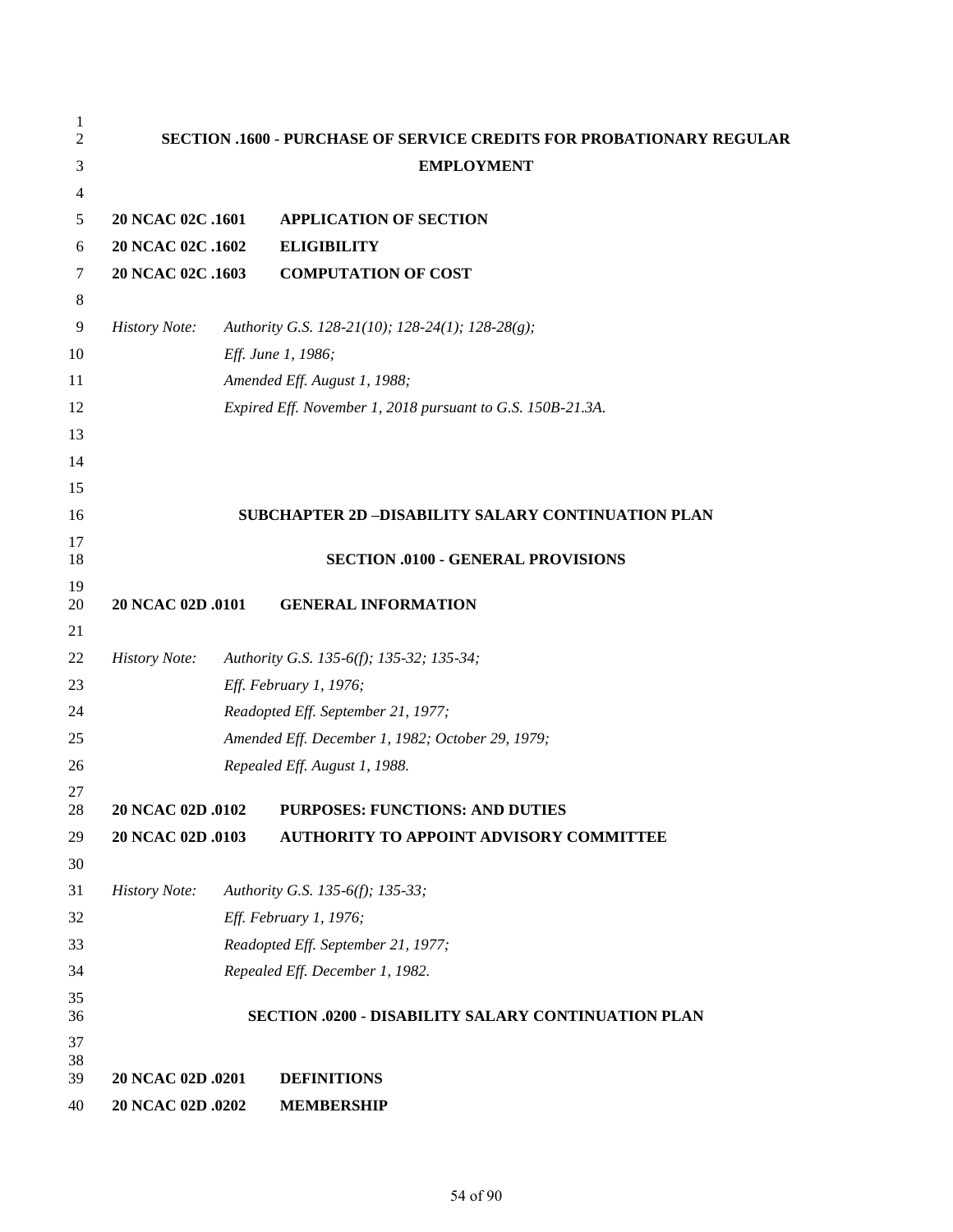| 1        | 20 NCAC 02D .0203    | <b>CONTRIBUTIONS</b>                                      |
|----------|----------------------|-----------------------------------------------------------|
| 2        | 20 NCAC 02D .0204    | <b>BENEFITS</b>                                           |
| 3        | 20 NCAC 02D .0205    | <b>REHABILITATION</b>                                     |
| 4        | 20 NCAC 02D .0206    | PHYSICAL EXAMINATION                                      |
| 5        | 20 NCAC 02D .0207    | <b>PAYMENT OF CLAIMS</b>                                  |
| 6        | 20 NCAC 02D .0208    | <b>ASSIGNMENT</b>                                         |
| 7        | 20 NCAC 02D .0209    | <b>MANAGEMENT OF FUNDS</b>                                |
| 8        |                      |                                                           |
| 9        | <b>History Note:</b> | Authority G.S. 135-34; 135-6(f);                          |
| 10       |                      | Eff. February 1, 1976;                                    |
| 11       |                      | Readopted Eff. September 21, 1977;                        |
| 12       |                      | Amended Eff. October 29, 1979;                            |
| 13       |                      | Repealed Eff. August 1, 1988.                             |
| 14<br>15 | 20 NCAC 02D .0210    | <b>TERMINATION OF THE PLAN</b>                            |
| 16       |                      |                                                           |
| 17       | <b>History Note:</b> | Authority G.S. 135-34; 135-6(f);                          |
| 18       |                      | Eff. February 1, 1976;                                    |
| 19       |                      | Repealed Eff. September 21, 1977.                         |
| 20       |                      |                                                           |
| 21       | 20 NCAC 02D .0211    | <b>AGREEMENT</b>                                          |
| 22       | 20 NCAC 02D .0212    | <b>EMPLOYEE DISABILITY FUND</b>                           |
| 23       | 20 NCAC 02D .0213    | <b>FORMS</b>                                              |
| 24       | 20 NCAC 02D .0214    | <b>INSTRUCTIONS FOR USE OF FORMS</b>                      |
| 25       |                      |                                                           |
| 26       | <b>History Note:</b> | Authority G.S. 135-34; 135-6(f);                          |
| 27       |                      | Eff. February 1, 1976;                                    |
| 28       |                      | Readopted Eff. September 21, 1977;                        |
| 29       |                      | Repealed Eff. August 1, 1988.                             |
| 30<br>31 |                      | <b>SECTION .0300 - HOSPITAL AND MEDICAL CARE BENEFITS</b> |
| 32       |                      |                                                           |
| 33<br>34 | 20 NCAC 02D .0301    | <b>CONTRACT</b>                                           |
| 35       | 20 NCAC 02D .0302    | PROGRAM PROVISIONS                                        |
| 36       |                      |                                                           |
| 37       | <b>History Note:</b> | Authority G.S. 135-6(f); 135-33;                          |
| 38       |                      | Eff. February 1, 1976;                                    |
| 39       |                      | Readopted Eff. September 21, 1977;                        |
|          |                      |                                                           |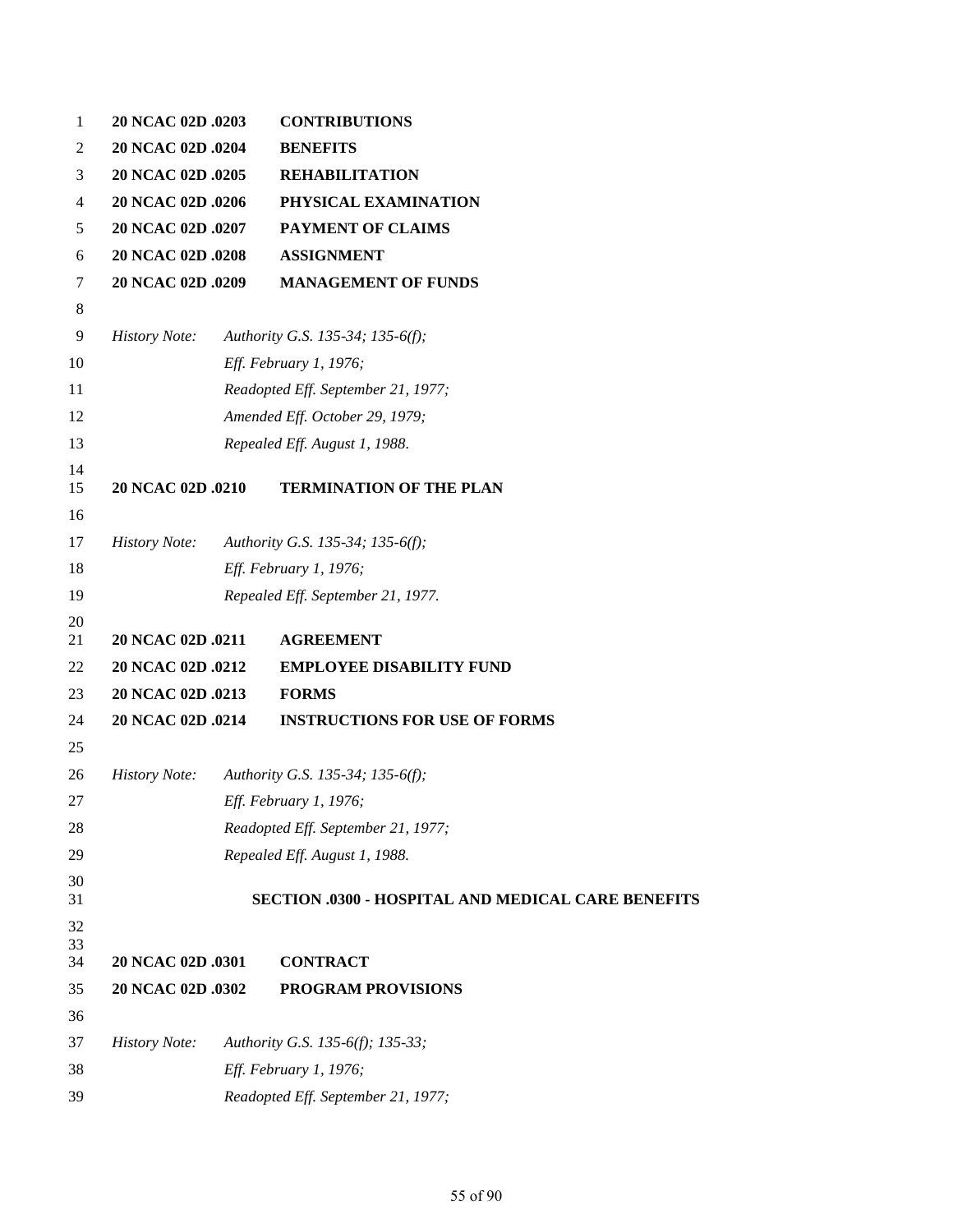| 1              |                      | Amended Eff. October 29, 1979; July 1, 1978;       |
|----------------|----------------------|----------------------------------------------------|
| $\overline{c}$ |                      | Repealed Eff. December 1, 1982.                    |
| $\mathfrak{Z}$ |                      |                                                    |
| $\overline{4}$ | 20 NCAC 02D .0303    | <b>EFFECTIVE DATES</b>                             |
| 5              |                      |                                                    |
| 6              | <i>History Note:</i> | Authority G.S. 135-33; 135-6(f);                   |
| 7              |                      | Eff. February 1, 1976;                             |
| 8              |                      | Repealed Eff. September 21, 1977.                  |
| 9<br>10        | 20 NCAC 02D .0304    | <b>CONTRIBUTION RATE</b>                           |
| 11             |                      |                                                    |
| 12             | <i>History Note:</i> | Authority G.S. 135-33; 135-6(f);                   |
| 13             |                      | Eff. February 1, 1976;                             |
| 14             |                      | Readopted Eff. September 21, 1977;                 |
| 15             |                      | Repealed Eff. July 1, 1978.                        |
| 16             |                      |                                                    |
| 17             | 20 NCAC 02D .0305    | <b>TYPES OF COVERAGE</b>                           |
| 18             | 20 NCAC 02D .0306    | <b>SPLIT CONTRACT</b>                              |
| 19             |                      |                                                    |
| 20             | <i>History Note:</i> | Authority G.S. 135-6(f); 135-33;                   |
| 21             |                      | Eff. February 1, 1976;                             |
| 22             |                      | Readopted Eff. September 21, 1977;                 |
| 23             |                      | Repealed Eff. December 1, 1982.                    |
| 24<br>25       | 20 NCAC 02D .0307    | <b>SUPPLEMENTARY PLANS</b>                         |
| 26             | 20 NCAC 02D .0308    | <b>RETIREMENT</b>                                  |
| 27             |                      |                                                    |
| 28             |                      | History Note: Authority G.S. 135-33; 135-6(f);     |
| 29             |                      | Eff. February 1, 1976;                             |
| 30             |                      | Repealed Eff. September 21, 1977.                  |
| 31             |                      |                                                    |
| 32             | 20 NCAC 02D .0309    | <b>PAYMENT</b>                                     |
| 33             | 20 NCAC 02D .0310    | <b>ELIGIBILITY</b>                                 |
| 34             |                      |                                                    |
| 35             | <b>History Note:</b> | Authority G.S. 135-6(f); 135-33; 135-33.1; 135-36; |
| 36             |                      | Eff. February 1, 1976;                             |
| 37             |                      | Readopted Eff. September 21, 1977;                 |
| 38             |                      | Amended Eff. October 29, 1979;                     |
| 39             |                      | Repealed Eff. December 1, 1982.                    |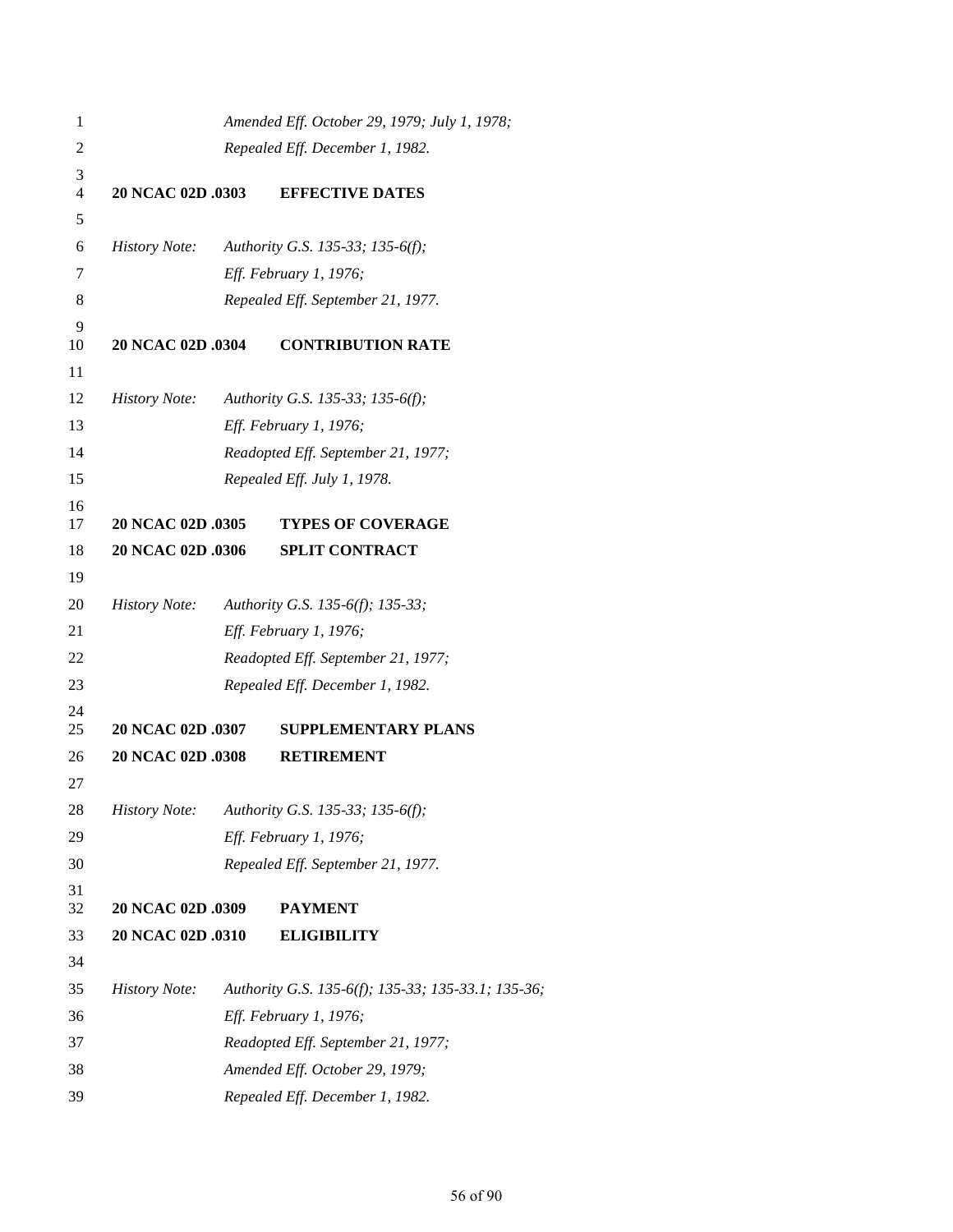```
1
2 20 NCAC 02D .0311 OPEN ENROLLMENT
3 20 NCAC 02D .0312 AGENT
4 20 NCAC 02D .0313 CHANGES: BENEFIT PLANS
5 20 NCAC 02D .0314 ENROLLMENT AND ADMINISTRATION
6
7 History Note: Authority G.S. 135-33; 135-6(f);
8 Eff. February 1, 1976;
9 Repealed Eff. September 21, 1977.
10
11 20 NCAC 02D .0315 FILING OF CLAIMS
12 20 NCAC 02D .0316 CHANGES IN FAMILY STATUS
13 20 NCAC 02D .0317 SEPARATION FROM SERVICE
14 20 NCAC 02D .0318 LEAVE OF ABSENCE
15
16 History Note: Authority G.S. 135-6(f); 135-33;
17 Eff. February 1, 1976;
18 Readopted Eff. September 21, 1977;
19 Repealed Eff. December 1, 1982.
20
21 20 NCAC 02D .0319 DOCUMENTS ATTACHED
22 20 NCAC 02D .0320 TERMINATION
23 20 NCAC 02D .0321 TERMINATION OF CERTIFICATES
24 20 NCAC 02D .0322 PREVIOUS CONTRACT
25
26 History Note: Authority G.S. 135-33; 135-6(f);
27 Eff. February 1, 1976;
28 Repealed Eff. September 21, 1977.
29
30 SECTION .0400 - EXPERIENCE RATING AGREEMENT
31
32
33 20 NCAC 02D .0401 BENEFIT ADMINISTRATION
34 20 NCAC 02D .0402 RETENTION
35 20 NCAC 02D .0403 INCURRED CLAIMS EXPENSE
36 20 NCAC 02D .0404 PROJECTED EXPENSE RATIO
37 20 NCAC 02D .0405 STABILIZATION RESERVES
38 20 NCAC 02D .0406 RATING PROCEDURES
39 20 NCAC 02D .0407 ACCOUNTING
```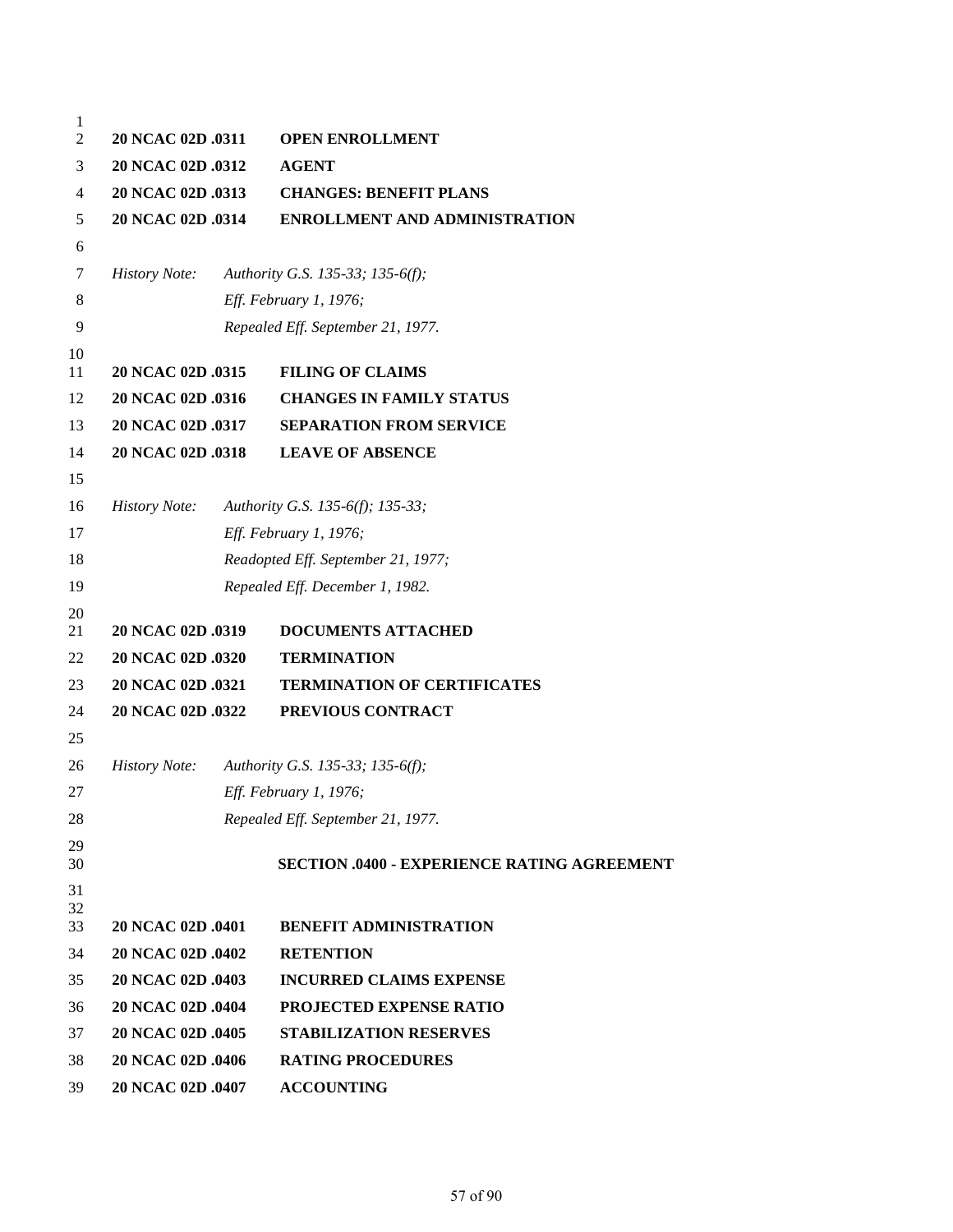| 1              | 20 NCAC 02D .0408    | <b>AGREEMENT INTENT</b>                            |
|----------------|----------------------|----------------------------------------------------|
| 2              | 20 NCAC 02D .0409    | <b>ANNUAL REPORTS</b>                              |
| 3              | 20 NCAC 02D .0410    | <b>RETENTION</b>                                   |
| $\overline{4}$ | 20 NCAC 02D .0411    | <b>INCOME AND CLAIMS EXPERIENCE</b>                |
| 5              |                      |                                                    |
| 6              | <b>History Note:</b> | Authority G.S. 135-33; 135-6(f);                   |
| 7              |                      | Eff. February 1, 1976;                             |
| 8              |                      | Repealed Eff. September 21, 1977.                  |
| 9<br>10        |                      | <b>SECTION .0500 - COORDINATION OF BENEFITS</b>    |
| 11<br>12       |                      |                                                    |
| 13             | 20 NCAC 02D .0501    | <b>BENEFITS PROVISION</b>                          |
| 14             | 20 NCAC 02D .0502    | <b>DEFINITIONS</b>                                 |
| 15             | 20 NCAC 02D .0503    | <b>EFFECT ON BENEFITS</b>                          |
| 16             | 20 NCAC 02D .0504    | <b>IMPLEMENTATION</b>                              |
| 17             | 20 NCAC 02D .0505    | <b>FACILITY OF PAYMENT</b>                         |
| 18             | 20 NCAC 02D .0506    | <b>RIGHT OF RECOVERY</b>                           |
| 19             |                      |                                                    |
| 20             | <i>History Note:</i> | Authority G.S. 135-33; 135-6(f);                   |
| 21             |                      | Eff. February 1, 1976;                             |
| 22             |                      | Repealed Eff. September 21, 1977.                  |
| 23<br>24       |                      | <b>SECTION .0600 - INPATIENT HOSPITAL BENEFITS</b> |
| 25             |                      |                                                    |
| 26<br>27       | 20 NCAC 02D .0601    | <b>DAYS AVAILABLE</b>                              |
| 28             | 20 NCAC 02D .0602    | BENEFITS IN CONTRACTING HOSPITALS                  |
| 29             | 20 NCAC 02D .0603    | <b>BENEFITS: NONCONTRACTING HOSPITALS</b>          |
| 30             | 20 NCAC 02D .0604    | BENEFITS IN OUT-OF-STATE HOSPITALS                 |
| 31             | 20 NCAC 02D .0605    | <b>GENERAL PROVISIONS</b>                          |
| 32             | 20 NCAC 02D .0606    | <b>SKILLED NURSING FACILITY</b>                    |
| 33             |                      |                                                    |
| 34             | <b>History Note:</b> | Authority G.S. 135-33; 135-6(f);                   |
| 35             |                      | Eff. February 1, 1976;                             |
| 36             |                      | Repealed Eff. September 21, 1977.                  |
| 37<br>38       |                      | <b>SECTION .0700 - OUTPATIENT BENEFITS</b>         |
| 39<br>40       |                      |                                                    |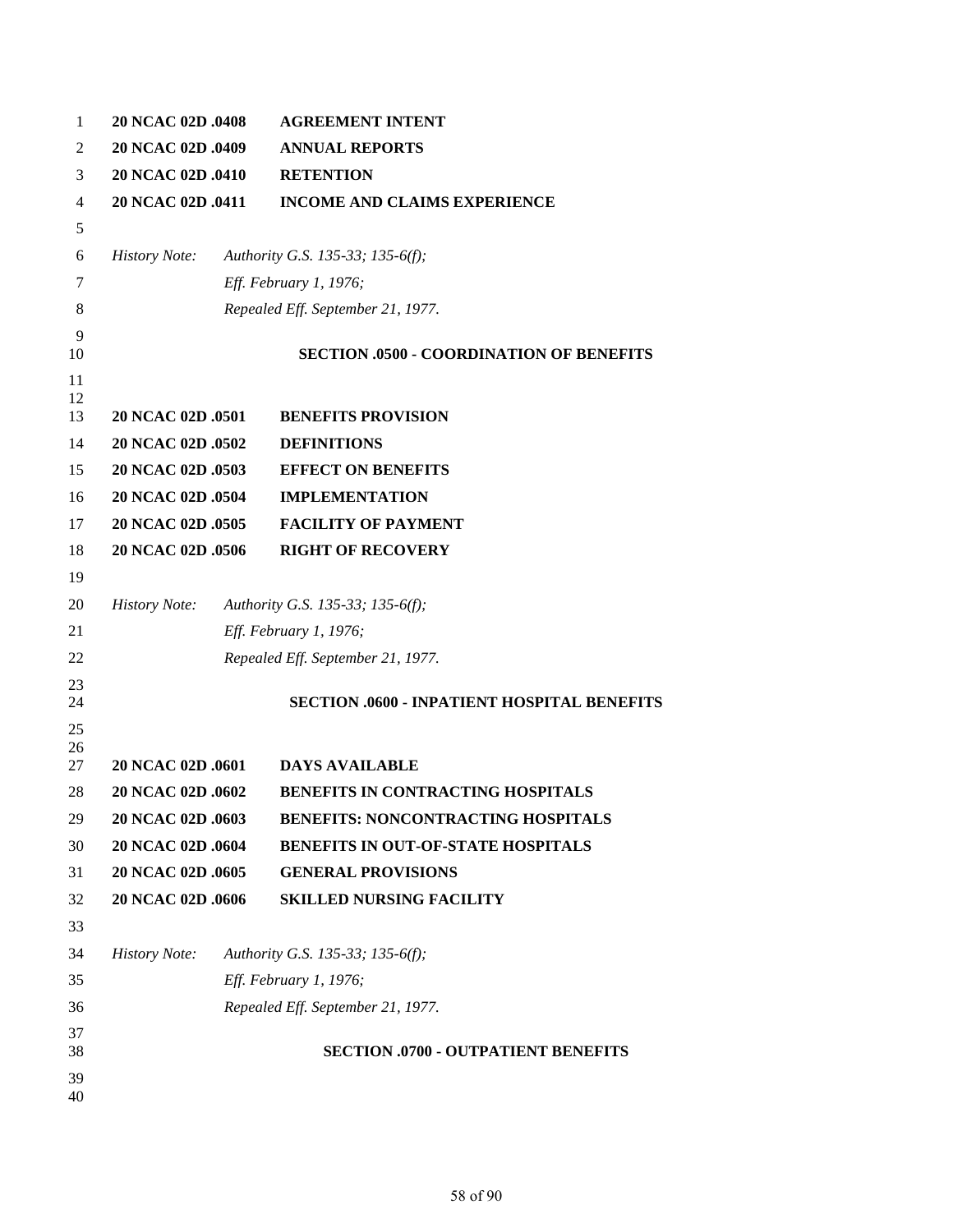| 1              | 20 NCAC 02D .0701        | <b>BENEFIT PROVISION</b>                          |
|----------------|--------------------------|---------------------------------------------------|
| 2              | 20 NCAC 02D .0702        | <b>ACCIDENTAL INJURY</b>                          |
| 3              | 20 NCAC 02D .0703        | <b>MEDICAL EMERGENCIES</b>                        |
| $\overline{4}$ | 20 NCAC 02D .0704        | <b>HOSPITAL OPERATIONS</b>                        |
| 5              | 20 NCAC 02D .0705        | <b>RADIATION THERAPY</b>                          |
| 6              | 20 NCAC 02D .0706        | PATHOLOGICAL EXAMINATION                          |
| 7              | 20 NCAC 02D .0707        | <b>TESTS AND PROCEDURES</b>                       |
| 8              | 20 NCAC 02D .0708        | <b>GENERAL PROVISIONS</b>                         |
| 9              |                          |                                                   |
| 10             | <b>History Note:</b>     | Authority G.S. 135-33; 135-6(f);                  |
| 11             |                          | Eff. February 1, 1976;                            |
| 12             |                          | Repealed Eff. September 21, 1977.                 |
| 13             |                          |                                                   |
| 14             |                          | <b>SECTION .0800 - SURGICAL BENEFITS</b>          |
| 15<br>16       |                          |                                                   |
| 17             | <b>20 NCAC 02D .0801</b> | <b>SCOPE OF SERVICES</b>                          |
| 18             | <b>20 NCAC 02D .0802</b> | <b>BASIS OF BENEFIT ALLOWANCES</b>                |
| 19             |                          |                                                   |
| 20             | <b>History Note:</b>     | Authority G.S. 135-33; 135-6(f);                  |
| 21             |                          | Eff. February 1, 1976;                            |
| 22             |                          | Repealed Eff. September 21, 1977.                 |
| 23             |                          |                                                   |
| 24             |                          | <b>SECTION .0900 - INPATIENT MEDICAL BENEFITS</b> |
| 25<br>26       |                          |                                                   |
| 27             | 20 NCAC 02D .0901        | <b>SCOPE OF SERVICES</b>                          |
| 28             | 20 NCAC 02D .0902        | <b>DURATION OF BENEFITS</b>                       |
| 29             | 20 NCAC 02D .0903        | <b>BASIS OF BENEFIT ALLOWANCES</b>                |
| 30             |                          |                                                   |
| 31             | <b>History Note:</b>     | Authority G.S. 135-33; 135-6(f);                  |
| 32             |                          | Eff. February 1, 1976;                            |
| 33             |                          | Repealed Eff. September 21, 1977.                 |
| 34<br>35       |                          | <b>SECTION .1000 - MAJOR MEDICAL BENEFITS</b>     |
| 36             |                          |                                                   |
| 37<br>38       | 20 NCAC 02D .1001        | <b>MAXIMUM BENEFITS</b>                           |
| 39             | 20 NCAC 02D .1002        | <b>DEDUCTIBLE AMOUNTS</b>                         |
| 40             | 20 NCAC 02D .1003        | <b>BENEFIT PERIOD</b>                             |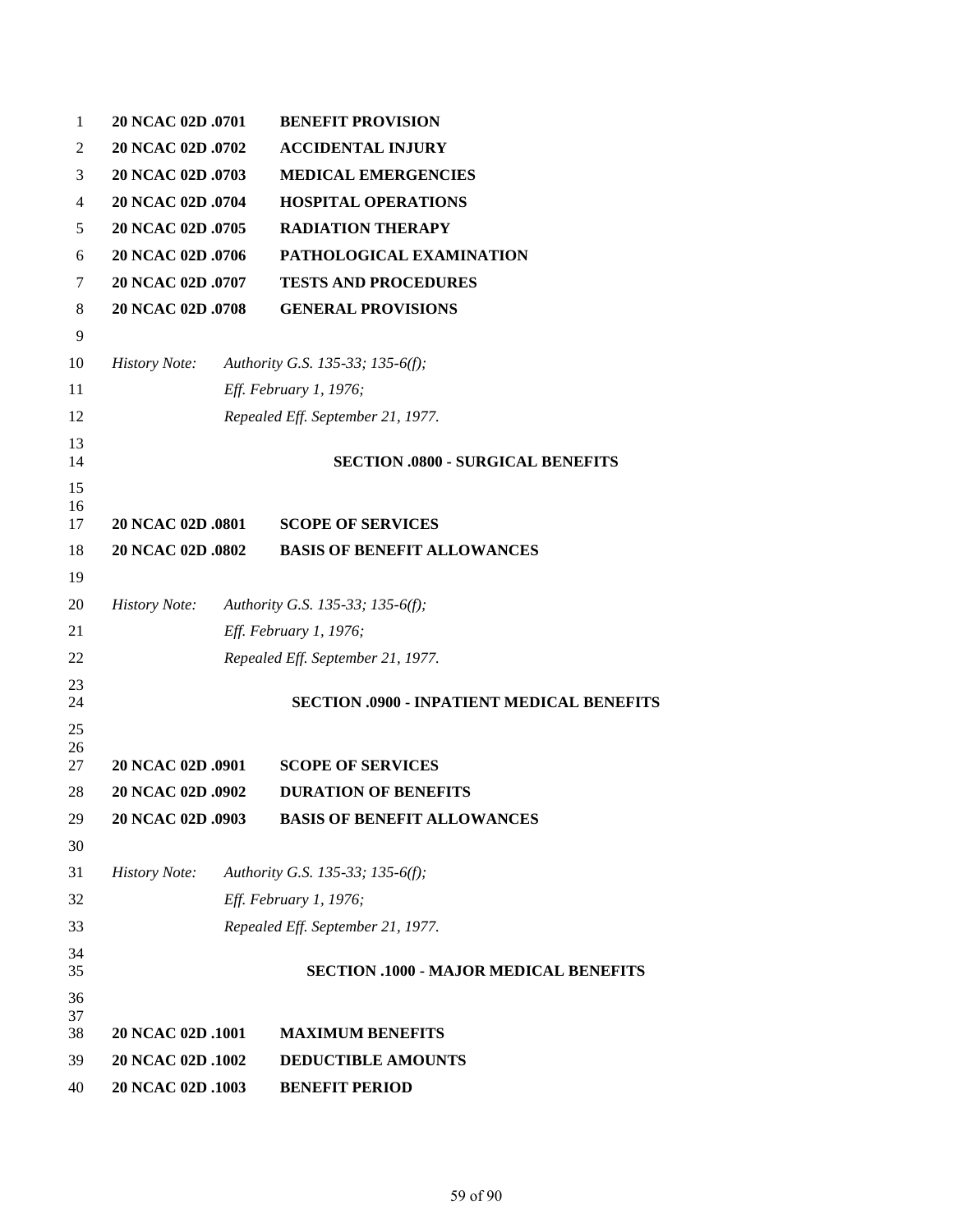| $\mathbf{1}$ | 20 NCAC 02D .1004      | <b>BENEFITS</b>                                               |
|--------------|------------------------|---------------------------------------------------------------|
| 2            | 20 NCAC 02D .1005      | <b>LIMITATIONS AND EXCLUSIONS FOR MAJOR MEDICAL BENEFITS</b>  |
| 3            | 20 NCAC 02D .1006      | <b>GENERAL PROVISIONS</b>                                     |
| 4            |                        |                                                               |
| 5            | <b>History Note:</b>   | Authority G.S. 135-33; 135-6(f);                              |
| 6            |                        | Eff. February 1, 1976;                                        |
| 7            |                        | Repealed Eff. September 21, 1977.                             |
| $\,8\,$      |                        |                                                               |
| 9            |                        | <b>SECTION .1100 - TERMS AND CONDITIONS</b>                   |
| 10<br>11     |                        |                                                               |
| 12           | 20 NCAC 02D .1101      | <b>DEFINITIONS</b>                                            |
| 13           | 20 NCAC 02D .1102      | <b>MATERNITY PROVISIONS</b>                                   |
| 14           | 20 NCAC 02D .1103      | <b>EXCLUSION: BASIC AND MAJOR MEDICAL BENEFITS</b>            |
| 15           | 20 NCAC 02D .1104      | <b>MISREPRESENTATION</b>                                      |
| 16           | 20 NCAC 02D .1105      | <b>TERMINATION OF GROUP COVERAGE</b>                          |
| 17           | 20 NCAC 02D .1106      | <b>MODIFICATION</b>                                           |
| 18           | 20 NCAC 02D .1107      | <b>TERMINATION UPON DEATH</b>                                 |
| 19           | 20 NCAC 02D .1108      | <b>TERMINATION UPON MARRIAGE: AGE LIMIT</b>                   |
| 20           | 20 NCAC 02D .1109      | TERMINATION WITHOUT CLAIM PREJUDICE                           |
| 21           | 20 NCAC 02D .1110      | <b>CONVERSION FROM GROUP TO NONGROUP COVERAGE</b>             |
| 22           | 20 NCAC 02D .1111      | NONGROUP TO GROUP COVERAGE                                    |
| 23           | 20 NCAC 02D .1112      | <b>COVERAGE CHANGE APPLICATION</b>                            |
| 24           | 20 NCAC 02D .1113      | <b>EXTENDED MATERNITY BENEFITS</b>                            |
| 25           | 20 NCAC 02D .1114      | <b>GENERAL PROVISIONS</b>                                     |
| 26           | 20 NCAC 02D .1115      | <b>WAITING PERIODS</b>                                        |
| 27           |                        |                                                               |
| 28           | <b>History Note:</b>   | Authority G.S. 135-33; 135-6(f);                              |
| 29           |                        | Eff. February 1, 1976;                                        |
| 30           |                        | Repealed Eff. September 21, 1977.                             |
| 31           |                        |                                                               |
| 32<br>33     |                        |                                                               |
| 34           |                        | SUBCHAPTER 2E - N.C. PUBLIC EMPLOYEES' SOCIAL SECURITY AGENCY |
| 35           |                        |                                                               |
| 36           |                        |                                                               |
| 37           | <b>20 NCAC 02E .01</b> | <b>GENERAL INFORMATION</b>                                    |
| 38           | 20 NCAC 02E .02        | <b>PURPOSES: FUNCTIONS: DUTIES</b>                            |
| 39           | 20 NCAC 02E .03        | <b>EXTENSION OF SOCIAL SECURITY COVERAGE</b>                  |
| 40           | 20 NCAC 02E .04        | PROCEDURES IN SECURING COVERAGE                               |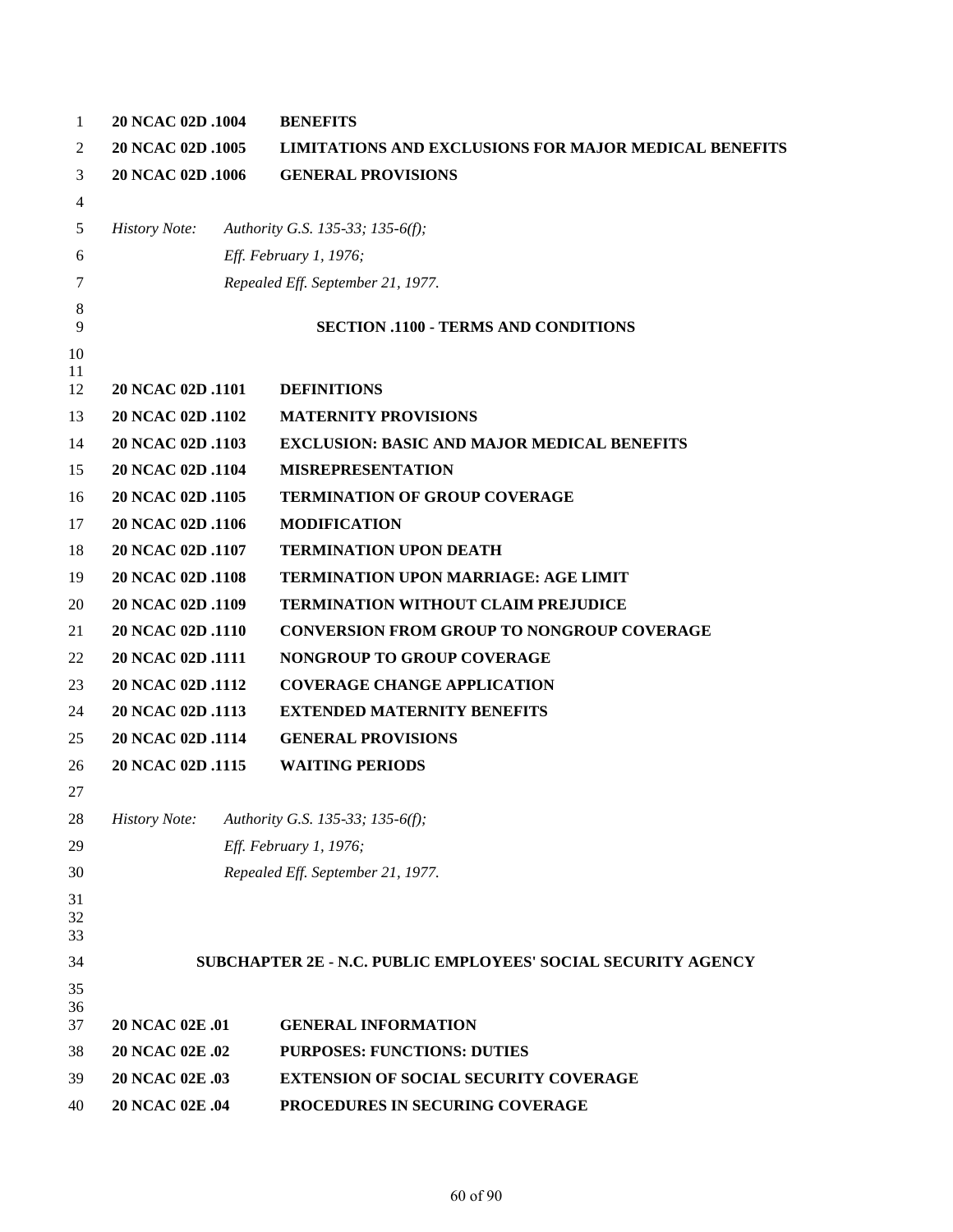| 1              | 20 NCAC 02E .05      | <b>FORMS</b>                                                                                     |  |  |  |  |
|----------------|----------------------|--------------------------------------------------------------------------------------------------|--|--|--|--|
| $\overline{2}$ |                      |                                                                                                  |  |  |  |  |
| 3              | <b>History Note:</b> | Authority G.S. 135-25;                                                                           |  |  |  |  |
| 4              |                      | Eff. February 1, 1976;                                                                           |  |  |  |  |
| 5              |                      | Readopted Eff. September 21, 1977;                                                               |  |  |  |  |
| 6              |                      | Repealed Eff. March 1, 1985.                                                                     |  |  |  |  |
| 7              |                      |                                                                                                  |  |  |  |  |
| $\,8\,$        | 20 NCAC 02E .06      | POLITICAL SUBDIVISION LIABILITY                                                                  |  |  |  |  |
| $\overline{9}$ | 20 NCAC 02E .07      | <b>DUE DATE</b>                                                                                  |  |  |  |  |
| 10             |                      |                                                                                                  |  |  |  |  |
| 11             | <b>History Note:</b> | Authority G.S. 135-25;                                                                           |  |  |  |  |
| 12             |                      | Eff. September 21, 1977;                                                                         |  |  |  |  |
| 13             |                      | Repealed Eff. March 1, 1985.                                                                     |  |  |  |  |
| 14<br>15       |                      |                                                                                                  |  |  |  |  |
| 16             |                      |                                                                                                  |  |  |  |  |
| 17             |                      | SUBCHAPTER 02F - CONSOLIDATED JUDICIAL RETIREMENT SYSTEM OF NORTH CAROLINA                       |  |  |  |  |
| 18             |                      |                                                                                                  |  |  |  |  |
| 19             | 20 NCAC 02F .0101    | <b>GENERAL OINFORMATION</b>                                                                      |  |  |  |  |
| 20             |                      | The following is general information about the Consolidated Judicial Retirement System:          |  |  |  |  |
| 21             | (1)                  | The <b>Director</b> chief officer is the Director of the Retirement Systems Division;            |  |  |  |  |
| 22             | (2)                  | The mailing address is Retirement Systems Division, Department of State Treasurer, 3200 Atlantic |  |  |  |  |
| 23             |                      | Avenue, Raleigh, North Carolina 27604;                                                           |  |  |  |  |
| 24             | (3)                  | The office is located at in the Longleaf Building, 3200 Atlantic Avenue Raleigh, North Carolina. |  |  |  |  |
| 25             |                      |                                                                                                  |  |  |  |  |
| 26             | <b>History Note:</b> | Authority G.S. 135-6(f); 135-54;                                                                 |  |  |  |  |
| 27             |                      | Eff. February 1, 1976;                                                                           |  |  |  |  |
| 28             |                      | Readopted Eff. September 21, 1977;                                                               |  |  |  |  |
| 29             |                      | Amended Eff. March 1, 1985;                                                                      |  |  |  |  |
| 30             |                      | Amended Eff. September 1, 2019.                                                                  |  |  |  |  |
| 31             |                      |                                                                                                  |  |  |  |  |
| 32             | 20 NCAC 02F .0102    | PURPOSES: FUNCTIONS: AND DUTIES                                                                  |  |  |  |  |
| 33             | 20 NCAC 02F .0103    | <b>FORMS</b>                                                                                     |  |  |  |  |
| 34             |                      |                                                                                                  |  |  |  |  |
| 35             | <b>History Note:</b> | Authority G.S. 135-54; 135-6(f);                                                                 |  |  |  |  |
| 36             |                      | Eff. February 1, 1976;                                                                           |  |  |  |  |
| 37             |                      | Readopted Eff. September 21, 1977;                                                               |  |  |  |  |
| 38             |                      | Repealed Eff. March 1, 1985.                                                                     |  |  |  |  |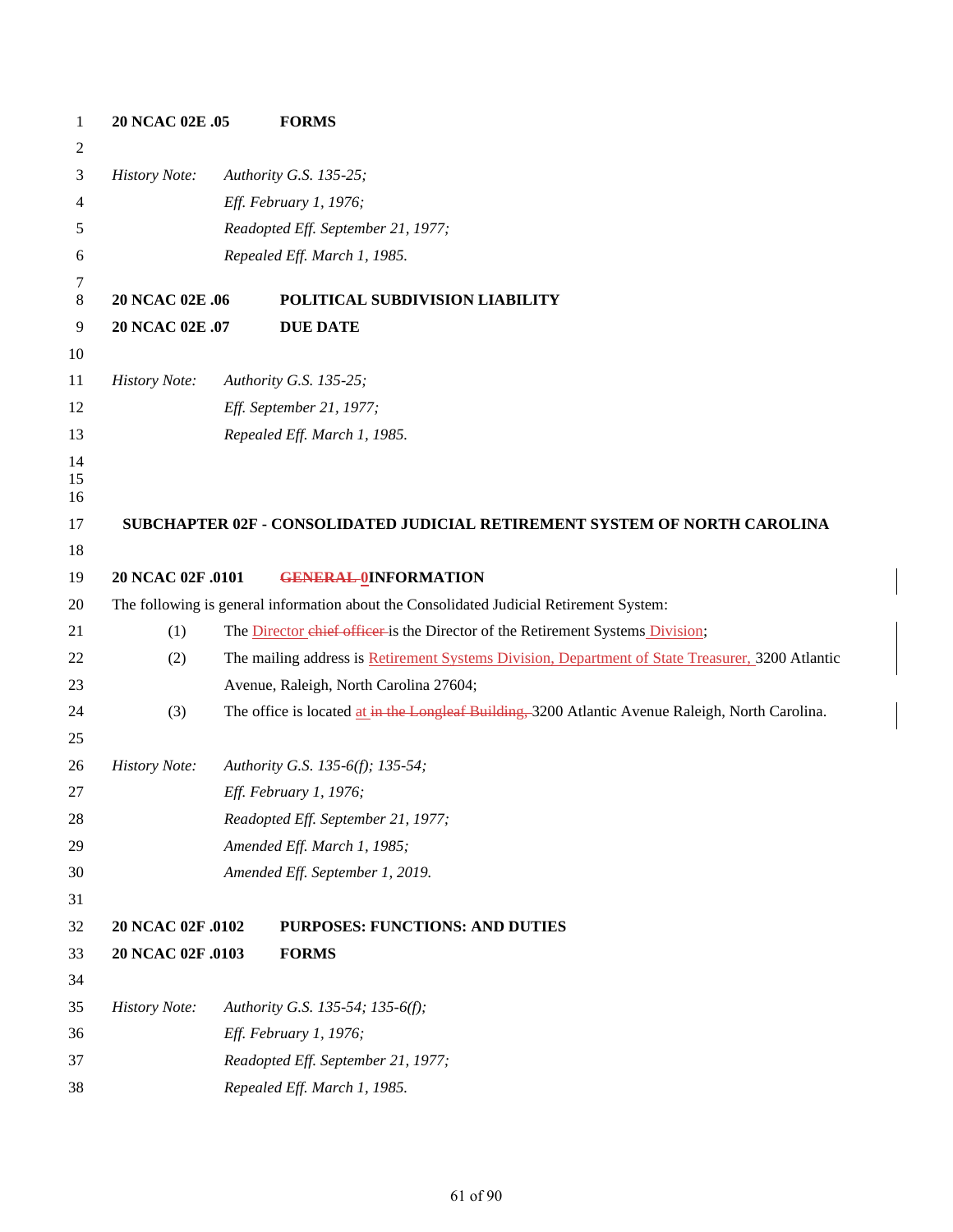| 1<br>2   | 20 NCAC 02F .0104                                                                                                   | <b>ACTUARIAL TABLES: RATES AND ASSUMPTIONS</b>                                                                          |  |  |  |  |
|----------|---------------------------------------------------------------------------------------------------------------------|-------------------------------------------------------------------------------------------------------------------------|--|--|--|--|
| 3        |                                                                                                                     | (a) Actuarial tables and assumptions will be adopted by the Bboard of Trustees after the presentation of the            |  |  |  |  |
| 4        | recommendations of the actuary-by including the tables, rates, etc. in the minutes of the board with the resolution |                                                                                                                         |  |  |  |  |
| 5        |                                                                                                                     | adopting said tables, rates or assumptions. As provided by G.S. 150B-1(d), these actions of the Board of Trustees are   |  |  |  |  |
| 6        |                                                                                                                     | not subject to rule-making requirements.                                                                                |  |  |  |  |
| 7        |                                                                                                                     | (b) The director of the retirement systems-Director shall maintain a file of copies of all resolutions adopting tables, |  |  |  |  |
| 8        |                                                                                                                     | rates or assumptions and the current version of all tables as amended by the Bboard of Terustees. The file shall be     |  |  |  |  |
| 9        |                                                                                                                     | open and readily available to the public during regular office hours.                                                   |  |  |  |  |
| 10       |                                                                                                                     | (e) This Rule includes but is not limited to the following actuarial tables and assumptions:                            |  |  |  |  |
| 11       |                                                                                                                     | $(1)$ interest rate assumptions;                                                                                        |  |  |  |  |
| 12       |                                                                                                                     | (2) salary increase assumptions;                                                                                        |  |  |  |  |
| 13       | $\leftrightarrow$                                                                                                   | required contribution rates;                                                                                            |  |  |  |  |
| 14       |                                                                                                                     | (4) mortality assumptions;                                                                                              |  |  |  |  |
| 15       | $\leftrightarrow$                                                                                                   | separation and retirement assumptions;                                                                                  |  |  |  |  |
| 16       | $\leftrightarrow$                                                                                                   | joint and survivor tables;                                                                                              |  |  |  |  |
| 17       | $\leftrightarrow$                                                                                                   | reserve transfer tables.                                                                                                |  |  |  |  |
| 18       |                                                                                                                     | (d) Tables, rates and assumptions shall become effective on the first day of the month following adoption, unless a     |  |  |  |  |
| 19       |                                                                                                                     | specific effective date is included in the adopting resolution. If the specific date is included, the tables, rates or  |  |  |  |  |
| 20       |                                                                                                                     | assumptions shall be effective as provided in the adopting resolution.                                                  |  |  |  |  |
| 21       |                                                                                                                     |                                                                                                                         |  |  |  |  |
| 22       | <b>History Note:</b>                                                                                                | Authority G.S. 135-69; 135-6(f);                                                                                        |  |  |  |  |
| 23       |                                                                                                                     | Eff. September 21, 1977;                                                                                                |  |  |  |  |
| 24       |                                                                                                                     | Amended Eff. August 1, 1981.                                                                                            |  |  |  |  |
| 25       |                                                                                                                     |                                                                                                                         |  |  |  |  |
| 26       | 20 NCAC 02F .0105                                                                                                   | <b>SERVICE AS SUPERIOR COURT SOLICITOR OR DISTRICT ATTORNEY</b>                                                         |  |  |  |  |
| 27       |                                                                                                                     |                                                                                                                         |  |  |  |  |
| 28       | <b>History Note:</b>                                                                                                | Authority G.S. 135-56(a); 135-6(f);                                                                                     |  |  |  |  |
| 29       |                                                                                                                     | Eff. September 21, 1977;                                                                                                |  |  |  |  |
| 30       |                                                                                                                     | Amended Eff. March 1, 1985;                                                                                             |  |  |  |  |
| 31       |                                                                                                                     | Expired Eff. November 1, 2018 pursuant to G.S. 150B-21.3A.                                                              |  |  |  |  |
| 32       |                                                                                                                     |                                                                                                                         |  |  |  |  |
| 33       | 20 NCAC 02F .0106                                                                                                   | RETIREMENT BENEFITS FOR DISTRICT COURT SERVICE                                                                          |  |  |  |  |
| 34       |                                                                                                                     |                                                                                                                         |  |  |  |  |
| 35       | <b>History Note:</b>                                                                                                | Authority G.S. 135-66; 135-6(f);                                                                                        |  |  |  |  |
| 36       |                                                                                                                     | Eff. May 31, 1978;                                                                                                      |  |  |  |  |
| 37       |                                                                                                                     | Repealed Eff. March 1, 1985.                                                                                            |  |  |  |  |
| 38<br>39 | 20 NCAC 02F .0107                                                                                                   | FINAL COMPENSATION FOR THREE-FOURTHS LIMITATION                                                                         |  |  |  |  |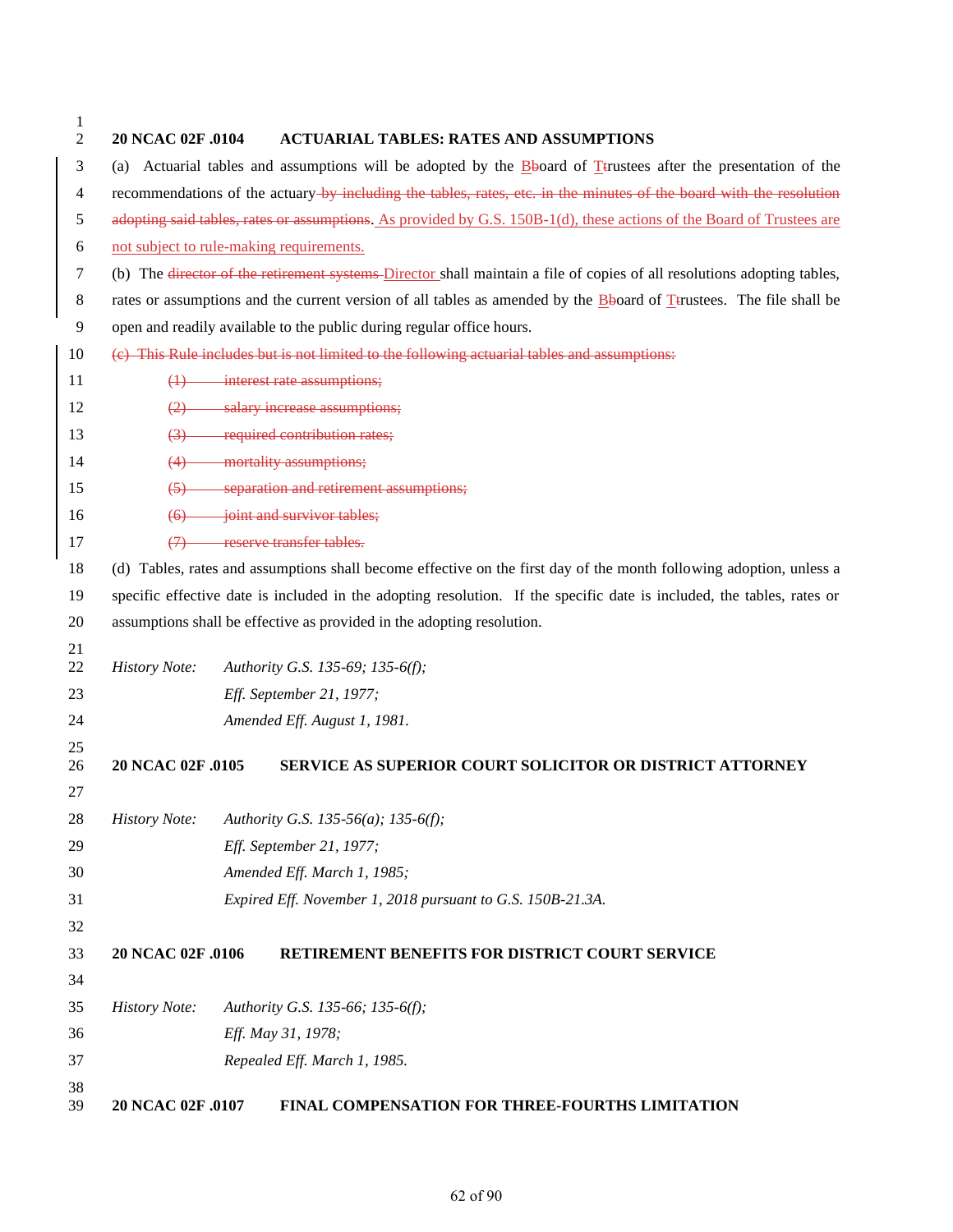| 1              | For the sole purpose of calculating the "three-fourths limitation of the member's his-final compensation" under G.S.    |  |                                                                                                                       |  |
|----------------|-------------------------------------------------------------------------------------------------------------------------|--|-----------------------------------------------------------------------------------------------------------------------|--|
| 2              | $135-58(a6)$ for a member whose final state service was not as a member of this system, the phrase "final compensation" |  |                                                                                                                       |  |
| 3              |                                                                                                                         |  | shall mean the rate of compensation established for the last position held by the member applicable to this system on |  |
| 4              |                                                                                                                         |  | the last day of the member's his-actual state or local governmental service.                                          |  |
| 5              |                                                                                                                         |  |                                                                                                                       |  |
| 6              | <b>History Note:</b>                                                                                                    |  | Authority G.S. 135-6(f); 135-58(a6);                                                                                  |  |
| 7              |                                                                                                                         |  | Eff. June 1, 1984.                                                                                                    |  |
| 8<br>9         |                                                                                                                         |  | 20 NCAC 02F .0108 FULL ACTUARIAL COST                                                                                 |  |
| 10             |                                                                                                                         |  | "Full cost of the service credits" will be calculated in substantially the same manner as in 20 NCAC 2B .1200 using   |  |
| 11             |                                                                                                                         |  | the tables, rates, assumptions, etc. adopted by the board for the Consolidated Judicial Retirement System.            |  |
| 12<br>13       |                                                                                                                         |  | History Note: Authority G.S. 135-52; 135-6(f);                                                                        |  |
| 14             |                                                                                                                         |  | Eff. March 1, 1985.                                                                                                   |  |
| 15<br>16       |                                                                                                                         |  |                                                                                                                       |  |
| 17             |                                                                                                                         |  |                                                                                                                       |  |
| 18             |                                                                                                                         |  | <b>SUBCHAPTER 2G - UNIFORM SOLICITORIAL RETIREMENT SYSTEM</b>                                                         |  |
| 19             |                                                                                                                         |  |                                                                                                                       |  |
| 20             | 20 NCAC 02G .0101                                                                                                       |  | <b>GENERAL INFORMATION</b>                                                                                            |  |
| 21             | 20 NCAC 02G .0102                                                                                                       |  | PURPOSES: FUNCTIONS: AND DUTIES                                                                                       |  |
| 22             | 20 NCAC 02G .0103                                                                                                       |  | <b>FORMS</b>                                                                                                          |  |
| 23             |                                                                                                                         |  |                                                                                                                       |  |
| 24             | <b>History Note:</b>                                                                                                    |  | Authority G.S. 135-78; 135-6(f);                                                                                      |  |
| 25             |                                                                                                                         |  | Eff. February 1, 1976;                                                                                                |  |
| 26             |                                                                                                                         |  | Readopted Eff. September 21, 1977;                                                                                    |  |
| 27             |                                                                                                                         |  | Repealed Eff. March 1, 1985.                                                                                          |  |
| 28<br>29       | 20 NCAC 02G .0104                                                                                                       |  | <b>ACTUARIAL TABLES: RATES AND ASSUMPTIONS</b>                                                                        |  |
| 30             |                                                                                                                         |  |                                                                                                                       |  |
| 31             | <b>History Note:</b>                                                                                                    |  | Authority G.S. 135-78; 135-6(f);                                                                                      |  |
| 32             |                                                                                                                         |  | Eff. September 21, 1977;                                                                                              |  |
| 33             |                                                                                                                         |  | Amended Eff. August 1, 1981;                                                                                          |  |
| 34             |                                                                                                                         |  | Repealed Eff. March 1, 1985.                                                                                          |  |
| 35<br>36<br>37 |                                                                                                                         |  |                                                                                                                       |  |
| 38             |                                                                                                                         |  | SUBCHAPTER 2H - UNIFORM CLERKS OF SUPERIOR COURT RETIREMENT SYSTEM                                                    |  |
| 39             |                                                                                                                         |  |                                                                                                                       |  |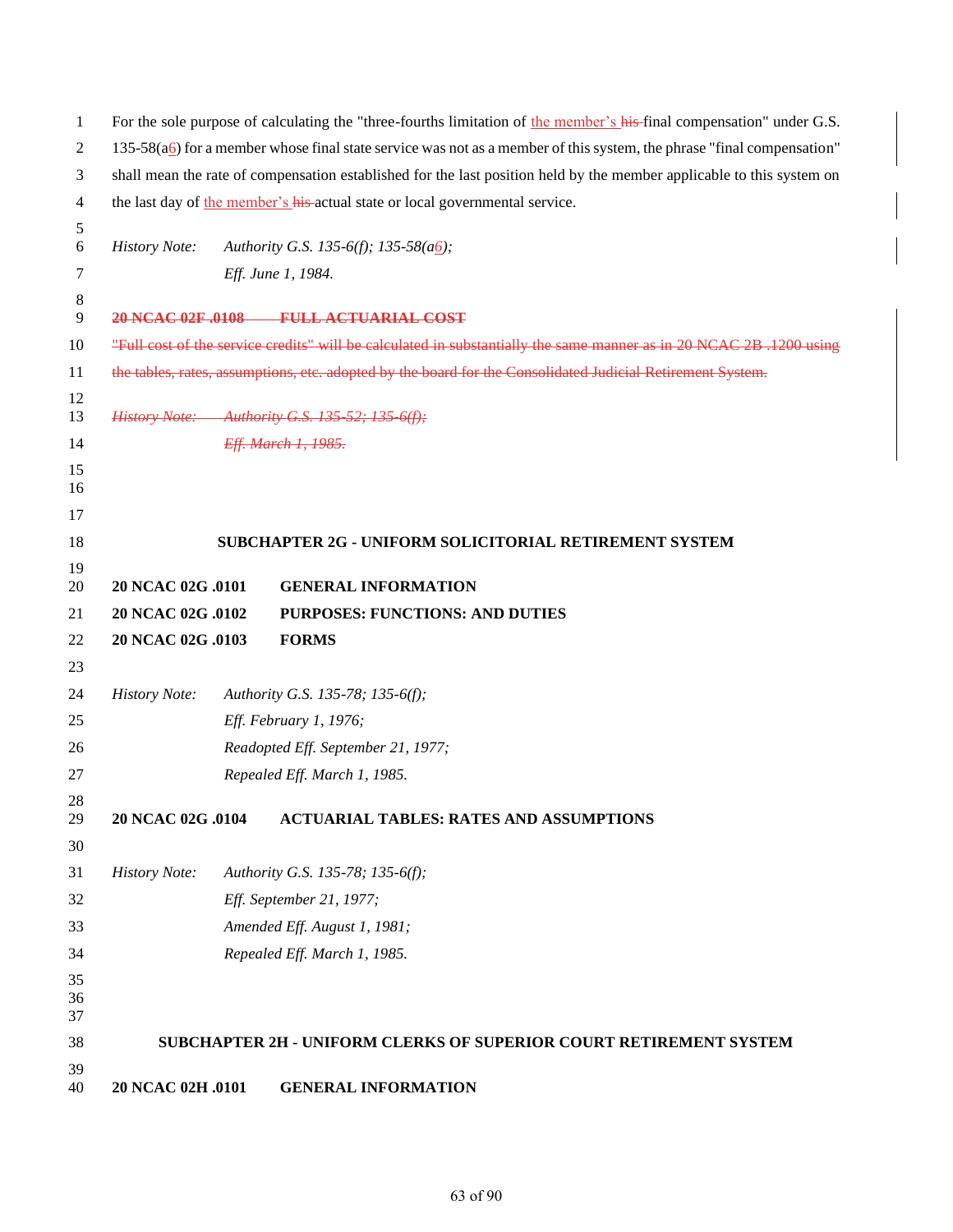| $\mathbf{1}$   | 20 NCAC 02H .0102    |  | <b>PURPOSES: FUNCTIONS: DUTIES</b>                                                               |  |  |
|----------------|----------------------|--|--------------------------------------------------------------------------------------------------|--|--|
| 2              | 20 NCAC 02H .0103    |  | <b>FORMS</b>                                                                                     |  |  |
| 3              |                      |  |                                                                                                  |  |  |
| 4              | <b>History Note:</b> |  | Authority G.S. 135-85; 135-6(f);                                                                 |  |  |
| 5              |                      |  | Eff. February 1, 1976;                                                                           |  |  |
| 6              |                      |  | Readopted Eff. September 21, 1977;                                                               |  |  |
| 7              |                      |  | Repealed Eff. March 1, 1985.                                                                     |  |  |
| 8              |                      |  |                                                                                                  |  |  |
| 9              | 20 NCAC 02H .0104    |  | <b>ACTUARIAL TABLES: RATES AND ASSUMPTIONS</b>                                                   |  |  |
| 10             |                      |  |                                                                                                  |  |  |
| 11             | <b>History Note:</b> |  | Filed as an Emergency Amendment Eff. July 1, 1979, to be Eff. for a Period of 120 Days to Expire |  |  |
| 12             |                      |  | on October 29, 1979;<br>Authority G.S. 135-85; 135-6(f);                                         |  |  |
| 13             |                      |  |                                                                                                  |  |  |
| 14             |                      |  | Eff. September 21, 1977;                                                                         |  |  |
| 15             |                      |  | Emergency Amendment Made Permanent Eff. October 29, 1979;                                        |  |  |
| 16             |                      |  | Amended Eff. August 1, 1981;                                                                     |  |  |
| 17             |                      |  | Repealed Eff. March 1, 1985.                                                                     |  |  |
| 18<br>19<br>20 |                      |  |                                                                                                  |  |  |
| 21             |                      |  | SUBCHAPTER 2I - THE LEGISLATIVE RETIREMENT FUND                                                  |  |  |
| 22             |                      |  |                                                                                                  |  |  |
| 23             | 20 NCAC 02I .0101    |  | <b>GENERAL INFORMATION</b>                                                                       |  |  |
| 24             | 20 NCAC 02I .0102    |  | PURPOSES: FUNCTIONS: AND DUTIES                                                                  |  |  |
| 25             | 20 NCAC 02I .0103    |  | <b>FORMS</b>                                                                                     |  |  |
| 26             |                      |  |                                                                                                  |  |  |
| 27             | <b>History Note:</b> |  | Authority G.S. 220-4.2; 135-6(f);                                                                |  |  |
| 28             |                      |  | <i>Eff. February 1, 1976;</i>                                                                    |  |  |
| 29             |                      |  | Readopted Eff. September 21, 1977;                                                               |  |  |
| 30             |                      |  | Repealed Eff. March 1, 1985.                                                                     |  |  |
| 31<br>32       |                      |  |                                                                                                  |  |  |
| 33             |                      |  |                                                                                                  |  |  |
| 34             |                      |  | SUBCHAPTER 2J - LAW ENFORCEMENT OFFICERS' BENEFIT AND RETIREMENT FUND                            |  |  |
| 35             |                      |  |                                                                                                  |  |  |
| 36<br>37       |                      |  | <b>SECTION .0100 - ORGANIZATION OF THE FUND</b>                                                  |  |  |
| 38             |                      |  |                                                                                                  |  |  |
| 39             |                      |  |                                                                                                  |  |  |
| 40             | 20 NCAC 02J .0101    |  | <b>GENERAL INFORMATION</b>                                                                       |  |  |
| 41             | 20 NCAC 02J .0102    |  | <b>GENERAL PURPOSE</b>                                                                           |  |  |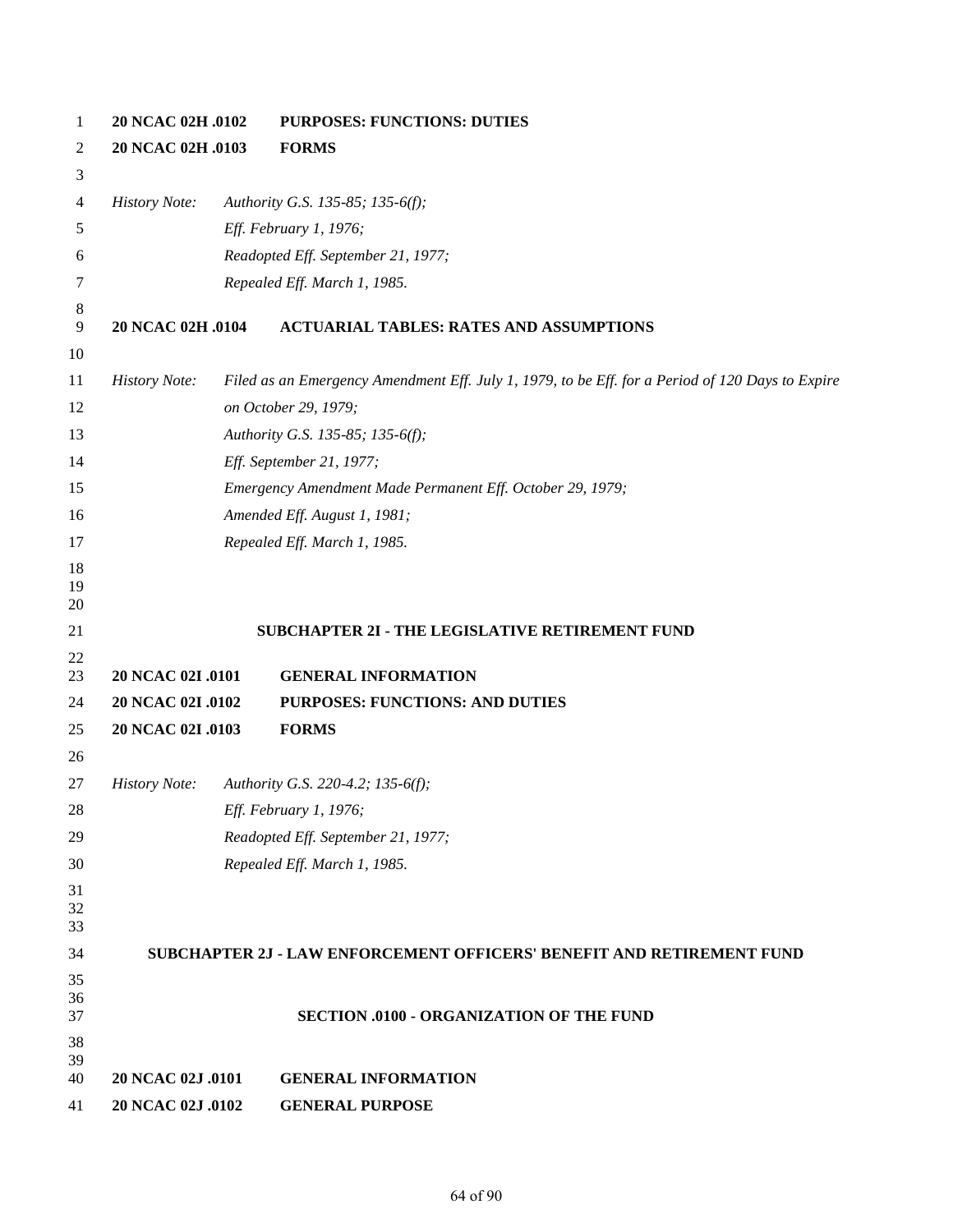| 1              | 20 NCAC 02J .0103    | <b>SUBDIVISIONS</b>                                         |
|----------------|----------------------|-------------------------------------------------------------|
| 2              | 20 NCAC 02J .0104    | <b>ADMINISTRATION AND FUNCTION</b>                          |
| 3              | 20 NCAC 02J .0105    | <b>BOARD OF COMMISSIONERS MEMBERSHIP</b>                    |
| $\overline{4}$ |                      |                                                             |
| 5              | <b>History Note:</b> | Authority G.S. 143-166(d);                                  |
| 6              |                      | Eff. February 1, 1976;                                      |
| 7              |                      | Readopted Eff. October 13, 1977;                            |
| 8              |                      | Amended Eff. January 19, 1979;                              |
| 9              |                      | Repealed Eff. August 1, 1983.                               |
| 10<br>11       |                      | <b>SECTION .0200 - GENERAL PROVISIONS</b>                   |
| 12<br>13<br>14 | 20 NCAC 02J .0201    | <b>DEFINITIONS</b>                                          |
| 15             | 20 NCAC 02J .0202    | PERSONNEL INELIGIBLE FOR MEMBERSHIP                         |
| 16             | 20 NCAC 02J .0203    | PROCUREMENT OF FORMS                                        |
| 17             | 20 NCAC 02J .0204    | <b>MEDICAL ADVISORS</b>                                     |
| 18             | 20 NCAC 02J .0205    | <b>COMMUNICATION WITH BOARD CHAIRMAN</b>                    |
| 19             | 20 NCAC 02J .0206    | <b>STATUS OF RULES</b>                                      |
| 20             | 20 NCAC 02J .0207    | <b>DUTIES OF ACTUARY</b>                                    |
| 21             |                      |                                                             |
| 22             | <b>History Note:</b> | Authority G.S. 143-166(d);                                  |
| 23             |                      | Eff. February 1, 1976;                                      |
| 24             |                      | Readopted Eff. October 13, 1977;                            |
| 25             |                      | Amended Eff. September 1, 1982; January 19, 1979;           |
| 26             |                      | Repealed Eff. August 1, 1983.                               |
| 27<br>28       | 20 NCAC 02J .0208    | ACTUARIAL TABLES: RATES AND ASSUMPTIONS                     |
| 29             |                      |                                                             |
| 30             | <b>History Note:</b> | Authority G.S. 143-166(d);                                  |
| 31             |                      | Eff. August 1, 1981;                                        |
| 32             |                      | Repealed Eff. August 1, 1983.                               |
| 33<br>34       |                      | <b>SECTION .0300 - ADMINISTRATIVE RULEMAKING PROCEDURES</b> |
| 35<br>36       |                      |                                                             |
| 37             | 20 NCAC 02J .0301    | <b>RULEMAKING PROCEDURES</b>                                |
| 38             |                      |                                                             |
| 39             | <b>History Note:</b> | Authority G.S. 143-166(d),(s); 150A-16;                     |
| 40             |                      | Eff. February 1, 1976;                                      |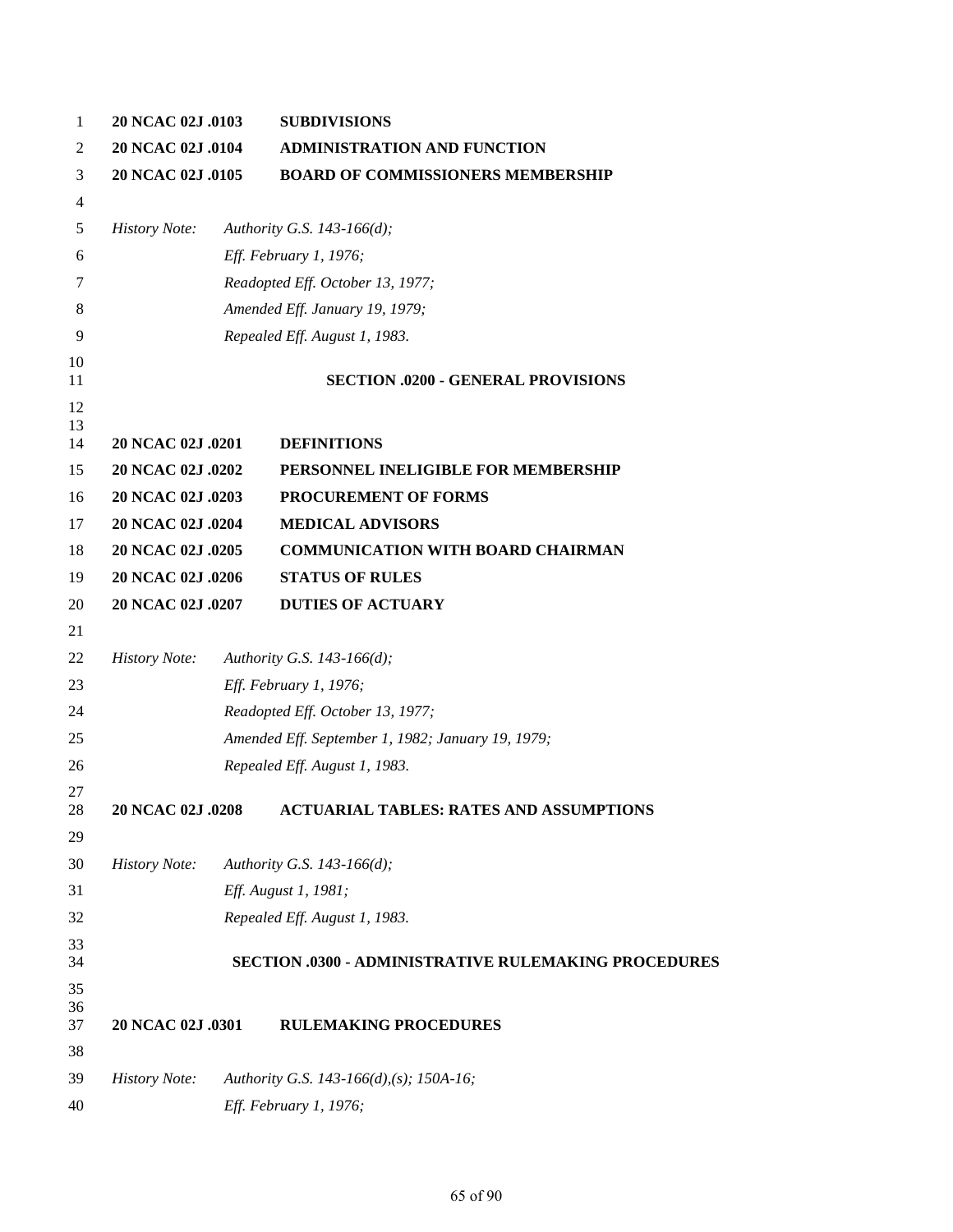| 1              |                          | Readopted Eff. October 13, 1977;                              |
|----------------|--------------------------|---------------------------------------------------------------|
| 2              |                          | Amended Eff. January 19, 1979;                                |
| 3              |                          | Repealed Eff. August 1, 1983.                                 |
| 4<br>5         | 20 NCAC 02J .0302        | <b>NOTICE OF RULEMAKING</b>                                   |
| 6              | 20 NCAC 02J .0303        | <b>RULEMAKING HEARINGS</b>                                    |
| 7              | <b>20 NCAC 02J .0304</b> | <b>DECLARATORY RULINGS</b>                                    |
| 8              |                          |                                                               |
| 9              | <b>History Note:</b>     | Authority G.S. 143-166(d),(s); 150A-12; 150A-11; 150A-17;     |
| 10             |                          | Eff. February 1, 1976;                                        |
| 11             |                          | Readopted Eff. October 13, 1977;                              |
| 12             |                          | Repealed Eff. January 19, 1979.                               |
| 13<br>14       |                          | <b>SECTION .0400 - ADMINISTRATIVE ADJUDICATORY PROCEDURES</b> |
| 15<br>16<br>17 | 20 NCAC 02J .0401        | DECLARATORY AND CONTESTED CASE PROCEDURES                     |
| 18             |                          |                                                               |
| 19             | <b>History Note:</b>     | Authority G.S. 143-166(d),(s); 150A-2(2);                     |
| 20             |                          | Eff. February 1, 1976;                                        |
| 21             |                          | Readopted Eff. October 13, 1977;                              |
| 22             |                          | Amended Eff. January 19, 1979;                                |
| 23             |                          | Repealed Eff. August 1, 1983.                                 |
| 24<br>25       | 20 NCAC 02J .0402        | <b>SPECIFIC RULE FOR A HEARING</b>                            |
| 26             | 20 NCAC 02J .0403        | <b>REQUEST FOR A HEARING</b>                                  |
| 27             | 20 NCAC 02J .0404        | <b>GRANTING HEARING REQUEST</b>                               |
| 28             | 20 NCAC 02J .0405        | <b>WAIVER OF RIGHT TO A HEARING</b>                           |
| 29             | 20 NCAC 02J .0406        | <b>NOTICE OF A HEARING</b>                                    |
| 30             | 20 NCAC 02J .0407        | <b>INTERVENTION IN THE HEARING</b>                            |
| 31             | 20 NCAC 02J .0408        | WHO SHALL HEAR CONTESTED CASES                                |
| 32             | 20 NCAC 02J .0409        | <b>PLACE OF THE HEARING</b>                                   |
| 33             | 20 NCAC 02J .0410        | <b>HEARING OFFICERS</b>                                       |
| 34             | 20 NCAC 02J .0411        | <b>FAILURE TO APPEAR AT THE HEARING</b>                       |
| 35             | 20 NCAC 02J .0412        | <b>WRITTEN ANSWERS TO A HEARING NOTICE</b>                    |
| 36             | 20 NCAC 02J .0413        | PRE-HEARING CONFERENCE                                        |
| 37             | 20 NCAC 02J .0414        | <b>SIMPLIFICATION OF ISSUES</b>                               |
| 38             | 20 NCAC 02J .0415        | <b>SUBPOENAS</b>                                              |
| 39             |                          |                                                               |

of 90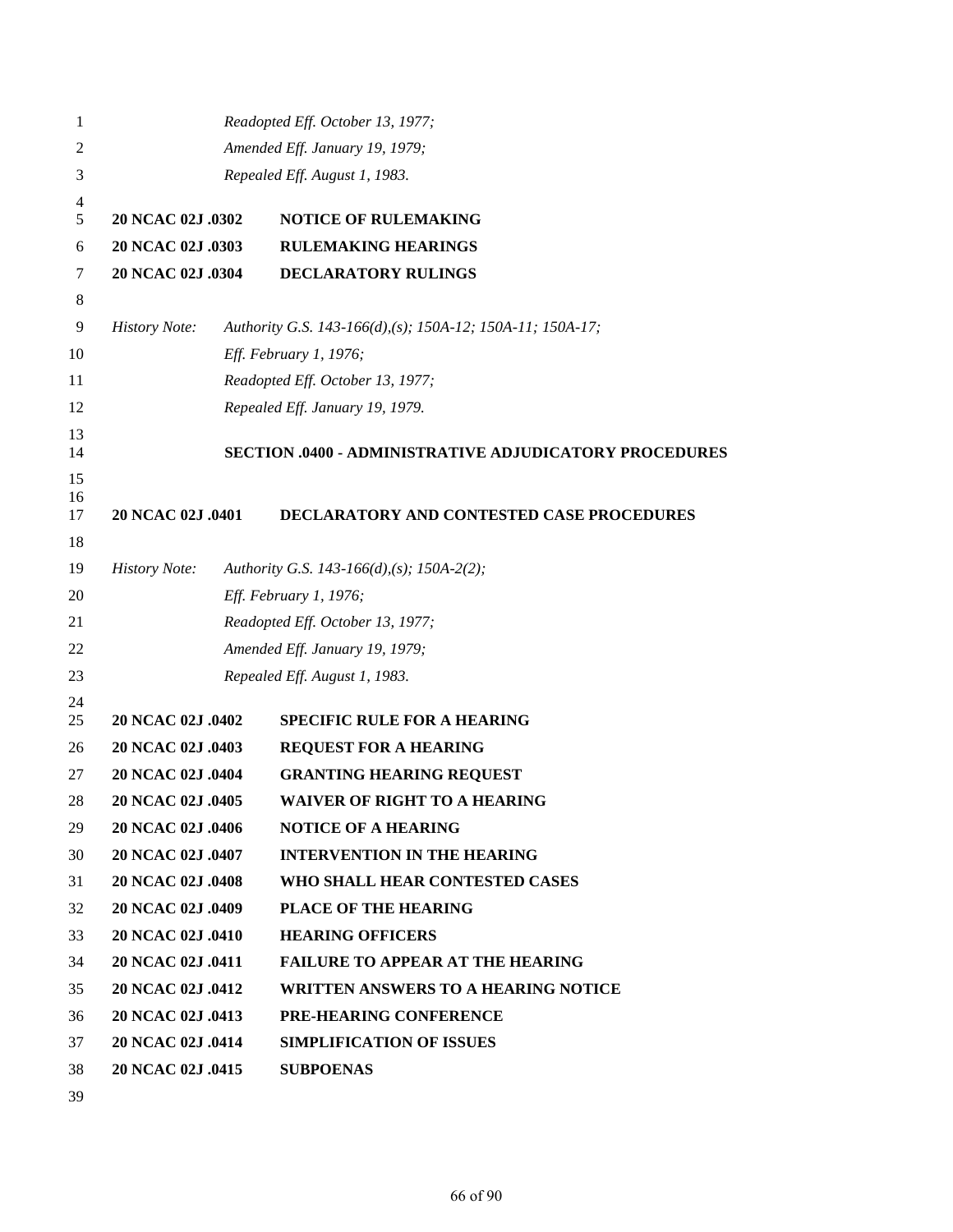| 1        | <b>History Note:</b> | Authority G.S. 143-166(d),(s); 150A-20, -23, -24, -25, -27, -31,                   |
|----------|----------------------|------------------------------------------------------------------------------------|
| 2        |                      | $-32, -33(5), -37; 1A, Rule 24;$                                                   |
| 3        |                      | Eff. February 1, 1976;                                                             |
| 4        |                      | Readopted Eff. October 13, 1977;                                                   |
| 5        |                      | Repealed Eff. January 19, 1979.                                                    |
| 6        |                      |                                                                                    |
| 7        |                      | <b>SECTION .0500 - RETIREMENT FUND REGULATIONS</b>                                 |
| 8<br>9   |                      |                                                                                    |
| 10       | 20 NCAC 02J .0501    | <b>MEMBERSHIP</b>                                                                  |
| 11       | 20 NCAC 02J .0502    | <b>REGULAR CONTRIBUTIONS</b>                                                       |
| 12       | 20 NCAC 02J .0503    | <b>SPECIAL CONTRIBUTIONS</b>                                                       |
| 13       | 20 NCAC 02J .0504    | <b>CONTRIBUTIONS TRANSFERRED FROM OTHER SYSTEMS</b>                                |
| 14       | 20 NCAC 02J .0505    | <b>RETURN OF REGULAR CONTRIBUTIONS</b>                                             |
| 15       | 20 NCAC 02J .0506    | <b>RETURN OF SPECIAL CONTRIBUTIONS</b>                                             |
| 16       | 20 NCAC 02J .0507    | <b>CREDITABLE SERVICE</b>                                                          |
| 17       | 20 NCAC 02J .0508    | <b>BASIC SERVICE RETIREMENT ALLOWANCE BENEFIT</b>                                  |
| 18       | 20 NCAC 02J .0509    | <b>BASIC DISABILITY RETIREMENT ALLOWANCE BENEFIT</b>                               |
| 19       | 20 NCAC 02J .0510    | <b>RE-EXAMINATION OF DISABLED RETIRED BENEFICIARIES</b>                            |
| 20       | 20 NCAC 02J .0511    | <b>SPECIAL RETIREMENT ALLOWANCE</b>                                                |
| 21       | 20 NCAC 02J .0512    | MINIMUM AND MAXIMUM ANNUAL RETIREMENT ALLOWANCE                                    |
| 22       | 20 NCAC 02J .0513    | <b>ALTERNATIVES FOR RECEIVING RETIREMENT ALLOWANCE</b>                             |
| 23       | 20 NCAC 02J .0514    | <b>RESTORATION OF RETIRED MEMBERS TO ACTIVE SERVICE</b>                            |
| 24       | 20 NCAC 02J .0515    | <b>ESCROW FUNDS</b>                                                                |
| 25       | 20 NCAC 02J .0516    | <b>ACCIDENTAL DEATH BENEFIT TO SURVIVORS OF OFFICERS</b>                           |
| 26       | 20 NCAC 02J .0517    | <b>METHOD OF FINANCING</b>                                                         |
| 27       | 20 NCAC 02J .0518    | <b>ERRORS</b>                                                                      |
| 28       |                      |                                                                                    |
| 29       | <b>History Note:</b> | Authority G.S. 143-166(d);                                                         |
| 30       |                      | Eff. February 1, 1976;                                                             |
| 31       |                      | Readopted Eff. October 13, 1977;                                                   |
| 32       |                      | Amended Eff. September 1, 1983; March 1, 1982; January 19, 1983; October 29, 1979; |
| 33       |                      | Repealed Eff. August 1, 1983.                                                      |
| 34<br>35 | 20 NCAC 02J .0519    | <b>INCREASES IN BENEFITS PAID TO BENEFICIARIES</b>                                 |
| 36       |                      |                                                                                    |
| 37       | <b>History Note:</b> | Authority G.S. 143-166(i);                                                         |
| 38       |                      | Eff. February 19, 1979;                                                            |
| 39       |                      | Repealed Eff. August 1, 1983.                                                      |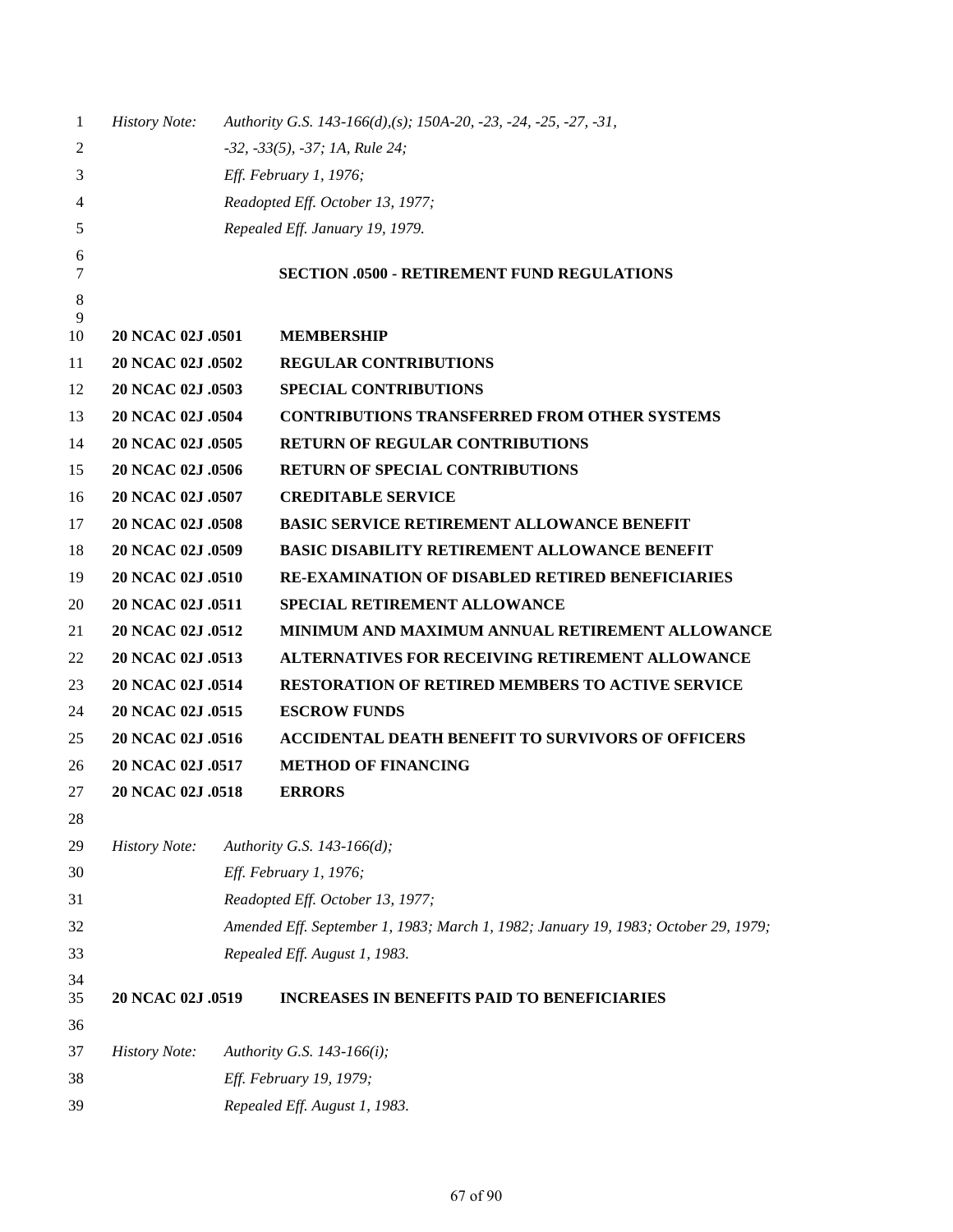| 1<br>$\mathbf{2}$ | 20 NCAC 02J .0520    | REQUIRED EMPLOYER CONTRIBUTION                                                            |
|-------------------|----------------------|-------------------------------------------------------------------------------------------|
| 3                 |                      |                                                                                           |
| 4                 | <b>History Note:</b> | Filed as an Emergency Amendment Eff. April 22, 1980 For a Period of 120 Days to Expire    |
| 5                 |                      | on August 20, 1980;                                                                       |
| 6                 |                      | Filed as an Emergency Regulation Eff. July 1, 1979, For a Period of 120 Days to Expire on |
| 7                 |                      | October 29, 1979;                                                                         |
| 8                 |                      | Statutory Authority G.S. 143-166(i);                                                      |
| 9                 |                      | Made Permanent Eff. October 29, 1979;                                                     |
| 10                |                      | Amended Eff. August 1, 1981;                                                              |
| 11                |                      | Repealed Eff. August 1, 1983.                                                             |
| 12<br>13<br>14    |                      | <b>SECTION .0600 - SEPARATE BENEFIT FUND REGULATIONS</b>                                  |
| 15                |                      |                                                                                           |
| 16                | 20 NCAC 02J .0601    | <b>PARTICIPATION</b>                                                                      |
| 17                | 20 NCAC 02J .0602    | <b>BENEFITS</b>                                                                           |
| 18<br>19          |                      |                                                                                           |
|                   | <b>History Note:</b> | Authority G.S. 143-166(t);                                                                |
| 20                |                      | Eff. February 1, 1976;                                                                    |
| 21                |                      | Amended Eff. September 5, 1977;                                                           |
| 22                |                      | Readopted Eff. October 13, 1977;                                                          |
| 23                |                      | Amended Eff. December 1, 1982; September 1, 1982; August 1, 1981;                         |
| 24                |                      | Repealed Eff. August 1, 1983.                                                             |
| 25<br>26          |                      |                                                                                           |
| 27                |                      |                                                                                           |
| 28                |                      | SUBCHAPTER 2K - LAW ENFORCEMENT OFFICERS' RETIREMENT SYSTEM                               |
| 29                |                      |                                                                                           |
| 30<br>31          |                      | <b>SECTION .0100 - GENERAL INFORMATION</b>                                                |
| 32                |                      |                                                                                           |
| 33                |                      |                                                                                           |
| 34                | 20 NCAC 02K .0101    | <b>GENERAL INFORMATION</b>                                                                |
| 35                |                      |                                                                                           |
| 36                | <b>History Note:</b> | Authority G.S. 143-166;                                                                   |
| 37                |                      | Eff. August 1, 1983;                                                                      |
| 38                |                      | Repealed Eff. January 1, 1986.                                                            |
| 39<br>40          | 20 NCAC 02K .0102    | <b>PURPOSES</b>                                                                           |
| 41                |                      |                                                                                           |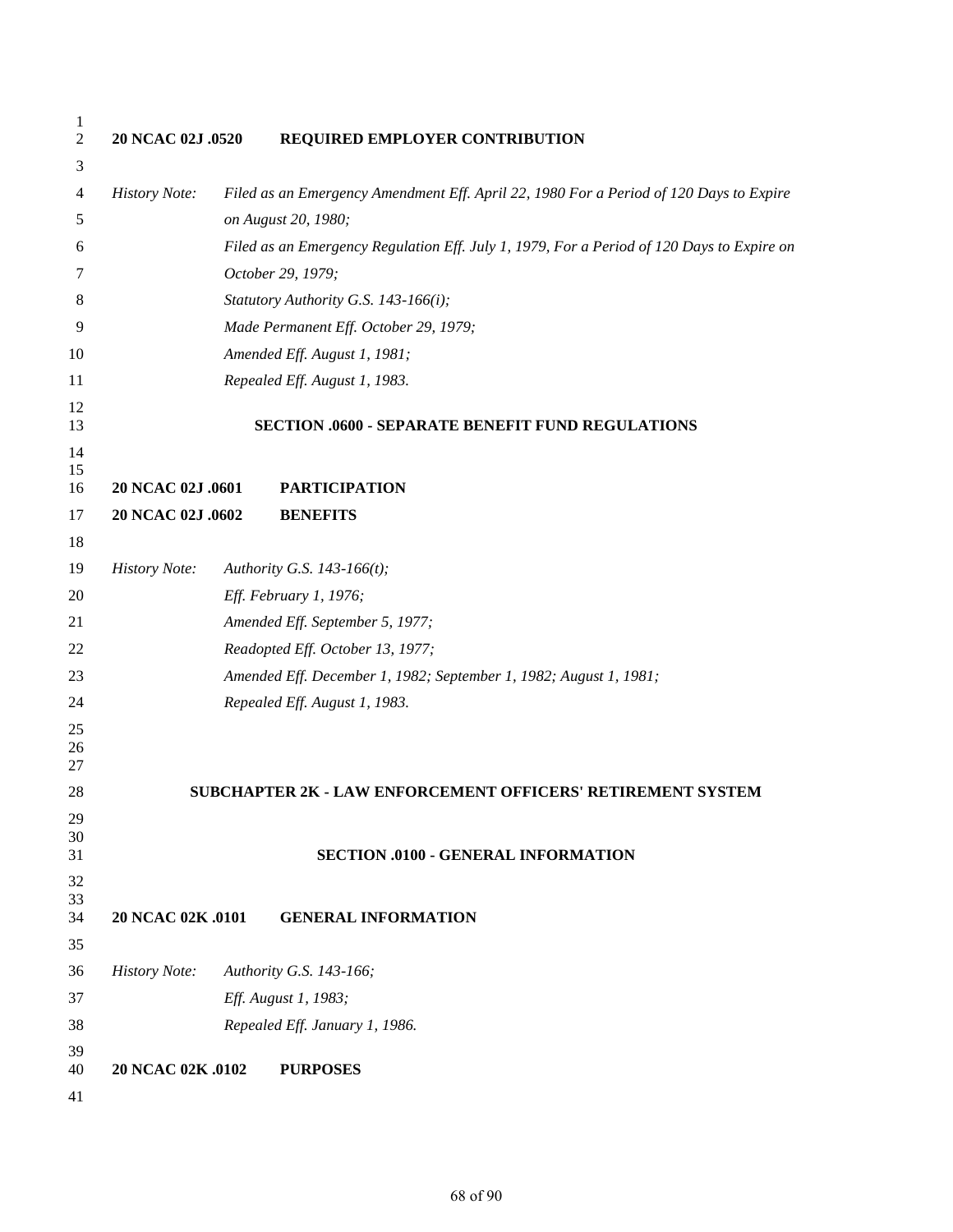| 1              | <b>History Note:</b> | Authority G.S. 143-166(d);                     |
|----------------|----------------------|------------------------------------------------|
| $\overline{2}$ |                      | Eff. August 1, 1983;                           |
| 3              |                      | Repealed Eff. April 1, 1985.                   |
| 4              |                      |                                                |
| 5              | 20 NCAC 02K .0103    | <b>DEFINITIONS</b>                             |
| 6              |                      |                                                |
| 7              | <b>History Note:</b> | Authority G.S. 143-166; 143-66.03;             |
| 8              |                      | Eff. August 1, 1983;                           |
| 9              |                      | Amended Eff. April 1, 1985;                    |
| 10             |                      | Repealed Eff. January 1, 1986.                 |
| 11<br>12       | 20 NCAC 02K .0104    | <b>FORMS</b>                                   |
| 13             |                      |                                                |
| 14             | <b>History Note:</b> | Authority G.S. 143-166(d);                     |
| 15             |                      | Eff. August 1, 1983;                           |
| 16             |                      | Repealed Eff. April 1, 1985.                   |
| 17<br>18       |                      | <b>SECTION .0200 - ADMINISTRATION</b>          |
| 19<br>20       |                      |                                                |
| 21             | 20 NCAC 02K .0201    | <b>DUTIES OF ACTUARY</b>                       |
| 22             | 20 NCAC 02K .0202    | <b>ACTUARIAL TABLES: RATES AND ASSUMPTIONS</b> |
| 23             | 20 NCAC 02K .0203    | <b>MEDICAL ADVISERS</b>                        |
| 24             | 20 NCAC 02K .0204    | PROCEDURAL RIGHTS                              |
| 25             |                      |                                                |
| 26             | <b>History Note:</b> | Authority G.S. 143-166; 143-166.03;            |
| 27             |                      | Eff. August 1, 1983;                           |
| 28             |                      | Repealed Eff. January 1, 1986.                 |
| 29<br>30       |                      | <b>SECTION .0300 - MEMBERSHIP</b>              |
| 31             |                      |                                                |
| 32<br>33       | 20 NCAC 02K .0301    | PERSONS ELIGIBLE FOR MEMBERSHIP                |
| 34             |                      |                                                |
| 35             | <b>History Note:</b> | Authority G.S. 143-166;                        |
| 36             |                      | Eff. August 1, 1983;                           |
| 37             |                      | Amended Eff. April 1, 1985; March 1, 1984;     |
| 38             |                      | Repealed Eff. January 1, 1986.                 |
| 39             |                      |                                                |
| 40             | 20 NCAC 02K .0302    | PERSONS INELIGIBLE FOR MEMBERSHIP              |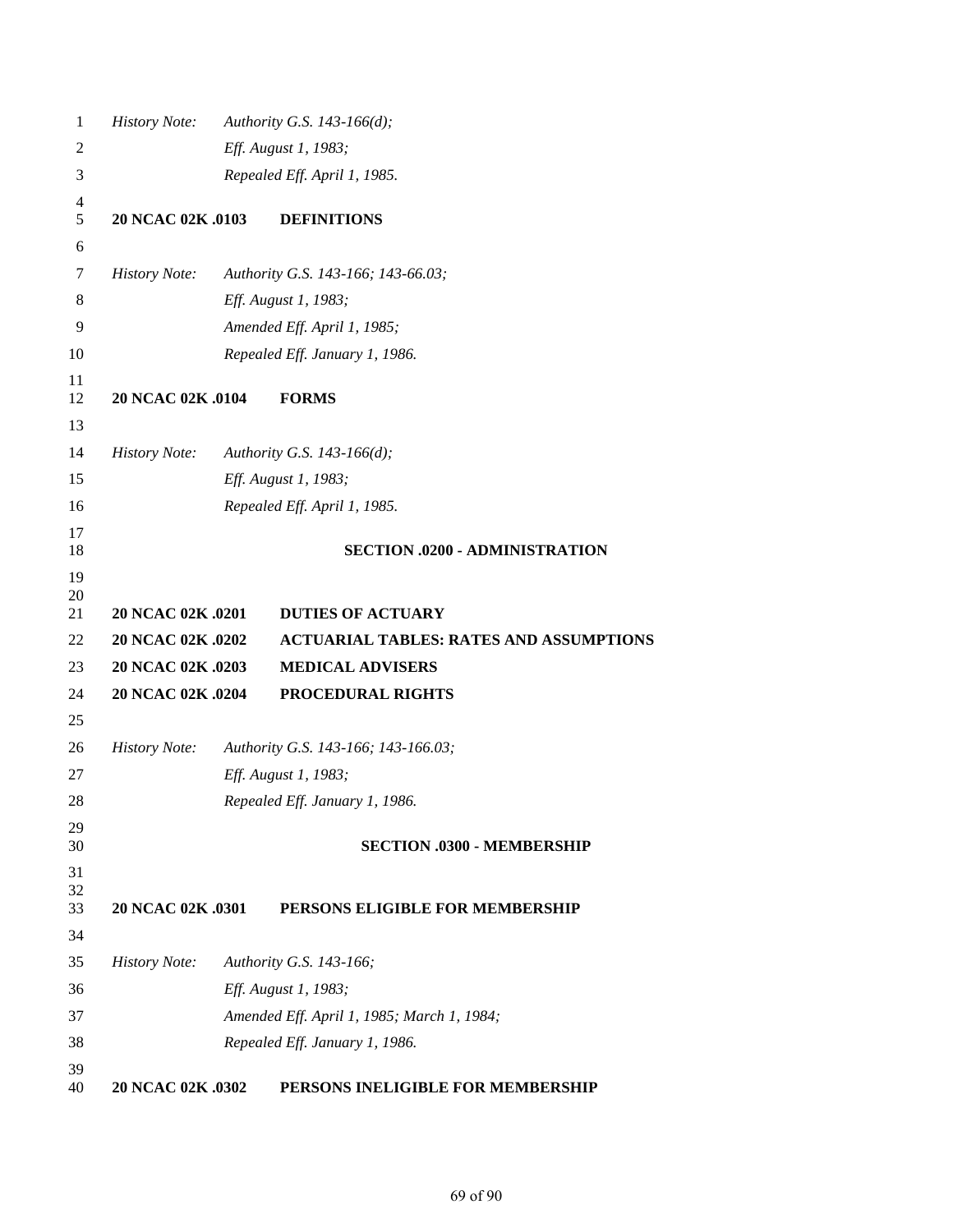| 1        |                      |                                                    |
|----------|----------------------|----------------------------------------------------|
| 2        | <b>History Note:</b> | Authority G.S. 143-166(m);                         |
| 3        |                      | Eff. August 1, 1983;                               |
| 4        |                      | Repealed Eff. April 1, 1985.                       |
| 5        |                      |                                                    |
| 6        | 20 NCAC 02K .0303    | <b>CESSATION OF MEMBERSHIP</b>                     |
| 7        | 20 NCAC 02K .0304    | <b>TRANSFER OF EMPLOYMENT</b>                      |
| 8        |                      |                                                    |
| 9        | <b>History Note:</b> | Authority G.S. 143-166;                            |
| 10       |                      | Eff. August 1, 1983;                               |
| 11       |                      | Repealed Eff. January 1, 1986.                     |
| 12<br>13 |                      | <b>SECTION .0400 - CREDITABLE SERVICE</b>          |
| 14<br>15 |                      |                                                    |
| 16       | 20 NCAC 02K .0401    | <b>MEMBERSHIP SERVICE</b>                          |
| 17       | 20 NCAC 02K .0402    | <b>PRIOR SERVICE</b>                               |
| 18       | 20 NCAC 02K .0403    | <b>MILITARY SERVICE</b>                            |
| 19       |                      |                                                    |
| 20       | <b>History Note:</b> | Authority G.S. 143-166;                            |
| 21       |                      | Eff. August 1, 1983;                               |
| 22       |                      | Repealed Eff. January 1, 1986.                     |
| 23<br>24 |                      | <b>SECTION .0500 - PURCHASE OF SERVICE CREDITS</b> |
| 25       |                      |                                                    |
| 26<br>27 | 20 NCAC 02K .0501    | <b>FEE</b>                                         |
| 28       | 20 NCAC 02K .0502    | <b>ELIGIBILITY FOR PURCHASING SERVICE CREDITS</b>  |
| 29       | 20 NCAC 02K .0503    | COST OF PURCHASING SERVICE CREDITS                 |
| 30       | 20 NCAC 02K .0504    | DELAYED PURCHASE OF SERVICE CREDITS                |
| 31       |                      |                                                    |
| 32       | <b>History Note:</b> | Authority G.S. 143-166;                            |
| 33       |                      | Eff. August 1, 1983;                               |
| 34       |                      | Repealed Eff. January 1, 1986.                     |
| 35       |                      |                                                    |
| 36       | 20 NCAC 02K .0505    | <b>WORKERS' COMPENSATION LEAVES OF ABSENCE</b>     |
| 37       |                      |                                                    |
| 38       | <b>History Note:</b> | Authority G.S. 143-166;                            |
| 39       |                      | Eff. December 1, 1983;                             |
| 40       |                      | Repealed Eff. January 1, 1986.                     |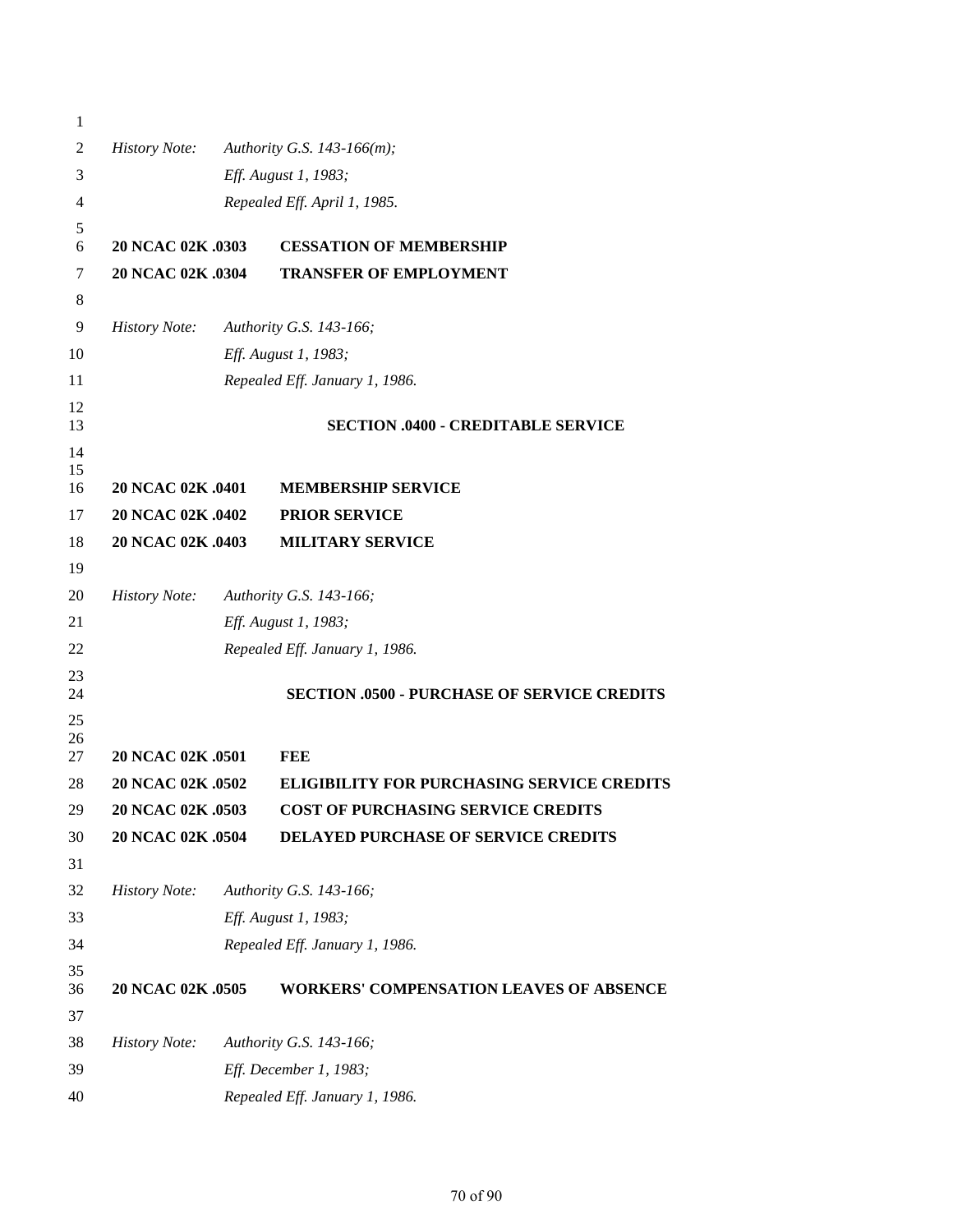| 1<br>2   |                      | <b>SECTION .0600 - BENEFITS</b>                                      |
|----------|----------------------|----------------------------------------------------------------------|
| 3        |                      |                                                                      |
| 4        |                      |                                                                      |
| 5        | 20 NCAC 02K .0601    | <b>DATE OF EARLY: SERVICES/DISABILITY RETIREMENT ALLOWANCES</b>      |
| 6        | 20 NCAC 02K .0602    | <b>RETURN OF REGULAR CONTRIBUTIONS UPON DEATH OF A MEMBER</b>        |
| 7        | 20 NCAC 02K .0603    | <b>SPECIAL ANNUITY ACCOUNT BENEFITS</b>                              |
| 8        | 20 NCAC 02K .0604    | MINIMUM AND MAXIMUM TOTAL ANNUAL RETIREMENT ALLOWANCE                |
| 9        | 20 NCAC 02K .0605    | <b>ALTERNATIVES FOR RECEIVING RETIREMENT ALLOWANCE</b>               |
| 10       | 20 NCAC 02K .0606    | <b>SURVIVOR'S ALTERNATE BENEFIT</b>                                  |
| 11       | 20 NCAC 02K .0607    | <b>RETURN OF CONTRIBUTIONS AFTER RETIREMENT</b>                      |
| 12       | 20 NCAC 02K .0608    | <b>RESTORATION TO ACTIVE SERVICE AFTER DISABILITY RETIREMENT</b>     |
| 13       | 20 NCAC 02K .0609    | <b>RESTORATION TO ACTIVE SERVICE AFTER SERVICE RETIREMENT</b>        |
| 14       |                      |                                                                      |
| 15       | <b>History Note:</b> | Authority G.S. 143-166;                                              |
| 16       |                      | Eff. August 1, 1983;                                                 |
| 17       |                      | Amended Eff. June 1, 1984;                                           |
| 18       |                      | Repealed Eff. January 1, 1986.                                       |
| 19       |                      |                                                                      |
| 20       |                      | <b>SECTION .0700 - METHOD OF FINANCING</b>                           |
| 21<br>22 |                      |                                                                      |
| 23       | 20 NCAC 02K .0701    | <b>GENERAL PROVISIONS</b>                                            |
| 24       | 20 NCAC 02K .0702    | <b>ANNUITY SAVINGS FUND</b>                                          |
| 25       | 20 NCAC 02K .0703    | <b>SPECIAL ANNUITY SAVINGS FUND</b>                                  |
| 26       | 20 NCAC 02K .0704    | PENSION ACCUMULATION FUND                                            |
| 27       | 20 NCAC 02K .0705    | <b>CALCULATION OF CONTRIBUTION RATES</b>                             |
| 28       | 20 NCAC 02K .0706    | <b>INTEREST</b>                                                      |
| 29       | 20 NCAC 02K .0707    | <b>DEATH OF RETIRED MEMBER</b>                                       |
| 30       | 20 NCAC 02K .0708    | <b>MINOR BENEFICIARIES</b>                                           |
| 31       |                      |                                                                      |
| 32       | <b>History Note:</b> | Authority G.S. 143-166; 143-166.03;                                  |
| 33       |                      | Eff. August 1, 1983;                                                 |
| 34       |                      | Amended Eff. April 1, 1985; June 1, 1984;                            |
| 35       |                      | Repealed Eff. January 1, 1986.                                       |
| 36       |                      |                                                                      |
| 37<br>38 |                      |                                                                      |
| 39       |                      | SUBCHAPTER 02L - SEPARATE INSURANCE BENEFIT PLAN FOR STATE AND LOCAL |
| 40       |                      | GOVERNMENTAL LAW ENFORCEMENT OFFICERS                                |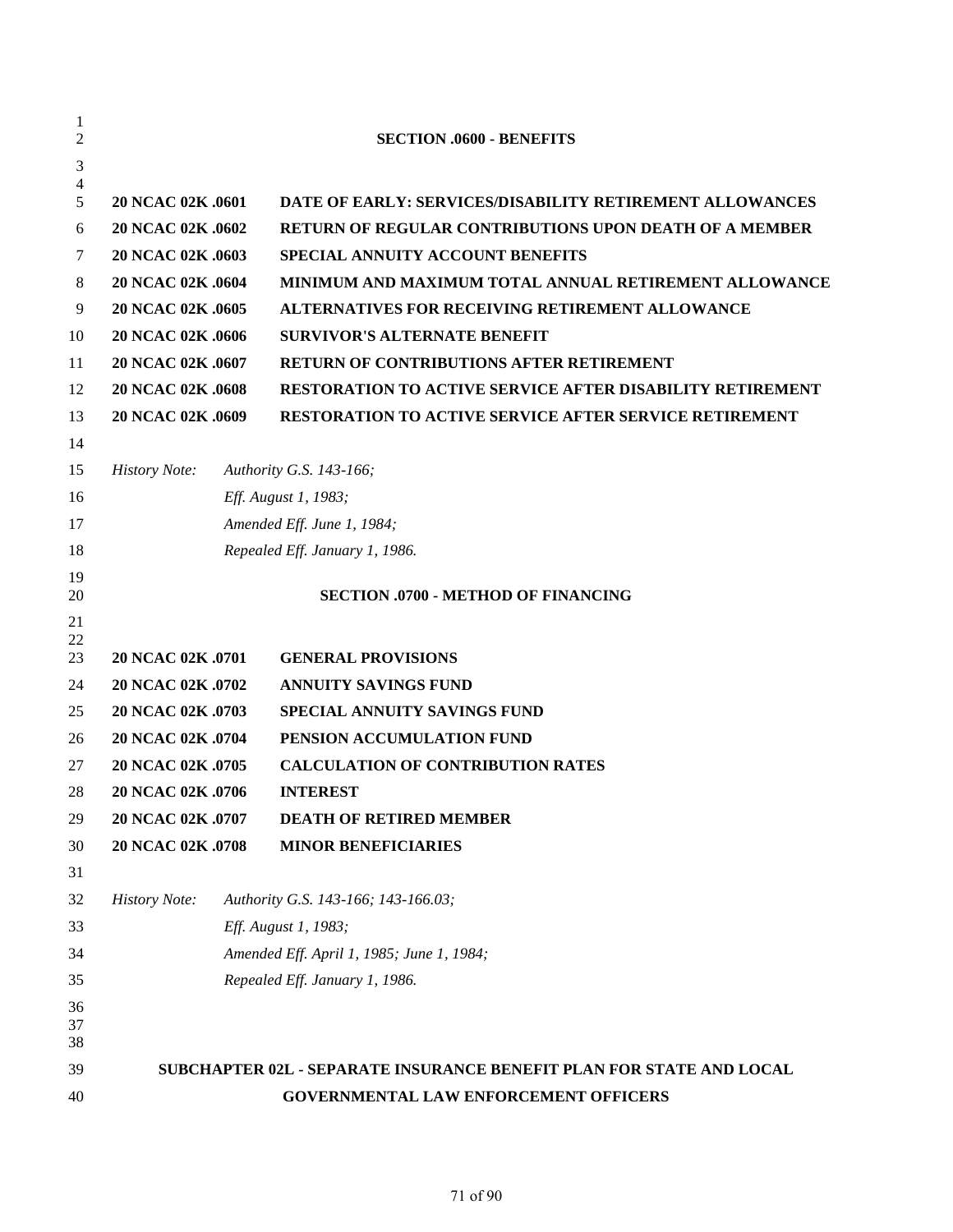| 1                |                              |                                                                                                                                                                |
|------------------|------------------------------|----------------------------------------------------------------------------------------------------------------------------------------------------------------|
| $\overline{c}$   |                              | <b>SECTION .0100 - GENERAL PROVISIONS</b>                                                                                                                      |
| 3                |                              |                                                                                                                                                                |
| $\overline{4}$   | 20 NCAC 02L .0101            | <b>GENERAL INFORMATION</b>                                                                                                                                     |
| $\sqrt{5}$       |                              | The following is general information about the Separate Insurance Benefit Plan for State and Local Governmental                                                |
| $\boldsymbol{6}$ |                              | Law Enforcement Officers' Separate Benefit Plan:                                                                                                               |
| 7                | (1)                          | The Director chief officer is the Director of the Retirement Systems Division;                                                                                 |
| $\,8\,$          | (2)                          | The mailing address is Retirement Systems Division, Department of State Treasurer, 3200 Atlantic                                                               |
| 9                |                              | Avenue, Raleigh, North Carolina 27604;                                                                                                                         |
| 10               | (3)                          | The office is located at in the Longleaf Building, 3200 Atlantic Avenue, Raleigh, North Carolina.                                                              |
| 11               |                              |                                                                                                                                                                |
| 12               | <b>History Note:</b>         | Authority G.S. 143-166.60;                                                                                                                                     |
| 13               |                              | Eff. August 1, 1983;                                                                                                                                           |
| 14               |                              | Amended Eff. September 1, 2019.                                                                                                                                |
| 15               |                              |                                                                                                                                                                |
| 16               | 20 NCAC 02L .0102            | <b>PURPOSES</b>                                                                                                                                                |
| 17               |                              |                                                                                                                                                                |
| 18               | <b>History Note:</b>         | Authority G.S. 143-166.04;                                                                                                                                     |
| 19               |                              | Eff. August 1, 1983;                                                                                                                                           |
| 20               |                              | Repealed Eff. April 1, 1985.                                                                                                                                   |
| 21               |                              |                                                                                                                                                                |
| $22\,$           | 20 NCAC 02L .0103            | <b>DEFINITIONS</b>                                                                                                                                             |
| 23               |                              | The following words as used in this Subchapter, unless a different meaning is clearly required by the context, shall                                           |
| 24               | have the following meanings: | (1) "Employer" shall mean the State of North Carolina and any city, town, county or other political                                                            |
| 25               |                              | subdivision thereof.(1) "Medical Board" shall mean any of the Medical Boards established                                                                       |
| 26<br>27         |                              |                                                                                                                                                                |
| 28               |                              | under G.S. 128-28(1), G.S. 135-6(k), or G.S. 135-102(d).<br>"Officer" shall mean a law enforcement officer as defined in G.S. $128-21(11d)$ $143-166.30(a)(4)$ |
| 29               | (2)                          |                                                                                                                                                                |
| 30               | (3)                          | and G.S. $\frac{135 - 1(11c)}{143 - 166.50(a)(3)}$ .<br>"Officer Trainee" shall mean a cadet or officer trainee who is a full-time employee enrolled in        |
| 31               |                              | training schools or academies of the state and any political subdivision thereof and who will become                                                           |
| 32               |                              | an officer at the completion of the training.                                                                                                                  |
| 33               | (4)                          | "Participant" shall mean an officer or officer trainee-who has established eligibility for benefits                                                            |
| 34               |                              | under the Separate Benefit Plan and who has obtained written approval for such eligibility.                                                                    |
| 35               | (5)                          | "Separate Insurance Benefit Plan" shall mean the employee welfare benefit plan created in G.S.                                                                 |
| 36               |                              | 143-166.60.                                                                                                                                                    |
| 37               | (6)                          | "Service" shall mean service as an officer for which compensation is paid.                                                                                     |
|                  |                              |                                                                                                                                                                |
| 38               |                              |                                                                                                                                                                |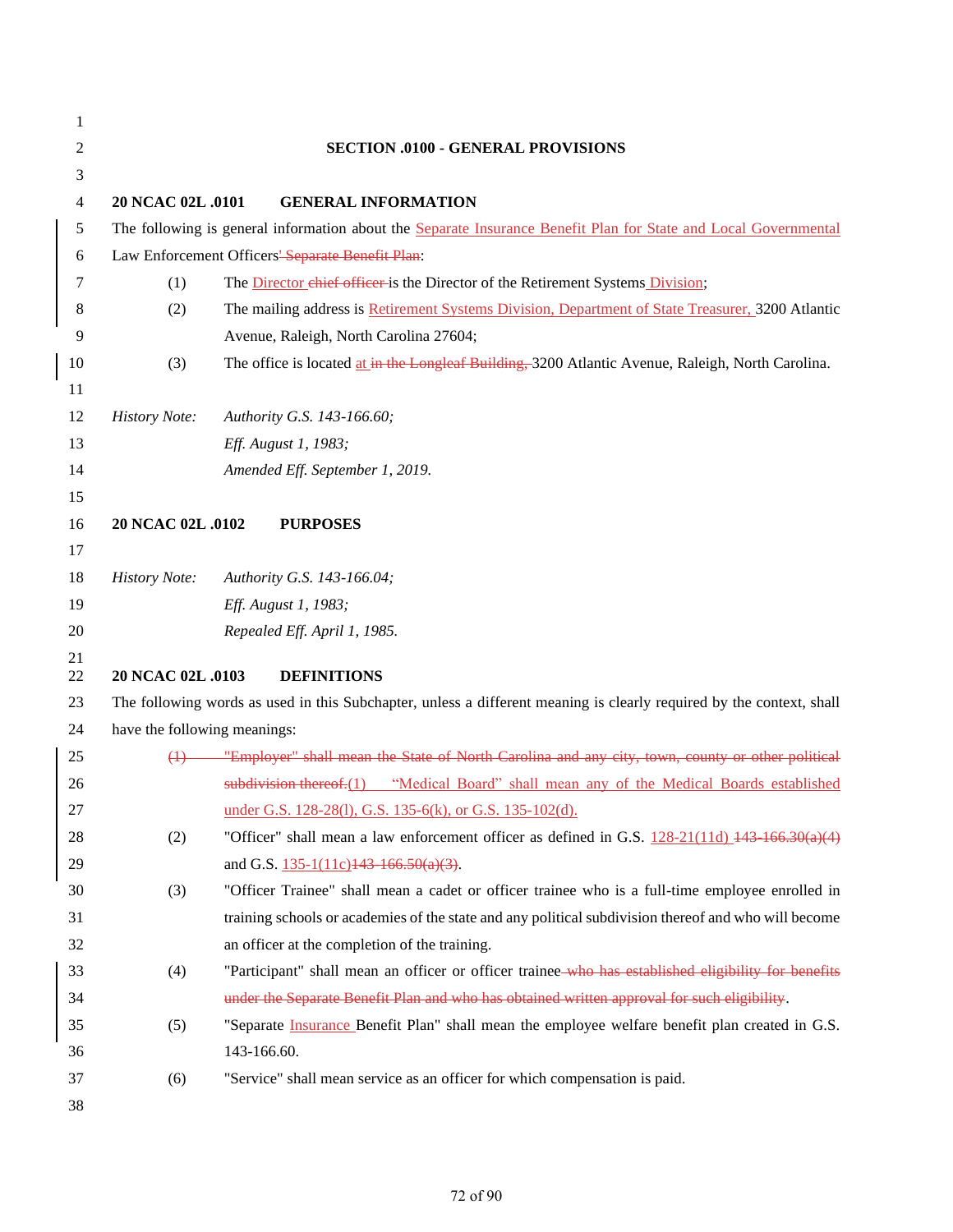| 1        | <b>History Note:</b>           | Authority G.S. 143-166.60;                                                                                                |
|----------|--------------------------------|---------------------------------------------------------------------------------------------------------------------------|
| 2        |                                | Eff. August 1, 1983;                                                                                                      |
| 3        |                                | Amended Eff. August 1, 1988; April 1, 1985.                                                                               |
| 4<br>5   | 20 NCAC 02L .0104              | <b>FORMS</b>                                                                                                              |
| 6        |                                |                                                                                                                           |
| 7        | <b>History Note:</b>           | Authority G.S. 143-166.04;                                                                                                |
| 8        |                                | Eff. August 1, 1983;                                                                                                      |
| 9        |                                | Repealed Eff. April 1, 1985.                                                                                              |
| 10       |                                |                                                                                                                           |
| 11       | 20 NCAC 02L .0105              | PROCEDURAL RIGHTS                                                                                                         |
| 12       |                                |                                                                                                                           |
| 13       | <b>History Note:</b>           | Authority G.S. 143-166.60; 150B-12; 150B-23;                                                                              |
| 14       |                                | Eff. August 1, 1983;                                                                                                      |
| 15       |                                | Expired Eff. November 1, 2018 pursuant to G.S. 150B-21.3A.                                                                |
| 16       |                                |                                                                                                                           |
| 17       |                                | <b>SECTION .0200 - PARTICIPATION</b>                                                                                      |
| 18       |                                |                                                                                                                           |
| 19       | 20 NCAC 02L .0201              | <b>ACTIVE MEMBERS</b>                                                                                                     |
| 20       |                                |                                                                                                                           |
| 21       | <b>History Note:</b>           | Authority G.S. 143-166.60;                                                                                                |
| 22       |                                | Eff. August 1, 1983;                                                                                                      |
| 23       |                                | Expired Eff. November 1, 2018 pursuant to G.S. 150B-21.3A.                                                                |
| 24<br>25 | 20 NCAC 02L .0202              | <b>RETIRED MEMBERS</b>                                                                                                    |
| 26       |                                | (a) If a participant ceases to be an officer, his participation shall be continued provided that such participant has had |
| 27       |                                | at least 20 years creditable service, and provided further, that such retirement is a bona fide separation from all law   |
| 28       | enforcement work in the state. |                                                                                                                           |
| 29       |                                | (b) If a participant retires on account of a disability that resulted from bodily injuries sustained or from extreme      |
| 30       |                                | physical exercise or from extreme physical activity experienced in the course and scope of his official duties as a law   |
| 31       |                                | enforcement officer and while in the discharge of his official duty or duties, his participation shall be continued so    |
| 32       |                                | long as such incapacity continues, provided that:                                                                         |
| 33       |                                | the disability retirement occurs within 12 months from the date on which the injuries or extreme exercise                 |
| 34       | occurred; that                 |                                                                                                                           |
| 35       |                                | the injury or the condition resulting from extreme exercise or activity was reported to and treated by a licensed         |
| 36       |                                | physician within 10 days of the occurrence; and that                                                                      |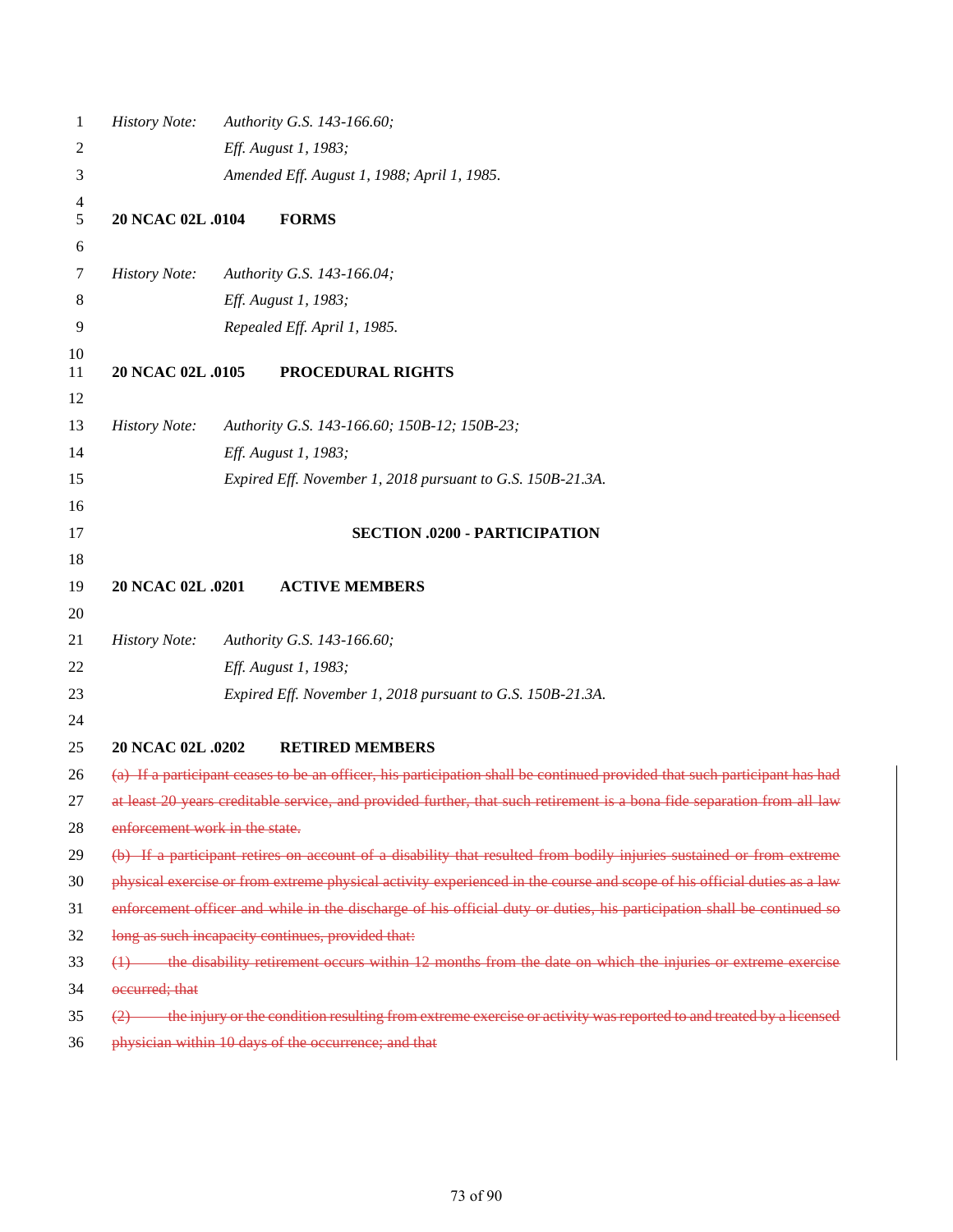| 1        | $\leftrightarrow$              | - medical reports acceptable to the medical board clearly show that the participant is mentally or physically              |  |
|----------|--------------------------------|----------------------------------------------------------------------------------------------------------------------------|--|
| 2        |                                | totally incapacitated for the further performance of duty, that such disability is likely to be permanent, and that such   |  |
| 3        | participant should be retired. |                                                                                                                            |  |
| 4        |                                | Final certification of disability shall be made by the medical board serving the Law Enforcement Officers'                 |  |
| 5<br>6   | Retirement System.             | (e) If a participant with five or more years creditable service retires on account of an ordinary disability, his          |  |
| 7        |                                | participation shall be continued so long as such incapacity continues, provided that medical reports acceptable to the     |  |
| 8        |                                | medical board clearly show that the participant is mentally or physically totally incapacitated for the further            |  |
| 9        |                                | performance of duty, that such disability is likely to be permanent, and that such participant should be retired. Final    |  |
| 10       |                                | eertification of disability shall be made by the medical board serving the Law Enforcement Officers' Retirement            |  |
| 11       | System.                        |                                                                                                                            |  |
| 12       |                                | (d) If a participant with more than one but less than five years of creditable service ceases to be employed as a law      |  |
| 13       |                                | enforcement officer because of an ordinary disability and expires within one year from the date on which his               |  |
| 14       |                                | employment terminated, he shall have paid to his designated beneficiary, or if no designated beneficiary survives him      |  |
| 15       |                                | to his estate the death benefit then paid on account of the death of a retired participant, provided that medical reports  |  |
| 16       |                                | acceptable to the medical board clearly show that the disability did not exist at the time of acceptance of the officer as |  |
| 17       |                                | a participant and that the cause of death was a direct result of the mental or physical condition on which the termination |  |
| 18       | of employment was based.       |                                                                                                                            |  |
| 19       |                                |                                                                                                                            |  |
| 20<br>21 |                                | History Note: Authority G.S. 143 166.60;<br>Eff. August 1, 1983.                                                           |  |
| 22       |                                |                                                                                                                            |  |
| 23       | 20 NCAC 02L .0203              | <b>INACTIVE MEMBERS</b>                                                                                                    |  |
| 24       | 20 NCAC 02L .0204              | <b>DETERMINATION OF MEMBERSHIP</b>                                                                                         |  |
| 25       |                                |                                                                                                                            |  |
| 26       | <b>History Note:</b>           | Authority G.S. 143-166.60;                                                                                                 |  |
| 27       |                                | Eff. August 1, 1983;                                                                                                       |  |
| 28       |                                | Expired Eff. November 1, 2018 pursuant to G.S. 150B-21.3A.                                                                 |  |
| 29       |                                |                                                                                                                            |  |
| 30       |                                | <b>SECTION .0300 - BENEFITS</b>                                                                                            |  |
| 31       |                                |                                                                                                                            |  |
| 32       | 20 NCAC 02L .0301              | <b>DEATH BENEFITS</b>                                                                                                      |  |
| 33       |                                |                                                                                                                            |  |
| 34       | <b>History Note:</b>           | Authority G.S. 143-166.60;                                                                                                 |  |
| 35       |                                | Eff. August 1, 1983;                                                                                                       |  |
| 36       |                                | Expired Eff. November 1, 2018 pursuant to G.S. 150B-21.3A.                                                                 |  |
| 37       |                                |                                                                                                                            |  |
| 38       |                                |                                                                                                                            |  |
| 39       |                                |                                                                                                                            |  |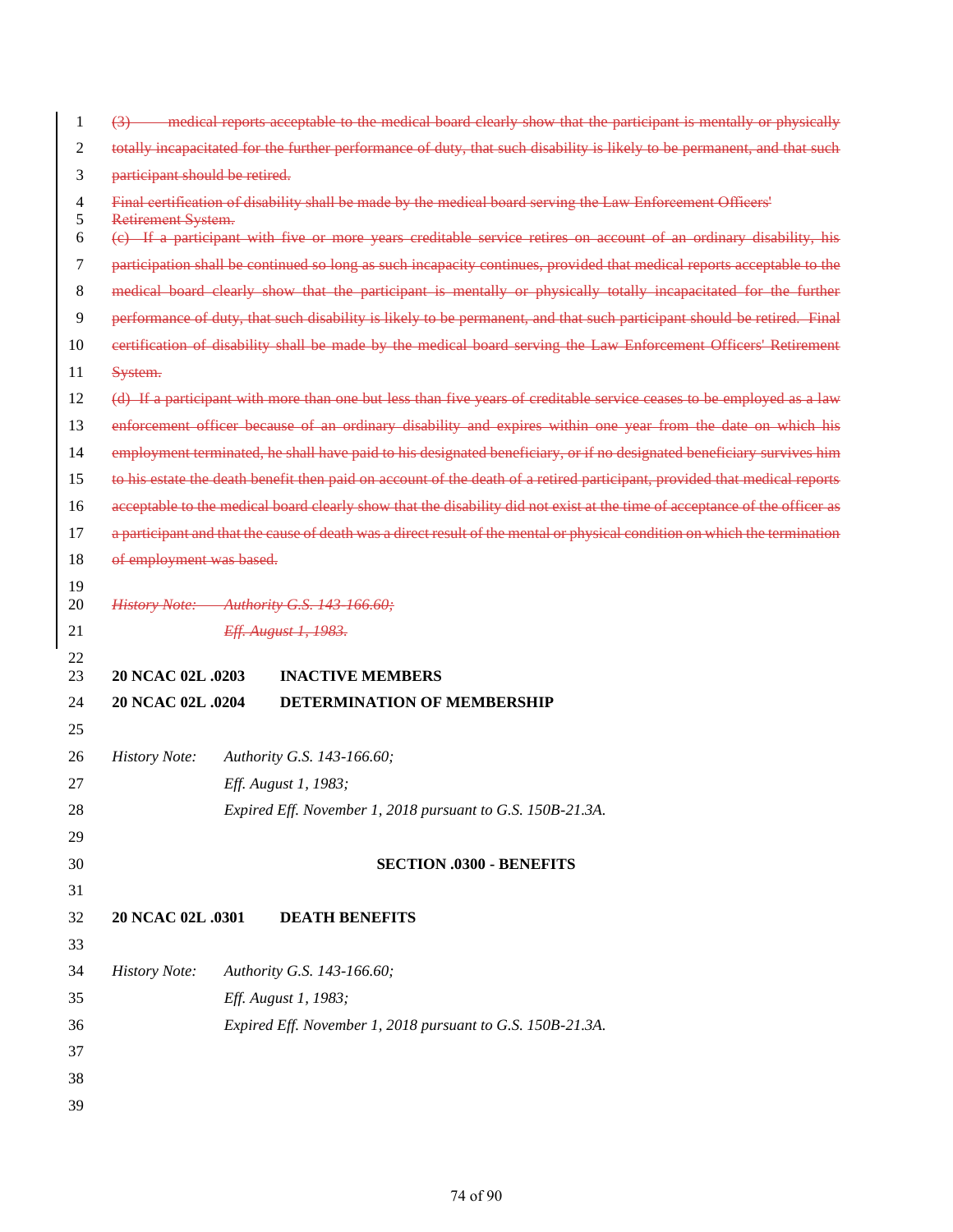| 1        |                   | 20 NCAC 02L .0302 ACCIDENT AND HOSPITAL BENEFITS                                                                    |
|----------|-------------------|---------------------------------------------------------------------------------------------------------------------|
| 2        |                   | Accident and hospital benefits shall be available in fixed amounts on and after 12:01 a.m., October 1, 1966, as set |
| 3        |                   | forth in a group policy approved by the board with monthly premiums on such policy being paid out of funds held by  |
| 4        |                   | the separate benefit plan, providing that:                                                                          |
| 5        | $\leftrightarrow$ | the claimant has been accepted and is a participant in the separate benefit plan at the time of an                  |
| 6        |                   | accident or illness;                                                                                                |
| 7        |                   | in case of accident or illness the participant shall file a claim with the insuring company on forms                |
| 8        |                   | provided by the insurer;                                                                                            |
| 9        | $\leftrightarrow$ | all claims shall be handled between the participant and the insurer.                                                |
| 10       |                   |                                                                                                                     |
| 11       |                   | History Note: Authority G.S. 143-166.60;                                                                            |
| 12       |                   | Eff. August 1, 1983.                                                                                                |
| 13<br>14 |                   |                                                                                                                     |
| 15       |                   |                                                                                                                     |
| 16       |                   | <b>SUBCHAPTER 2M - CONTRIBUTORY DEATH BENEFIT FOR RETIRED MEMBERS</b>                                               |
| 17       |                   |                                                                                                                     |
| 18       |                   |                                                                                                                     |
| 19       |                   | <b>SECTION .0100 - DEFINITIONS AND GENERAL PROVISIONS</b>                                                           |
|          |                   |                                                                                                                     |
| 20       |                   |                                                                                                                     |
| 21<br>22 | 20 NCAC 02M .0101 | <b>DEFINITIONS</b>                                                                                                  |
| 23       |                   | The following definitions apply to the Contributory Death Benefit for Retired Members:                              |
| 24       | (1)               | "Retired member" shall mean a former teacher, employee or official in receipt of a monthly                          |
| 25       |                   | retirement allowance or who has a terminated retirement allowance resulting from reemployment                       |
| 26       |                   | or an optional payment selection (Option 4) from the Teachers' and State Employees' Retirement                      |
| 27       |                   | System, Local Governmental Employees' Retirement System, Consolidated Judicial Retirement                           |
| 28       |                   | System, or Legislative Retirement System-or Legislative Retirement Fund; however, "retired                          |
| 29       |                   | member" shall not mean any beneficiary in receipt of a monthly retirement allowance by reason of                    |
| 30       |                   | the death of a retired member or former teacher, employee or official.                                              |
| 31       | (2)               | "Member" shall mean a retired member of the Teachers' and State Employees' Retirement System,                       |
| 32       |                   | Local Governmental Employees' Retirement System, Consolidated Judicial Retirement System,                           |
| 33       |                   | Legislative Retirement System or Legislative Retirement Fund who has elected coverage and who                       |
| 34       |                   | makes continuous contributions under the Contributory Death Benefit for Retired Members.                            |
| 35       | (3)               | "Surviving spouse" shall mean a living person who is legally married to a member covered under                      |
| 36       |                   | the Contributory Death Benefit for Retired Members at the date of death of the member.                              |
| 37       | (4)               | "Legal representative" shall mean the administrator or executor of the estate of a member or the                    |

 $\mathsf{l}$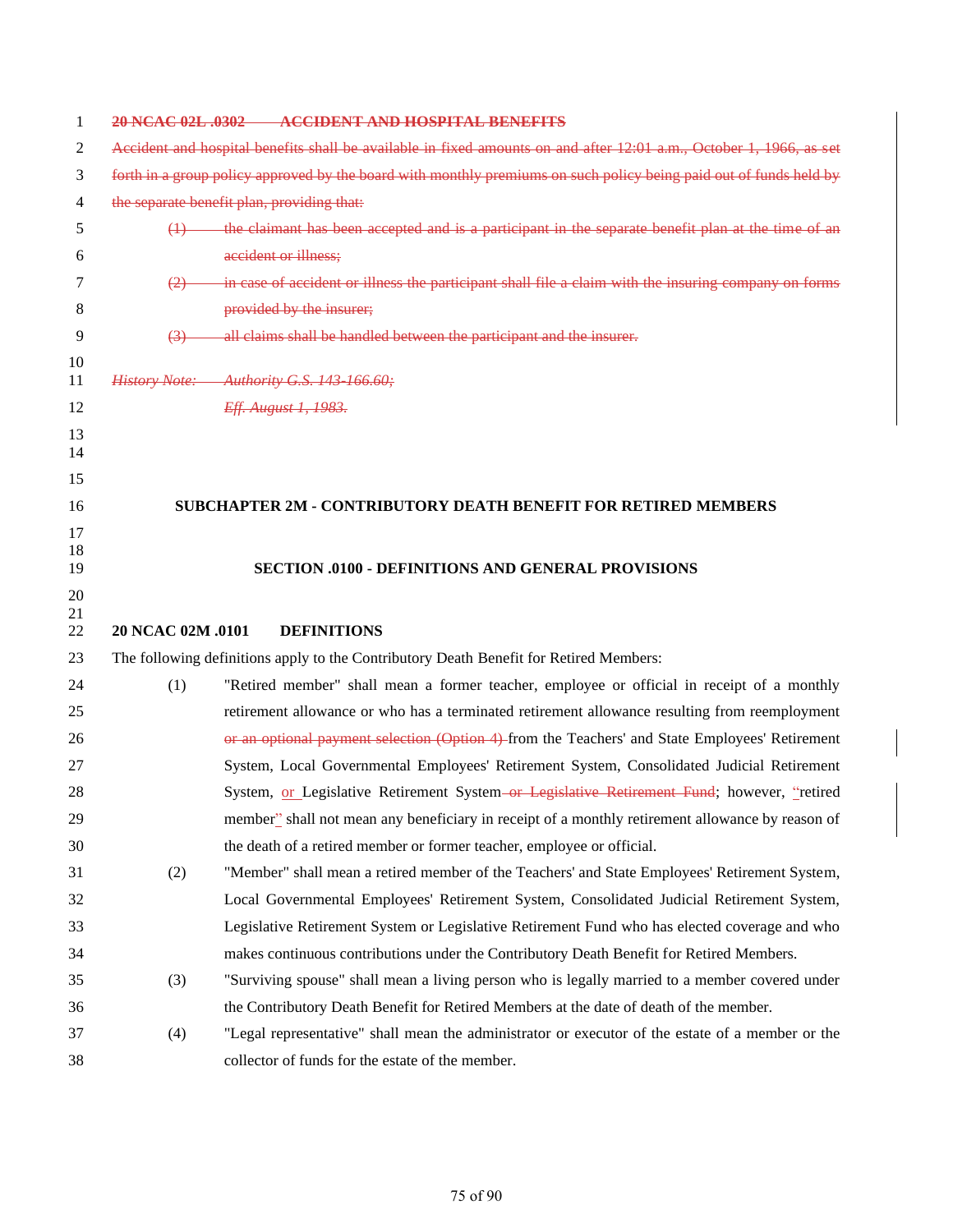| 1              | (5)                  | "Retirement system" shall mean the Teachers' and State Employees' Retirement System, Local                            |
|----------------|----------------------|-----------------------------------------------------------------------------------------------------------------------|
| $\mathfrak{2}$ |                      | Governmental Employees' Retirement System, Consolidated Judicial Retirement System, or                                |
| 3              |                      | Legislative Retirement System-or Legislative Retirement Fund.                                                         |
| 4              | (6)                  | "Boards of Trustees" of the Contributory Death Benefit for Retired Members-shall mean the Boards                      |
| 5              |                      | of Trustees of the Teachers' and State Employees' Retirement System and the Local Governmental                        |
| 6              |                      | Employees' Retirement System, each acting in accordance with the provisions of G.S. 128-28(f1)                        |
| 7              |                      | and G.S. 135-6(e1).                                                                                                   |
| 8              |                      |                                                                                                                       |
| 9              | <b>History Note:</b> | Authority G.S. 120-4.10; 120-4.27; 128-27(12); 128-28(g); 135-5(1);                                                   |
| 10             |                      | $135-6(f)$ ; $135-64(g)$ ;                                                                                            |
| 11             |                      | Eff. February 1, 1989.                                                                                                |
| 12<br>13       | 20 NCAC 02M .0102    | <b>AGENCY AND AUTHORITY OF DIRECTOR</b>                                                                               |
| 14             |                      | (a) The mailing address for agency acting on behalf of the Board of Trustees of the Contributory Death Benefit for    |
| 15             |                      | Retired Members is the Retirement Systems Division, Department of State Treasurer, Retirement Systems Division,       |
| 16             |                      | 3200 Atlantic Avenue, Raleigh, North Carolina 27604.                                                                  |
| 17             |                      | (b) The Director of the Retirement Systems Division shall make decisions administratively as it relates to the        |
| 18             |                      | Contributory Death Benefit for Retired Members in accordance with the statutes and rules and regulations adopted by   |
| 19             |                      | the Boards of Trustees and previous decisions of the Boards of Trustees. Appeals may be made from the decisions of    |
| $20\,$         |                      | the <b>D</b> director under the same procedures used for contested cases.                                             |
| 21             |                      |                                                                                                                       |
| $22\,$         | <b>History Note:</b> | Authority G.S. 120-4.10; 120-4.27; 128-27(12); 128-28(g); 135-5(l); 135-6(f); 135-64(g);                              |
| 23             |                      | Eff. February 1, 1989;                                                                                                |
| 24             |                      | Amended Eff. September 1, 2019.                                                                                       |
| 25             |                      |                                                                                                                       |
| 26             | 20 NCAC 02M .0103    | <b>CONTRIBUTORY DEATH BENEFIT TRUST FOR RETIRED MEMBERS</b>                                                           |
| 27             |                      | (a) A trust entitled the Contributory Death Benefit Trust for Retired Members shall be established for the purpose of |
| 28             |                      | collecting all member contributions, investment of contributions, and payment of benefits and expenses.               |
| 29             |                      | (b) Funds deposited in the Contributory Death Benefit Trust Retired Members shall be invested in accordance with      |
| 30             |                      | law and all investment earnings shall accrue to the Contributory Death Benefit Trust for Retired Members.             |
| 31             |                      | (c) The funds in the Contributory Death Benefit Trust for Retired Members shall be used for the sole purpose of       |
| 32             |                      | paying the benefits and expenses of the Contributory Death Benefit for Retired Members.                               |
| 33             |                      | (d) Members of the Contributory Death Benefit for Retired Members do not gain any rights or interest in the earnings  |
| 34             |                      | on the investments in the Contributory Death Benefit Trust for Retired Members nor share in any gains or losses       |
| 35             |                      | resulting from the mortality experience for the trust beyond the benefits set forth.                                  |
| 36             |                      |                                                                                                                       |
| 37             | <b>History Note:</b> | Authority G.S. 120-4.10; 120-4.27; 128-27(12); 128-28(g); 135-5(1);                                                   |
| 38             |                      | $135-6(f)$ ; $135-64(g)$ ;                                                                                            |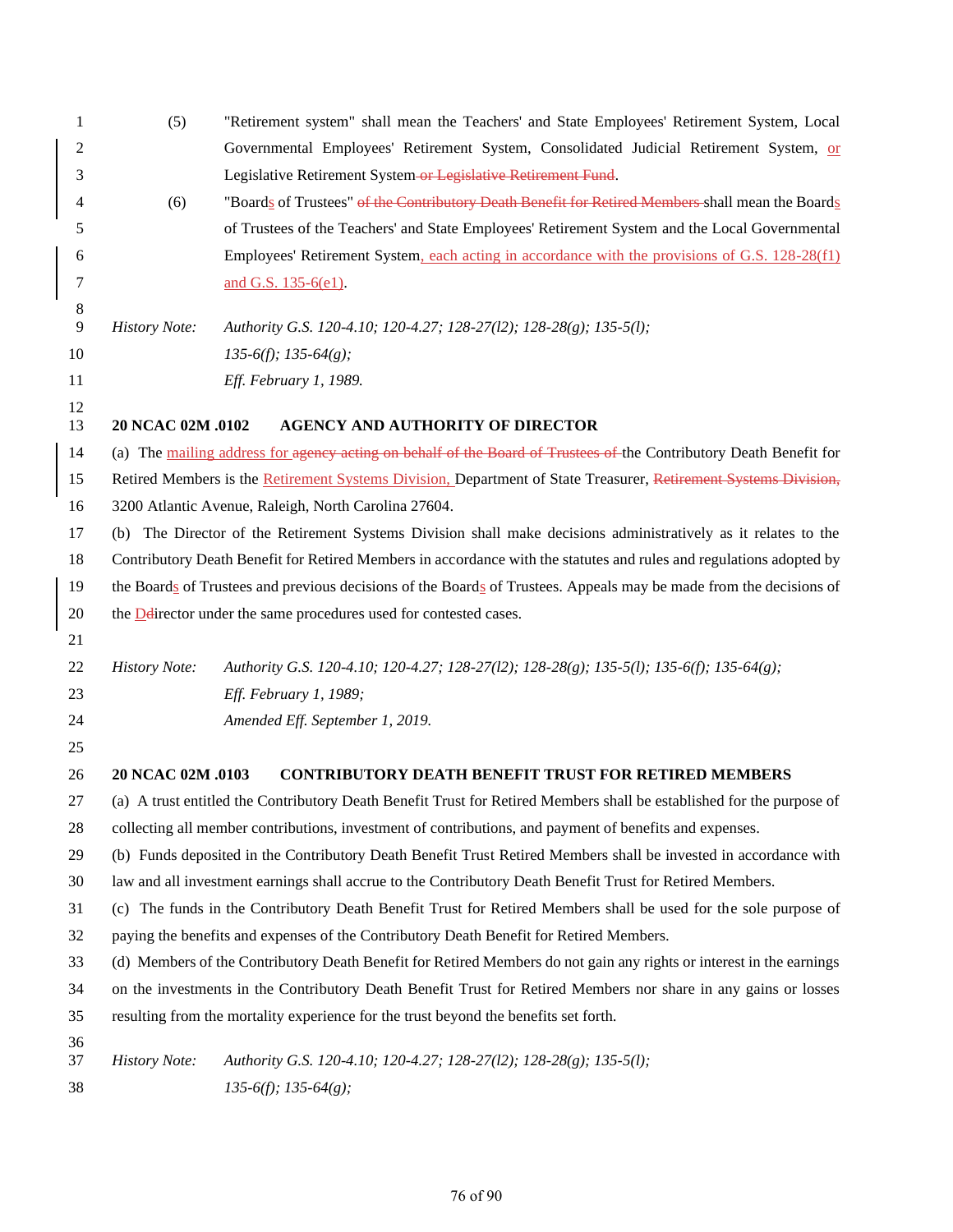| 1        |                      | Eff. February 1, 1989.                                                                                                  |
|----------|----------------------|-------------------------------------------------------------------------------------------------------------------------|
| 2        |                      |                                                                                                                         |
| 3        |                      | 20 NCAC 02M .0104 TIME AND DATE                                                                                         |
| 4        |                      | "Date and time" shall be the equivalent date and time for Raleigh, North Carolina, where and when it becomes            |
| 5        |                      | necessary to establish a date and time for payment of benefits, payment or collection of contributions, effective dates |
| 6        |                      | of coverage and cancellation, and other matters related to the Contributory Death Benefit for Retired Members.          |
| 7<br>8   |                      | History Note: Authority G.S. 120 4.10; 120 4.27; 128 27(12); 128 28(g); 135 5(1);                                       |
| 9        |                      | 1356(f); 13564(g);                                                                                                      |
| 10       |                      | Eff. April 1, 1989.                                                                                                     |
| 11<br>12 |                      | <b>SECTION .0200 - ELECTION AND CANCELLATION OF COVERAGE</b>                                                            |
| 13       |                      |                                                                                                                         |
| 14<br>15 | 20 NCAC 02M .0201    | <b>ELIGIBILITY TO ELECT COVERAGE</b>                                                                                    |
| 16       |                      | (a) A retired member in receipt of a monthly retirement allowance as a former teacher, employee or official of more     |
| 17       |                      | than one of the Rectirement Ssystems is eligible to elect coverage under each Rectirement Ssystem from which the        |
| 18       |                      | member receives a retirement benefit; however, if a retired member is receiving more than one retirement benefit from   |
| 19       |                      | the same Retirement System, the memberke may elect coverage only on the basis of one retirement benefit from that       |
| 20       | Retirement System.   |                                                                                                                         |
| 21       |                      | (b) A former teacher, employee or official in receipt of disability benefits from the Disability Income Plan of North   |
| 22       |                      | Carolina is not in receipt of a retirement allowance and is not eligible to elect coverage under the Contributory Death |
| 23       |                      | Benefit for Retired Members until such time as the disability benefit is converted to an unreduced service retirement   |
| 24       | allowance.           |                                                                                                                         |
| 25       |                      |                                                                                                                         |
| 26       | <b>History Note:</b> | Authority G.S. 120-4.10; 120-4.27; 128-27(12); 128-28(g); 135-5(1);                                                     |
| 27       |                      | $135-6(f)$ ; $135-64(g)$ ;                                                                                              |
| 28       |                      | Eff. February 1, 1989.                                                                                                  |
| 29<br>30 | 20 NCAC 02M .0202    | WHEN FIRST ELIGIBLE                                                                                                     |
| 31       |                      | A retired member's eligibility to make an election for coverage is based on the following:                              |
| 32       | (1)                  | If retired on or before June 1, 1988, the words "when first eligible" to make an election for coverage                  |
| 33       |                      | will mean 60 days from July 1, 1988 or no later than September 1, 1988.                                                 |
| 34       | (2)                  | If retiring on or after July 1, 1988, the words "when first eligible" to make an election for coverage                  |
| 35       |                      | will mean 60 days from the effective date of retirement under the Restirement Ssystem.                                  |
| 36<br>37 | <b>History Note:</b> | Authority G.S. 120-4.10; 120-4.27; 128-27(12); 128-28(g); 135-5(1);                                                     |
| 38       |                      | $135-6(f)$ ; $135-64(g)$ ;                                                                                              |
| 39       |                      | Eff. February 1, 1989.                                                                                                  |
| 40       |                      |                                                                                                                         |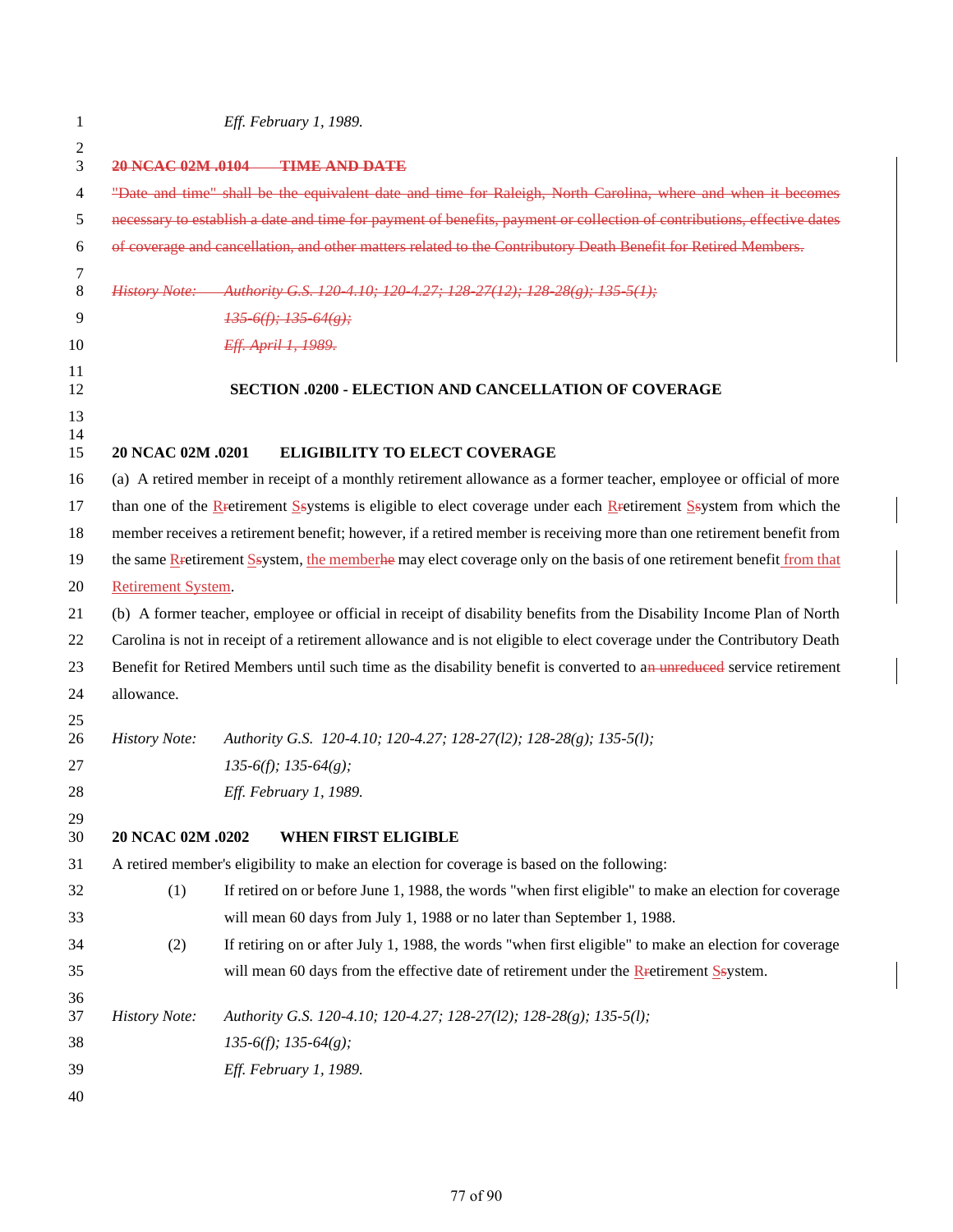| $\mathbf{1}$<br>$\overline{c}$<br>3 |                      |                                                                                                                     |
|-------------------------------------|----------------------|---------------------------------------------------------------------------------------------------------------------|
| $\overline{4}$                      | 20 NCAC 02M .0203    | <b>FORM OF ELECTION</b>                                                                                             |
| 5                                   |                      | A retired member's election must be made on a Notice of Election form as provided by the Retirement Systems         |
| 6                                   |                      | Division or in lieu thereof by written notice clearly stating the election of the retired member and providing all  |
| 7                                   |                      | information necessary for the determination of rates and payment of benefits.                                       |
| 8<br>$\overline{9}$                 | <b>History Note:</b> | Authority G.S. 120-4.10; 120-4.27; 128-27(12); 128-28(g); 135-5(1);                                                 |
| 10                                  |                      | $135-6(f)$ ; $135-64(g)$ ;                                                                                          |
| 11                                  |                      | Eff. February 1, 1989.                                                                                              |
| 12<br>13                            | 20 NCAC 02M .0204    | <b>EFFECTIVE DATE OF COVERAGE</b>                                                                                   |
| 14                                  |                      | Coverage under the Contributory Death Benefit for Retired Members is not to be delayed beyond the 60 days from      |
| 15                                  |                      | the effective date of retirement or if retired prior to July 1, 1988, not beyond September 1, 1988 and shall become |
| 16                                  | effective:           |                                                                                                                     |
| 17                                  | (1)                  | the first of the month in which election of coverage is made provided that the election is received                 |
| 18                                  |                      | by the Retirement Systems Division by the 15th of a month but not earlier than July 1, 1988, or                     |
| 19                                  | (2)                  | the first of the month following the month in which the election of coverage is made if the election                |
| 20                                  |                      | is received by the Retirement Systems Division after the 15th of a month but not earlier than July 1,               |
| 21                                  |                      | 1988.                                                                                                               |
| 22                                  |                      |                                                                                                                     |
| 23                                  | <b>History Note:</b> | Authority G.S. 120-4.10; 120-4.27; 128-27(12); 128-28(g); 135-5(1);                                                 |
| 24                                  |                      | $135-6(f)$ ; $135-64(g)$ ;                                                                                          |
| 25                                  |                      | Eff. February 1, 1989.                                                                                              |
| 26<br>27                            | 20 NCAC 02M .0205    | <b>CANCELLATION OF COVERAGE</b>                                                                                     |
| 28                                  |                      | Cancellation of coverage under the Contributory Death Benefit for Retired Members shall be:                         |
| 29                                  |                      | (1) By written notice of cancellation of coverage to the Board of Trustees with cancellation of coverage            |
| 30                                  |                      | becoming effective-:                                                                                                |
| 31                                  |                      | the first day of the month in which the member's written notice of cancellation is received<br>(a)                  |
| 32                                  |                      | and no contribution will be due in that month if written notice of cancellation is received                         |
| 33                                  |                      | in the offices of the Retirement Systems Division between the first and the tenth of a month.                       |
| 34                                  |                      | the first day of the month following the month in which written notice of cancellation is<br>(b)                    |
| 35                                  |                      | received with contributions due for the month in which written notice is received if the                            |
| 36                                  |                      | written notice of cancellation is received in the offices of the Retirement Systems Division                        |
| 37                                  |                      | after the tenth of a month.                                                                                         |
| 38                                  | (2)                  | By non-payment of monthly contributions if payment for any month is not received in the offices                     |
| 39                                  |                      | of the Retirement Systems Division by the 25th of the month following the month for which the                       |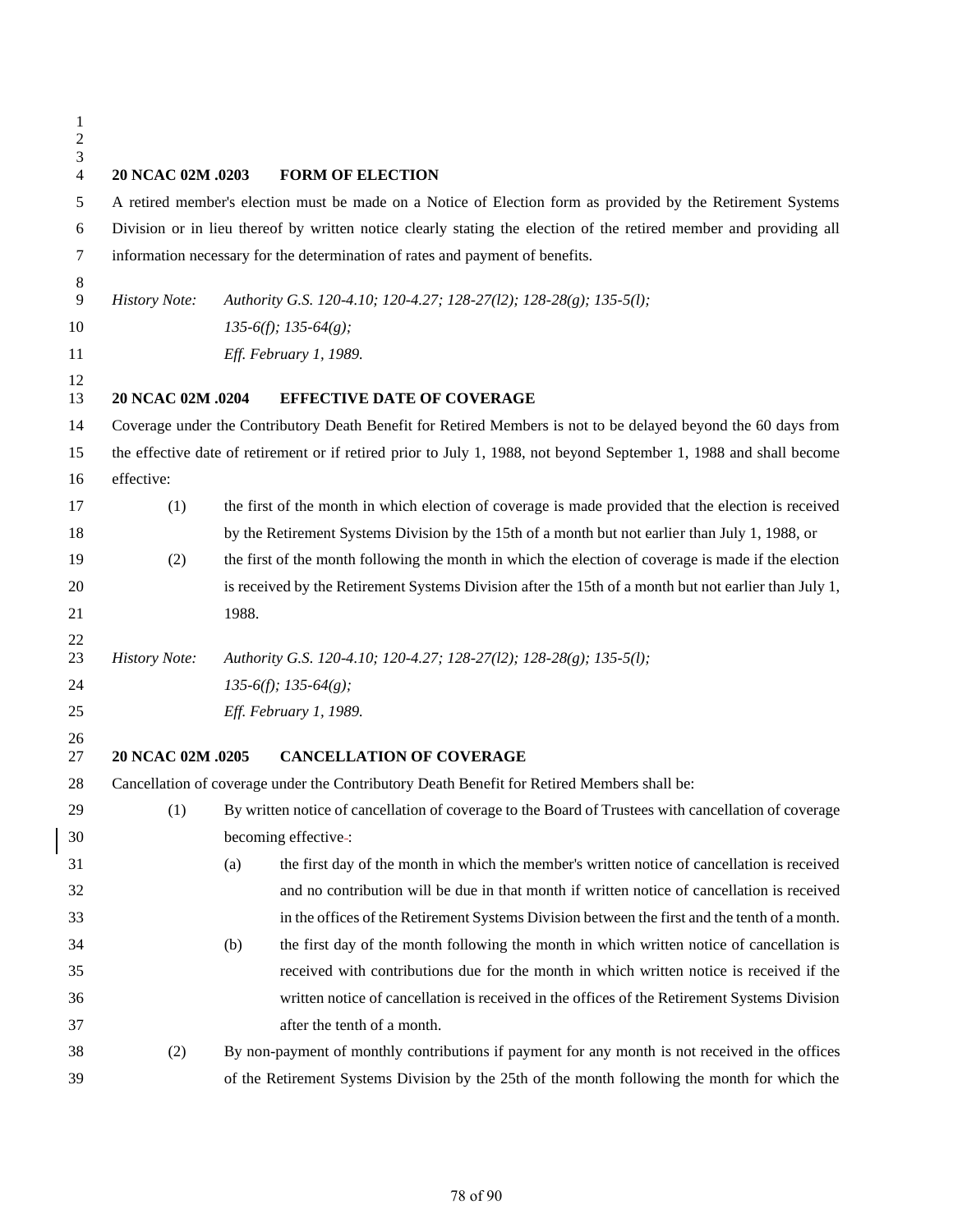| 1        |                             | contribution is due and payable with coverage to be cancelled automatically effective the first day                 |
|----------|-----------------------------|---------------------------------------------------------------------------------------------------------------------|
| 2        |                             | of the month for which the contribution was due and payable.                                                        |
| 3        | (3)                         | By death of a member.                                                                                               |
| 4        |                             |                                                                                                                     |
| 5        | <b>History Note:</b>        | Authority G.S. 120-4.10; 120-4.27; 128-27(12); 128-28(g); 135-5(1);                                                 |
| 6        |                             | $135-6(f)$ ; $135-64(g)$ ;                                                                                          |
| 7        |                             | Eff. February 1, 1989.                                                                                              |
| 8        |                             |                                                                                                                     |
| 9        | 20 NCAC 02M .0206           | <b>REINSTATEMENT</b>                                                                                                |
| 10       |                             | Upon cancellation of coverage, coverage cannot be reinstated-reinstated, nor can a retired member reapply for       |
| 11       | coverage.                   |                                                                                                                     |
| 12       |                             |                                                                                                                     |
| 13       | <b>History Note:</b>        | Authority G.S. 120-4.10; 120-4.27; 128-27(12); 128-28(g); 135-5(1);                                                 |
| 14       |                             | $135-6(f)$ ; $135-64(g)$ ;                                                                                          |
| 15       |                             | Eff. February 1, 1989.                                                                                              |
| 16       |                             |                                                                                                                     |
| 17       |                             | <b>SECTION .0300 - CONTRIBUTIONS AND BENEFITS</b>                                                                   |
| 18       |                             |                                                                                                                     |
| 19       | 20 NCAC 02M .0301           | <b>CONTRIBUTION RATES</b>                                                                                           |
| 20       |                             | (a) The monthly contribution rates shall be established by resolution of the Boards of Trustees as recommended by   |
| 21       |                             | the consulting actuary. The consulting actuary in making a recommended schedule of monthly contribution rates shall |
| 22       |                             | take into consideration mortality experience, selection experience, actuarial interest rate assumption which may be |
| 23       |                             | different from the interest rate assumption used in the valuation of the liabilities of the Retirement System,      |
| 24       |                             | administrative and investment costs, and such other factors as may be appropriate in establishing such schedule of  |
| 25       | monthly contribution rates. |                                                                                                                     |
| 26       |                             | (b) The schedule of monthly contribution rates established by resolution of the Boards of Trustees adopted on March |
| 27       | 19, 1988, is as follows:    |                                                                                                                     |
| 28       |                             |                                                                                                                     |
| 29       | Age at                      | Monthly Rate                                                                                                        |
| 30<br>31 |                             | <b>Effective Date</b><br>For Life                                                                                   |
| 32       | Less than 50                | \$8                                                                                                                 |
| 33       | 50                          | 8                                                                                                                   |
| 34       | 51                          | 9                                                                                                                   |
| 35       | 52                          | 10                                                                                                                  |
| 36       | 53                          | 10                                                                                                                  |
| 37       | 54                          | 11                                                                                                                  |
| 38<br>39 | 55<br>56                    | 12<br>12                                                                                                            |
| 40       | 57                          | 13                                                                                                                  |
| 41       | 58                          | 14                                                                                                                  |
| 42       | 59                          | 15                                                                                                                  |
| 43       | 60                          | 16                                                                                                                  |
| 44       | 61                          | 17                                                                                                                  |
| 45       | 62                          | 18                                                                                                                  |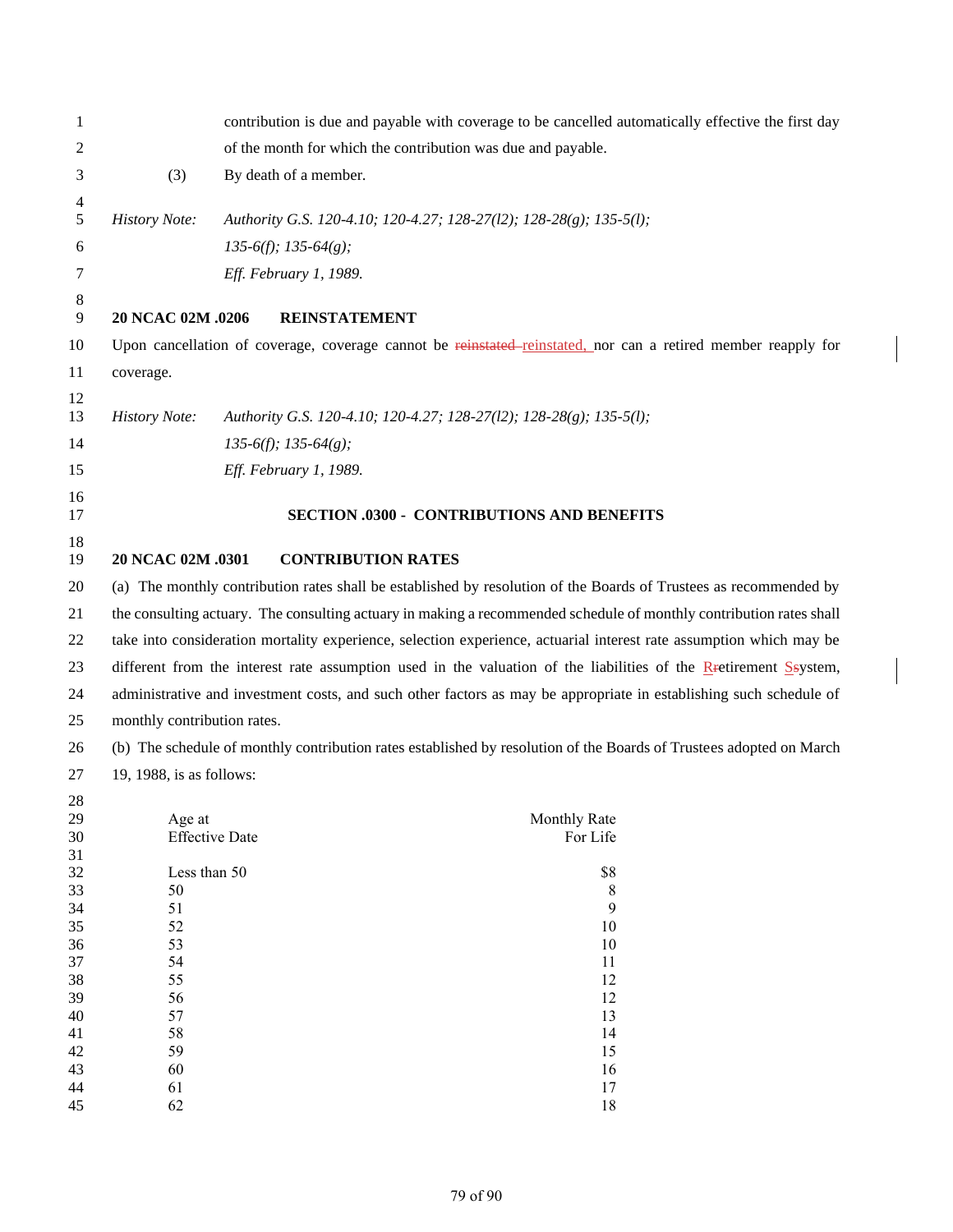| 1     | 63                                      | 20                                                                                                                     |
|-------|-----------------------------------------|------------------------------------------------------------------------------------------------------------------------|
| 2     | 64                                      | 21                                                                                                                     |
| 3     | 65                                      | 22                                                                                                                     |
| 4     | 66                                      | 24                                                                                                                     |
| 5     | 67                                      | 26                                                                                                                     |
| 6     | 68                                      | 27                                                                                                                     |
| 7     | 69                                      | 29                                                                                                                     |
| $\,8$ | 70                                      | 31                                                                                                                     |
| 9     | 71                                      | 33                                                                                                                     |
| 10    | 72                                      | 35                                                                                                                     |
| 11    | 73                                      | 38                                                                                                                     |
| 12    | 74                                      | 40                                                                                                                     |
| 13    | 75                                      | 43                                                                                                                     |
| 14    | 76                                      | 46                                                                                                                     |
| 15    | 77                                      | 49                                                                                                                     |
| 16    | 78                                      | 52                                                                                                                     |
| 17    | 79                                      | 56                                                                                                                     |
| 18    | 80                                      | 59                                                                                                                     |
| 19    | 81                                      | 63                                                                                                                     |
| 20    | 82                                      | 67                                                                                                                     |
| 21    | 83                                      | 71                                                                                                                     |
| 22    | 84                                      | 75                                                                                                                     |
| 23    | 85                                      | 80                                                                                                                     |
| 24    | 86                                      | 84                                                                                                                     |
| 25    | 87                                      | 89                                                                                                                     |
| 26    | 88                                      | 94                                                                                                                     |
| 27    | 89                                      | 99                                                                                                                     |
| 28    | 90                                      | 105                                                                                                                    |
| 29    | 91                                      | 110                                                                                                                    |
| 30    | 92                                      | 115                                                                                                                    |
| 31    | 93                                      | 120                                                                                                                    |
| 32    | 94                                      | 125                                                                                                                    |
| 33    | 95                                      | 130                                                                                                                    |
| 34    | 96                                      | 140                                                                                                                    |
| 35    | 97                                      | 150                                                                                                                    |
| 36    | 98                                      | 160                                                                                                                    |
| 37    | 99                                      | 170                                                                                                                    |
| 38    | 100 and over                            | 200                                                                                                                    |
| 39    |                                         |                                                                                                                        |
| 40    |                                         | The schedule of monthly contribution rates shall be applicable for members electing coverage effective on or after     |
| 41    |                                         | July 1, 1988 and shall remain in effect until such resolution, as duly adopted by the Boards of Trustees, revises such |
| 42    | schedule of monthly contribution rates. |                                                                                                                        |
| 43    |                                         | (c) The Boards of Trustees may from time to time revise by resolution the schedule of monthly contribution rates as    |
| 44    |                                         | may be recommended by the consulting actuary for teachers, employees and officials retiring and electing an effective  |

 date of coverage after the effective date of the revision. Such revision may be, but is not required to be, applicable to members electing coverage prior to the effective date of the revision provided that such revised rates shall not be greater than the rates in effect at the effective date of coverage for those members electing an effective date of coverage

prior to the effective date of the revision.

 *History Note: Authority G.S. 120-4.10; 120-4.27; 128-27(12); 128-28(g); 135-5(1); 135-6(f); 135-64(g); Eff. February 1, 1989.*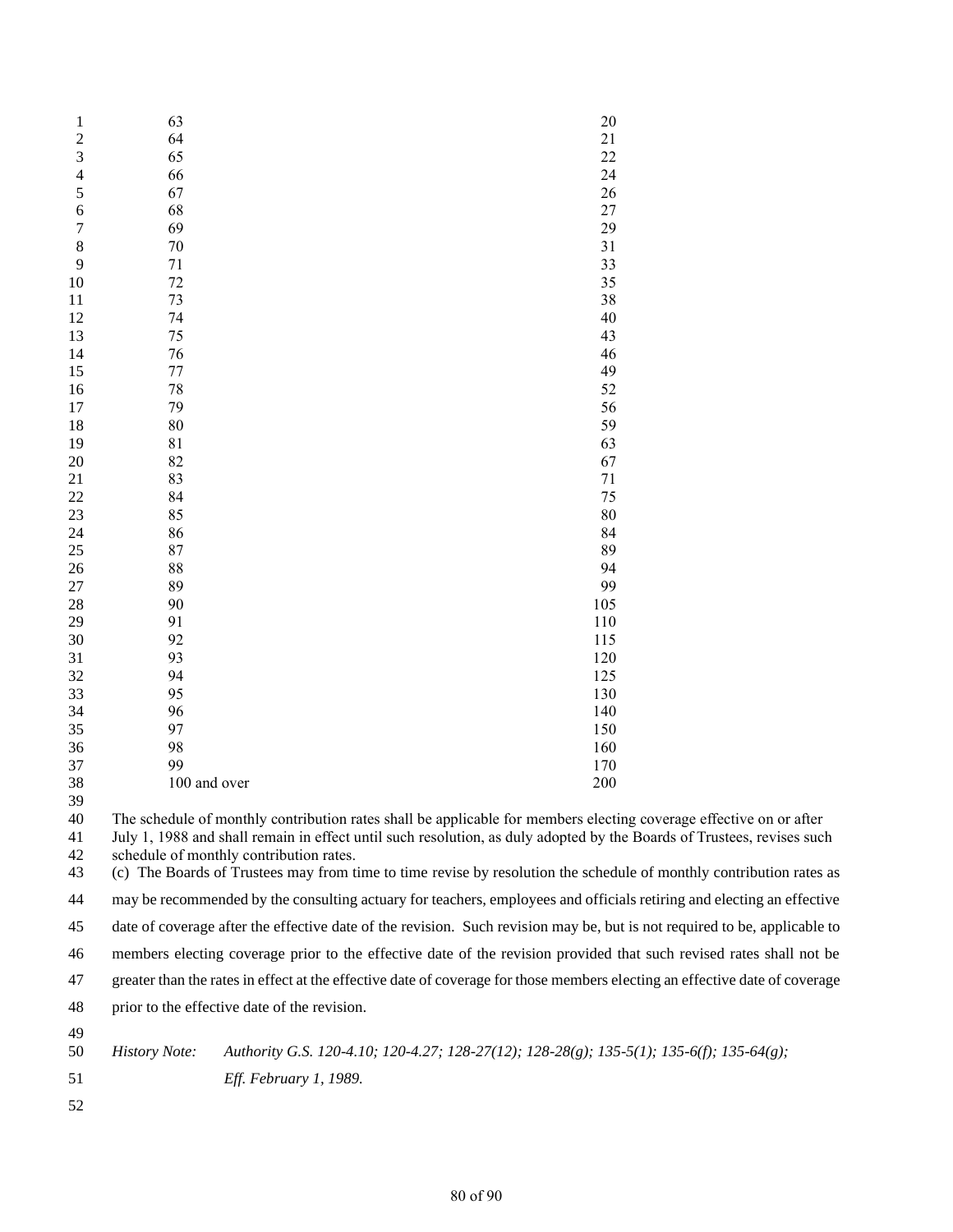## **20 NCAC 02M .0302 MEMBER CONTRIBUTION**

 (a) The monthly contribution rate paid by a member shall be based on the member's nearest age as of the effective date of coverage and the applicable rates as of that date as set by the Boards of Trustees and will remain the same as long as the coverage is in effect. (b) Any misstatement as to the age of the member which causes the contribution of the member to have been paid at a greaterhigher or lesserlower rate during the period of the coverage of the member not paid or refunded prior to the death of the member will result in any underpayment of contributions being offset against the death benefit and any overpayment of contributions being paid to the person or persons designated by the member or, if the member has not 9 designated a beneficiary, to the surviving spouse, or if not survived by a designated beneficiary or spouse, to the  $-$ or 10 legal representative for the correct age of the member. *History Note: Authority G.S. 120-4.10; 120-4.27; 128-27(l2); 128-28(g); 135-5(l); 135-6(f); 135-64(g); Eff. February 1, 1989.* **20 NCAC 02M .0303 PAYMENT OF CONTRIBUTION** (a) The monthly contributions of members covered under the Contributory Death Benefit for Retired Members are to be paid monthly to the Contributory Death Benefit Trust for Retired Members beginning in the month in which coverage becomes effective and shall continue each month thereafter.

 (b) Payment of the monthly contributions shall be deducted from a member's net monthly retirement allowance from 21 the Rretirement Ssystem if member's net monthly retirement allowance, after other required deductions, is sufficient

22 to cover the cost of the contribution; however, if the net monthly retirement allowance from the Retirement Ssystem

is not sufficient to cover the cost of the contribution, the Retirement Systems Division shall provide the member a

Notice of Contribution Due within ten days after the determination of insufficiency with payment of monthly

contributions due not later than the 25th of the month following the determination of insufficiency, and thereafter a

- Notice of Contribution Due shall be provided between the first and the fifth of each month with payment due on or
- before the 25th of that month.

 (c) The contribution due for the month in which the member's death occurs is to be paid from the final monthly retirement benefit due in the month of death, or by payment from the member's surviving spouse or legal representative; provided that, if member's death occurs during the 24-month period from the effective date of coverage,

the deduction and/or payment of the contribution for the month in which death occurs may be waived.

(d) Once coverage is elected, the required monthly contribution must be paid in order to maintain coverage regardless

of any condition which might occur that would terminate or diminish the retirement benefit the retired member is

34 receiving, such as reemployment or and the reduction or termination of retirement benefits by reason of an optional

payment plan an optional form of retirement allowance selected by the retired member at retirement.

*History Note: Authority G.S. 120-4.10; 120-4.27; 128-27(l2); 128-28(g); 135-5(l);*

*135-6(f); 135-64(g);*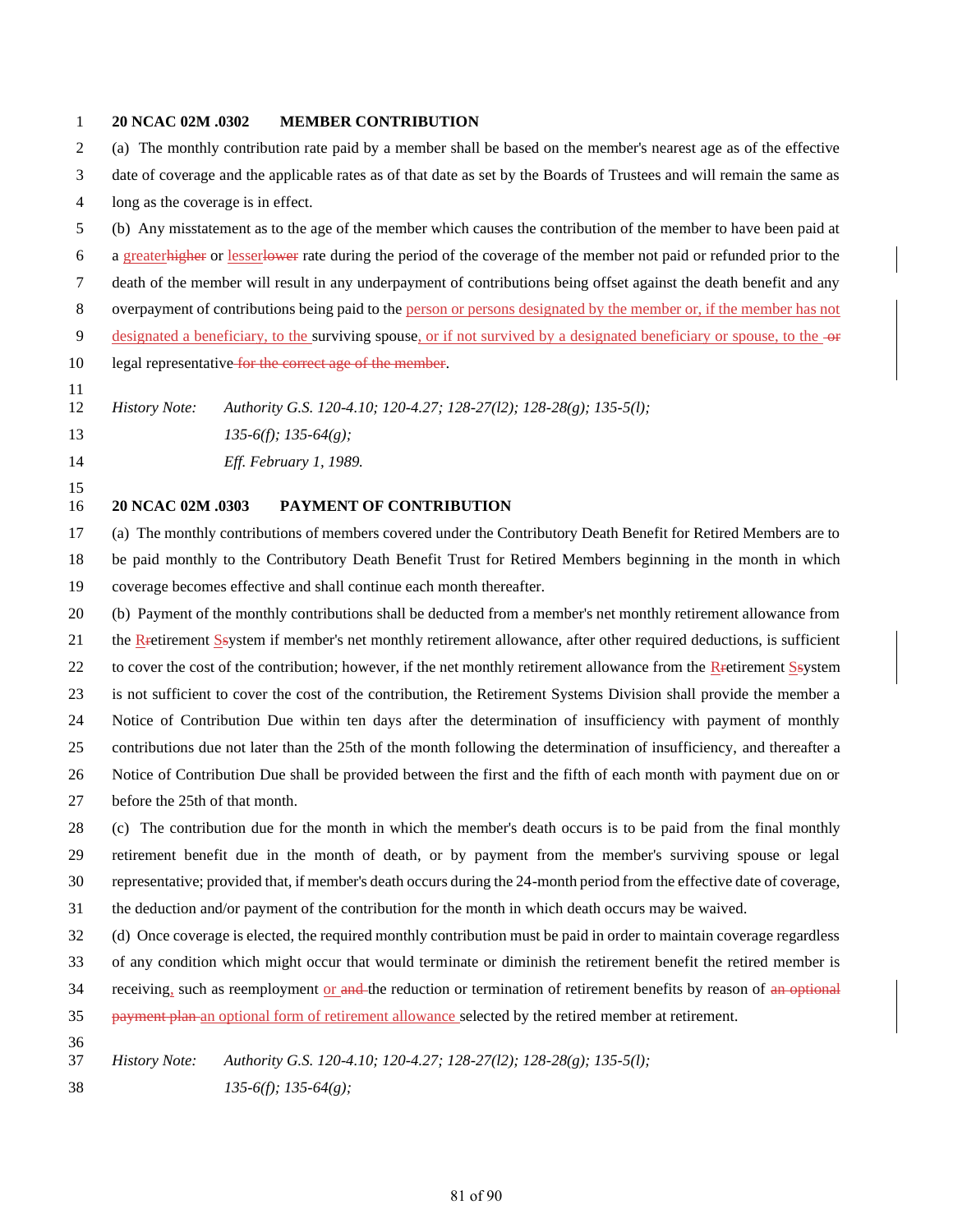| 1              |                      | Eff. February 1, 1989.                                                                                                     |
|----------------|----------------------|----------------------------------------------------------------------------------------------------------------------------|
| $\overline{c}$ |                      |                                                                                                                            |
| 3              |                      | 20 NCAC 02M .0304 AMOUNT OF BENEFIT PAYABLE                                                                                |
| $\overline{4}$ |                      | (a) If the member's death occurs on or after the first day of the month following the 24th month of coverage for which     |
| 5              |                      | the member has paid the required contributions, the amount of the benefit payable shall be five thousand dollars           |
| 6              | (\$5,000.00).        |                                                                                                                            |
| 7              |                      | (b) If the member's death occurs prior to the first day of the month following the 24th month of coverage for which        |
| 8              |                      | the member has made the required contributions, the amount of the benefit payable shall be the total of the monthly        |
| 9              |                      | contributions made by the member plus interest as set by the Board of Trustees.                                            |
| 10<br>11       |                      | History Note: Authority G.S. 120 4.10; 120 4.27; 128 27(12); 128 28(g); 135 5(l);                                          |
| 12             |                      | $1356(f)$ ; $13564(g)$ ;                                                                                                   |
| 13             |                      | Eff. February 1, 1989.                                                                                                     |
| 14             |                      |                                                                                                                            |
| 15             | 20 NCAC 02M .0305    | PAYMENT OF INTEREST ON BENEFIT                                                                                             |
| 16             |                      | Interest payable on the monthly contributions of a member where member's death occurs prior to the first day of the        |
| 17             |                      | month following the 24th month of coverage:                                                                                |
| 18             | (1)                  | The annual rate of interest shall be set from time to time by resolution of the Boards of Trustees and,                    |
| 19             |                      | in setting such annual rate of interest, the Boards of Trustees may take into consideration the                            |
| 20             |                      | actuarial interest rate assumption, yields realized and anticipated on short-term investments, cost of                     |
| 21             |                      | investing and administration, and such other factors affecting interest rates as may be appropriate.                       |
| 22             | (2)                  | Such interest as set by the Boards of Trustees shall be computed on each monthly payment from the                          |
| 23             |                      | end of the month in which the monthly payment is paid and on the balance of the monthly                                    |
| 24             |                      | contributions and interest at the beginning of the calendar year to the end of the month in which the                      |
| 25             |                      | member dies.                                                                                                               |
| 26             | (3)                  | The interest rate established by resolution of the Boards of Trustees, adopted on January 28, 1988,                        |
| 27             |                      | is $61/2$ percent.                                                                                                         |
| 28             |                      |                                                                                                                            |
| 29             | <b>History Note:</b> | Authority G.S. 120-4.10; 120-4.27; 128-27(12); 128-28(g); 135-5(l);                                                        |
| 30             |                      | $135-6(f)$ ; $135-64(g)$ ;                                                                                                 |
| 31             |                      | Eff. February 1, 1989.                                                                                                     |
| 32<br>33       | 20 NCAC 02M .0306    | PAYMENT OF BENEFIT                                                                                                         |
| 34             |                      | Upon the death of a member, a certified death certificate and such other documentation as deemed necessary in order        |
| 35             |                      | to initiate payment of the death benefit is to be furnished by the member's spouse or legal representative if not survived |
| 36             | by a spouse.         |                                                                                                                            |
| 37             |                      |                                                                                                                            |
| 38             | <b>History Note:</b> | Authority G.S. 120-4.10; 120-4.27; 128-27(12); 128-28(g); 135-5(l);                                                        |
| 39             |                      | $135-6(f)$ ; $135-64(g)$ ;                                                                                                 |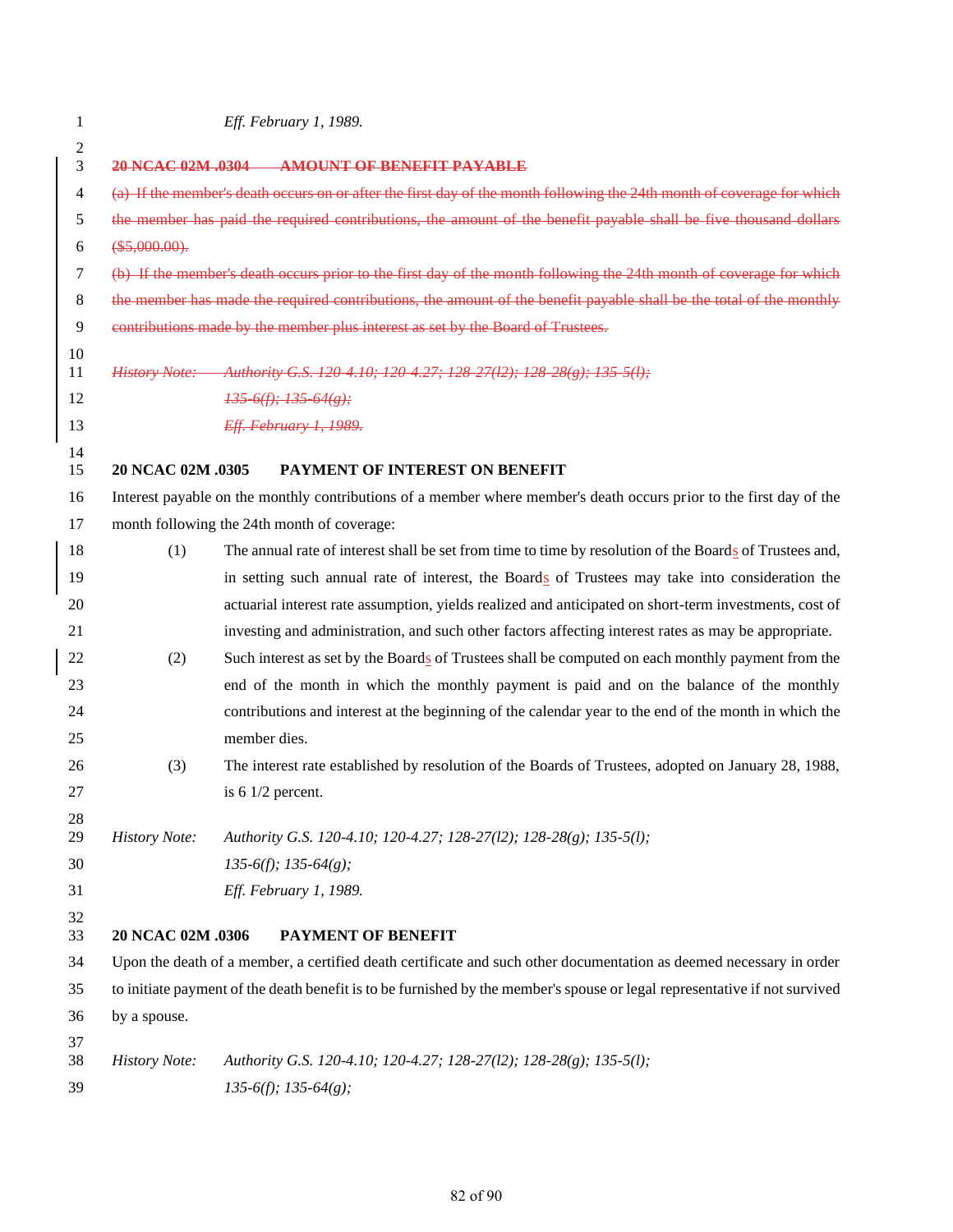| 1              | Eff. February 1, 1989. |                                                                                                                      |  |
|----------------|------------------------|----------------------------------------------------------------------------------------------------------------------|--|
| 2<br>3         | 20 NCAC 02M .0307      | BENEFITS PAYABLE AFTER CANCELLATION                                                                                  |  |
| 4              |                        | Should death of a former member occur on or after the effective date of cancellation of coverage, benefits under the |  |
| 5              |                        | Contributory Death Benefit for Retired Members shall not be due and shall not be payable.                            |  |
| 6              |                        |                                                                                                                      |  |
| 7              | <b>History Note:</b>   | Authority G.S. 120-4.10; 120-4.27; 128-27(12); 128-28(g); 135-5(l);                                                  |  |
| 8              |                        | $135-6(f)$ ; $135-64(g)$ ;                                                                                           |  |
| 9              |                        | Eff. February 1, 1989.                                                                                               |  |
| 10<br>11       | 20 NCAC 02M .0308      | <b>REFUNDS</b>                                                                                                       |  |
| 12             |                        | (a) No refund of contributions or interest shall be made if coverage is cancelled by reason of non-payment of        |  |
| 13             |                        | contributions or if written notice of cancellation is received 90 or more days after the effective date of coverage. |  |
| 14             |                        | (b) Refund of contributions without interest may be made if coverage is cancelled by written notice of cancellation  |  |
| 15             |                        | received prior to 90 days after the effective date of coverage.                                                      |  |
| 16<br>17       | <b>History Note:</b>   | Authority G.S. 120-4.10; 120-4.27; 128-27(12); 128-28(g); 135-5(l);                                                  |  |
| 18             |                        | $135-6(f)$ ; $135-64(g)$ ;                                                                                           |  |
| 19             |                        | Eff. February 1, 1989.                                                                                               |  |
| 20<br>21<br>22 |                        |                                                                                                                      |  |
| 23             |                        | SUBCHAPTER 2N - FIREFIGHTERS'FIREMEN'S AND RESCUE SQUAD WORKERS' PENSION                                             |  |
| 24             |                        | <b>FUND</b>                                                                                                          |  |
| 25<br>26<br>27 |                        | SECTION .0100 - ORGANIZATION OF THE FUND                                                                             |  |
| 28             |                        |                                                                                                                      |  |
| 29<br>30       | 20 NCAC 02N .0101      | <b>LOCATION</b>                                                                                                      |  |
| 31             | 20 NCAC 02N .0102      | <b>GENERAL PURPOSE</b>                                                                                               |  |
| 32             | 20 NCAC 02N .0103      | <b>ADMINISTRATION AND FUNCTION</b>                                                                                   |  |
| 33             | 20 NCAC 02N .0104      | <b>BOARD OF TRUSTEES MEMBERSHIP</b>                                                                                  |  |
| 34             |                        |                                                                                                                      |  |
| 35             | <b>History Note:</b>   | Authority G.S. 118-21; 118-19; 143A-27;                                                                              |  |
| 36             | Eff. February 1, 1976; |                                                                                                                      |  |
| 37             |                        | Repealed Eff. June 1, 1988;                                                                                          |  |
| 38             |                        | Recodified from 3 NCAC 3 Eff. May 1, 1993.                                                                           |  |
| 39<br>40       | 20 NCAC 02N .0105      | <b>DEFINITIONS</b>                                                                                                   |  |
| 41             |                        |                                                                                                                      |  |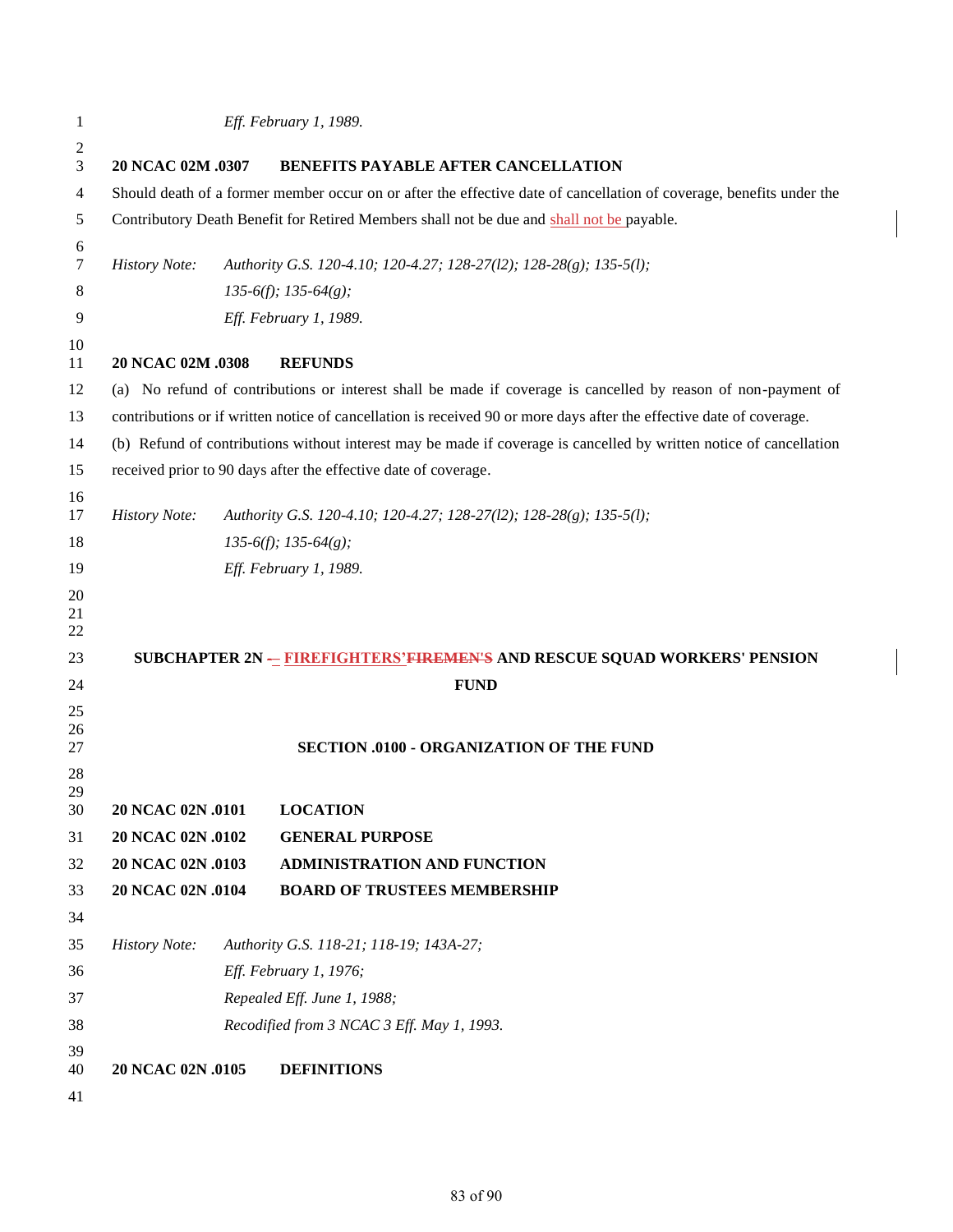| 1        | <b>History Note:</b>                                                                                   | Authority G.S. 58-86-10;                                                                                             |  |  |  |
|----------|--------------------------------------------------------------------------------------------------------|----------------------------------------------------------------------------------------------------------------------|--|--|--|
| 2        |                                                                                                        | Eff. June 1, 1988;                                                                                                   |  |  |  |
| 3        |                                                                                                        | Recodified from 3 NCAC 3 Eff. May 1, 1993;                                                                           |  |  |  |
| 4        |                                                                                                        | Amended Eff. October 1, 1993;                                                                                        |  |  |  |
| 5        | Expired Eff. November 1, 2018 pursuant to G.S. 150B-21.3A.                                             |                                                                                                                      |  |  |  |
| 6        |                                                                                                        |                                                                                                                      |  |  |  |
| 7        | 20 NCAC 02N .0106                                                                                      | <b>OFFICE OF THE DIRECTOR</b>                                                                                        |  |  |  |
| 8        |                                                                                                        | The Office of the Director is located at in the Longleaf Building, 3200 Atlantic Avenue, Raleigh, North Carolina and |  |  |  |
| 9        |                                                                                                        | the mailing address is Retirement Systems Division, Department of State Treasurer, 3200 Atlantic Avenue, Raleigh,    |  |  |  |
| 10       |                                                                                                        | North Carolina 27604. Office hours are from 8 a.m. to 5 p.m., Mondays - Fridays, except legal holidays.              |  |  |  |
| 11       |                                                                                                        |                                                                                                                      |  |  |  |
| 12       | <b>History Note:</b>                                                                                   | Authority G.S. 58-86-10;                                                                                             |  |  |  |
| 13       |                                                                                                        | Eff. June 1, 1988;                                                                                                   |  |  |  |
| 14       |                                                                                                        | Recodified from 3 NCAC 3 Eff. May 1, 1993;                                                                           |  |  |  |
| 15       |                                                                                                        | Amended Eff. October 1, 1993;                                                                                        |  |  |  |
| 16       |                                                                                                        | Pursuant to G.S. 150B-21.3A, rule is necessary without substantive public interest Eff. October 21,                  |  |  |  |
| 17       |                                                                                                        | 2018;                                                                                                                |  |  |  |
| 18       |                                                                                                        | Amended Eff. September 1, 2019.                                                                                      |  |  |  |
| 19       |                                                                                                        |                                                                                                                      |  |  |  |
| 20       | 20 NCAC 02N .0107                                                                                      | <b>BOARD OF TRUSTEES</b>                                                                                             |  |  |  |
| 21       |                                                                                                        |                                                                                                                      |  |  |  |
| 22       | <b>History Note:</b>                                                                                   | Authority G.S. 58-86-10;                                                                                             |  |  |  |
| 23       |                                                                                                        | Eff. June 1, 1988;                                                                                                   |  |  |  |
| 24       |                                                                                                        | Recodified from 3 NCAC 3 Eff. May 1, 1993;                                                                           |  |  |  |
| 25       |                                                                                                        | Amended Eff. October 1, 1993;                                                                                        |  |  |  |
| 26       |                                                                                                        | Expired Eff. November 1, 2018 pursuant to G.S. 150B-21.3A.                                                           |  |  |  |
| 27       |                                                                                                        |                                                                                                                      |  |  |  |
| 28       | 20 NCAC 02N .0108                                                                                      | <b>DIVISIONAL RULES</b>                                                                                              |  |  |  |
| 29       | The following rules are hereby incorporated by reference including subsequent amendments to the rules: |                                                                                                                      |  |  |  |
| 30       | (1)                                                                                                    | Rules .0101; Organization, Authority; .0102, Exercise of Authority; .0103, Delegation of Authority                   |  |  |  |
| 31       |                                                                                                        | to Director; of 20 NCAC 2A.                                                                                          |  |  |  |
| 32       | (2)                                                                                                    | Sections .0200, Rule-Making Procedures; .0300, Declaratory Rulings; .0400, Contested Case                            |  |  |  |
| 33       |                                                                                                        | Procedures; of 20 NCAC 2A.                                                                                           |  |  |  |
| 34       | (3)                                                                                                    | Rule .0504, Direct Deposit of Monthly Benefits; of 20 NCAC 2A.                                                       |  |  |  |
| 35       |                                                                                                        |                                                                                                                      |  |  |  |
| 36       | <b>History Note:</b>                                                                                   | Authority G.S. 58-86-10; 150B-21.6;                                                                                  |  |  |  |
| 37<br>38 |                                                                                                        | Eff. October 1, 1993.                                                                                                |  |  |  |
|          |                                                                                                        |                                                                                                                      |  |  |  |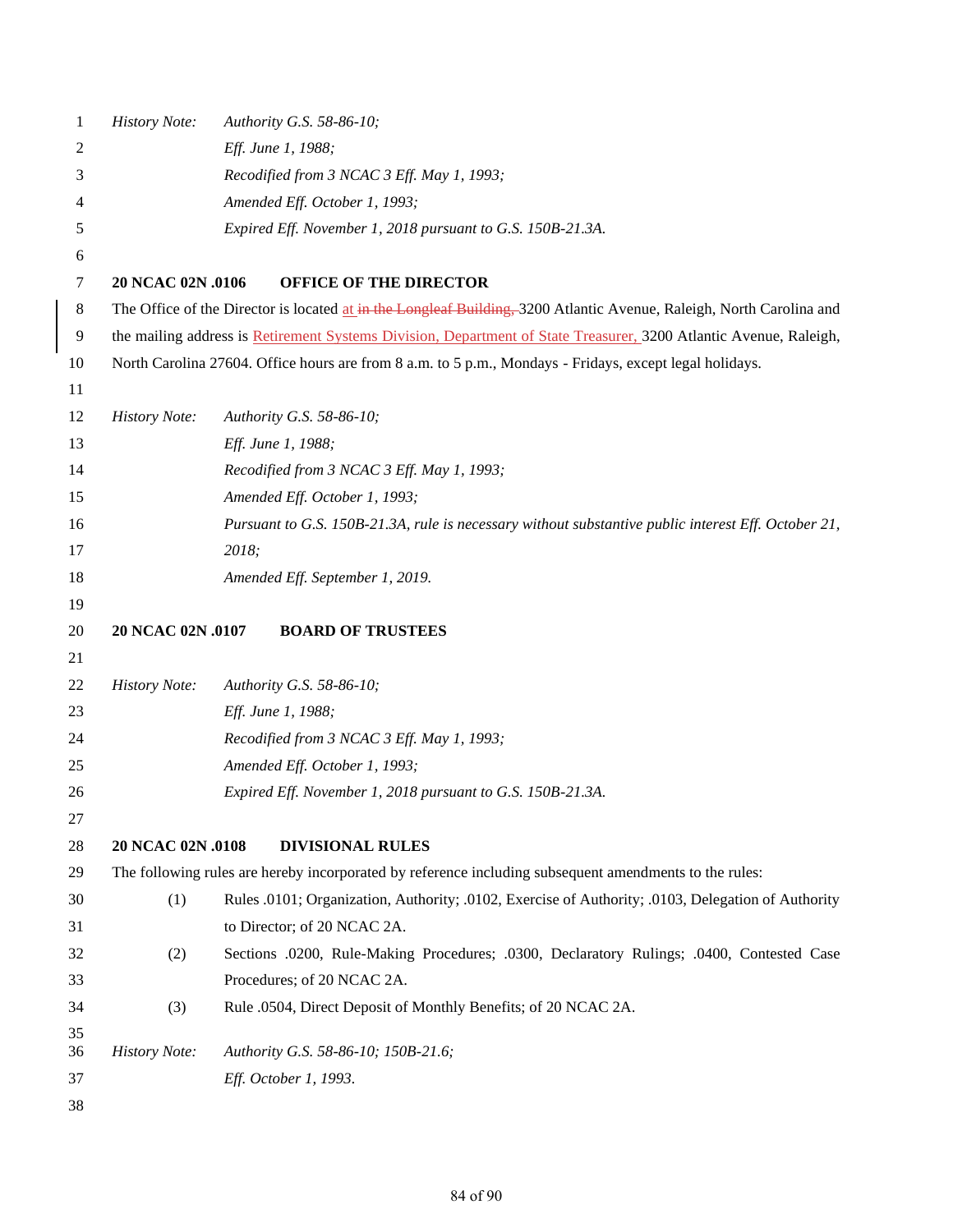| 1              |                                                                                                                                                                                                                                              |  | <b>SECTION .0200 - GENERAL PROVISIONS</b>                  |
|----------------|----------------------------------------------------------------------------------------------------------------------------------------------------------------------------------------------------------------------------------------------|--|------------------------------------------------------------|
| $\overline{c}$ |                                                                                                                                                                                                                                              |  |                                                            |
| 3<br>4         | 20 NCAC 02N .0201                                                                                                                                                                                                                            |  | <b>DEFINITIONS</b>                                         |
| 5              | 20 NCAC 02N .0202                                                                                                                                                                                                                            |  | <b>SECRETARY'S BOND</b>                                    |
| 6              | 20 NCAC 02N .0203                                                                                                                                                                                                                            |  | PROCUREMENT OF FORMS                                       |
| 7              | 20 NCAC 02N .0204                                                                                                                                                                                                                            |  | ANNUAL FIREMEN CERTIFICATION                               |
| 8              | 20 NCAC 02N .0205                                                                                                                                                                                                                            |  | <b>COMMUNICATION WITH BOARD CHAIRMAN</b>                   |
| 9              |                                                                                                                                                                                                                                              |  |                                                            |
| 10             | <b>History Note:</b>                                                                                                                                                                                                                         |  | Authority G.S. 118-20; 118-21; 118-23;                     |
| 11             |                                                                                                                                                                                                                                              |  | Eff. February 1, 1976;                                     |
| 12             |                                                                                                                                                                                                                                              |  | Repealed Eff. June 1, 1988;                                |
| 13             |                                                                                                                                                                                                                                              |  | Recodified from 3 NCAC 3 Eff. May 1, 1993.                 |
| 14             |                                                                                                                                                                                                                                              |  |                                                            |
| 15             | 20 NCAC 02N .0206                                                                                                                                                                                                                            |  | <b>ELIGIBLE FIREMEN</b>                                    |
| 16             | 20 NCAC 02N .0207                                                                                                                                                                                                                            |  | <b>ELIGIBLE RESCUE SQUAD WORKERS</b>                       |
| 17             |                                                                                                                                                                                                                                              |  |                                                            |
| 18             | <b>History Note:</b>                                                                                                                                                                                                                         |  | Authority G.S. 58-86-10; 58-86-25; 58-86-30;               |
| 19             |                                                                                                                                                                                                                                              |  | Eff. June 1, 1988;                                         |
| 20             |                                                                                                                                                                                                                                              |  | Recodified from 3 NCAC 3 Eff. May 1, 1993;                 |
| 21             |                                                                                                                                                                                                                                              |  | Amended Eff. December 1, 1993;                             |
| 22             |                                                                                                                                                                                                                                              |  | Expired Eff. November 1, 2018 pursuant to G.S. 150B-21.3A. |
| 23             |                                                                                                                                                                                                                                              |  |                                                            |
| 24             | 20 NCAC 02N .0208                                                                                                                                                                                                                            |  | <b>APPLYING FOR MEMBERSHIP</b>                             |
| 25             | (a) Only eligible <i>firefighters firemen</i> or eligible rescue squad workers may join the pension fund. In order to join the                                                                                                               |  |                                                            |
| 26             | pension fund they must complete the application for membership and return it to the office of the Delirector.                                                                                                                                |  |                                                            |
| 27             | (b) Applications for membership may be obtained from the office of the $\Delta$ director at the address shown in Rule .0106                                                                                                                  |  |                                                            |
| 28             | of this Subchapter. The application asks for general information, including the applicant's name, address, social                                                                                                                            |  |                                                            |
| 29             | security number, fire department or rescue squad, and his or her length of service-first employment date with that                                                                                                                           |  |                                                            |
| 30<br>31       | department or squad.                                                                                                                                                                                                                         |  |                                                            |
|                | (e) After receipt of a completed application, the director shall determine if the applicant is an eligible fireman or an                                                                                                                     |  |                                                            |
| 32<br>33       | eligible rescue squad worker. The director shall notify the applicant in writing of the determination.                                                                                                                                       |  |                                                            |
| 34             | (cd) If the director determines that the applicant is eligible to join the pension fund and aAfter the Ddirector has<br>received the monthly payment required by G.S. 58-86-35 or 58-86-40, the Delirector shall enroll the applicant in the |  |                                                            |
| 35             | pension fund and issue the applicant a membership identification card which contains the member's register number.                                                                                                                           |  |                                                            |
| 36             |                                                                                                                                                                                                                                              |  |                                                            |
| 37             | <b>History Note:</b>                                                                                                                                                                                                                         |  | Authority G.S. 58-86-10; 58-86-35; 58-86-40;               |
| 38             |                                                                                                                                                                                                                                              |  | Eff. June 1, 1988;                                         |
| 39             |                                                                                                                                                                                                                                              |  | Recodified from 3 NCAC 3 Eff. May 1, 1993;                 |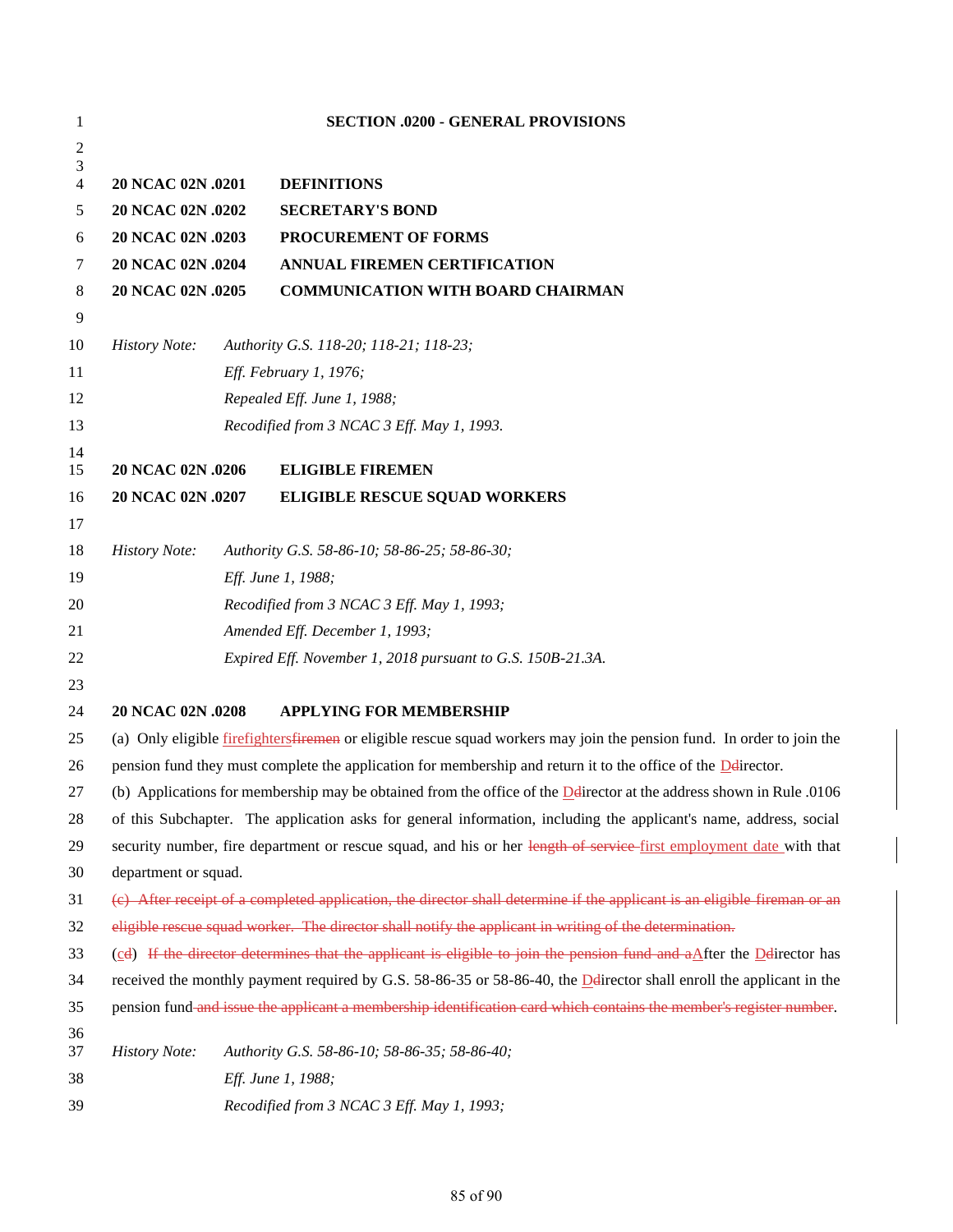| 1              |                                                                                                                                 |  | Amended Eff. December 1, 1993.                                                                                                |
|----------------|---------------------------------------------------------------------------------------------------------------------------------|--|-------------------------------------------------------------------------------------------------------------------------------|
| 2<br>3         | 20 NCAC 02N .0209                                                                                                               |  | PRIOR SERVICE CREDIT                                                                                                          |
| 4              | 20 NCAC 02N .0210                                                                                                               |  | ANNUAL CERTIFICATION OF FIREMEN                                                                                               |
| 5              | 20 NCAC 02N .0211                                                                                                               |  | ANNUAL CERTIFICATION OF RESCUE SQUAD WORKERS                                                                                  |
| 6              | 20 NCAC 02N .0212                                                                                                               |  | <b>MONTHLY PAYMENTS</b>                                                                                                       |
| 7              | 20 NCAC 02N .0213                                                                                                               |  | DELINQUENT MONTHLY PAYMENTS                                                                                                   |
| 8              | 20 NCAC 02N .0214                                                                                                               |  | <b>LEAVES OF ABSENCE</b>                                                                                                      |
| $\overline{9}$ |                                                                                                                                 |  |                                                                                                                               |
| 10             | <b>History Note:</b>                                                                                                            |  | Authority G.S. 58-86-10; 58-86-30; 58-86-35; 58-86-40; 58-86-45; 58-86-75; 58-86-85;                                          |
| 11             |                                                                                                                                 |  | Eff. June 1, 1988;                                                                                                            |
| 12             |                                                                                                                                 |  | Recodified from 03 NCAC 03 Eff. May 1, 1993;                                                                                  |
| 13             |                                                                                                                                 |  | Amended Eff. December 1, 1993; October 1, 1993;                                                                               |
| 14             |                                                                                                                                 |  | Expired Eff. November 1, 2018 pursuant to G.S. 150B-21.3A.                                                                    |
| 15             |                                                                                                                                 |  |                                                                                                                               |
| 16             | 20 NCAC 02N .0215                                                                                                               |  | <b>MILITARY SERVICE</b>                                                                                                       |
| 17             |                                                                                                                                 |  | (a) Any member who enters the armed forces may take a military leave of absence as provided by Paragraph (b) of               |
| 18             |                                                                                                                                 |  | this Rule, continue to receive service credit as provided by Paragraph (c) of this Rule, or withdraw from the pension         |
| 19             |                                                                                                                                 |  | fund and seek a refund under Rule .0216 of this Section.                                                                      |
| 20             |                                                                                                                                 |  | (b) To take a military leave of absence a member must provide written notice to the office of the $\Delta$ edirector that the |
| 21             | member he or she-is taking such leave. The member shall specify in the notice the branch of the armed forces the                |  |                                                                                                                               |
| 22             | member is entering and the expected dates of entry and discharge. The notice must be delivered to the office of the             |  |                                                                                                                               |
| 23             | Delirector no later than six months after the member ceases service as an eligible firefighter fireman or an eligible           |  |                                                                                                                               |
| 24             | rescue squad worker, whichever is applicable, or the member will be deemed to have withdrawn from the pension                   |  |                                                                                                                               |
| 25             | fund. No member may remain on military leave of absence for more than one normal draft or enlistment period,                    |  |                                                                                                                               |
| 26             | whichever is applicable. Any member who has taken a military leave of absence must commence service as either an                |  |                                                                                                                               |
| 27             | eligible <u>firefighter</u> fireman or an eligible rescue squad worker within six months after the expiration of a normal draft |  |                                                                                                                               |
| 28             | or enlistment period, whichever is applicable or within six months after the member's discharge if that occurs earlier,         |  |                                                                                                                               |
| 29             | or the member will be deemed to have withdrawn from the pension fund. The provisions of Rule .0214(e) of this                   |  |                                                                                                                               |
| 30             | Section are applicable to members on military leaves of absence.                                                                |  |                                                                                                                               |
| 31             |                                                                                                                                 |  | (c) Any member who enters the armed forces may continue to receive service credit if the member he-notifies the               |
| 32             | office of the Delirector in writing of the member's his or her-intent to do so, and if he or she the member continues to        |  |                                                                                                                               |
| 33             | make monthly payments required by G.S. 58-86-35 or 58-86-40. Credit for time served in the armed forces is limited              |  |                                                                                                                               |
| 34             |                                                                                                                                 |  | to one normal draft or enlistment period, whichever is applicable.                                                            |
| 35             |                                                                                                                                 |  |                                                                                                                               |
| 36             | <b>History Note:</b>                                                                                                            |  | Authority G.S. 58-86-10;                                                                                                      |
| 37             |                                                                                                                                 |  | Eff. June 1, 1988;                                                                                                            |
| 38             |                                                                                                                                 |  | Recodified from 3 NCAC 3 Eff. May 1, 1993;                                                                                    |
|                |                                                                                                                                 |  |                                                                                                                               |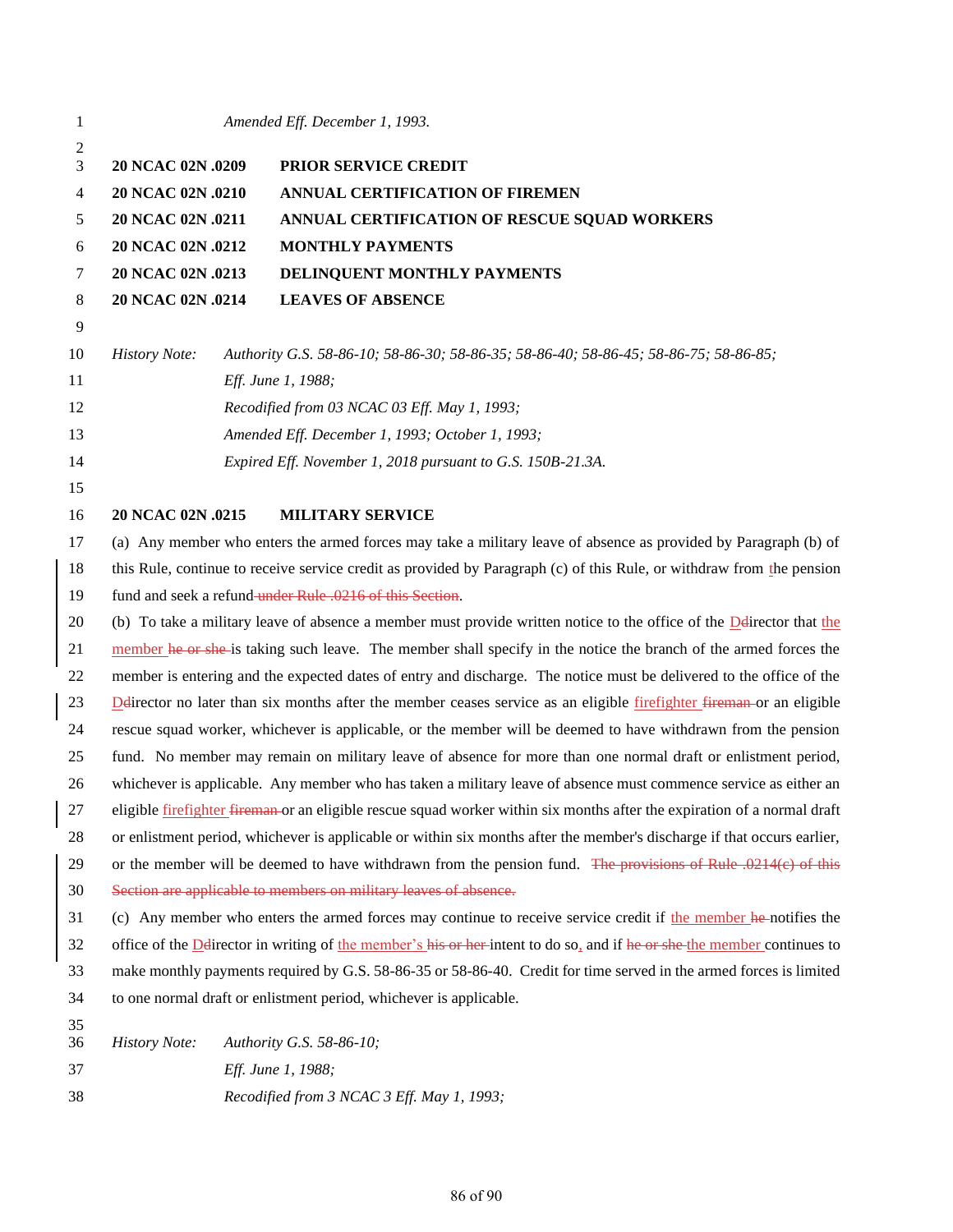| 1        |                                                                                                               | Amended Eff. December 1, 1993.                                                                                                |  |
|----------|---------------------------------------------------------------------------------------------------------------|-------------------------------------------------------------------------------------------------------------------------------|--|
| 2<br>3   | 20 NCAC 02N .0216                                                                                             | <b>REFUNDS</b>                                                                                                                |  |
| 4        | 20 NCAC 02N .0217                                                                                             | <b>APPLICATIONS FOR DISABILITY BENEFITS</b>                                                                                   |  |
| 5        |                                                                                                               |                                                                                                                               |  |
| 6        | <b>History Note:</b>                                                                                          | Authority G.S. 58-86-10; 58-86-60;                                                                                            |  |
| 7        |                                                                                                               | Eff. June 1, 1988;                                                                                                            |  |
| 8        |                                                                                                               | Recodified from 03 NCAC 03 Eff. May 1, 1993;                                                                                  |  |
| 9        |                                                                                                               | Amended Eff. December 1, 1993;                                                                                                |  |
| 10       |                                                                                                               | Expired Eff. November 1, 2018 pursuant to G.S. 150B-21.3A.                                                                    |  |
| 11       |                                                                                                               |                                                                                                                               |  |
| 12       |                                                                                                               | 20 NCAC 02N 0218 RETIREMENT BENEFITS                                                                                          |  |
| 13       |                                                                                                               | (a) In order to receive retirement benefits under G.S. 58 86 55 a member must submit to the office of the director an         |  |
| 14       |                                                                                                               | application for service retirement and the certification of retirement form. The applications and certifications will be      |  |
| 15       |                                                                                                               | processed at the end of the month; therefore, the application and certification must be filed with the office of the          |  |
| 16       |                                                                                                               | director at least 30 days prior to the last day worked if the applicant is to receive retirement benefits by the first of the |  |
| 17       | month following his retirement.                                                                               |                                                                                                                               |  |
| 18       |                                                                                                               | (b) The application for service retirement is used to determine when benefits commence and the amount of benefits.            |  |
| 19       |                                                                                                               | The signature of the applicant must be notarized. The application asks for personal identification information                |  |
| 20       |                                                                                                               | including the member's name, his register number, age and designated beneficiary.                                             |  |
| 21       |                                                                                                               | (e) The certification of retirement form asks the retiring member's fire chief or rescue squad captain to certify the date    |  |
| 22       | of retirement. The form asks for personal identification information such as the retiree's name, last date of |                                                                                                                               |  |
| 23       |                                                                                                               | employment, and the chief's or captain's certification of retirement.                                                         |  |
| 24       |                                                                                                               | (d) A member who has met all the requirements for receipt of a pension as set out in G.S. 55 86 55, and whose 20              |  |
| 25       |                                                                                                               | years of service as an "eligible fireman" or "eligible rescue squad worker" were rendered exclusively through volunteer       |  |
| 26       |                                                                                                               | service, shall be deemed to be terminated and retired and therefore eligible to receive the monthly pension provided          |  |
| 27       |                                                                                                               | by G.S. 58 86 55 regardless of any capacity in which he/she may be employed or reemployed, including salaried                 |  |
| 28       | positions as firemen or rescue squad workers.                                                                 |                                                                                                                               |  |
| 29       |                                                                                                               | (e) The forms described in Paragraphs (b) and (c) of this Rule may be obtained from the office of the director at the         |  |
| 30       |                                                                                                               | address shown in Rule .0106 of this Subchapter.                                                                               |  |
| 31<br>32 |                                                                                                               | History Note: Authority G.S. 58 86 10; 58 86 55;                                                                              |  |
| 33       |                                                                                                               | Eff. June 1, 1988;                                                                                                            |  |
| 34       |                                                                                                               | Recodified from 3 NCAC 3 Eff. May 1, 1993;                                                                                    |  |
| 35       |                                                                                                               | Amended Eff. December 1, 1993.                                                                                                |  |
| 36       |                                                                                                               |                                                                                                                               |  |
| 37       | 20 NCAC 02N .0219                                                                                             | <b>REFUNDS OF DECEASED MEMBERS' PAYMENTS</b>                                                                                  |  |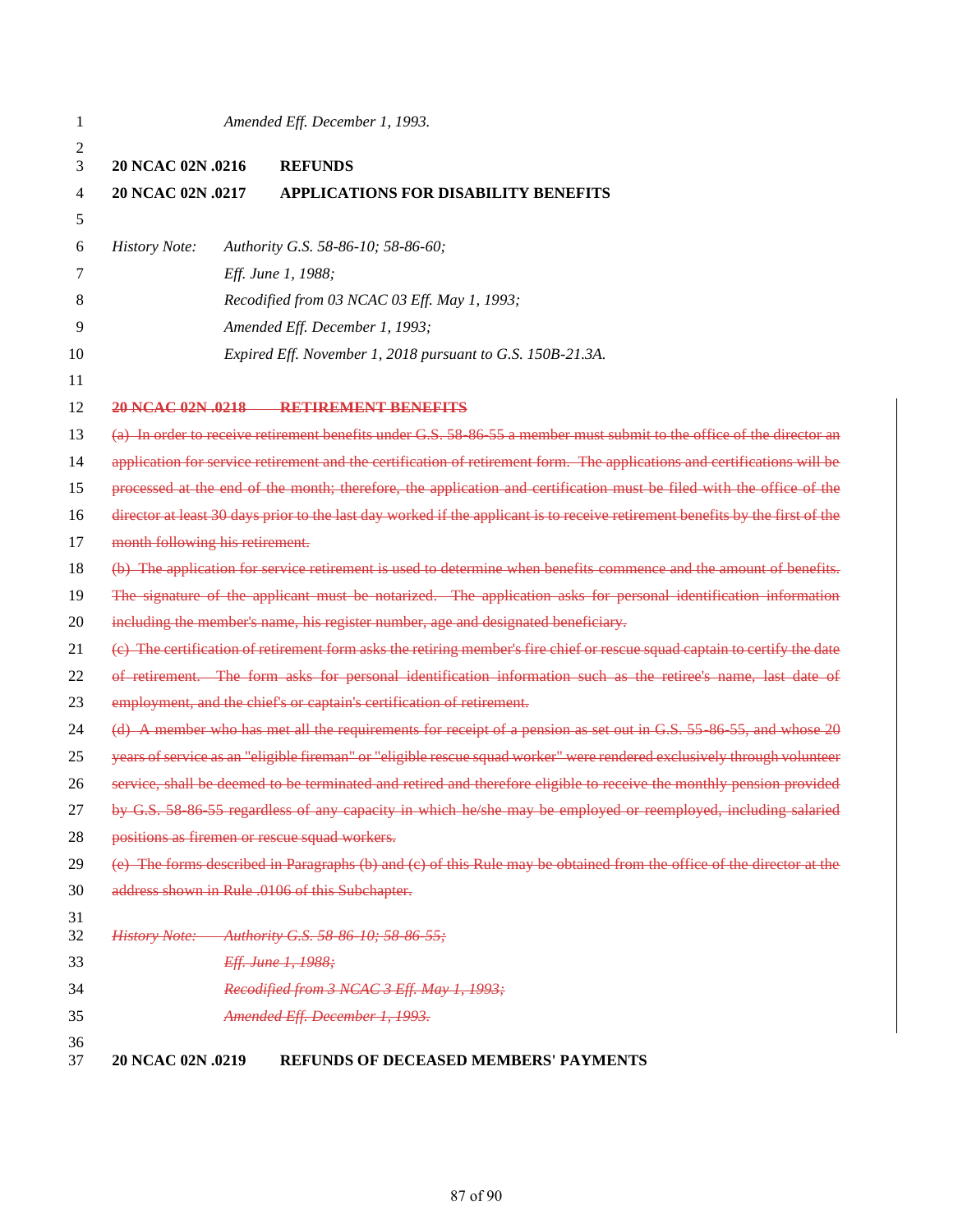| 1              | In order to receive the lump sum payment for deceased members provided by G.S. 58-86-60(2) and (3) the person or                 |  |                                                                           |
|----------------|----------------------------------------------------------------------------------------------------------------------------------|--|---------------------------------------------------------------------------|
| 2              | persons entitled to such payment must file with the office of the <b>Deli</b> rector a death certificate and a letter requesting |  |                                                                           |
| 3              | the payment. The amount of the payment will be determined in accordance with G.S. 58-86-60 and, accordingly, no                  |  |                                                                           |
| 4              |                                                                                                                                  |  | interest will be paid on the monthly payments.                            |
| 5              |                                                                                                                                  |  |                                                                           |
| 6              | <b>History Note:</b>                                                                                                             |  | Authority G.S. 58-86-10; 58-86-60;                                        |
| 7              |                                                                                                                                  |  | Eff. June 1, 1988;                                                        |
| 8              |                                                                                                                                  |  | Recodified from 3 NCAC 3 Eff. May 1, 1993;                                |
| 9              |                                                                                                                                  |  | Amended Eff. December 1, 1993.                                            |
| 10<br>11       |                                                                                                                                  |  | SECTION .0300 - ADMINISTRATIVE RULEMAKING PROCEDURES                      |
| 12<br>13<br>14 | 20 NCAC 02N .0301                                                                                                                |  | PETITIONS FOR RULEMAKING                                                  |
| 15             | 20 NCAC 02N .0302                                                                                                                |  | NOTICE OF RULEMAKING                                                      |
| 16             | 20 NCAC 02N .0303                                                                                                                |  | <b>RULEMAKING HEARINGS</b>                                                |
| 17             | 20 NCAC 02N .0304                                                                                                                |  | DECLARATORY RULINGS                                                       |
| 18             |                                                                                                                                  |  |                                                                           |
| 19             | <b>History Note:</b>                                                                                                             |  | Authority G.S. 118-21; 150A-11; 150A-12; 150A-16; 150A-17;                |
| 20             |                                                                                                                                  |  | Eff. February 1, 1976;                                                    |
| 21             |                                                                                                                                  |  | Repealed Eff. June 1, 1988;                                               |
| 22             |                                                                                                                                  |  | Recodified from 3 NCAC 3 Eff. May 1, 1993.                                |
| 23             |                                                                                                                                  |  |                                                                           |
| 24             | 20 NCAC 02N .0305                                                                                                                |  | PETITIONS FOR RULE-MAKING                                                 |
| 25             | 20 NCAC 02N .0306                                                                                                                |  | <b>DECISION ON PETITION</b>                                               |
| 26             | 20 NCAC 02N .0307                                                                                                                |  | NOTICE OF RULE-MAKING                                                     |
| 27             | 20 NCAC 02N .0308                                                                                                                |  | <b>ARGUMENTS</b>                                                          |
| 28             | 20 NCAC 02N .0309                                                                                                                |  | REQUEST FOR ORAL PRESENTATIONS                                            |
| 29             | 20 NCAC 02N .0310                                                                                                                |  | <b>WRITTEN STATEMENT</b>                                                  |
| 30             | 20 NCAC 02N .0311                                                                                                                |  | REQUEST FOR STATEMENT OF FINAL DECISION                                   |
| 31             | 20 NCAC 02N .0312                                                                                                                |  | <b>RECORD OF RULE-MAKING</b>                                              |
| 32             | 20 NCAC 02N .0313                                                                                                                |  | <b>DECLARATORY RULINGS</b>                                                |
| 33             |                                                                                                                                  |  |                                                                           |
| 34             | <b>History Note:</b>                                                                                                             |  | Authority G.S. 118-35; 150B-11(1); 150B-12; 150B-12(e); 150B-16; 150B-17; |
| 35             |                                                                                                                                  |  | Eff. June 1, 1988;                                                        |
| 36             |                                                                                                                                  |  | Recodified from 3 NCAC 3 Eff. May 1, 1993;                                |
| 37             |                                                                                                                                  |  | Repealed Eff. October 1, 1993.                                            |
| 38<br>39       |                                                                                                                                  |  | SECTION .0400 - ADMINISTRATIVE ADJUDICATORY PROCEDURES                    |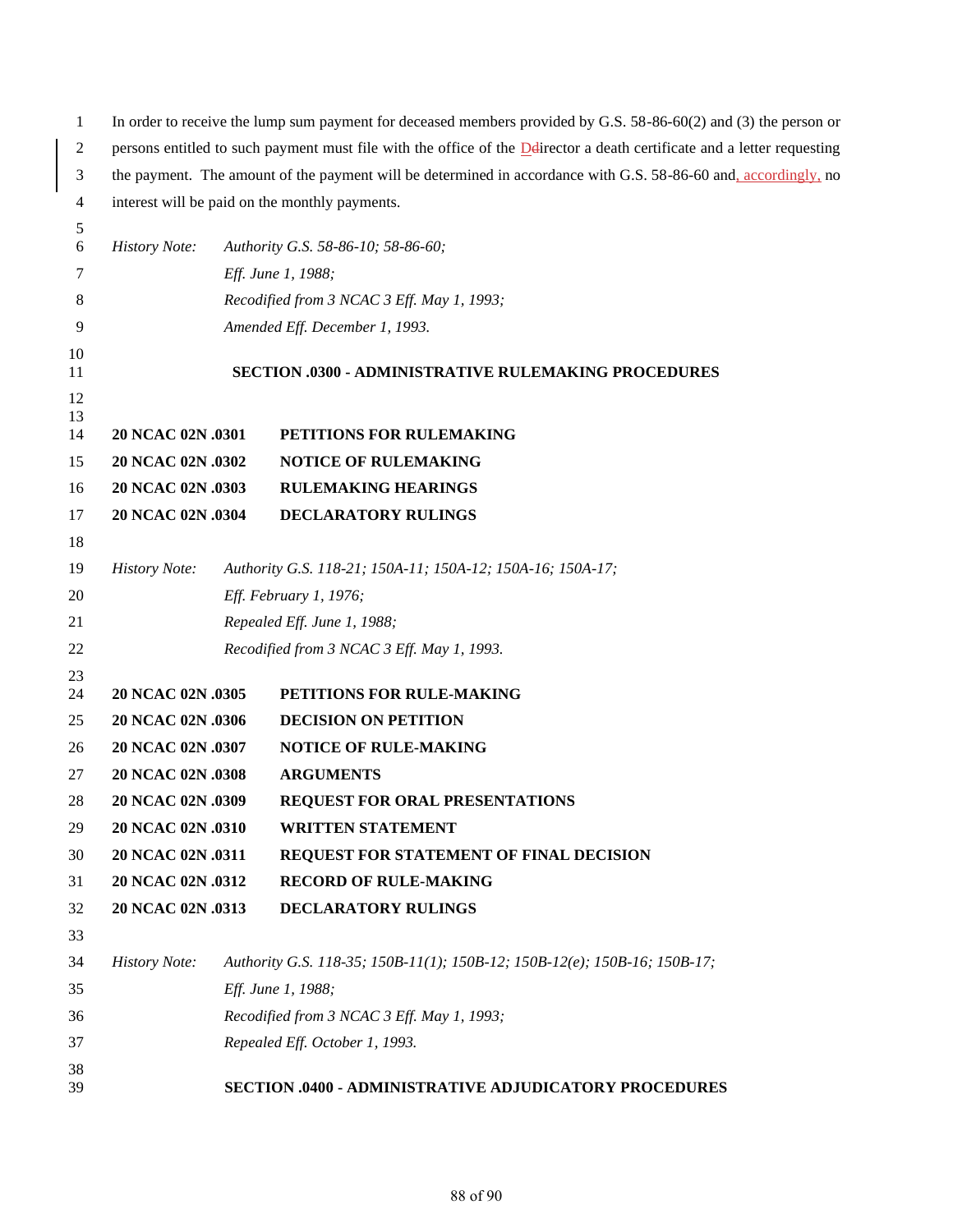| $\mathbf{1}$        |                          |                                                                          |
|---------------------|--------------------------|--------------------------------------------------------------------------|
| $\overline{2}$<br>3 | 20 NCAC 02N .0401        | <b>GENERAL RULE FOR A HEARING</b>                                        |
| 4                   | 20 NCAC 02N .0402        | <b>SPECIFIC RULE FOR A HEARING</b>                                       |
| 5                   | 20 NCAC 02N .0403        | <b>REQUEST FOR A HEARING</b>                                             |
| 6                   | 20 NCAC 02N .0404        | <b>GRANTING HEARING REQUEST</b>                                          |
| 7                   | 20 NCAC 02N .0405        | <b>WAIVER OF RIGHT TO A HEARING</b>                                      |
| 8                   | 20 NCAC 02N .0406        | <b>NOTICE OF A HEARING</b>                                               |
| 9                   | 20 NCAC 02N .0407        | <b>INTERVENTION IN THE HEARING</b>                                       |
| 10                  | 20 NCAC 02N .0408        | WHO SHALL HEAR CONTESTED CASES                                           |
| 11                  | 20 NCAC 02N .0409        | PLACE OF THE HEARING                                                     |
| 12                  | 20 NCAC 02N .0410        | <b>HEARING OFFICERS</b>                                                  |
| 13                  | 20 NCAC 02N .0411        | <b>FAILURE TO APPEAR AT THE HEARING</b>                                  |
| 14                  | 20 NCAC 02N .0412        | <b>WRITTEN ANSWERS TO A HEARING NOTICE</b>                               |
| 15                  | 20 NCAC 02N .0413        | <b>PRE-HEARING CONFERENCE</b>                                            |
| 16                  | 20 NCAC 02N .0414        | <b>SIMPLIFICATION OF ISSUES</b>                                          |
| 17                  | 20 NCAC 02N .0415        | <b>SUBPOENAS</b>                                                         |
| 18                  |                          |                                                                          |
| 19                  | <b>History Note:</b>     | Authority G.S. 118-21; 150A-2(2); 150A-23; 150A-24; 150A-25(a); 150A-27; |
| 20                  |                          | 150A-31; 150A-32; 150A-33(2); 150A-33(5); 150A-37; 1A-1, Rule 24;        |
| 21                  |                          | Eff. February 1, 1976;                                                   |
| 22                  |                          | Repealed Eff. June 1, 1988;                                              |
| 23                  |                          | Recodified from 3 NCAC 3 Eff. May 1, 1993.                               |
| 24<br>25            |                          | <b>SECTION .0500 - PENSION FUND REGULATIONS</b>                          |
| 26                  |                          |                                                                          |
| 27<br>28            | <b>20 NCAC 02N .0501</b> | <b>MEMBERSHIP ELIGIBILITY</b>                                            |
| 29                  | 20 NCAC 02N .0502        | <b>MEMBERSHIP STATUS IN THE FUND</b>                                     |
| 30                  | 20 NCAC 02N .0503        | PAYMENT OF CONTRIBUTIONS IN ADVANCE                                      |
| 31                  | 20 NCAC 02N .0504        | PAYMENT OF MONTHLY CONTRIBUTIONS                                         |
| 32                  | 20 NCAC 02N .0505        | DELINQUENT CONTRIBUTIONS                                                 |
| 33                  | 20 NCAC 02N .0506        | <b>REFUND OF CONTRIBUTIONS</b>                                           |
| 34                  | 20 NCAC 02N .0507        | <b>SERVICE CREDIT TIME</b>                                               |
| 35                  | 20 NCAC 02N .0508        | RETIREMENT AND RECEIPT OF BENEFITS                                       |
| 36                  |                          |                                                                          |
| 37                  | <i>History Note:</i>     | Authority G.S. 118-21; 118-23; 118-24; 118-25; 118-26; 118-29;           |
| 38                  |                          | Eff. February 1, 1976;                                                   |
| 39                  |                          | Repealed Eff. June 1, 1988;                                              |
|                     |                          |                                                                          |